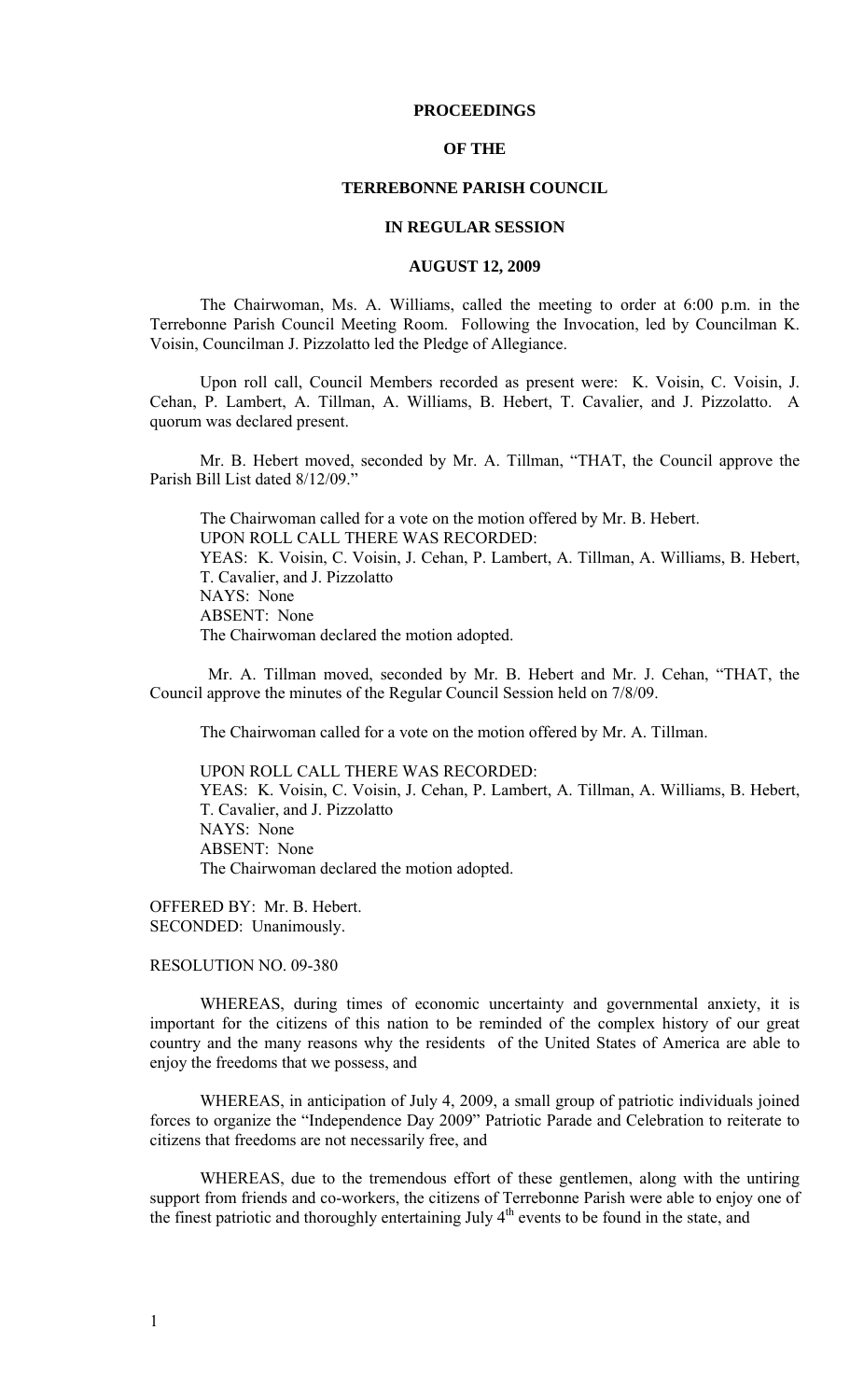WHEREAS, a record number of local citizens and visitors made the 2009 event an important part of their July 4 celebrations and used the fireworks exhibit and other entertainment as a means of enjoying the freedoms Americans have in a family oriented activity, and

 WHEREAS, the organizers and their support staff are to be commended for their community service, for their hard work and, most of all, for their true sense of patriotism.

 NOW, THEREFORE BE IT RESOLVED by the Terrebonne Parish Council, on behalf of the Parish President and the entire Terrebonne Parish Consolidated Government, that

Dr. A J DelaHoussaye and the Staff of SEECA Lasik Center Mr. C. J. Christ and the Regional Military Museum Volunteers Mr. Martin Folse and the Staff of HTV

be commended for the hard work and dedication put forth in the preparation and coordination of the Independence Day 2009, July 4 Parade and Program.

THERE WAS RECORDED: YEAS: K. Voisin, C. Voisin, J. Cehan, P. Lambert, A. Tillman, A. Williams, B. Hebert, T. Cavalier and J. Pizzolatto. NAYS: None. ABSTAINING: None. ABSENT: None. The Chairwoman declared the resolution adopted on this, the  $12<sup>th</sup>$  day of August, 2009. \* \* \* \* \* \* \* \*

 The Chairwoman recognized Dr. A. J. DelaHoussaye, SEECA Lasik Center, who thanked the Council and Parish President for the commendation and the cooperative efforts of everyone that helped with bringing the community together to celebrate the Fourth of July and the freedoms we have. He recognized and thanked his wife Melissa and Ms. Robin LeJaune for their support.

 The Chairwoman recognized Mr. Wil Theriot, on behalf of Mr. C. J. Christ and the Regional Military Museum, who thanked the Council and Parish President for the commendation and everyone who worked on this community event that honored the veterans.

 The Chairwoman recognized Mr. Martin Folse and the following staff members from HTV who offered their appreciation to the Council and Parish President for the commendation and support for the community event:

- Bryson Graham
- Joni Pitre
- Jessica Graham
- Jason Serigny
- Brad Pitre
- Christopher Carter
- Josh Porche
- Meghan Jones
- Michael Perri
- Stephon Robichaux
- Amanda O'Brien
- Kaye Arcement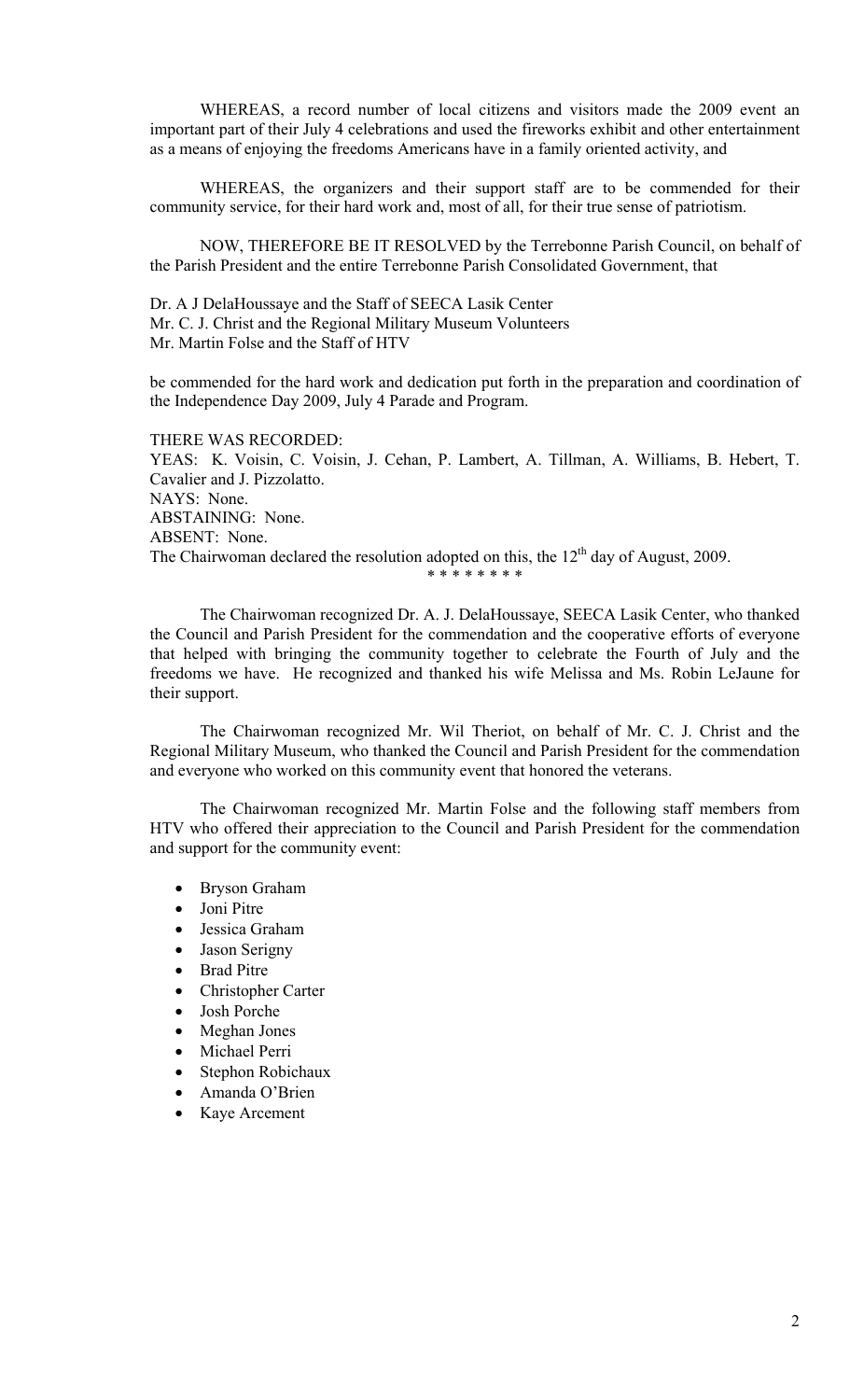OFFERED BY: Mr. J. Pizzolatto. SECONDED BY: Mr. J. Cehan.

RESOLUTION NO. 09-381

A Resolution supporting the South Central Planning and Development Commission for their funding request to the United States Department of Transportation (USDOT) for funding through the Tiger Discretionary Grant Program.

WHEREAS, the South Central Planning & Development Commission is united by the Parishes of Assumption, Lafourche, St. Charles, St. James, St. John the Baptist, and Terrebonne in supporting improvements to LA 1, and

WHEREAS, \$1.5 billion of grant funds for state or local governments will be awarded by the Secretary of the USDOT through a competitive process to projects that have a significant impact on the Nation, a metropolitan area, or a region, and

WHEREAS, Priority will be given for projects that can be completed by February 17, 2012, and also that can complete a project's overall financing package, and

WHEREAS, the LA 1 Improvement Project has already received a Record of Decision dated January 2003 for environmental clearance for all phases of the project, and is in the process of completing acquisition of all necessary rights-of-ways and pre-construction geotechnical work, and

WHEREAS, the State of Louisiana and the U.S. Government have already invested over \$ 361 Million for constructing Phase 1 from Port Fourchon to northern Leeville, and

WHEREAS, Phase 2 is expected to cost \$330 Million and the South Central Planning and Development Commission in cooperation with the Louisiana Highway 1 Coalition is seeking \$300 million from the Tiger Discretionary Grant fund, and

WHEREAS, \$30 Million will be provided from various local and state funding sources including Outer Continental Shelf revenues deposited in the Louisiana Coastal Protection and Restoration Trust Fund, state formula funds, and through other various local funding sources, and

WHEREAS, it has been long established that the strategic significance of Port Fourchon to the Gulf Of Mexico is critical to supporting over 18% of the Nation's daily crude oil consumption and 27% of Nation natural gas consumption, and

WHEREAS, the accessibility of Port Fourchon is critical to servicing the oil and gas exploration and production facilities in the U.S Gulf of Mexico, and

WHERAS, LA 1 provides sole highway access to Port Fourchon and Grand Isle and was designated a High Priority Corridor by the U.S. Congress in 2001 for its role as critical energy infrastructure

NOW, THEREFORE, BE IT RESOLVED that the Terrebonne Parish Council, on behalf of the Terrebonne Parish Consolidated Government, does hereby support the funding request submitted by the South Central Planning and Development Commission for construction funding of Phase 2 of the LA 1 Improvement Project to the United States Department of Transportation through the Tiger Discretionary Grant Program.

THERE WAS RECORDED: YEAS: K. Voisin, C. Voisin, J. Cehan, P. Lambert, A. Tillman, A. Williams, B. Hebert, T. Cavalier and J. Pizzolatto. NAYS: None. ABSTAINING: None. ABSENT: None. The Chairwoman declared the resolution adopted on this, the  $12<sup>th</sup>$  day of August, 2009.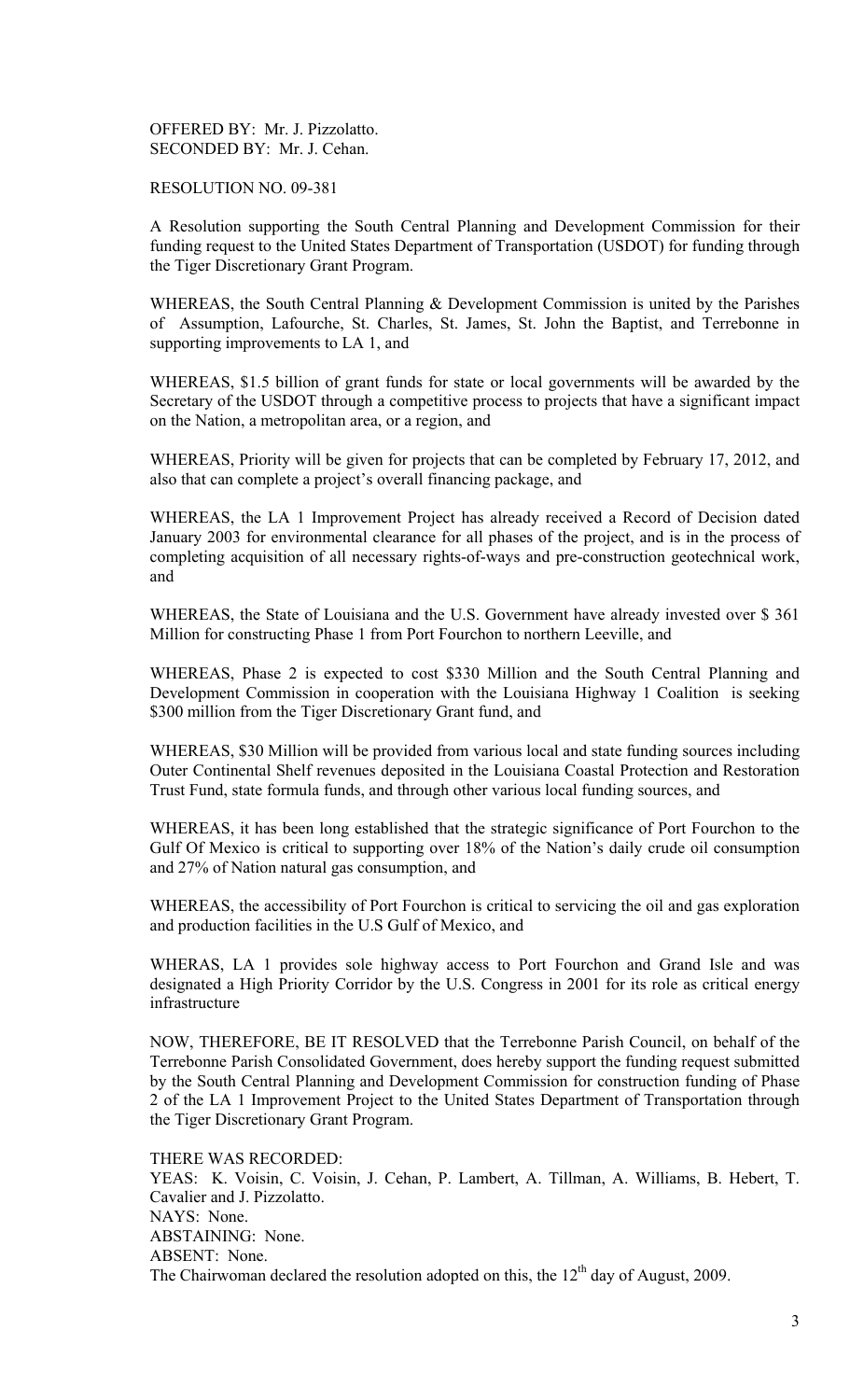#### \* \* \* \* \* \* \* \*

 Prior to the possible introduction of an ordinance to set millages, the Chairwoman recognized the following individuals who wished to speak on this topic.

 The Chairwoman recognized Ms. Juanita Callegan, Peaceful Avenue resident, who expressed her opposition to the notice for the proposed increase in property millage tax and explained her reasoning why. She requested reconsideration of the proposed ordinance.

 The Chairwoman recognized Ms. Stacy Hargnrader, Cavanass Drive resident, who expressed her concerns relative to the proposed property millage tax ordinance being very vague and not explaining what is being done and the taxpayers are unclear. She suggested that the proposed ordinance be tabled at this time. She also suggested that if taxpayers have to experience a cut in pay due to the economy that maybe government should look at cutting back also. She expressed her concerns relative to the cap and trade tax the Senate is trying to pass affecting taxpayers.

 The Chairwoman recognized Ms. Kathy Burson, Ciera Park resident, who requested reconsideration of the proposed millage increases. She expressed her concerns relative to the decline in the value of homes in Houma and whether the decrease would be considered in the value of the property when the assessments are made. She recommended that the impact of the hurricanes on taxpayers, people of fixed incomes, cost of living, etc. be given consideration.

 The Chairwoman recognized Mr. Reggie Bourg, Bourg resident, who expressed his concerns relative to the proposed increase in millages being interpreted by taxpayers as increased millage rates without voter approval. He requested further clarification of the ordinance's intent. Mr. Bourg also expressed his concerns relative to the recent meeting of the U.S. Corps of Engineers reform that did not include the Barrier Islands in the list of projects. He stated that it is his understanding that the Barrier Islands is not part of the State's Master Plan. He challenged the Council or the Terrebonne Levee District to look at the State's Master Plan and inform the public as to what whether the Barrier Island's are part of it.

 Councilman K. Voisin explained the purpose for all the "ors" in the proposed ordinance is due to not all of the millage rates are changing. Most tax rates are staying the same, a couple is going down, and a small group is going up. He stated that, in his opinion, the public does not want to cut essential services such as roads and bridges, drainage, sewerage, mental health, Juvenile Detention, recreation, Council on Aging, Sanitation, Road Lighting Districts, City of Houma Fire and Police. He stated that the areas that are going up are the Road Lighting Districts and City of Houma Fire and Police, which are mission critical services. He recommended the matter of consolidating Road Lighting Districts be seriously considered again because, in his opinion, it could allow for savings of hundreds of thousands of dollars to TPCG.

 Chief Financial Officer J. Elfert explained the following nine differences in millage rates being recommended:

- Two relate to the Sewer Bonds and the Road & Bridge Bonds One will decrease by .13 and one will increase by .13 resulting in a net 0. The bond millages are calculated based on the debt service TPCG is mandated to pay, and the millage rates must be adjusted accordingly.
- Road Lighting District  $#3 A$  millage increase of .13 from 2.92 mills to 3.75 is there is the ability to levy 7 mills, as previously authorized by the taxpayers. She stated this is one of the districts that had a surplus in the last two years where the mills were reduced and its being brought back up a little bit.
- Road Lighting District  $#5 A 1$  mill increase. The taxpayers authorized 7.85 and last year it was 4.77 mills were levied due to a surplus it was reduced and this year it is being brought back up to 5.77.
- Road Lighting District #6 A decrease by .85 mills from 4.00 to 3.15.
- Road Lighting District  $#8 A$  maximum of 4.81 is allowed and last year only 1.75 was levied and asking to go back up to 2.50 for a .75 increase in mills.
- Road Lighting District  $#9 A$  maximum of 7.57 mills with last year's levy at 1 mill and requesting to go back up to 2 mills.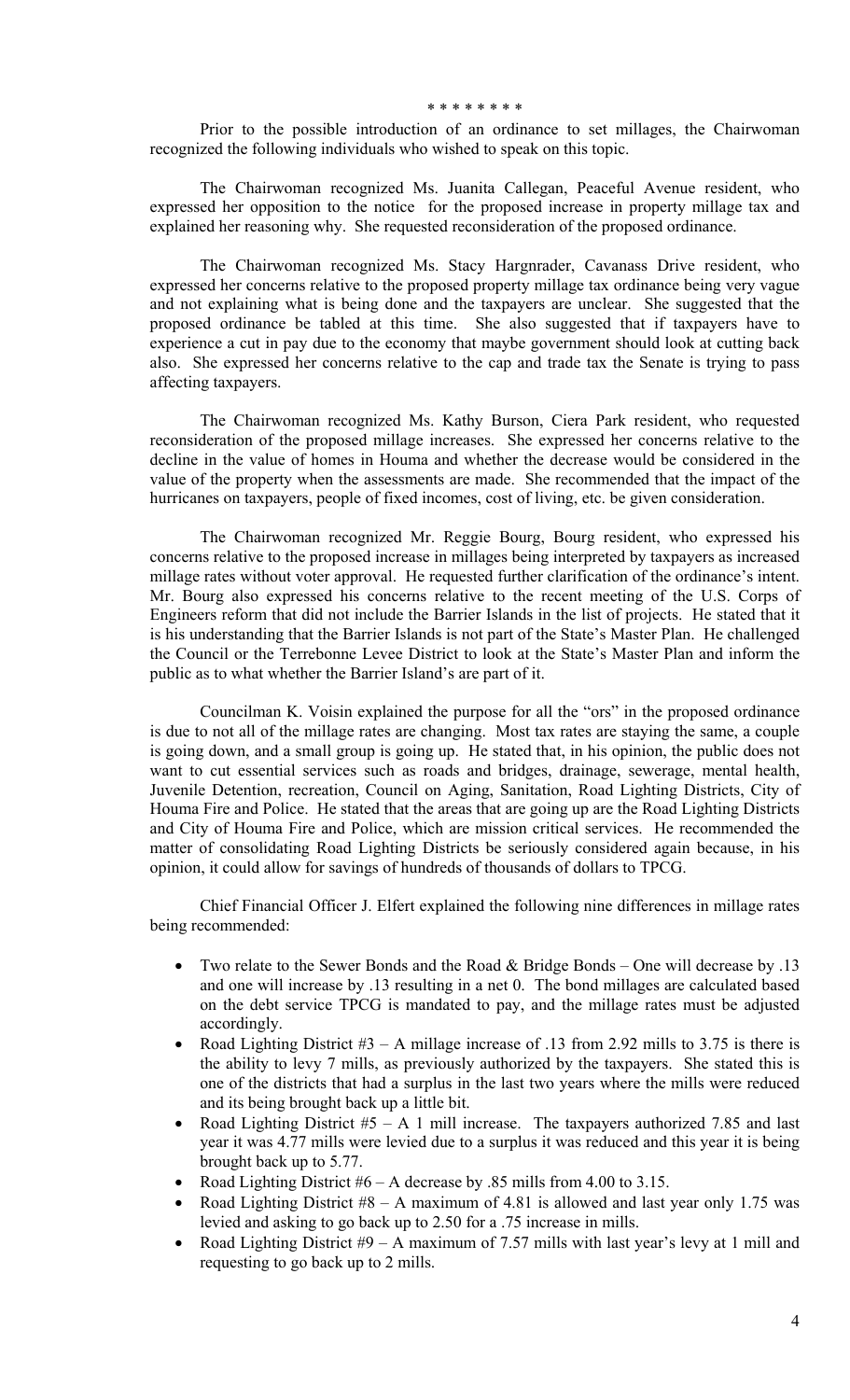• City of Houma of Fire and Police – A maximum of 5.08, with last year's levy at 4.80 and requesting to go back up 5.08, with an increase of .28.

Ms. Elfert further clarified that a couple of years ago, State law mandated that local governments announce to the public in a bold article in the newspaper in a very prominent section to allow the taxpayers to know that the Parish could adjust their millage to a higher rate after an appraisal year, which is what was done. She said that the notice is very generic and is the same announcement that is made by every taxing jurisdiction who could possibly have a roll forward. To adjust the millage more than what was approved by the Assessor's Office last year when the properties were reappraised, and the governing body would have to approve the measure with a 2/3 affirmative vote. She stated that last year there were some roll forwards, but this year there are no roll forwards. She stated that the announcement in the newspaper is a precaution to inform that there could be an increase, but there will not be a roll forward. She stated that after the first announcement the proposed ordinance will be publicized that specifically details all the mills that will be levied.

Councilman B. Hebert stated that the current Council is very prudent about taxes and the expenditure of public funds.

 Mr. J. Cehan moved, seconded by Mr. K. Voisin, "THAT, the Council introduce an ordinance to set the 2009 Property Tax Millages and call a public hearing on said matter on August 26, 2009 at 6:30 p.m."

 The Chairwoman called for a vote on the motion offered by Mr. J. Cehan. UPON ROLL CALL THERE WAS RECORDED: YEAS: K. Voisin, C. Voisin, J. Cehan, P. Lambert, A. Tillman, A. Williams, B. Hebert, T. Cavalier, and J. Pizzolatto NAYS: None ABSENT: None The Chairwoman declared the motion adopted.

 Mr. J. Cehan moved, seconded by Mr. J. Pizzolatto, "THAT, it now being 6:40 p.m., the Council open public hearings at this time."

 The Chairwoman called for a vote on the motion offered by Mr. J. Cehan. UPON ROLL CALL THERE WAS RECORDED: YEAS: K. Voisin, C. Voisin, J. Cehan, P. Lambert, A. Tillman, A. Williams, B. Hebert, T. Cavalier, and J. Pizzolatto NAYS: None ABSENT: None The Chairwoman declared the motion adopted.

The Chairwoman recognized the public for comments on the following:

A. A proposed ordinance authorizing the issuance of Public Improvement Refunding Bonds, Series ST-2009 of the Parish of Terrebonne and addressing other matters relative thereto

There were no comments from the public on the proposed resolution.

 Mr. C. Voisin moved, seconded by Mr. K. Voisin, "THAT, the Council close the aforementioned public hearing."

 The Chairwoman called for a vote on the motion offered by Mr. C. Voisin. UPON ROLL CALL THERE WAS RECORDED: YEAS: K. Voisin, C. Voisin, J. Cehan, P. Lambert, A. Tillman, A. Williams, B. Hebert, T. Cavalier, and J. Pizzolatto NAYS: None ABSENT: None The Chairwoman declared the motion adopted.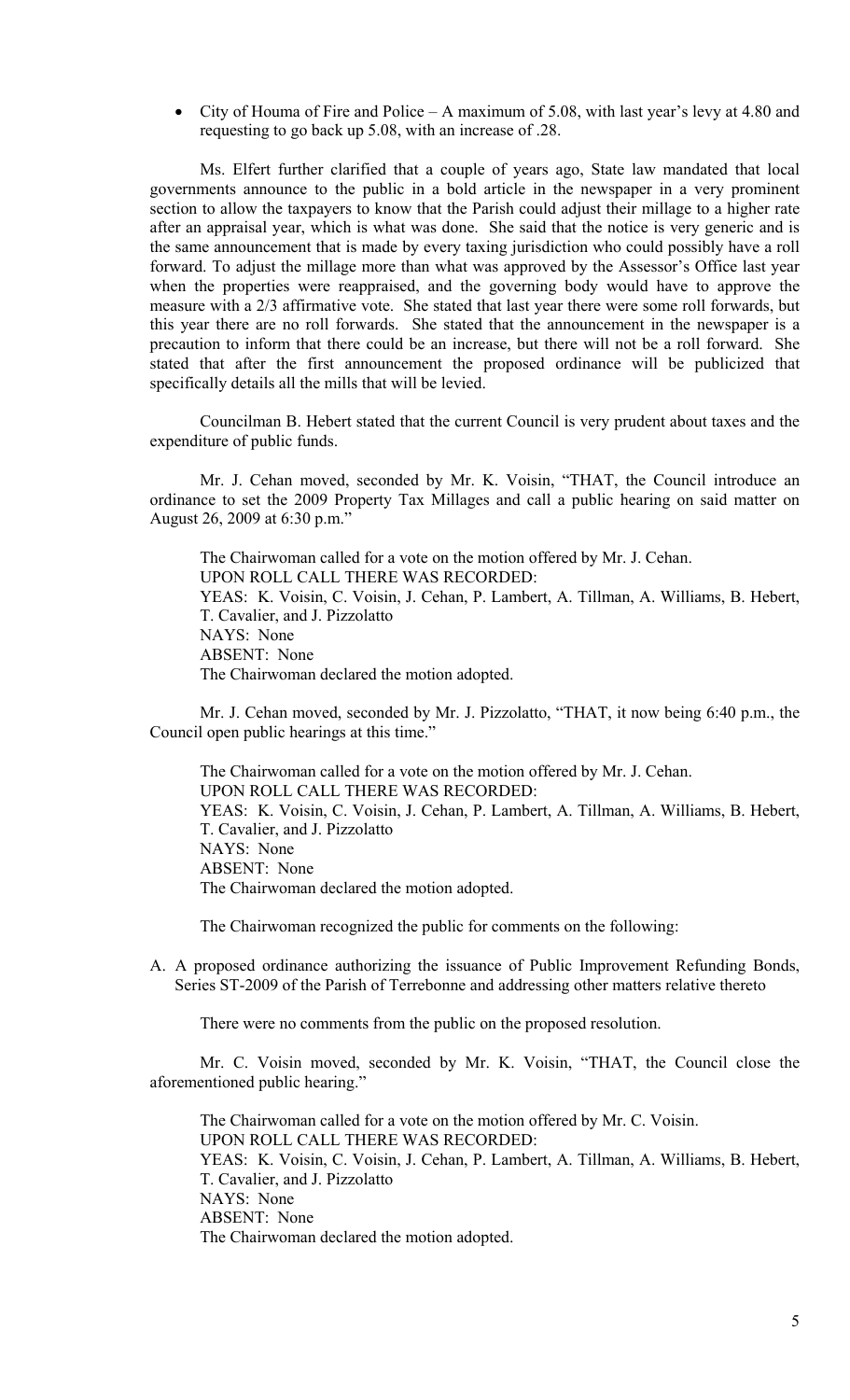The following ordinance, having been introduced at a duly convened meeting on July 22, 2009, notice of its introduction having been published on July 24, 2009, and a public hearing having been held on August 12, 2009, was offered for final adoption by Mr. Clayton J. Voisin and seconded by Mr. Kevin Voisin:

### ORDINANCE NO. 7688

An ordinance authorizing the issuance of Public Improvement Refunding Bonds, Series ST-2009 of the Parish of Terrebonne, State of Louisiana; prescribing the form, fixing the details and providing for the rights of the owners thereof; providing for the payment of the principal on such bonds and the application of the proceeds thereof to the refunding of certain bonds of said Parish; authorizing an agreement with the Paying Agent; providing for the employment of special bond counsel; and providing for other matters in connection therewith.

WHEREAS, the Parish of Terrebonne, State of Louisiana (the "Parish" or "Issuer"), is now levying and collecting a parishwide one percent (1%) sales and use tax by virtue of a resolution adopted by the Police Jury of the Parish of Terrebonne, State of Louisiana, on October 14, 1964, as amended, under the authority of Act No. 500 of the Regular Session of the Legislature of Louisiana for the year 1964, and a special election held in the Parish on September 15, 1964, at which election the following proposition was approved by a majority of the qualified electors voting at such election, viz:

#### PROPOSITION

Shall the Parish of Terrebonne, State of Louisiana, under the provisions of Act No. 500 of the Regular Session of the Legislature of Louisiana for the year 1964, and other constitutional and statutory authority supplemental thereto, be authorized to levy and collect a tax of one per cent (1%) upon the sale at retail, the use, the lease or rental, the consumption, and the storage for use or consumption of tangible personal property and upon the sale of services, as presently defined in R.S. 47:301 to 47:317, inclusive, with the avails or proceeds of said tax (after paying reasonable and necessary costs and expenses of collecting and administering the tax) being allocated and distributed monthly in equal amounts between the Mayor and Board of Aldermen of the City of Houma, Louisiana, and the Parish School Board of the Parish of Terrebonne, Louisiana, until each has received Five Hundred Thousand Dollars (\$500,000.00) in each calendar year, after which all of the remaining avails or proceeds of such tax for the calendar year shall be allocated and paid to the Police Jury of the Parish of Terrebonne, Louisiana, until Five Hundred Thousand Dollars (\$500,000.00) has been paid to the Parish during the same calendar year, and after this first One Million Five Hundred Thousand Dollars (\$1,500,000.00) of net avails or proceeds of said tax have been so paid during any calendar year, any remaining avails or proceeds of said tax shall be distributed equally between said Mayor and Board of Aldermen, said Parish School Board and said Police Jury; said avails or proceeds of the tax to be subject to funding into negotiable bonds in the manner provided in said Act No. 500 of 1964 and to be dedicated and used by the various political subdivisions for the following purposes:

- 1. The avails or proceeds of said tax received by the City of Houma, through its governing authority, shall be used for the purpose of constructing, acquiring, extending and/or improving waterworks (including raw water supply, treatment and distribution), drainage, sewerage, streets (including surfacing, repair and street lighting), sidewalks, bridges, public parks (including parkways beautification), recreational facilities, police stations and jail, fire stations and equipment, maintenance shops and warehouse and other public buildings, as well as purchasing equipment necessary for the operation of the various municipal departments, title to which shall be in the public;
- 2. The avails or proceeds of the tax received by the Terrebonne Parish School Board shall be used solely for the purpose of acquiring lands for building sites and playgrounds, purchasing, erecting and improving school buildings and related school facilities and acquiring the necessary equipment and furnishings therefor, title to which shall be in the public, and/or for the purpose of maintaining such school buildings, equipment, furnishings and related school facilities: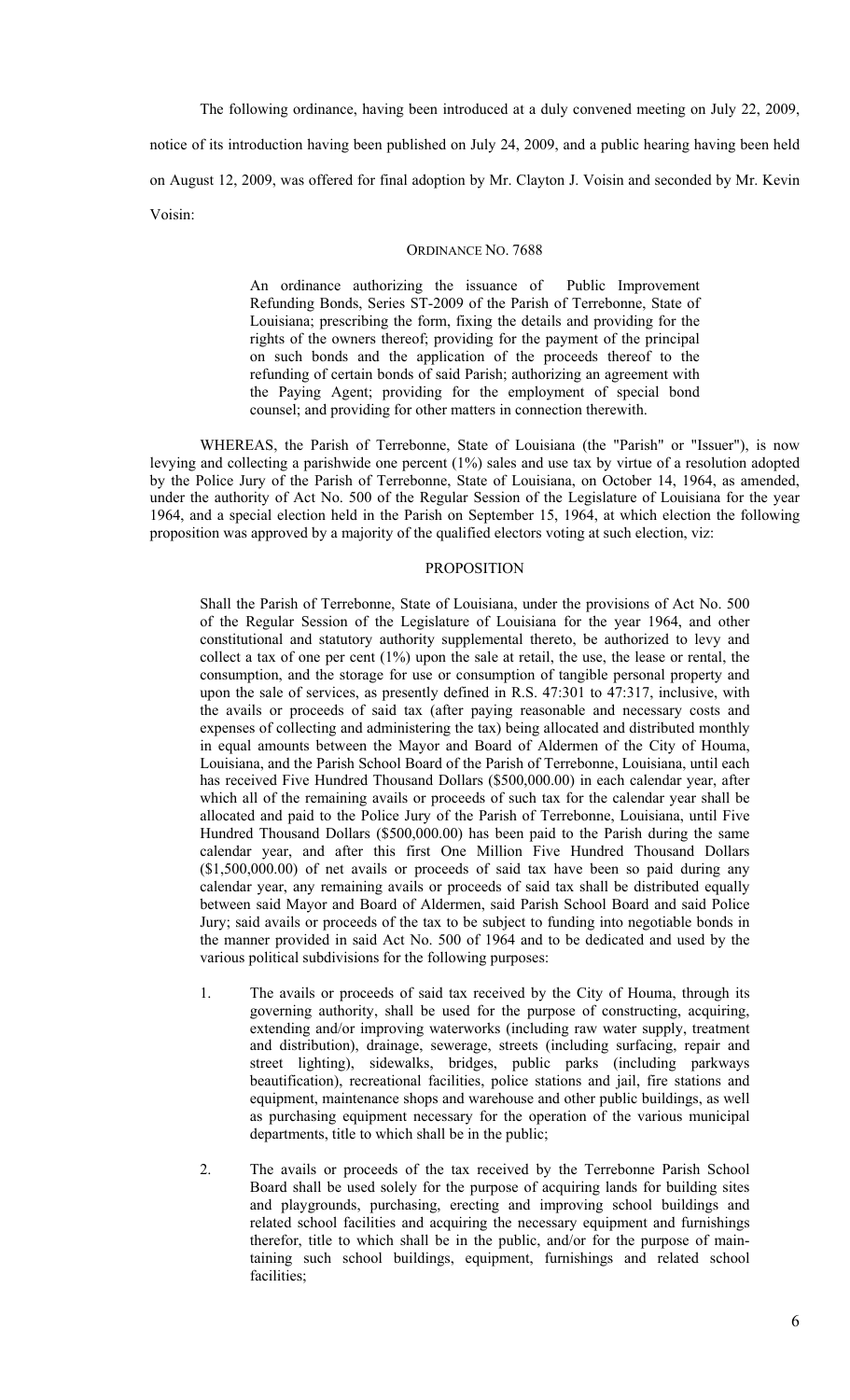3. The avails or proceeds of the tax received by the Parish of Terrebonne, through its governing authority, shall be used for any lawful corporate purpose for which its governing authority may appropriate parish revenues and such avails or proceeds may be deposited in the general fund of the Parish?

WHEREAS, the Issuer has levied and provided for the collection of a parishwide one-fourth of one percent (1/4%) sales and use tax by virtue of a resolution adopted by the Police Jury of the Parish of Terrebonne, State of Louisiana, on February 25, 1981, under the authority of Article 6, Section 29 of the Louisiana Constitution of 1974 and other constitutional and statutory authority supplemental thereto, and a special election held in the Parish on October 27, 1979, at which the following proposition was approved by a majority of the qualified electors voting in said election, viz:

#### PROPOSITION NO. 1

"Shall the Parish of Terrebonne, State of Louisiana, under the provisions of Article 6, Section 29 of the Louisiana Constitution of 1974, and other constitutional and statutory authority supplemental thereto, be authorized to levy and collect a tax of one-fourth of one percent (1/4%) upon the sale at retail, the use, the lease or rental, the consumption, and the storage for use or consumption, of tangible personal property and on sales of services in said Parish, as presently defined in R.S. 47:301 through 47:317, with the avails or proceeds of said tax (after paying the reasonable and necessary costs of administering and collecting said tax) being dedicated and expended for the purpose of constructing, acquiring, extending and/or improving (a) hospital facilities for Terrebonne General Hospital, (b) sewers, sewerage disposal works and related facilities for pollution control and abatement, (c) a multi-purpose Civic and Community Center and related facilities, and (d) any other public works or capital improvements for said Parish or any portion thereof, including any necessary sites, equipment or furnishings therefor, and for the purpose of paying any bonds or debt obligations of said Parish issued for such purposes; and further shall the avails or proceeds of said tax and the avails or proceeds of the Police Jury's portion of the one percent (1%) parishwide sales and use tax now being levied and collected under the authority of Act 500 of the Regular Session of the Legislature of the State of Louisiana for the year 1964 (such avails or proceeds of both taxes being hereinafter referred to as "tax proceeds") be subject to funding into negotiable bonds of said Parish to mature over a period of twenty (20) years from date thereof, to bear interest at a rate or rates not exceeding eight per centum (8%) per annum and to be issued in such principal amounts as may be required for the above stated purposes and payment of the costs of issuance of such bonds and providing a reserve for the payment thereof; provided, however:

- (1) That priority shall be given to the issuance and sale of \$20,000,000 of said bonds for the Terrebonne General Hospital purpose as set forth in item (a) above, \$13,500,000 of said bonds for the sewer purpose as set forth in item (b) above and \$6,000,000 of said bonds for the Civic and Community Center purpose as set forth in item (c) above (such amounts to include issuance expenses and funding of bond reserves) and no other bonds payable from the tax proceeds shall be issued and sold unless the Police Jury finds and determines that sufficient debt capacity remains for the issuance and sale of any unissued portion of said priority bonds;
- (2) That the one-fourth of one percent (1/4%) sales and use tax hereby authorized shall not be collected by said Police Jury until the Police Jury's authority to levy and collect the existing one-fourth of one percent (1/4%) hospital sales and use tax (voted May 25, 1976) has terminated as a result of the payment, or defeasance and provisions for payment in the manner set out in R.S. 39:1442, of all outstanding Public Hospital Bonds, Series 1977 and 1978, dated March 1, 1977 and March 1, 1978, by the formal call of such outstanding bonds for redemption on the earliest possible call date and the irrevocable deposit in trust of a sufficient amount of funds then on deposit in the Sales Tax Hospital Fund, Public Hospital Bonds Sinking Fund, Public Hospital Bonds Reserve Fund and Public Hospital Bonds, Series 1977 and 1978, Hospital Construction Trust Funds established by resolutions adopted by said Police Jury on January 26, 1977, March 2, 1977 and March 8, 1978;
- (3) That the balance on deposit in the various funds named in item (2) above after providing for payment or defeasance of the outstanding Public Hospital Bonds, Series 1977 and 1978 as provided in item (2) above shall be dedicated for the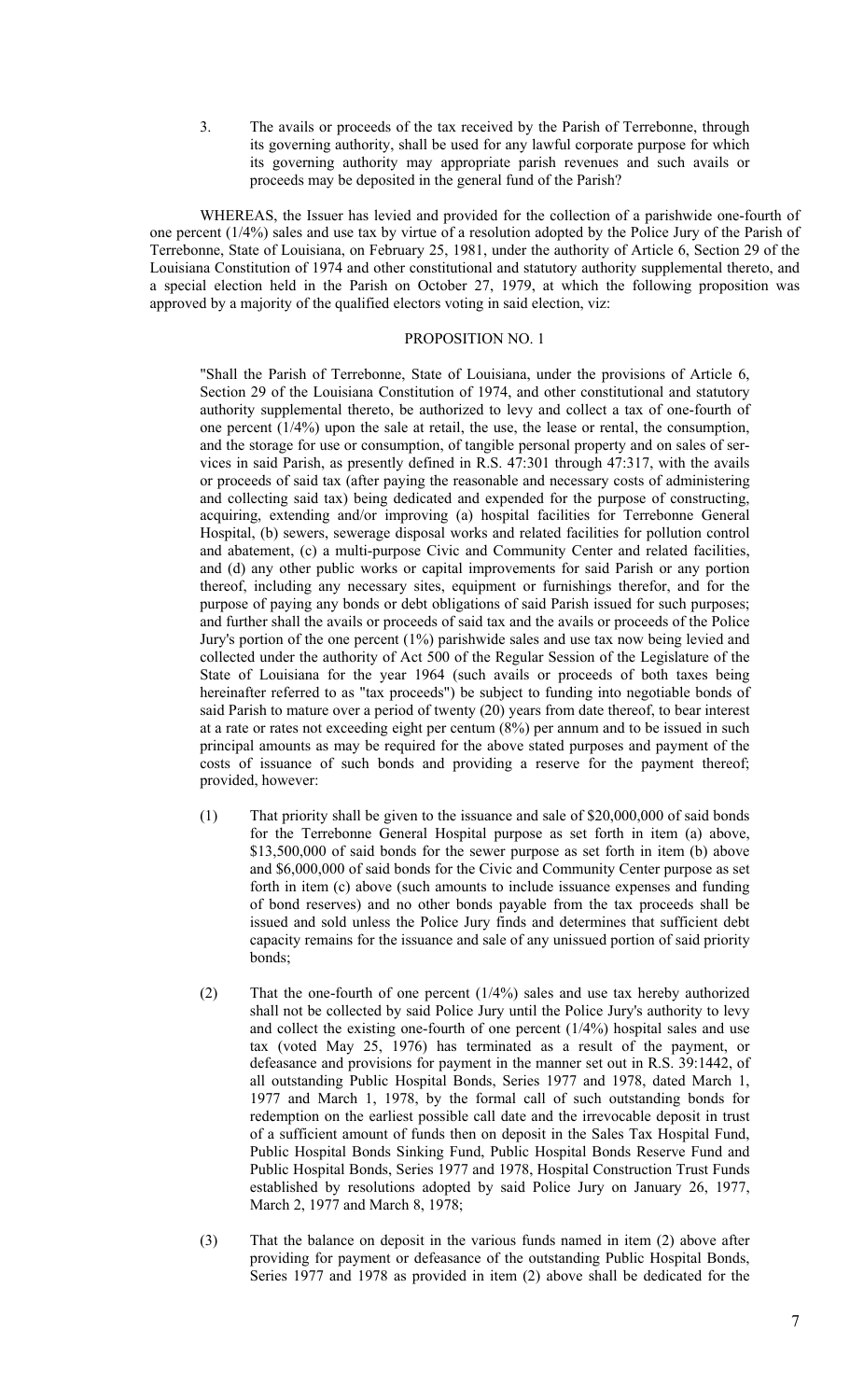purpose of constructing, acquiring and improving hospital facilities for Terrebonne General Hospital, including any necessary buildings, equipment, furnishings and sites therefor?"

WHEREAS, at a special election held in the Parish on January 16, 1982, the majority of the qualified electors voting in said election approved the issuance of sales tax bonds authorized at said special election of October 27, 1979, at a rate or rates not exceeding twelve per centum (12%) per annum; and

WHEREAS, effective January 1, 1984, this governing authority succeeded the Terrebonne Parish Police Jury as the governing authority of the Issuer; and

WHEREAS, in accordance with the provisions of said resolution of October 14, 1964, a portion of the net avails or proceeds of the aforesaid 1% tax (after the reasonable and necessary costs and expenses of the collection and administration thereof have been paid therefrom) shall be available for appropriation and expenditure by the Issuer for the purposes designated in the proposition authorizing the levy of the aforesaid 1% tax, which includes the payment of bonds authorized to be issued in accordance with Louisiana law; and

WHEREAS, in accordance with the provisions of said resolution of February 25, 1981, the net avails or proceeds of the aforesaid 1/4% tax (after the reasonable and necessary costs and expenses of the collection and administration thereof have been paid therefrom) shall be available for appropriation and expenditure by the Issuer for the purposes designated in the proposition authorizing the levy of the aforesaid 1/4% tax, which includes the payment of bonds authorized to be issued in accordance with Louisiana law; and

WHEREAS, this governing authority desires to issue bonds payable from a pledge and dedication of the Issuer's portion of the avails or proceeds of the special one percent (1%) sales and use tax now being levied and collected, and the avails or proceeds of the special one-fourth of one percent (3%) sales and use tax now being levied and collected, all in accordance with Act No. 500 of the Regular Session of the Legislature of the State of Louisiana for the year 1964 and Article VI, Section 29 of the Louisiana Constitution of 1974; and

WHEREAS, pursuant to the provisions of Sub-Part F, Part III, Chapter 4 of Title 39 of the Louisiana Revised Statutes of 1950, as amended, and other constitutional and statutory authority, and special elections held on September 15, 1964 and October 27, 1979, the results of which was duly promulgated in accordance with law, the Issuer has heretofore issued (i) \$12,625,000 of Public Improvement Bonds, Series ST-1998A, of which \$9,505,000 is currently outstanding (the "Series 1998A Bonds");and (ii) \$4,500,000 of Public Improvement Bonds, Series ST-2000, of which \$3,180,000 is currently outstanding (the "Series 2000 Bonds"); and

WHEREAS, in order to provide debt service reductions, the Issuer, acting through its governing authority, the Terrebonne Parish Council, has found and determined that the current refunding of \$9,505,000 of the Series 1998A Bonds consisting of those bonds maturing March 1, 2010 to March 1, 2018, inclusive and advance refunding of \$2,970,000 of the Series 2000 Bonds consisting of those bonds maturing March 1, 2011 to March 1, 2020, inclusive (collectively, the "Refunded Bonds"), pursuant to the provisions of Chapter 14-A of Title 39 of the Louisiana Revised Statutes of 1950, as amended (the "Act") and other constitutional and statutory authority, through the issuance of its refunding bonds; and

WHEREAS, the Issuer, by resolution adopted on March 25, 2009, gave preliminary approval of the issuance of not exceeding \$13,000,000 of its refunding bonds to refund the Refunded Bonds; and

WHEREAS, other than the refunding bonds herein authorized or the Refunded Bonds, the Issuer has outstanding no bonds or other obligations of any kind or nature payable from or enjoying a lien on the portion of the aforesaid taxes herein pledged, EXCEPT:

(i) the unrefunded \$210,000 of Public Improvement Bonds, Series ST-2000, maturing March 1, 2010 (the "unrefunded Series ST-2000 Bonds"), (ii) \$2,535,000 of Public Improvement Refunding Bonds, Series ST-2003, maturing March 1, 2010 to March 1, 2014, inclusive (the "Series ST-2003 Bonds"); (iii) \$6,620,000 of Public Improvement Bonds, Series ST-2005, maturing March 1, 2010 to March 1, 2025, inclusive (the "Series ST-2005 Bonds"); and (iv) \$9,825,000 of Public Improvement Bonds, Series ST-2008, maturing March 1, 2010 to March 1, 2028, inclusive (the "Series ST-2008 Bonds") (collectively, the "Outstanding Parity Bonds"); and

WHEREAS, under the terms and conditions of the ordinances adopted by the governing authority of the Issuer authorizing the issuance of the Outstanding Parity Bonds (together, the "Parity Bond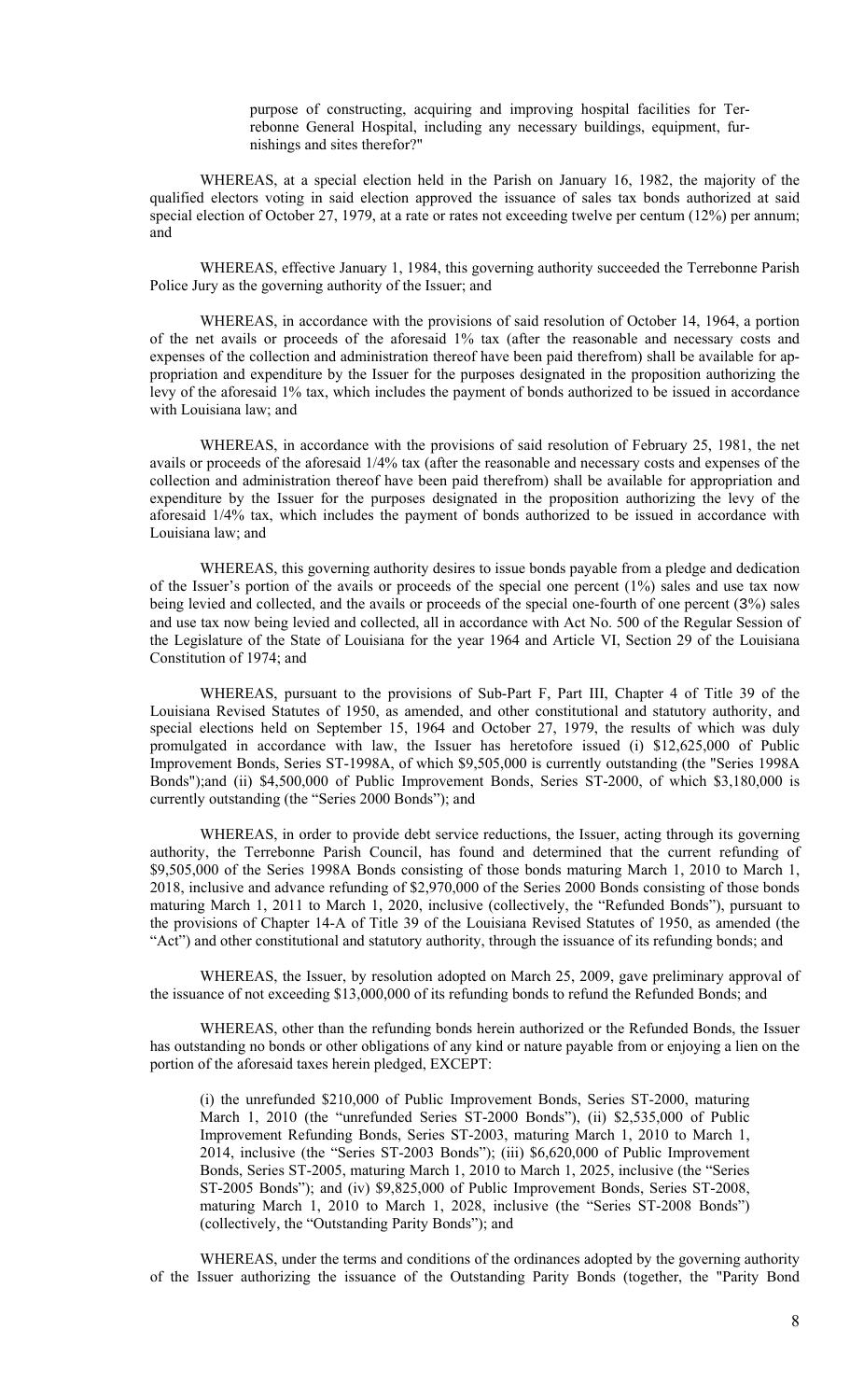Ordinance"), the Issuer has authority to issue refunding bonds on a complete parity with said Outstanding Parity Bonds under the terms and conditions provided therein; and

WHEREAS, the Issuer has determined that all the terms and conditions specified in the Parity Bond Ordinance have been or will be complied with prior to the delivery of the Bonds, and it is the express desire and intention of the Issuer that the Bonds (hereinafter defined) be issued on a complete parity with the Outstanding Parity Bonds; and

WHEREAS, the maturities on the hereinafter described Bonds have been arranged so that the total amount of principal and interest falling due in any year on the Bonds and the Outstanding Parity Bonds will never exceed 75% of the Issuer's portion of the proceeds of the aforesaid 1% tax and the aforesaid 1/4% tax estimated to be received by the Issuer in the calendar year (2009) in which the Bonds are to be issued (which amount is hereby estimated to be at least \$14,300,000, and will provide a coverage of at least 4.12 times the highest annual debt service on the Outstanding Parity Bonds and the Bonds being issued in any future calendar year); and

WHEREAS, it is further necessary to provide for the application of the proceeds of the Bonds to the refunding of the Refunded Bonds and to provide for other matters in connection with the payment or redemption of the Refunded Bonds; and

WHEREAS, in connection with the issuance of the Bonds, it is necessary that provision be made for the payment of the principal, interest and redemption premium, if any, of the Refunded Bonds described in Exhibit A hereto, and to provide for the call for redemption of the Refunded Bonds, pursuant to a Notice of Call for Redemption; and

WHEREAS, it is necessary that this Terrebonne Parish Council, as the governing authority of the Issuer, prescribe the form and content of an Escrow Deposit Agreement providing for the payment of the principal, premium and interest of the Refunded Bonds and authorize the execution thereof as hereinafter provided; and

WHEREAS, it is now desired to fix the details necessary with respect to the issuance of the Bonds and to provide for the authorization and issuance thereof, as hereinafter provided;

NOW, THEREFORE, BE IT ORDAINED by the Terrebonne Parish Council of the Parish of

Terrebonne, State of Louisiana, acting as the governing authority of the Issuer, that:

SECTION 1) Definitions. As used herein, the following terms shall have the following

meanings, unless the context otherwise requires:

"Act" means Chapter 14-A of Title 39 of the Louisiana Revised Statutes of 1950, as amended.

"Additional Parity Bonds" means any issue of additional *pari passu* bonds hereafter issued by the Issuer pursuant to Section 16 and payable from revenues the Taxes on a parity with the Bonds.

"Agreement" means the agreement to be entered into between the Issuer and the Paying Agent pursuant to this Bond Ordinance.

"Bond" or "Bonds" means the Issuer's Public Improvement Refunding Bonds, Series ST-2009, issued pursuant to this Bond Ordinance in the aggregate principal amount of \$11,850,000, and any bond of said issue, whether initially delivered or issued in exchange for, upon transfer of, or *in lieu* of any previously issued.

"Bond Counsel" shall mean an attorney or firm of attorneys whose experience in matters relating to the issuance of obligations by states and their political subdivisions is nationally recognized.

"Bond Ordinance" means this ordinance authorizing the issuance of the Bonds.

"Bond Register" means the registration books of the Paying Agent in which registration of the Bonds and transfers of the Bonds shall be made as provided herein.

"Bond Year" means the one year period ending on March 1 of each year, the principal payment dates for the Bonds.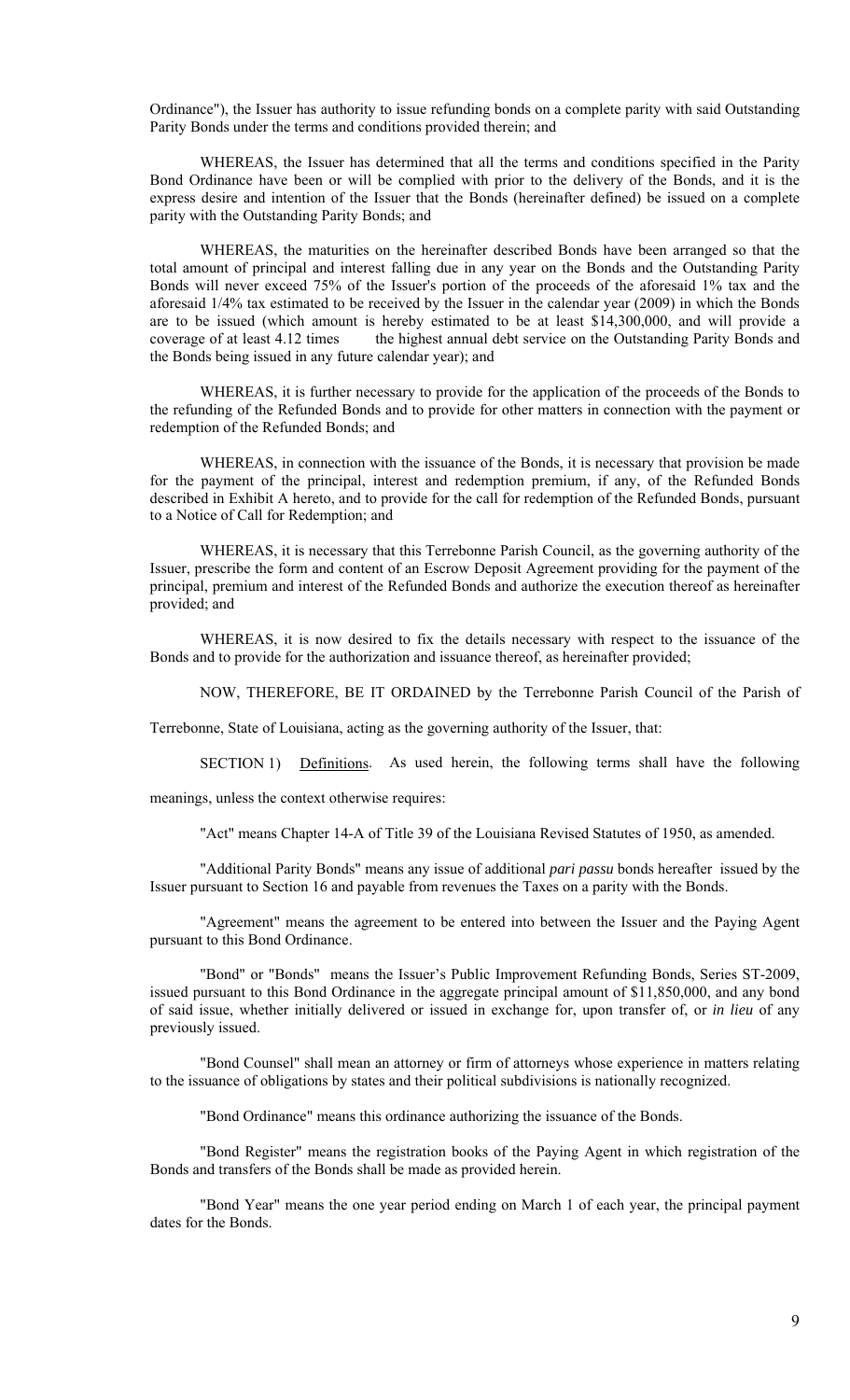"Business Day" means a day of the year on which banks located in the cities in which the principal corporate trust offices of the Paying Agent are located are not required or authorized to remain closed and on which the New York Stock Exchange is not closed.

"Capital Improvement Sales Tax" means the one-fourth of one percent (1/4%) sales and use tax authorized under the provisions of Article VI, Section 29 of the Louisiana Constitution of 1974 and other constitutional and statutory authority in compliance with a special election held in the Parish of Terrebonne on October 27, 1979, said tax having been levied and provisions made for its collection by a resolution adopted by the governing authority of the Issuer on February 25, 1981.

"Code" means the Internal Revenue Code of 1986, as amended.

"Defeasance Obligations" shall mean (a) cash, or (b) non-callable Government Securities.

"Escrow Agent" shall mean The Bank of New York Mellon Trust Company, N.A., in the City of Baton Rouge, Louisiana, and its successor or successors, and any other person which may at any time be substituted in its place pursuant to the Bond Ordinance.

"Escrow Agreement" means the Escrow Deposit Agreement dated as of September 29, 2009 between the Issuer and the Escrow Agent, substantially in the form attached hereto as Exhibit B, as the same may be amended from time to time, the terms of which Escrow Agreement are incorporated herein by reference.

"Executive Officers" means collectively the Parish President and the Clerk to the Terrebonne Parish Council.

"Fiscal Year" means the twelve-month accounting period commencing on the first day of January 1 or any other twelve-month accounting period determined by the Governing Authority as the fiscal year of the Issuer.

"Governing Authority" means the Terrebonne Parish Council of the Parish of Terrebonne, State of Louisiana.

"Government Securities" means direct obligations of, or obligations the principal of and interest on which are unconditionally guaranteed by, the United States of America, which may be United States Treasury Obligations such as the State and Local Government Series and may be in book-entry form.

"Interest Payment Date" means March 1 and September 1 of each year, commencing March 1, 2010

"Investment Obligations" means any investments or securities then permitted under Louisiana law, which law currently permits investment in the following obligations:

(a) Direct United States Treasury obligations, the principal and interest of which are fully guaranteed by the government of the United States;

(b) (i) bonds, debentures, notes or other evidence of indebtedness issued or guaranteed by federal agencies and provided such obligations are backed by the full faith and credit of the United States of America, which obligations include but are not limited to:

(aa) U.S. Export-Import Bank.

(bb) Farmers Home Administration.

(cc) Federal Financing Bank.

(dd) Federal Housing Administration.

(ee) General Services Administration.

(ff) Government National Mortgage Association--guaranteed mortgage-backed bonds and guaranteed pass-through obligations.

(gg) U. S. Maritime Administration--guaranteed Title XI financing.

(hh) U. S. Department of Housing and Urban Development.

(ii) Bonds, debentures, notes or other evidence of indebtedness issued or guaranteed by U. S. government instrumentalities, which are federally sponsored, and such obligations include but are not limited to:

(aa) Federal Home Loan Bank System.

(bb) Federal Home Loan Mortgage Corporation.

(cc) Federal National Mortgage Association.

(dd) Student Loan Marketing Association.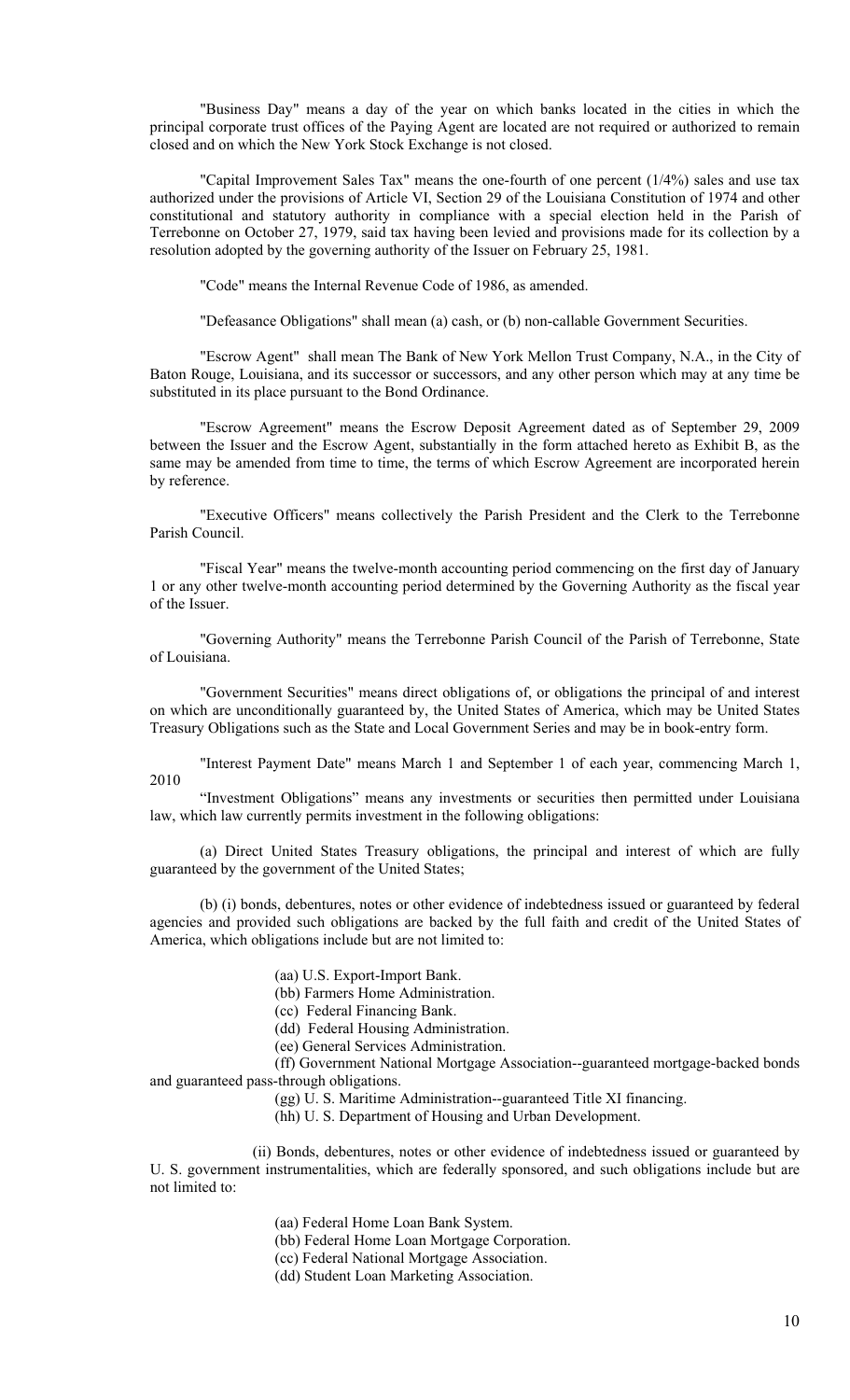#### (ee) Resolution Funding Corporation.

(iii) Notwithstanding the foregoing list of investments, the Issuer shall not invest in obligations described in Items (i) and (ii) of this Subparagraph which are collateralized mortgage obligations that have been stripped into interest only or principal only obligations, inverse floaters or structured notes. For the purposes of this Item Astructured notes" shall mean securities of U.S. government agencies, instrumentalities, or government sponsored enterprises which have been restructured, modified and/or reissued by private entities.

(c) Direct security repurchase agreements of any federal book entry only securities enumerated in subparagraphs (a) and (b). "Direct security repurchase agreement" means an agreement under which the political subdivision buys and holds obligations of any state of the United States of America or any political subdivision thereof or any agency, instrumentality or local government unit of any such state or political subdivision which shall be rated at the time of the investment in any of the three highest long-term Rating Categories or the highest short-term Rating Category by a Rating Agency.

(d) Time certificates of deposit of any bank domiciled or having a branch office in the state of Louisiana, savings accounts or shares of savings and loan associations and savings banks, as defined by R.S. 6:703 (16) or (17), or share accounts and share certificate accounts of federally or state chartered credit unions issuing time certificates of deposit. For those funds made available for investment in time certificates of deposit, the rate of interest paid by the banks shall be established by contract between the bank and the political subdivision; however, the interest rate at the time of investment shall be a rate not less than fifty basis points below the prevailing market interest rate on direct obligations of the United States Treasury with a similar length of maturity.

(e) Mutual or trust fund institutions which are registered with the Securities and Exchange Commission under the Securities Act of 1933 and the Investment Act of 1940, and which have underlying investments consisting solely of and limited to securities of the United States government or its Agencies.

(f) Funds invested in accordance with the provisions of subparagraph (d) above shall not exceed at any time the amount insured by the Federal Deposit Insurance Corporation in any one banking institution, or in any one savings and loan association, or National Credit Union Administration, unless the uninsured portion is collateralized by the pledge of securities in the manner provided in R.S. 39:1221.

(g) Guaranteed investment contracts issued by bank, financial institution, insurance company, or other entity having one of the two highest short-term rating categories of either Standard  $\&$ Poor=s Corporation or Moody=s Investors Service, provided that no such investment may be made except in connection with a financing program for political subdivisions which financing program is approved by the State Bond Commission and offered by a public trust having the state as it beneficiary, provided further that no such investment shall be for a term longer than eighteen months, and provided further that any such guaranteed investment contract shall contain provision providing that in the event the issuer of the guaranteed investment contract is at any time no longer rated in either of the two highest short-term rating categories of Standard & Poor=s Corporation or Moody=s Investors Service, the investing unit of local government may either be released from the guaranteed investment provided collateralize the guaranteed investment contract with any bonds or other obligations which as to principal and interest constitute direct general obligations of, or are unconditionally guaranteed by, the United States of America, including obligations set forth in Subparagraphs (a) and (b) to the extent unconditionally guaranteed by the United States of America.

corporations.

(h) Investment grade (A-1/P-1) commercial paper of domestic United States

(i) Investment of funds in such mutual or trust fund institutions shall be limited to twenty-five percent of the monies considered available for investment as provided by this Section. In no event shall monies be considered available for investment under the authority of this section unless and until such funds are determined by the treasurer or chief financial officer of said subdivisions, in the exercise of prudent judgment, to be in excess of the immediate cash requirements of the fund to which the monies are credited. As a criteria in making such a determination, any amount of money exceeding ten thousand dollars which is on demand deposit to the credit of a subdivision, or to the credit of any fund and which is not required to meet an obligation for at least forty-five days, or any amount of money exceeding one hundred thousand dollars which is on demand to the credit of a subdivision or to the credit of any fund and which is not required to meet an obligation for at least fifteen days shall be construed available for investment.

"Issuer" means the Parish of Terrebonne, State of Louisiana.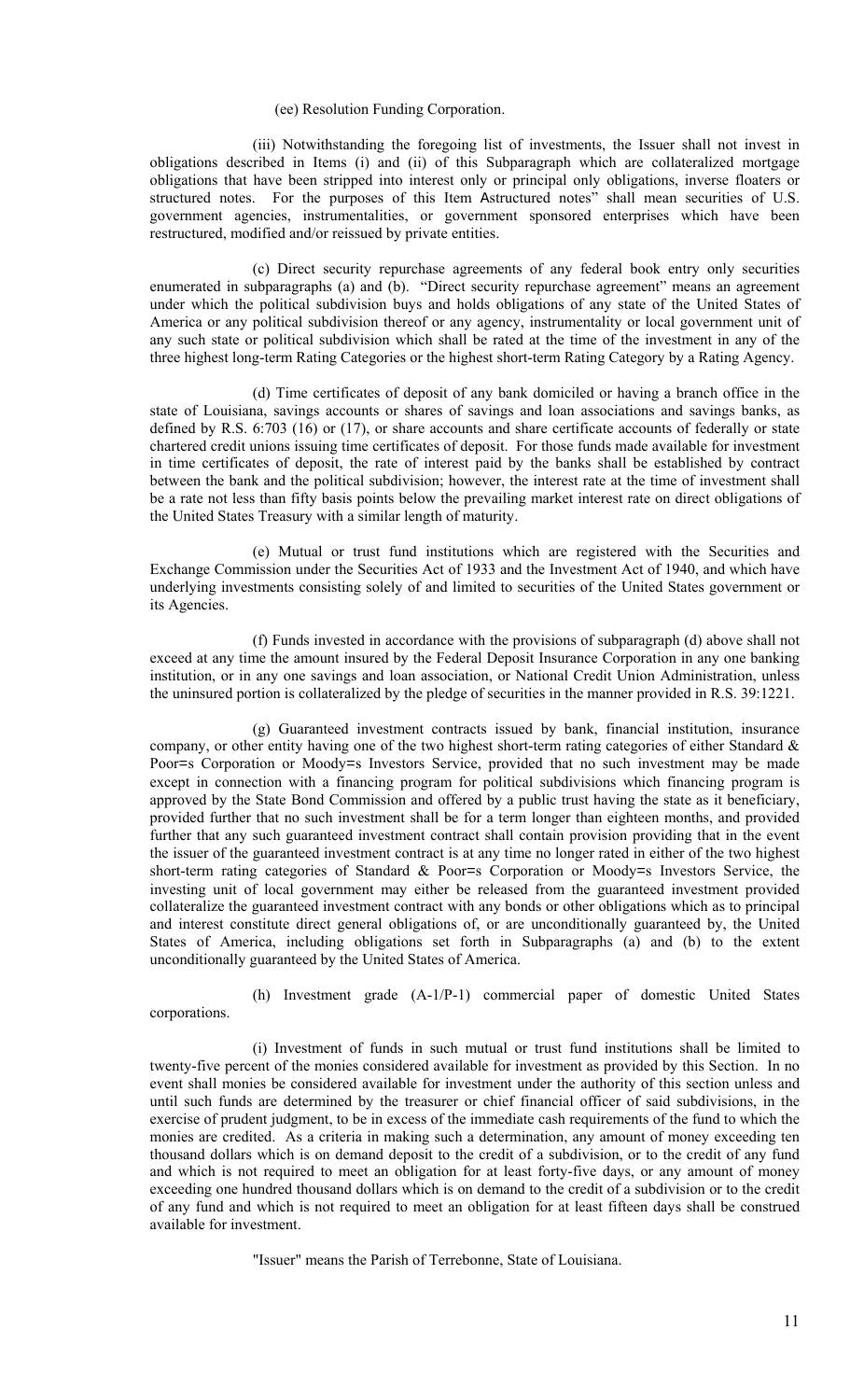"Outstanding" when used with respect to Bonds means, as of the date of determination, all Bonds theretofore issued and delivered under this Bond Ordinance, except:

> a) Bonds theretofore cancelled by the Paying Agent or delivered to the Paying Agent for cancellation;

> b) Bonds for whose payment or redemption sufficient funds have been theretofore deposited with the Paying Agent in trust for the Owners of such Bonds as provided in Section 21, 22, 22, provided that, if such Bonds are to be redeemed, irrevocable notice of such redemption has been duly given or provided for pursuant to this Bond Ordinance, to the satisfaction of the Paying Agent, or waived;

> c) Bonds in exchange for or *in lieu* of which other Bonds have been registered and delivered pursuant to this Bond Ordinance; and

> d) Bonds alleged to have been mutilated, destroyed, lost or stolen which have been paid as provided in this Bond Ordinance.

"Outstanding Parity Bonds" means the Issuer's (i) unrefunded \$210,000 Public Improvement Bonds, Series ST-2000, maturing March 1, 2010; (ii) \$2,535,000 of Public Improvement Refunding Bonds, Series ST-2003, maturing March 1, 2010 to March 1, 2014, inclusive; (iii) \$6,620,000 of Public Improvement Bonds, Series ST-2005, maturing March 1, 2010 to March 1, 2025, inclusive; and (iv) \$9,825,000 of Public Improvement Bonds, Series ST-2008, maturing March 1, 2010 to March 1, 2028, inclusive.

"Outstanding Parity Bond Ordinance" means, collectively, the ordinances adopted by the Issuer on (i) October 20, 2000 authorizing the issuance of the Issuer's Series ST-2000 Bonds (ii) June 25, 2003, authorizing the issuance of the Issuer's Series ST-2003 Bonds, (iii) August 10, 2005, authorizing the issuance of the Issuer's Series ST-2005 Bonds and (iv) September 17, 2008, as supplemented on October 8, 2008, authorizing the issuance of the Issuer's Series ST-2008 Bonds.

"Owner" or "Owners" when used with respect to any Bond means the Person in whose name such Bond is registered in the Bond Register.

"Parish Sales Tax" means the Issuer's allocation or portion [approximately one-third  $(1/3)$ ] of the special parishwide one percent  $(1%)$  sales and use tax authorized under the provisions of Act No. 500 of the Regular Session of the Legislature for the State of Louisiana for the year 1964 and at a special election held in the Parish on September 15, 1964 and levied and collected pursuant to a resolution adopted by the Police Jury on October 14, 1964, as amended, said allocation or portion being more fully described in said Act No. 500 of 1964 and the foregoing proposition approved at the special election held on September 15, 1964.

"Paying Agent" means The Bank of New York Mellon Trust Company, N.A., in the City of Baton Rouge, Louisiana, until a successor Paying Agent shall have become such pursuant to the applicable provisions of this Bond Ordinance, and thereafter Paying Agent shall mean such successor Paying Agent.

"Person" means any individual, corporation, partnership, joint venture, association, joint-stock company, trust, unincorporated organization, or government or any agency or political subdivision thereof.

"Purchaser" means Stephens, Inc. of Baton Rouge, Louisiana.

"Rating Agency" means each nationally recognized securities rating agencies then maintaining a rating on the Bonds or any future parity bonds at the request of the Issuer.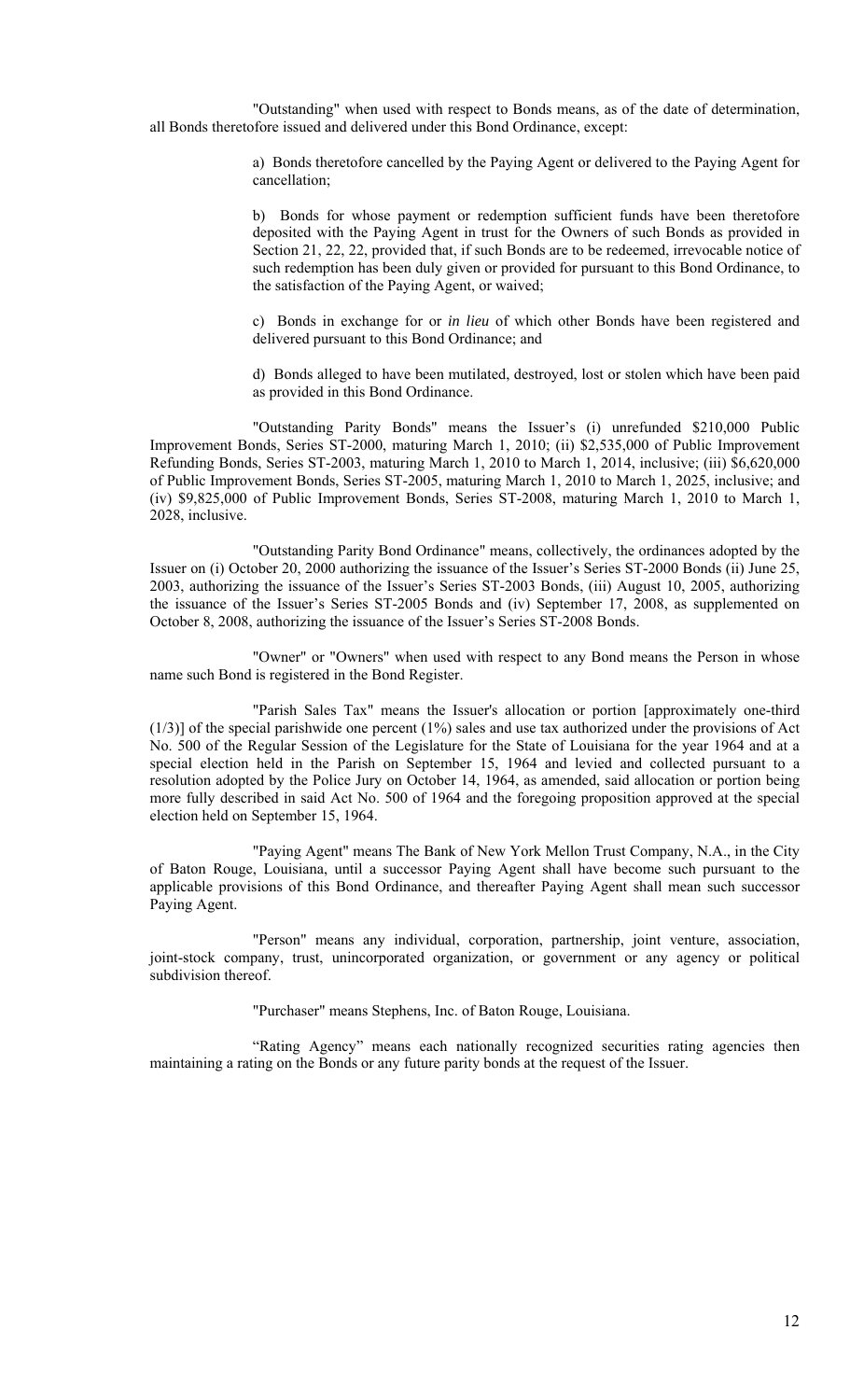"Redemption Price" means, when used with respect to a Bond, the principal amount thereof plus the applicable premium, if any, payable upon redemption thereof pursuant to this Bond Ordinance.

"Refunded Bonds" means the Issuer's outstanding (i) \$9,505,000 of Public Improvement Bonds, Series 1998A, maturing March 1, 2010 to March 1, 2018, inclusive, and (ii) \$2,970,000 of Public Improvement Bonds, Series ST-2000, maturing March 1, 2011 to March 1, 2020, inclusive, which are being refunded by the Bonds, as more fully described in Exhibit A hereto.

"Reserve Fund Requirement" means, as of any date of calculation, a sum equal to the highest combined principal and interest requirements for any succeeding Fiscal Year on the Bonds, the Outstanding Parity Bonds and any Additional Parity Bonds. After the Series ST-2003 Bonds and Series ST-2005 Bonds have been discharged by payment or defeasance, the Reserve Fund Requirement shall mean a sum equal to the lessor of (i) 10% of the proceeds of the Bonds, the Outstanding Parity Bonds and any issue of Additional Parity Bonds, (ii) the highest combined principal and interest requirements for any succeeding Fiscal Year on the Bonds, the Outstanding Parity Bonds, and any issue of Additional Parity Bonds hereafter issued in the manner provided by this Bond Ordinance or (iii) 125% of the average aggregate amount of principal installments and interest becoming due in any Fiscal Year on the Bonds, the Outstanding Parity Bonds and any Additional Parity Bonds.

"Reserve Product" means a policy of bond insurance, a surety bond or a letter of credit or other credit facility used in lieu of a cash deposit in the Reserve Fund meeting the terms and conditions of Section 11(c) hereof.

"Reserve Product Provider" means a bond insurance provider or a bank or other financial institution providing a Reserve Product, whose bond insurance policies insuring, or whose letters of credit, surety bonds or other credit facilities securing, the payment, when due, or the principal of and interest on bond issues by public entities, at the time such Reserve Product is obtained, result in such issues being rated in one of the two highest full rating categories by each of the Rating Agencies; provided, however, that nothing herein shall require the Issuer to obtain a rating on any Bonds issued under the Bond Ordinance.

"Revenues of the Taxes" or "Taxes" means collectively the Parish Sales Tax and the Capital Improvement Sales Tax.

"Sales Tax Resolutions" means the resolutions adopted by the Terrebonne Parish Police Jury on (i) October 14, 1964, as amended by resolution adopted on May 12, 1965 and (ii) February 25, 1981.

"State" means the State of Louisiana.

SECTION 2) Authorization of the Bonds and Escrow Agreement. (a) Pursuant to the provisions of the Act, and other constitutional and statutory authority, there is hereby authorized the incurring of an indebtedness of \$11,850,000 for, on behalf of and in the name of the Issuer, for the purpose of refunding the Refunded Bonds through the escrow of the proceeds of the Bonds, together with other available moneys of the Issuer, in Government Securities plus an initial cash deposit, in accordance with the terms of the Escrow Agreement, in order to provide for the payment of the principal of, premium, if any, and interest on the Refunded Bonds as they mature or upon earlier redemption as provided in Section 35 hereof.

(b) Provision having been made for the orderly payment until maturity or earlier redemption of the Refunded Bonds, in accordance with their terms, it is hereby recognized and acknowledged that as of the date of delivery of the Bonds under this Bond Ordinance, provision will have been made for the performance of all covenants and agreements of the Issuer incidental to the Refunded Bonds, and that accordingly, and in compliance with all that is herein provided, the Issuer is expected to have no future obligation with reference to the aforesaid Refunded Bonds, except to assure that the Refunded Bonds are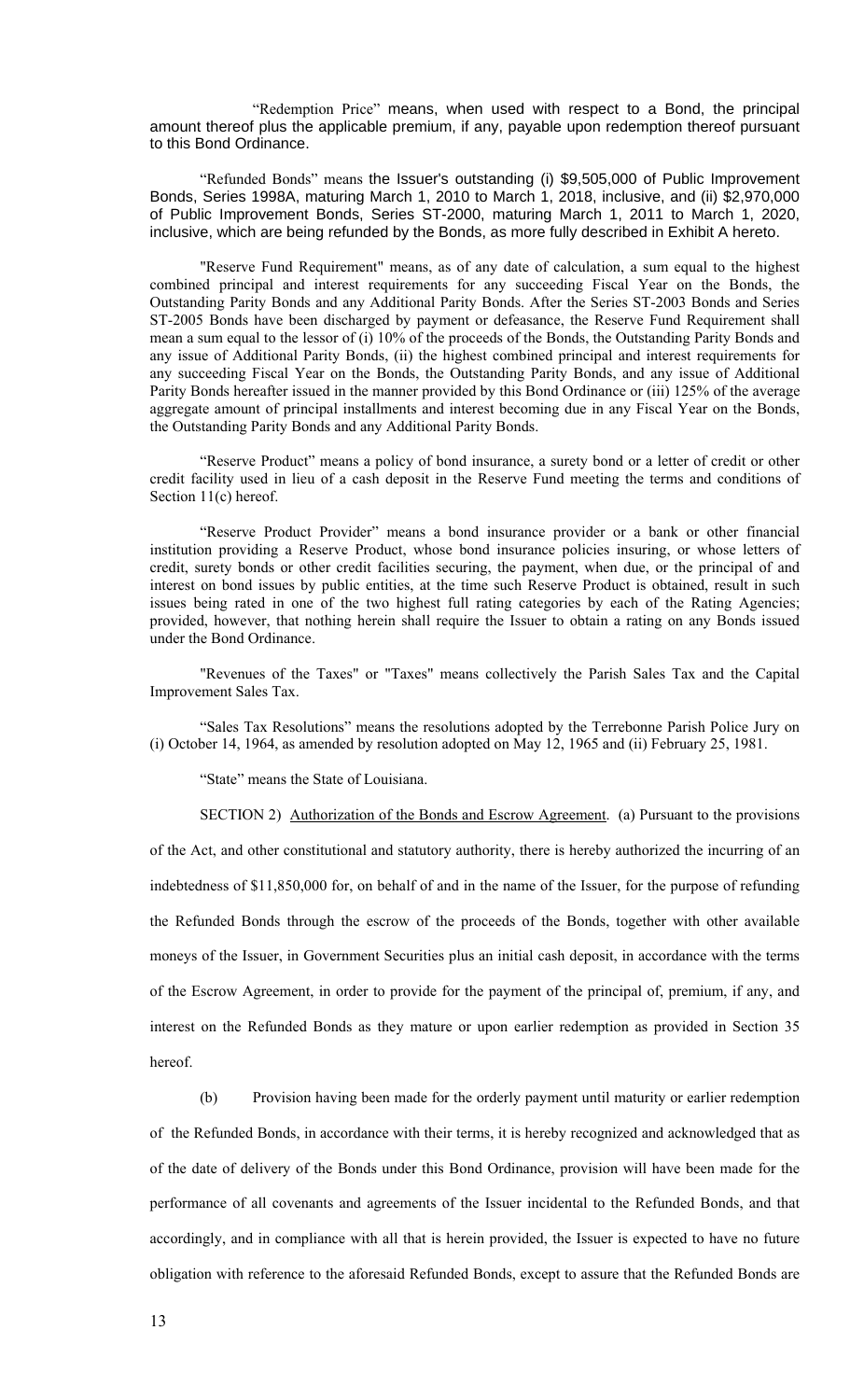paid from the Government Securities and funds so escrowed in accordance with the provisions of the Escrow Agreement.

(c) The Escrow Agreement is hereby approved by the Issuer and the Executive Officers are hereby authorized and directed to execute and deliver the Escrow Agreement on behalf of the Issuer substantially in the form of Exhibit B hereof, with such changes, additions, deletions or completions deemed appropriate by such Executive Officers and it is expressly provided and covenanted that all of the provisions for the payment of the principal of, premium, if any, and interest on the Refunded Bonds from the special trust fund created under the Escrow Agreement shall be strictly observed and followed in all respects.

(d) The Bonds shall be in fully registered form, shall be dated September 29, 2009, shall be in the denomination of Five Thousand Dollars (\$5,000) each or any integral multiple thereof within a single maturity, shall be numbered consecutively from R-1 upward, shall bear interest from date thereof or the most recent Interest Payment Date to which interest has been paid or duly provided for, payable on March 1, 2010, and semiannually thereafter on March 1 and September 1 of each year, at the following rates of interest per annum, and shall become due and payable and mature serially on March 1 of each year as follows:

| Year      | Principal | Interest |
|-----------|-----------|----------|
| (March 1) | Payment   | Rate     |
| 2010      | \$340,000 | 2.00%    |
| 2011      | 1,190,000 | 2.00     |
| 2012      | 1,215,000 | 2.00     |
| 2013      | 1,250,000 | 3.00     |
| 2014      | 1,305,000 | 3.00     |
| 2015      | 1,350,000 | 4.00     |
| 2016      | 1,405,000 | 4.50     |
| 2017      | 1,480,000 | 4.50     |
| 2018      | 1,590,000 | 4.50     |
| 2019      | 355,000   | 3.75     |
| 2020      | 370,000   | 4.00     |
|           |           |          |

The principal of the Bonds, upon maturity or redemption, shall be payable at the principal corporate trust office of the Paying Agent, upon presentation and surrender thereof, and interest on the Bonds will be payable by check mailed by the Paying Agent to the Owner (determined as of the close of business on the Record Date) at the address shown on the Bond Register. Each Bond delivered under this Bond Ordinance upon transfer or in exchange for or *in lieu* of any other Bond shall carry all the rights to interest accrued and unpaid, and to accrue, which were carried by such other Bond, and each such Bond shall bear interest (as herein set forth) so that neither gain nor loss in interest shall result from such transfer, exchange or substitution. No Bond shall be entitled to any right or benefit under this Bond Ordinance, or be valid or obligatory for any purpose, unless there appears on such Bond a certificate of registration, substantially in the form provided in this Bond Ordinance, executed by the Paying Agent by manual signature.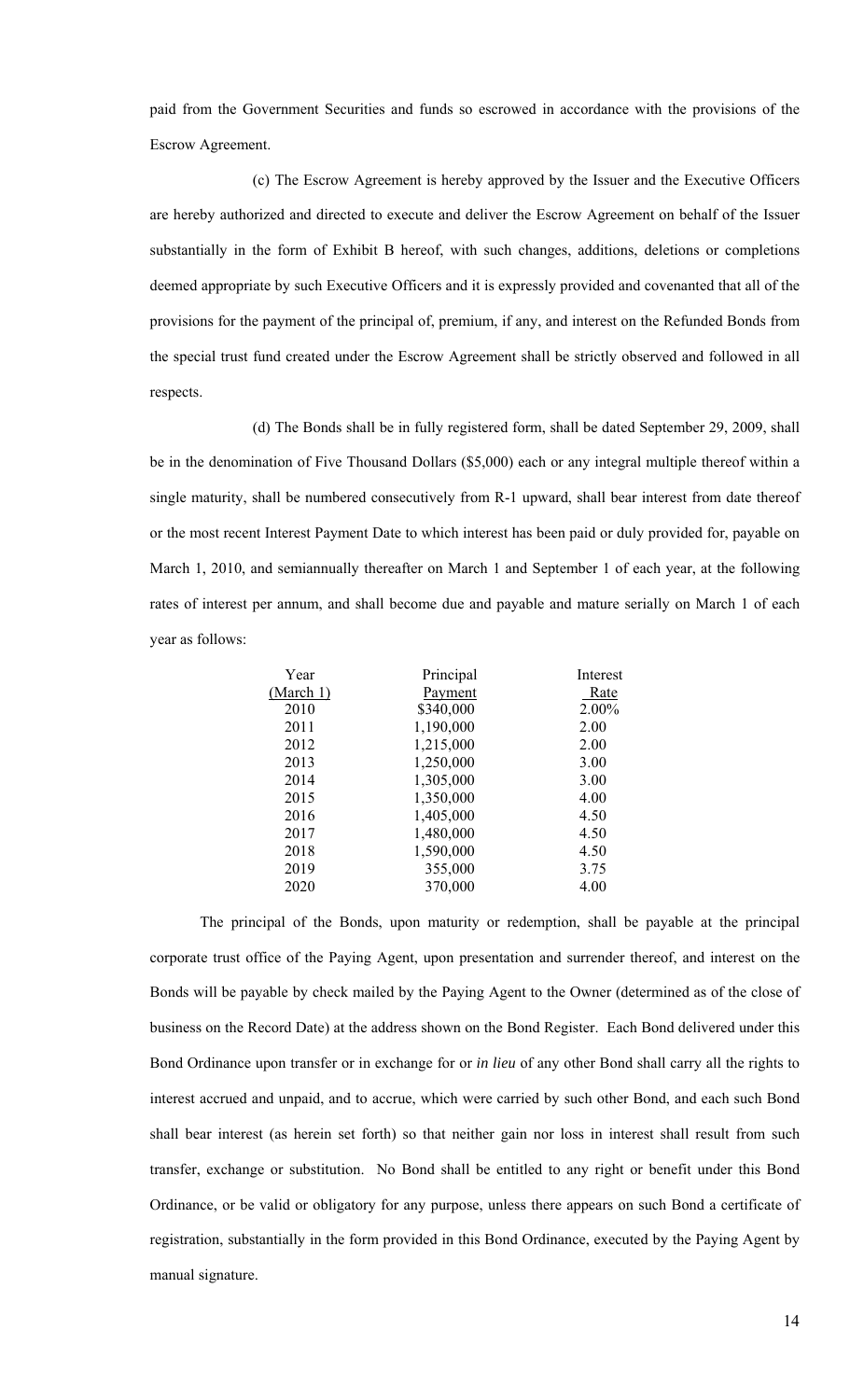SECTION 3) Book Entry Registration of Bonds. The Bonds shall be initially issued in the name of Cede & Co., as nominee for The Depository Trust Company ("DTC"), as registered owner of the Bonds, and held in the custody of DTC. The Executive Officers or any other officer of the Issuer is authorized to execute and deliver a Blanket Letter of Representation to DTC on behalf of the Issuer with respect to the issuance of the Bonds in "book-entry only" format. The terms and provisions of said Letter of Representation shall govern in the event of any inconsistency between the provisions of this Resolution and said Letter of Representation. Initially, a single certificate will be issued and delivered to DTC for each maturity of the Bonds. The Beneficial Owners will not receive physical delivery of Bond certificates except as provided herein. Beneficial Owners are expected to receive a written confirmation of their purchase providing details of each Bond acquired. For so long as DTC shall continue to serve as securities depository for the Bonds as provided herein, all transfers of beneficial ownership interest will be made by book-entry only, and no investor or other party purchasing, selling or otherwise transferring beneficial ownership of Bonds is to receive, hold or deliver any Bond certificate.

Notwithstanding anything to the contrary herein, while the Bonds are issued in book-entry-only form, the payment of principal of, premium, if any, and interest on the Bonds may be payable by the Paying Agent by wire transfer to DTC in accordance with the Letter of Representation.

For every transfer and exchange of the Bonds, the Beneficial Owner (as defined in the Blanket Letter of Representation) may be charged a sum sufficient to cover such Beneficial Owner's allocable share of any tax, fee or other governmental charge that may be imposed in relation thereto.

Bond certificates are required to be delivered to and registered in the name of the Beneficial Owner under the following circumstances:

(a) DTC determines to discontinue providing its service with respect to the Bonds. Such a determination may be made at any time by giving 30 days' notice to the Issuer and the Paying Agent and discharging its responsibilities with respect thereto under applicable law; or

b) The Issuer determines that continuation of the system of book-entry transfer through DTC (or a successor securities depository) is not in the best interests of the Issuer and/or the Beneficial Owners.

The Issuer and the Paying Agent will recognize DTC or its nominee as the Bondholder for all purposes, including notices and voting.

Neither the Issuer or the Paying Agent are responsible for the performance by DTC of any of its obligations, including, without limitation, the payment of moneys received by DTC, the forwarding of notices received by DTC or the giving of any consent or proxy in lieu of consent.

Whenever during the term of the Bonds the beneficial ownership thereof is determined by a book entry at DTC, the requirements of this Resolution of holding, delivering or transferring the Bonds shall be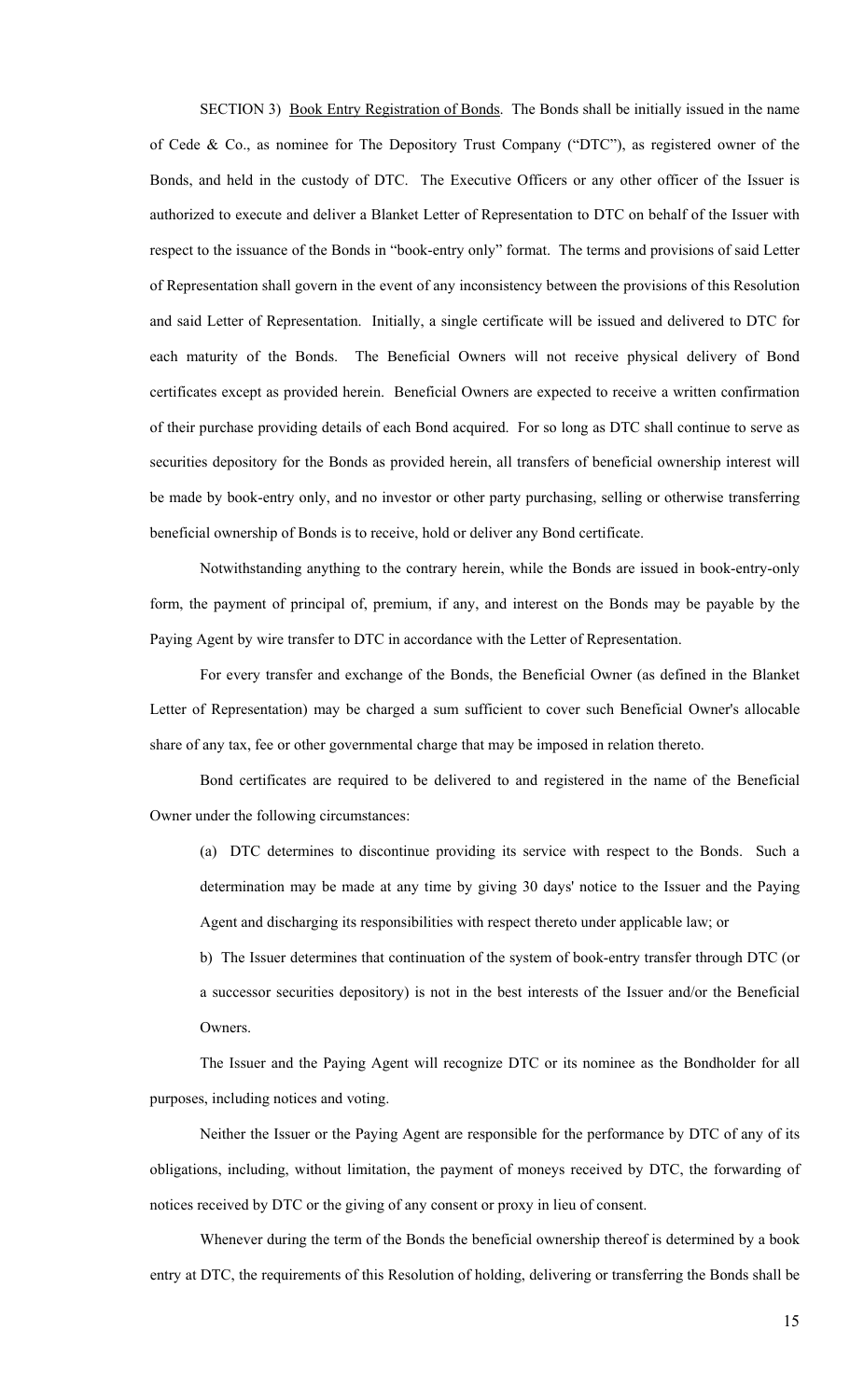deemed modified to require the appropriate person to meet the requirements of DTC as to registering or transferring the book entry to produce the same effect.

If at any time DTC ceases to hold the Bonds, all references herein to DTC shall be of no further force or effect.

SECTION 4) Redemption of Bonds. The Bonds maturing March 1, 2020, and thereafter will be callable for redemption by the Issuer in full or in part at any time on or after March 1, 2019, at the principal amount thereof plus accrued interest to the date fixed for redemption.

In the event a Bond is of a denomination larger than \$5,000, a portion of such Bond (\$5,000 or any multiple thereof) may be redeemed. Official notice of such call of any of the Bonds for redemption will be given by first class mail, postage prepaid, by notice deposited in the United States mails not less than thirty (30) days prior to the redemption date addressed to the registered owner of each Bond to be redeemed at his address as shown on the registration books of the Paying Agent.

SECTION 5) Registration, Transfer and Exchange of Bonds. The Issuer shall cause the Bond Register to be kept at the principal office of the Paying Agent. The Bonds may be transferred, registered and assigned only on the Bond Register, and such registration shall be at the expense of the Issuer. A Bond may be assigned by the execution of an assignment form on the Bonds or by other instruments of transfer and assignment acceptable to the Paying Agent. A new Bond or Bonds of the same series will be delivered by the Paying Agent to the last assignee (the new Owner) in exchange for such transferred and assigned Bonds after receipt of the Bonds to be transferred in proper form. Such new Bond or Bonds shall be in the denomination of \$5,000 for any one maturity, or any integral multiple thereof within a single maturity. Neither the Issuer nor the Paying Agent shall be required to issue, register, transfer or exchange (i) any Bond during a period beginning at the opening of business on a Record Date and ending at the close of business on the Interest Payment Date, or (ii) any Bond called for redemption prior to maturity, during a period beginning at the opening of business fifteen (15) days before the date of the mailing of a notice of redemption of such Bond and ending on the date of such redemption.

SECTION 6) Form of Bonds. The Bonds and the endorsements to appear thereon shall be in substantially the form attached hereto as Exhibit C.

SECTION 7) Execution of Bonds. The Bonds shall be signed by the Executive Officers for, on behalf of, in the name of the Issuer and under the corporate seal of the Issuer, and the Legal Opinion Certificate shall be signed by the Clerk of the Governing Authority, which signatures may be either manual or facsimile.

SECTION 8) Registration of Bonds by Secretary of State and Paying Agent. (a) No Bond shall be valid or obligatory for any purpose or entitled to any security or benefit under this Bond Ordinance unless and until a certificate of registration on such Bond substantially in the form set forth in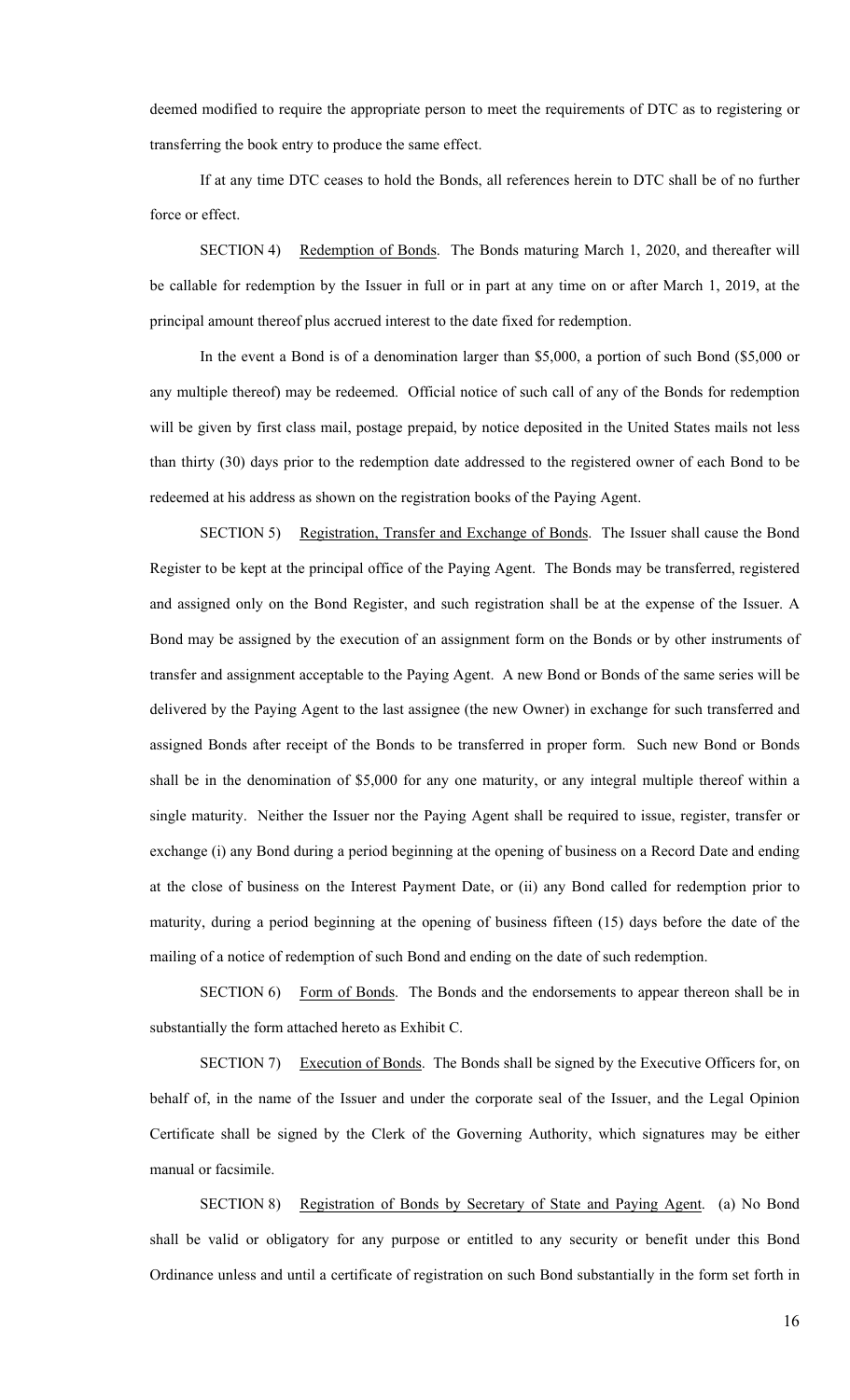Exhibit C hereto shall have been duly manually executed on behalf of the Paying Agent by a duly authorized signatory, and such executed certificate of the Paying Agent upon any such Bond shall be conclusive evidence that such Bond has been executed, registered and delivered under this Bond Ordinance.

(b) The Bonds shall also be registered with the Secretary of State of the State of Louisiana (which registration shall be by manual signature on the bonds issued upon original issuance of the Bonds and by facsimile signature on Bonds exchanged therefor) and shall have endorsed thereon the following:

### "OFFICE OF SECRETARY OF STATE STATE OF LOUISIANA BATON ROUGE

Incontestable. Secured by a pledge and dedication of sales and use taxes in the Parish of Terrebonne, State of Louisiana. Registered this \_\_\_\_\_\_\_ day of  $, 2009.$ 

 $\overline{\phantom{a}}$ 

#### Secretary of State"

\_\_\_\_\_\_\_\_\_\_\_\_\_\_\_\_\_\_\_\_\_\_\_\_\_\_\_\_\_\_\_\_\_\_\_\_\_\_\_\_

SECTION 9) Recital of Regularity. This Governing Authority, having investigated the regularity of the proceedings had in connection with this issue of Bonds, and having determined the same to be regular, the Bonds shall contain the following recital, to-wit:

"It is certified that this Bond is authorized by and is issued in conformity

with the requirements of the Constitution and statutes of this State."

SECTION 10) Pledge of Tax Revenues. The Bonds, equally with the Outstanding Parity Bonds, shall be secured by and payable in principal and interest solely from an irrevocable pledge and dedication of the avails or proceeds of (i) the Issuer's portion (approximately 1/3) of the one percent (1%) sales and use tax now being levied and collected under the authority of Act No. 500 of the Regular Session of the Legislature of the State of Louisiana for the year 1964 pursuant to an election held on September 15, 1964, and (ii) the one fourth of one percent (1/4%) sales and use tax of the Issuer now being levied and collected under the authority of Article VI, Section 29 of the Louisiana Constitution of 1974, pursuant to an election held on October 27, 1979, after there have first been paid from the gross avails or proceeds of the Taxes the reasonable and necessary costs and expenses of collecting and administering the Taxes, all as more fully provided in the Ordinance providing for the levy and collection of the Taxes. Said net avails or proceeds be and they are hereby irrevocably and irrepealably pledged and dedicated in an amount sufficient for the payment of the Bonds and the Outstanding Parity Bonds in principal and interest as they shall respectively become due and payable, and for the other purposes hereinafter set forth in this Bond Ordinance. All of the avails or proceeds of the Tax shall be set aside in a separate fund, as provided herein and in the Outstanding Parity Bond Ordinance, and shall be and remain pledged for the security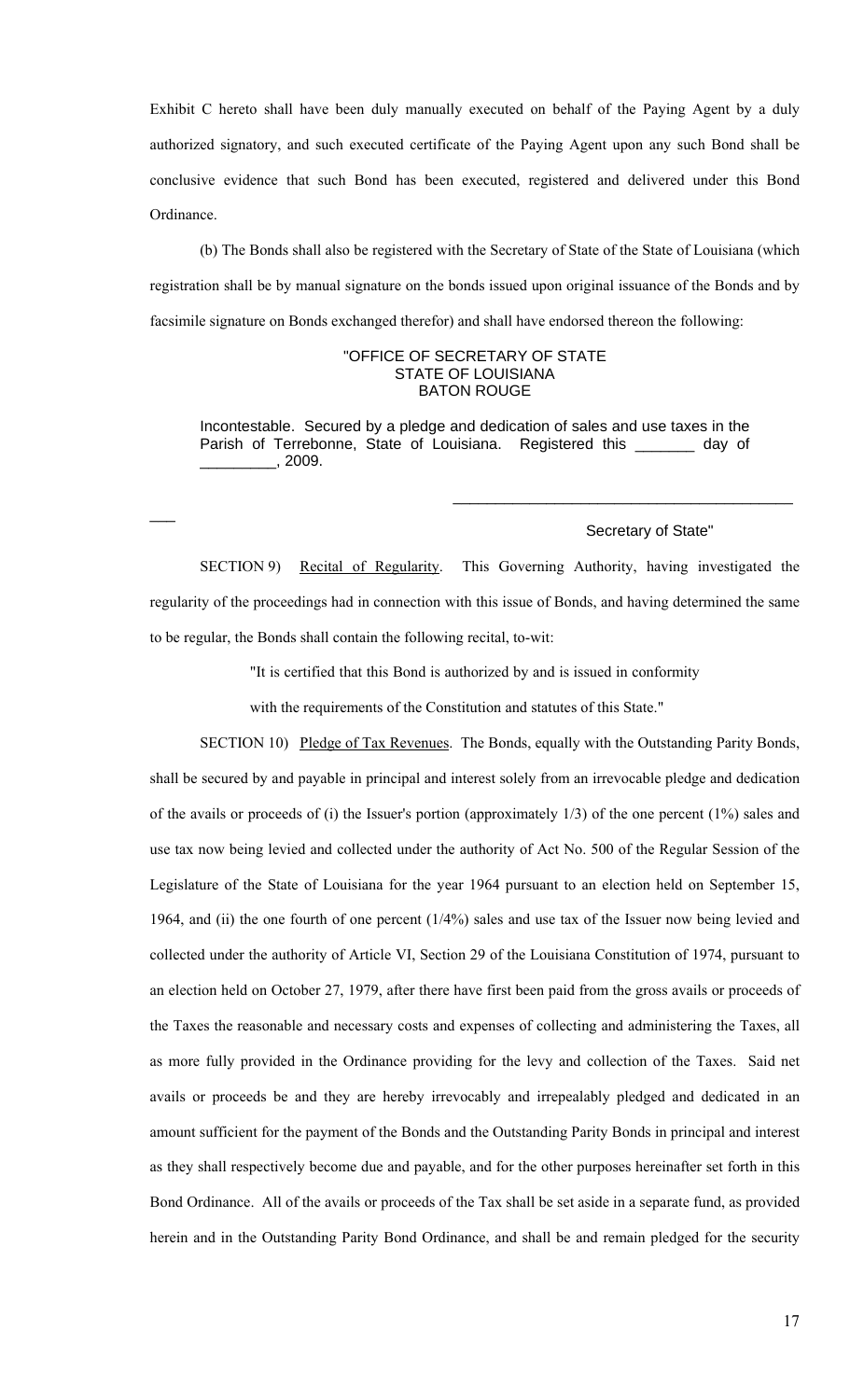and payment of the Bonds in principal and interest and for all other payments provided for in this Bond Ordinance until the Bonds shall have been fully paid and discharged.

SECTION 11) Flow of Funds. The Issuer by proper resolutions and/or ordinances, hereby obligates itself to continue to levy and collect the Taxes and not to discontinue or decrease or permit to be discontinued or decreased the Taxes in anticipation of the collection of which the Bonds have been issued, nor in any way make any change which would diminish the amount of the Revenues of the Taxes to be received by the Issuer until all of the Bonds and the Outstanding Parity Bonds have been paid as to both principal and interest. In order that the principal of and the interest on the Bonds and the Outstanding Parity Bonds will be paid in accordance with their terms and for the other objects and purposes hereinafter provided, the Issuer further covenants as follows:

All avails or proceeds derived from the levy and collection of the Taxes shall be deposited daily as the same may be collected in separate and special bank accounts maintained with the regularly designated fiscal agent of the Issuer and designated as the "Sales Tax Capital Improvement Fund" (hereinafter called the "Sales Tax Fund").

Out of the funds on deposit in the Sales Tax Fund, the Issuer shall first pay all reasonable and necessary costs and expenses of collection and administration of the Taxes. After payment of such expenses, the remaining balance of the proceeds of the Taxes shall be used in the following order of priority and for the following express purposes:

- a) The maintenance of the "Capital Improvement Bond Sinking Fund" (hereinafter called the "Sinking Fund"), sufficient in amount to pay promptly and fully the principal of and interest on the Bonds, the Outstanding Parity Bonds, and any Additional Parity Bonds, in the manner provided by this Bond Ordinance, as they severally become due and payable, by transferring from the Sales Tax Fund, on or before the 20th day of each month of each year in addition to the amount required by the Parity Bond Ordinances a fractional amount of the principal of the Bonds falling due on the next principal payment date, whether by maturity or mandatory call, and a fractional amount of the interest falling due on the next Interest Payment Date, such fractions being equal to the number 1 divided by the number of months preceding such interest payment date or principal payment date, as the case may be, since the last interest or principal payment date, as the case may be, so that by making equal monthly payments the Issuer will always provide the necessary sums required to be on hand on each interest and principal payment date, together with such additional proportionate sum as may b e required so that sufficient moneys will be available in the Sinking Fund to pay said principal and interest as the same respectively become due monthly in advance, on or before the 20th day of each The regularly designated fiscal agent of the Issuer shall transfer from the Sinking Fund to the paying agent bank or banks for all bonds payable from the Sinking Fund, at least five (5) days in advance of the date on which payment of principal or interest falls due, funds fully sufficient to pay promptly the principal and interest so falling due on each such date.
- b) The maintenance of the Capital Improvement Bond Reserve Fund (hereinafter called the "Reserve Fund"), with the regularly designated fiscal agent of the Issuer. The money in the Reserve Fund is to be retained solely for the purpose of paying the principal of and the interest on the Bonds payable from the aforesaid Sinking Fund as to which there would be otherwise be default (except for certain earnings which may be owed to the United States pursuant to Section 148(f) of the Code). Upon delivery of the Bonds, there shall be deposited in the Reserve Fund an amount of proceeds of the Bonds sufficient to cause the balance in the Reserve Fund to be equal to the Reserve Fund Requirement. In the event that Additional Parity Bonds are issued hereafter in the manner provided by this Bond Ordinance, there shall be deposited into the Reserve Fund, from the proceeds of such Additional Parity Bonds and/or from the proceeds of the Taxes or from any other source provided by the Issuer, such additional amounts (as may be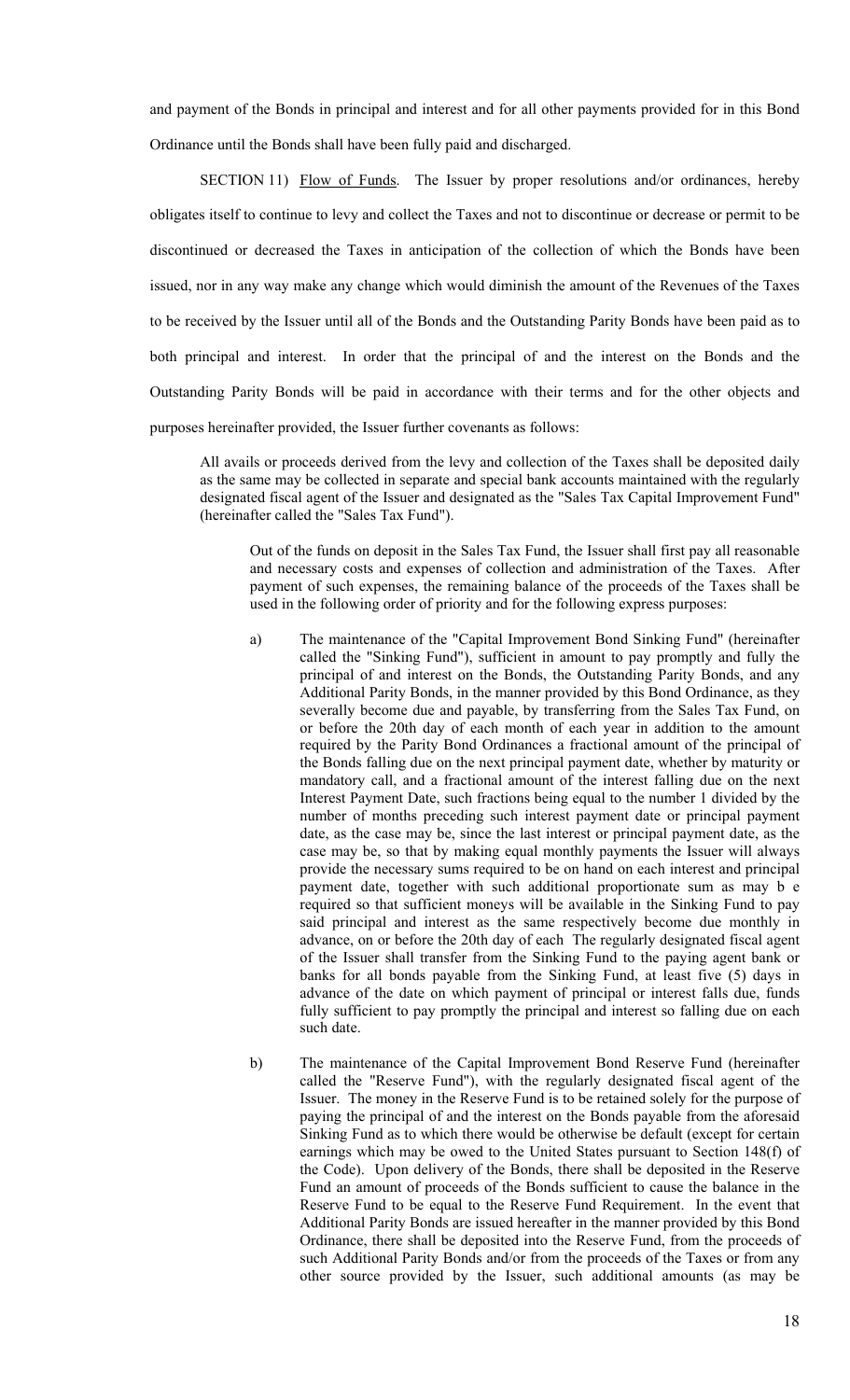designated in the ordinance authorizing the issuance of such Additional Parity Bonds) as will increase the total amount on deposit in the Reserve Fund within a period not exceeding five (5) years to a sum equal to the Reserve Fund Requirement.

c) After the pledge of the Revenues of the Tax to the Outstanding Parity Bonds has terminated through the retirement of the Outstanding Parity Bonds, defeasement thereof, or otherwise, the Reserve Fund Requirement may be funded with cash or Investment Obligations, or one or more Reserve Products, or a combination thereof. Any such Reserve Product must provide for payment on any interest or principal payment date (provided adequate notice is given) on which a deficiency exists (or is expected to exist) in moneys held hereunder for payment of the principal of or interest on the Bonds due on such date which cannot be cured by funds in any other fund or account held pursuant to the Bond Ordinance and available for such purpose, and shall name the Paying Agent as the beneficiary thereof. In no event shall the use of a Reserve Product be permitted if it would cause any existing rating on any parity debt thereof to be lowered, suspended or withdrawn. If a disbursement is made from a Reserve Product as provided above, the Issuer shall be obligated to reinstate the maximum limits of such Reserve Product immediately following such disbursement from the first Revenues available pursuant to this Section or to replace such Reserve Product by depositing into the Reserve Fund, funds in the maximum amount originally available under such Reserve Product, plus amounts necessary to reimburse the Reserve Product Provider for previous disbursements under such Reserve Product, or a combination thereof. For purposes of this Section, amounts necessary to satisfy such Reimbursement Obligations of the Issuer to the Reserve Product Provider shall be deemed to be required deposits to the Reserve Fund, but shall be applied to satisfy the Reimbursement Obligations to the Reserve Product Provider.

If the Reserve Fund Requirement is funded in whole or in part with cash or Investment Obligations and no event of default shall have occurred and be continuing hereunder, the Issuer may at any time in its discretion, substitute a Reserve Product meeting the requirements of the Bond Ordinance for the cash and Investment Obligations in the Reserve Fund and the Issuer may then withdraw such cash and Investment Obligations from the Reserve Fund and deposit them to the credit of the Sales Tax Fund so long as (i) the same does not adversely affect any rating by a Rating Agency then in effect with respect to the parity debt, or any Series thereof, and (ii) the Issuer obtains an opinion of Bond Counsel to the effect that such actions will not, in and of themselves, adversely affect the exclusion from gross income of interest on the parity debt (if not Taxable Bonds) for federal income tax purposes.

Cash on deposit in the Reserve Fund shall be used (or investments purchased with such cash shall be liquidated and the proceeds applied as required) prior to any drawing on any Reserve Product. If more than one Reserve Product is deposited in the Reserve Fund, drawings thereunder shall be made on a pro rata basis, calculated by reference to the maximum amounts available thereunder.

Any Supplemental Ordinance may require a greater Reserve Fund Requirement or other obligations on behalf of Issuer with respect to the Reserve Fund.

If at any time it shall be necessary to use moneys in the Reserve Fund for the purpose of paying principal or interest on the Bonds, any other Outstanding Parity Bonds, obligations as to which there would otherwise be default, then the moneys so used shall be replaced from the revenues first thereafter received by the Sales Tax Fund, not hereinabove required to pay the expenses of collecting and administering the Tax or to pay current principal and interest requirements, it being the intention hereof that there shall be as nearly as possible at all times (after the payments contemplated by (c) above have been made) in the Reserve Fund an amount of money equal to the Reserve Fund Requirement.

All moneys remaining in the Sales Tax Fund on the 20th day of each month in excess of all reasonable and necessary expenses of collection and administration of the Taxes and after making the required payments into the Sinking Fund and the Reserve Fund for the current month and for prior months during which the required payments may not have been made, shall be considered as surplus. Such surplus may be used by the Issuer for any of the purposes for which the imposition of the Taxes is authorized or for the purpose of retiring Bonds in advance of their maturities, either by purchase of Bonds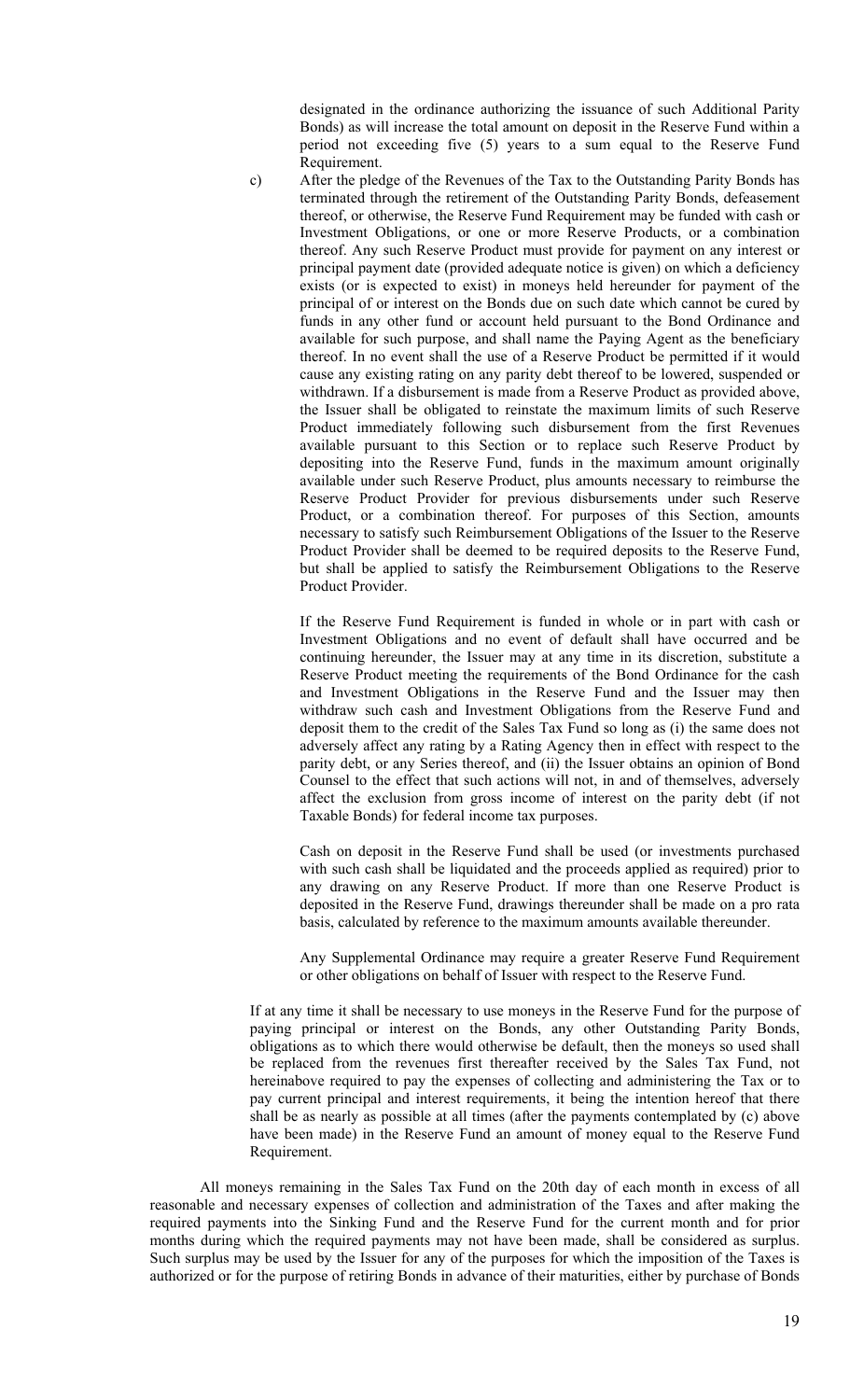then outstanding at prices not greater than the redemption prices of said Bonds or by retiring such Bonds at the prices and in the manner hereinbefore set forth in this Bond Ordinance.

All or any part of the moneys in the Reserve Fund shall at the written request of the Issuer be invested in direct obligations of the United States of America, maturing in five (5) years or less. The income on such funds shall be added to the Sales Tax Fund, provided that if the amount in the Reserve Fund at any time is less than the Reserve Fund Requirement, then any income derived from such investments in the Reserve Fund shall be retained in the Reserve Fund. Such investments shall, to the extent at any time necessary, be liquidated and the proceeds thereof applied to the purposes for which the respective funds are herein created.

The Capital Improvement Sales Tax to the extent available shall be used first to make the above payments. Any moneys remaining in the Sales Tax Capital Improvement Fund on the 20th day of each month after making the required payments into the Bond Sinking Fund and the Bond Reserve Fund for the current month and for prior months during which the required payments may not have been made, shall be considered as surplus. Such surplus may be used by the Parish for the respective purpose for which the imposition of the Capital Improvement Sales Tax and the Parish Sales Tax are now or may hereafter be authorized by law, or for the purpose of retiring any bonds, payable from the Bond Sinking Fund, in advance of their maturities, either by purchase of bonds then outstanding at prices not greater than the then redemption prices of said bonds or by retiring such bonds at the prices and in the manner hereinabove set forth in this Bond Ordinance.

The Sales Tax Funds, the Sinking Fund, and the Reserve Fund provided for in this section hereof shall all be and constitute trust funds for the purposes provided in this Bond Ordinance, and the Owners of Bonds issued pursuant to this Bond Ordinance are hereby granted a lien on all such funds until applied in the manner provided herein. The moneys in such funds shall at all times be secured to the full extent thereof by the bank or trust company holding such funds in the manner required by the laws of the State. To diversify the deposit of the moneys to be held by the fiscal agent bank, it is herewith determined to provide for such uninvested moneys in the funds herein established to be held in part by other banks now or hereafter located in the Parish in the manner designated from time to time by resolutions duly adopted by this Governing Authority. Such other bank or banks shall hold such moneys subject to the instructions of the fiscal agent bank as is required hereunder for their transfer, transmittal or expenditure. All of the provisions of this Bond Ordinance with respect to the manner in which moneys in the fiscal agent bank are to be held and are to be secured shall be applicable to moneys held by all banks.

In computing the amount in any fund provided for in this section, investments shall be valued at the lower of the cost or the market price, exclusive of accrued interest. Any deficiencies in the amount on deposit in any fund or account resulting from a decline in market value shall be restored no later than the succeeding valuation date. With respect to all funds and accounts (except the Reserve Fund), valuation shall occur annually. The Reserve Fund shall be valued semi-annually, except in the event of a withdrawal from the Reserve Fund, whereupon it shall be valued immediately after such withdrawal.

SECTION 12) Issuer Obligated to Continue to Collect Taxes. The Issuer does hereby obligate

itself and is bound under the terms and provisions of law to levy, impose, enforce and collect the Taxes and to provide for all reasonable and necessary rules, regulations, procedures and penalties in connection therewith, including the proper application of the proceeds of the Taxes, until all of the Bonds have been retired as to both principal and interest. Nothing herein contained shall be construed to prevent the Issuer from altering, amending or repealing from time to time as may be necessary this Bond Ordinance or any subsequent resolution or ordinance providing with respect to the Taxes, said alterations, amendments or repeals to be conditioned upon the continued preservation of the rights of the Owners with respect to the revenues from the Taxes. The Sales Tax Resolutions imposing the Taxes and pursuant to which the Taxes are being levied, collected and allocated, and the obligations to continue to levy, collect and allocate the Taxes and to apply the revenues therefrom in accordance with the provisions of this Bond Ordinance, shall be irrevocable until the Bonds have been paid in full as to both principal and interest, and shall not be subject to amendment in any manner which would impair the rights of the Owners from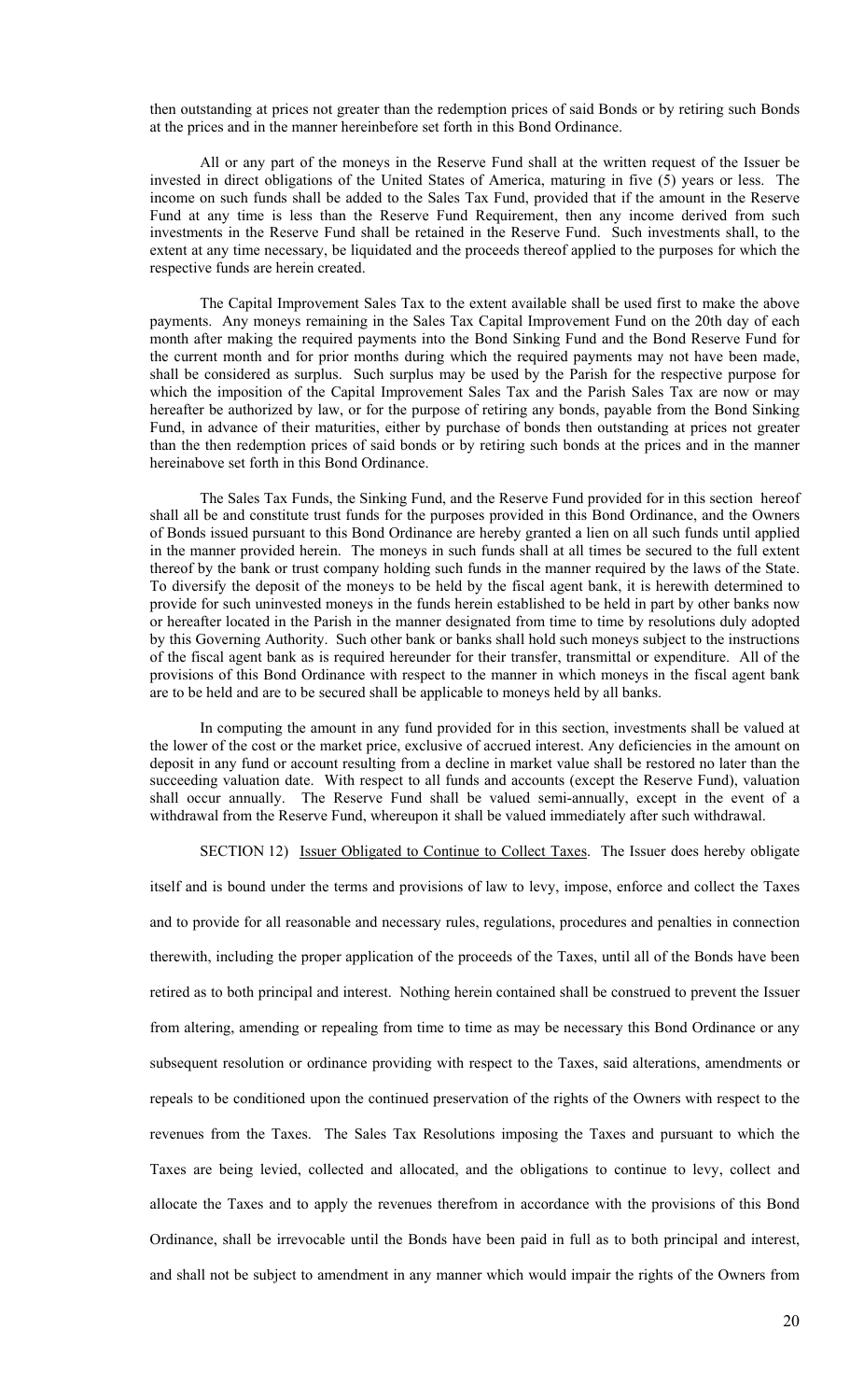time to time of the Bonds or which would in any way jeopardize the prompt payment of principal thereof and interest thereon. More specifically, neither the Legislature of Louisiana nor the Issuer may discontinue or decrease the Taxes or permit to be discontinued or decreased the Taxes in anticipation of the collection of which the Bonds have been issued, or in any way make any change which would diminish the amount of the Revenues of the Taxes pledged to the payment of the Bonds and received by the Issuer, until all of such Bonds shall have been retired as to both principal and interest.

The Owners of any of the Bonds may, either at law or in equity, by suit, action, mandamus or other proceeding, enforce and compel performance of all duties required to be performed as a result of issuing the Bonds and may similarly enforce the provisions of any resolution or ordinance imposing the Taxes and the Bond Ordinance and proceedings authorizing the issuance of the Bonds.

SECTION 13) Covenants of the Issuer. In providing for the issuance of the Bonds, the Issuer does hereby covenant that it has a legal right to levy and collect the Taxes, to issue the Bonds and to pledge the revenues from the Taxes as herein provided, and that the Bonds will have a lien and privilege on the revenues of the Taxes subject only to the prior payment of the reasonable and necessary expenses of collecting and administering the Taxes.

SECTION 14) Bond Ordinance a Contract. The provisions of this Bond Ordinance shall constitute a contract between the Issuer and the Owner or Owners from time to time of the Bonds, and any Owner of any of the Bonds may either at law or in equity, by suit, action, mandamus or other proceedings, enforce and compel the performance of all duties required to be performed by the Governing Authority as a result of issuing the Bonds, and may similarly enforce the provisions of the Sales Tax Resolutions imposing the Taxes and this Bond Ordinance.

SECTION 15) Records and Accounts Relating to Taxes. So long as any of the Bonds are outstanding and unpaid in principal or interest, the Issuer shall maintain and keep proper books of records and accounts separate and apart from all other records and accounts in which shall be made full and correct entries of all transactions relating to the collection and expenditure of the revenues of the Taxes, including specifically but without limitation, all reasonable and necessary costs and expenses of collection.

Not later than three (3) months after the close of each Fiscal Year, the Issuer shall cause an audit of such books and accounts to be made by the Legislative Auditor of the State of Louisiana (or his successor) or by a recognized independent firm of certified public accountants showing an accounting of the receipts and disbursements made for the account of the Sales Tax Fund. Such audit shall be available for inspection upon request by the Owners of any of the Bonds. The Issuer further agrees that the Paying Agent and the Owners of any of the Bonds shall have at all reasonable times the right to inspect the records, accounts and data of the Issuer relating to the Tax.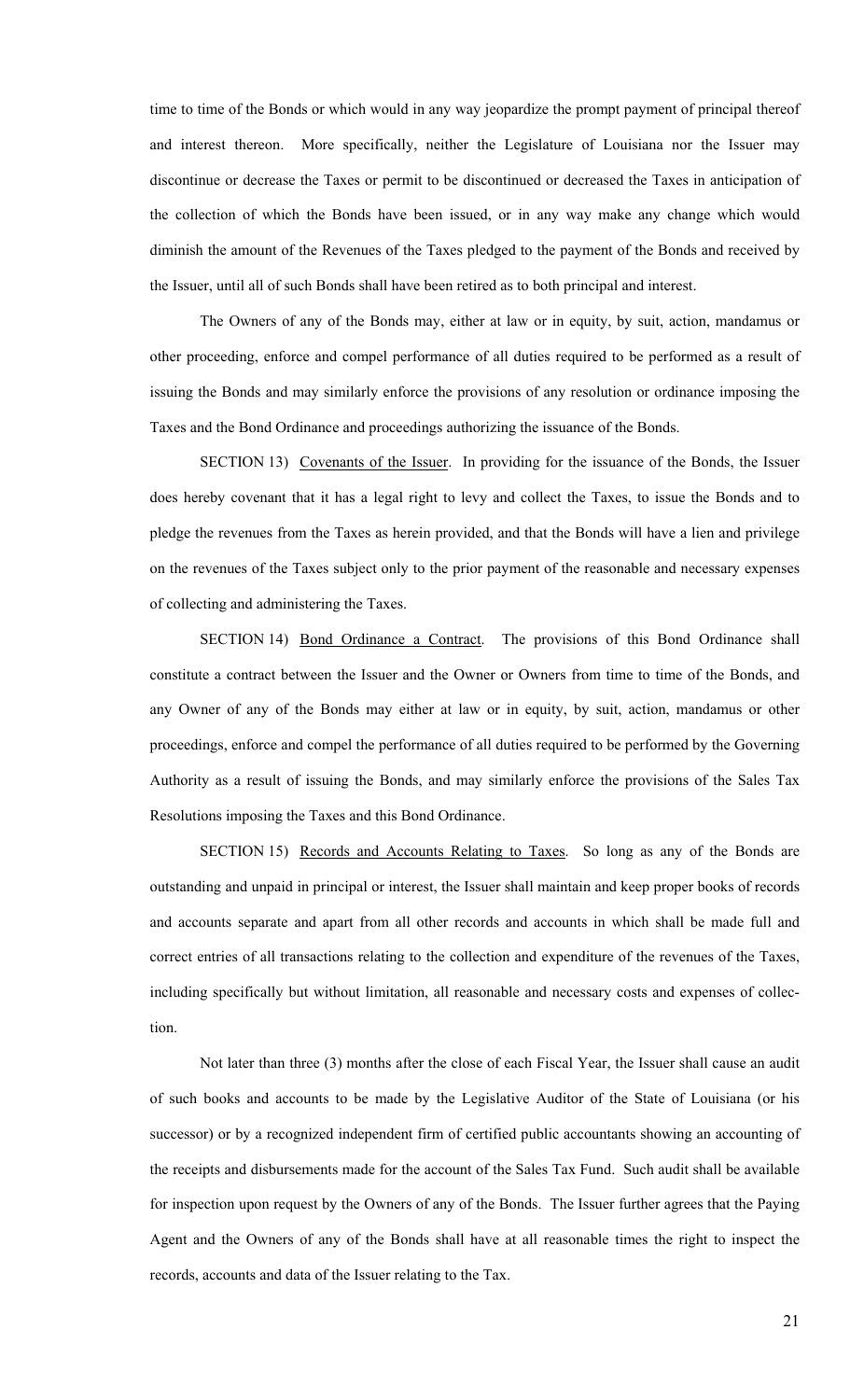SECTION 16) Issuance of Refunding and Additional Parity Bonds. The Bonds shall enjoy complete parity of lien on the revenues of the Tax despite the fact that any of the Bonds may be delivered at an earlier date than any other of the Bonds. The Issuer shall issue no other bonds or obligations of any kind or nature payable from or enjoying a lien on the revenues of the Tax having priority over or parity with the Bonds, except that bonds may hereafter be issued on a parity with the Bonds under the following conditions:

a) The Bonds or any part thereof, including interest thereon, may be refunded with the consent of the Owners thereof (except that as to Bonds which are then subject to redemption and have been properly called for redemption, such consent shall not be necessary) and the refunding bonds so issued shall enjoy complete equality of lien with the portion of the Bonds which is not refunded, if there be any, and the refunding bonds shall continue to enjoy whatever priority of lien over subsequent issues may have been enjoyed by the Bonds refunded, provided, however, that if only a portion of the Bonds outstanding is so refunded and the refunding bonds require total principal and interest payments during any bond year in excess of the principal and interest which would have been required in such bond year to pay the Bonds refunded thereby, then such Bonds may not be refunded without consent of the Owners of the unrefunded portion of the Bonds issued hereunder.

b) Additional Parity Bonds, including any other *pari passu* additional bonds as may at any later date be authorized at an election held by the Issuer or otherwise, may also be issued, and such Additional Parity Bonds shall be on a parity with the Bonds herein authorized if all of the following conditions are met:

> i) The Net Revenues of the Taxes for the calendar year immediately preceding the issuance of the bonds must have been not less than two (2) times the highest combined principal and interest requirements for any succeeding calendar year period on all bonds then outstanding, including any Additional Parity Bonds theretofore issued and then outstanding, and any other bonds or other obligations whatsoever then outstanding which are payable from the Taxes (but not including bonds which have been refunded or provision otherwise made for their full payment and redemption) and the additional bonds so proposed to be issued;

> ii) The payments to be made into the various funds provided for in Section 11 hereof must be current;

> iii) The existence of the facts required by paragraphs (i) and (ii) above must be determined and certified to by the chief financial officer of the Issuer on the basis of the public audits, books, records and/or accounts relating to the Parish Sales Tax and the Capital Improvement Sales Tax, and for this purpose a system of cash receipts rather than accrued accounting shall be used; and

> iv) The Additional Parity Bonds must be payable as to principal on March 1st of each year in which principal falls due, beginning not later than three (3) years from the date of issuance of said Additional Parity Bonds and payable as to interest on March 1st and September 1st of each year.

SECTION 17) Fidelity Bonds for Officers and Employees. So long as any of the Bonds are

outstanding and unpaid, the Issuer shall require all of its officers and employees who may be in a position of authority or in possession of money derived from the collection of the Tax, to obtain or be covered by a blanket fidelity or faithful performance bond, or independent fidelity bonds written by a responsible indemnity company in amounts adequate to protect the Issuer from loss.

SECTION 18) Amendments to Bond Ordinance. The Issuer may make amendments at any time which will cure ambiguities, correct format defects or add security to the payment of the Bonds. No material modification or amendment of this Bond Ordinance, or of any ordinance amendatory hereof or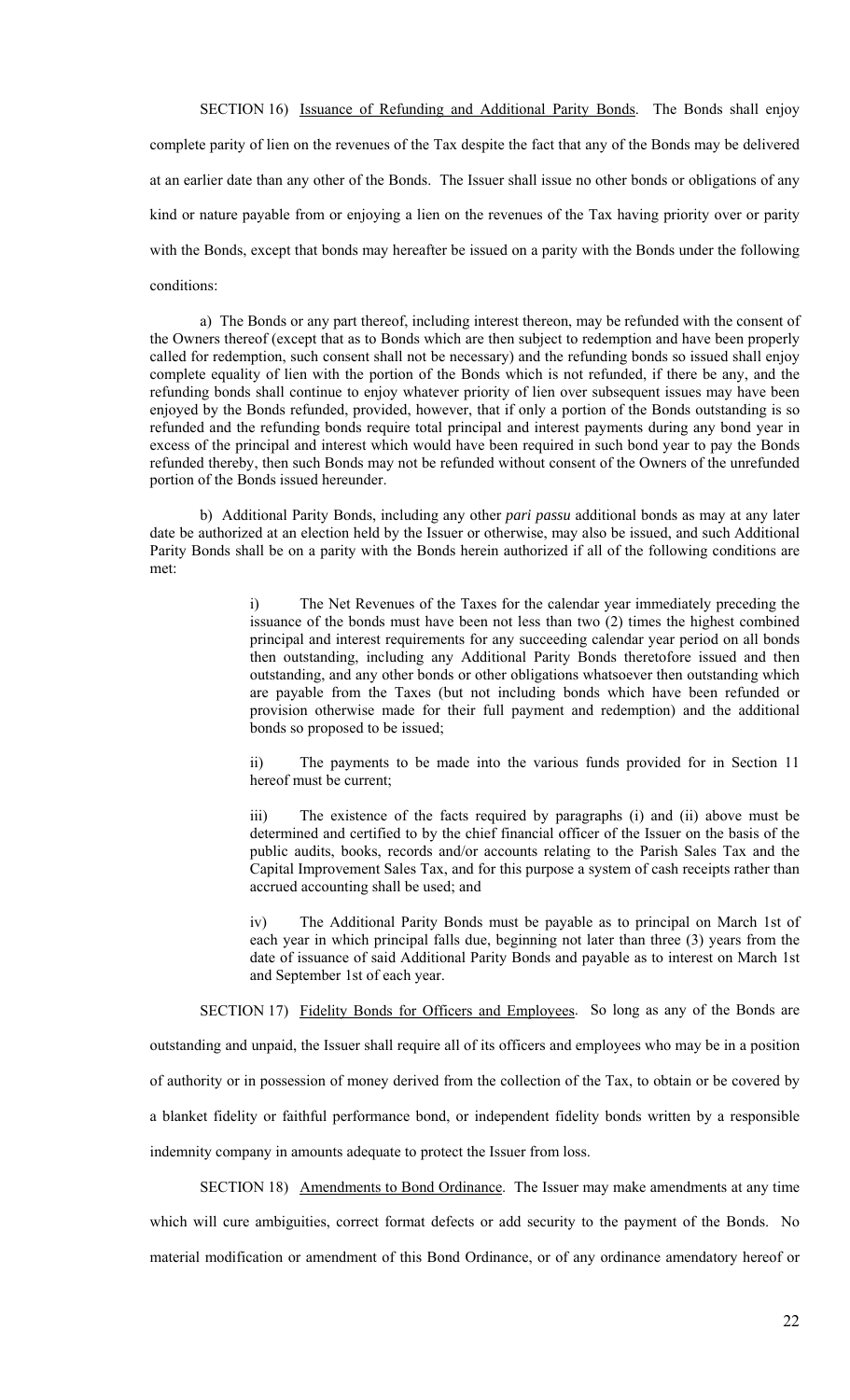supplemental hereto, may be made without the consent in writing of the Owners of two-thirds (2/3) of the aggregate principal amount of the Bonds then outstanding; provided, however, that no such modification or amendment shall permit a change in the maturity of the Bonds or the redemption provisions thereof, or a reduction in the rate of interest thereon, or the promise of the Issuer to pay the principal of and the interest on the Bonds as the same shall come due from the revenues of the Tax, or reduce the percentage of owners required to consent to any material modification or amendment of this Bond Ordinance, without the consent of the Owner or Owners of the Bonds.

SECTION 19) Mutilated, Destroyed, Lost or Stolen Bonds. If a) any mutilated Bond is surrendered to the Paying Agent, or the Issuer and the Paying Agent receive evidence to their satisfaction of the destruction, loss, or theft of any Bond, and b) there is delivered to the Issuer and the Paying Agent such security or indemnity as may be required by them to save each of them harmless, then, in the absence of notice to the Issuer or the Paying Agent that such Bond has been acquired by a bona fide purchaser, the Issuer shall execute and upon its request the Paying Agent shall register and deliver, in exchange for or *in lieu* of any such mutilated, destroyed, lost, or stolen Bond, a new Bond of the same maturity and of like tenor and principal amount, bearing a number not contemporaneously outstanding. In case any such mutilated, destroyed, lost, or stolen Bond has become or is about to become due and payable, the issuer in its discretion may, instead of issuing a new Bond, pay such Bond. Upon the issuance of any new Bond under this Section, the Issuer may require the payment by the Owner of a sum sufficient to cover any tax or other governmental charge that may be imposed in relation thereto and any other expenses (including the fees and expenses of the Paying Agent) connected therewith. Every new Bond issued pursuant to this Section *in lieu* of any mutilated, destroyed, lost, or stolen Bond shall constitute a replacement of the prior obligation of the Issuer, whether or not the mutilated, destroyed, lost, or stolen Bond shall be at any time enforceable by anyone, and shall be entitled to all the benefits of this Bond Ordinance equally and ratably with all other Outstanding Bonds. The procedures set forth in the Agreement authorized in this Bond Ordinance shall also be available with respect to mutilated, destroyed, lost or stolen Bonds. The provisions of this Section are exclusive and shall preclude (to the extent lawful) all other rights and remedies with respect to the replacement and payment of mutilated, destroyed, lost or stolen Bonds.

SECTION 20) Discharge of Bond Ordinance. If the Issuer shall pay or cause to be paid, or there shall be paid to the Owners, the principal (and redemption price) of and interest on the Bonds, at the times and in the manner stipulated in this Bond Ordinance, then the pledge of the Tax or any other money, securities, and funds pledged under this Bond Ordinance and all covenants, agreements, and other obligations of the Issuer to the Owners of Bonds shall thereupon cease, terminate, and become void and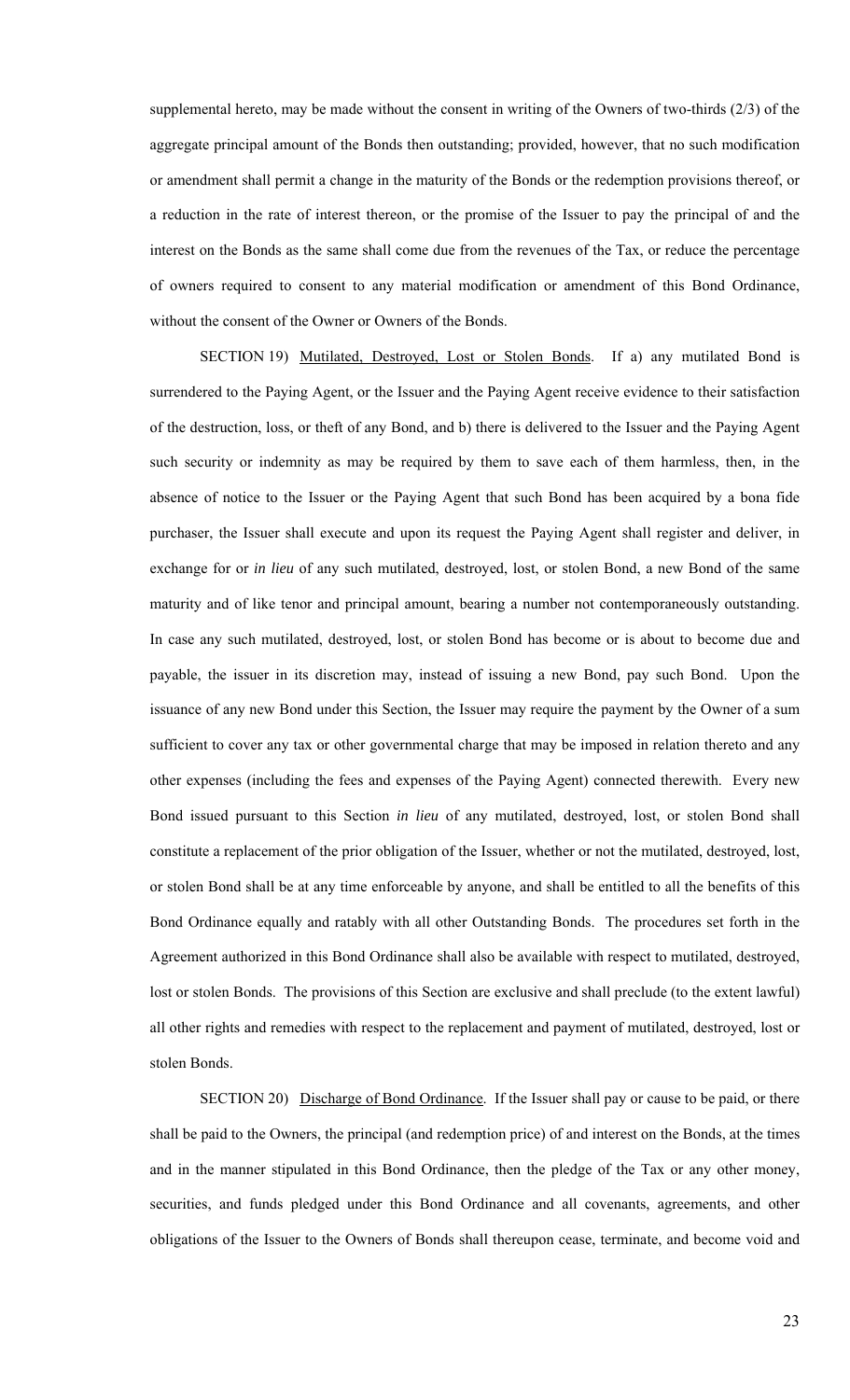be discharged and satisfied, and the Paying Agent shall pay over or deliver all money held by it under this Bond Ordinance to the Issuer.

SECTION 21) Defeasance. Bonds or interest installments for the payment of which money shall have been set aside and shall be held in trust (through deposit of funds for such payment or otherwise) at the maturity date thereof shall be deemed to have been paid within the meaning and with the effect expressed above in this Section. Bonds shall be deemed to have been paid, prior to their maturity, within the meaning and with the effect expressed above in this Section if they have been defeased with Defeasance Obligations pursuant to Chapter 14 of Title 39 of the Louisiana Revised Statutes of 1950, as amended, or any successor provisions thereto.

SECTION 22) Events of Default. If one or more of the following events (in this Bond Ordinance called "Events of Default") shall happen, that is to say,

- i) if default shall be made in the due and punctual payment of the principal of any Bond when and as the same shall become due and payable, whether at maturity or otherwise; or
- ii) if default shall be made in the due and punctual payment of any installment of interest on any Bond when and as such interest installment shall become due and payable; or
- iii) if default shall be made by the Issuer in the performance or observance of any other of the covenants, agreements or conditions on its part in the Bond Ordinance, any supplemental ordinance or in the Bonds contained and such default shall continue for a period of thirty (30) days after written notice thereof to the Issuer by any Owner; or
- iv) if the Issuer shall file a petition or otherwise seek relief under any Federal or State bankruptcy law or similar law;

then, upon the happening and continuance of any Event of Default the Owners of the Bonds shall be entitled to exercise all rights and powers for which provision is made under Louisiana law.

SECTION 23) Successor Paying Agent; Paying Agent Agreement. The Issuer will at all times maintain a Paying Agent meeting the qualifications hereinafter described for the performance of the duties hereunder for the Bonds. The designation of The Bank of New York Mellon Trust Company, N.A.., in the City of Baton Rouge, Louisiana, as the initial Paying Agent is hereby confirmed and approved. The Issuer reserves the right to appoint a successor Paying Agent by a) filing with the Person then performing such function a certified copy of a resolution or ordinance giving notice of the termination of the Agreement and appointing a successor and a) causing notice to be given to each Owner. Every Paying Agent appointed hereunder shall at all times be a bank or trust company organized and doing business under the laws of the United States of America or of any state, authorized under such laws to exercise trust powers, and subject to supervision or examination by Federal or State authority. The Executive Officers are hereby authorized and directed to execute an appropriate Agreement with the Paying Agent for and on behalf of the Issuer in such form as may be satisfactory to said officers, the signatures of said officers on such Agreement to be conclusive evidence of the due exercise of the authority granted hereunder.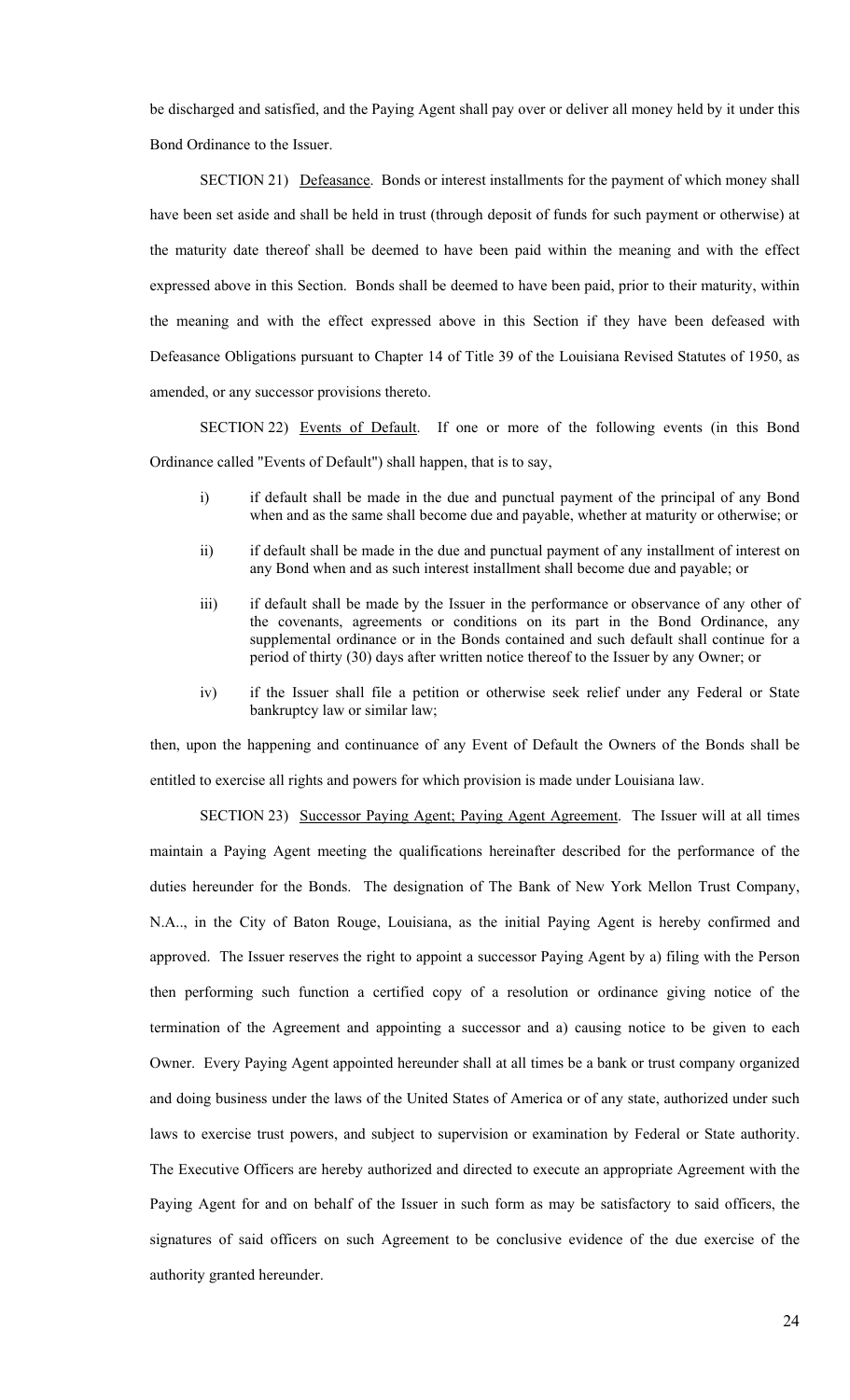SECTION 24) Effect of Registration. The Issuer, the Paying Agent, and any agent of either of them may treat the Owner in whose name any Bond is registered as the Owner of such Bond for the purpose of receiving payment of the principal (and redemption price) of and interest on such Bond and for all other purposes whatsoever, and to the extent permitted by law, neither the Issuer, the Paying Agent, nor any agent of either of them shall be affected by notice to the contrary.

SECTION 25) Notices to Owners. Wherever this Bond Ordinance provides for notice to Owners of Bonds of any event, such notice shall be sufficiently given (unless otherwise herein expressly provided) if in writing and mailed, first-class postage prepaid, to each Owner of such Bonds, at the address of such Owner as it appears in the Bond Register. In any case where notice to Owners of Bonds is given by mail, neither the failure to mail such notice to any particular Owner of Bonds, nor any defect in any notice so mailed, shall affect the sufficiency of such notice with respect to all other Bonds. Where this Bond Ordinance provides for notice in any manner, such notice may be waived in writing by the Owner entitled to receive such notice, either before or after the event, and such waiver shall be the equivalent of such notice. Waivers of notice by Owners shall be filed with the Paying Agent, but such filing shall not be a condition precedent to the validity of any action taken in reliance upon such waiver.

SECTION 26) Cancellation of Bonds. All Bonds surrendered for payment, redemption, transfer, exchange or replacement, if surrendered to the Paying Agent, shall be promptly cancelled by it and, if surrendered to the Issuer, shall be delivered to the Paying Agent and, if not already cancelled, shall be promptly cancelled by the Paying Agent. The Issuer may at any time deliver to the Paying Agent for cancellation any Bonds previously registered and delivered which the Issuer may have acquired in any manner whatsoever, and all Bonds so delivered shall be promptly cancelled by the Paying Agent. All cancelled Bonds held by the Paying Agent shall be disposed of as directed in writing by the Issuer.

SECTION 27) Preparation of Bonds; Deposit of Bond Proceeds. The Executive Officers are hereby empowered, authorized and directed to do any and all things necessary and incidental to carry out all of the provisions of this Bond Ordinance, to cause the necessary Bonds to be printed or lithographed, to issue, execute, seal and deliver the Bonds, to effect the delivery of the Bonds in accordance with the sale thereof, to collect the purchase price therefor, and to deposit the funds derived from the sale of the Bonds as follows:

- 1. Accrued interest shall be deposited in the Sinking Fund.
- 2. An appropriate deposit shall be made into the Reserve Fund in accordance with the provisions of Section 11 hereof.
- 3. The remaining Bond proceeds shall be deposited and used in accordance with the provisions of the Escrow Deposit Agreement.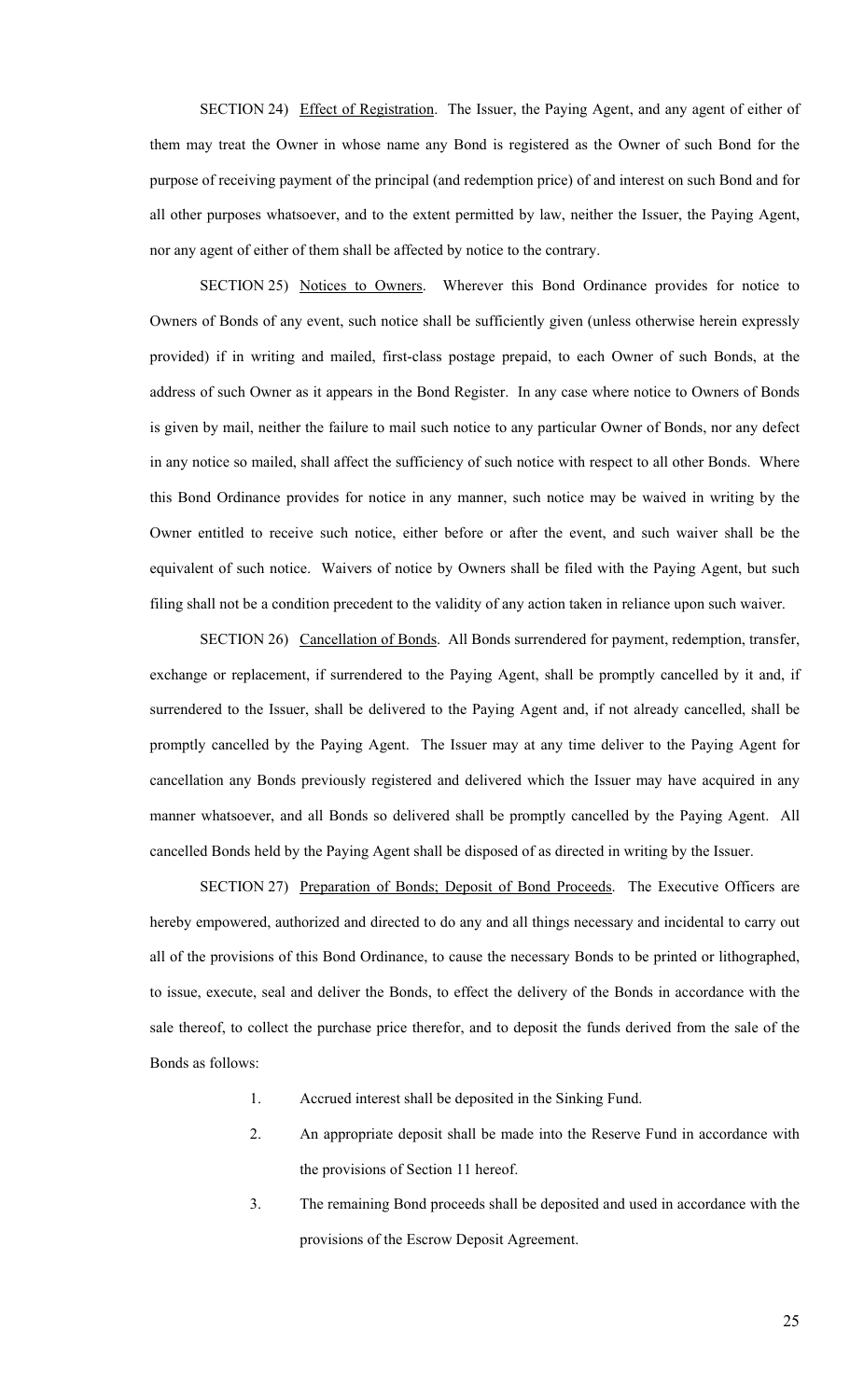The Executive Officer are hereby directed to transfer all funds required by the provisions of the Escrow Deposit Agreement.

SECTION 28) Arbitrage. The Issuer covenants and agrees that, to the extent permitted by the laws of the State of Louisiana, it will comply with the requirements of the Code in order to establish, maintain and preserve the exclusion from "gross income" of interest on the Bonds under the Code. The Issuer further covenants and agrees that it will not take any action, fail to take any action, or permit any action within its control to be taken, or permit at any time or times any of the proceeds of the Bonds or any other funds of the Issuer to be used directly or indirectly in any manner, the effect of which would be to cause the Bonds to be "arbitrage bonds" or would result in the inclusion of the interest on any of the Bonds in gross income under the Code, including, without limitation, a) the failure to comply with the limitation on investment of Bond proceeds or a) the failure to pay any required rebate of arbitrage earnings to the United States of America or a) the use of the proceeds of the Bonds in a manner which would cause the Bonds to be "private activity bonds". The Executive Officers are hereby empowered, authorized and directed to take any and all action and to execute and deliver any instrument, document or certificate necessary to effectuate the purposes of this Section.

The Executive Officers of the Issuer are hereby empowered, authorized and directed to take any and all action and to execute and deliver any instrument, document or certificate necessary to effectuate the purposes of this Section.

SECTION 29) Publication; Peremption. A copy of this Bond Ordinance shall be published immediately after its adoption in one issue of the official journal of the Issuer. For a period of thirty (30) days from the date of such publication, any person in interest shall have the right to contest the legality of this Bond Ordinance and of the Bonds to be issued pursuant hereto and the provisions hereof securing the Bonds. After the expiration of said thirty (30) days, no one shall have any cause of right of action to contest the legality, formality or regularity of this Bond Ordinance or bond authorization, for any cause whatsoever. If the question of the validity of this Bond Ordinance or bond authorization is not raised within the thirty days, the authority to issue the Bonds and the regularity thereof, including all things pertaining to the election at which the Bonds were authorized, shall be conclusively presumed, and no court may inquire into such matters.

SECTION 30) Recordation. A certified copy of this Bond Ordinance shall be filed and recorded as soon as possible in the Mortgage Records of the Parish of Terrebonne, State of Louisiana.

SECTION 31) Section Headings. The headings of the various sections hereof are inserted for convenience of reference only and shall not control or affect the meaning or construction of any of the provisions hereof.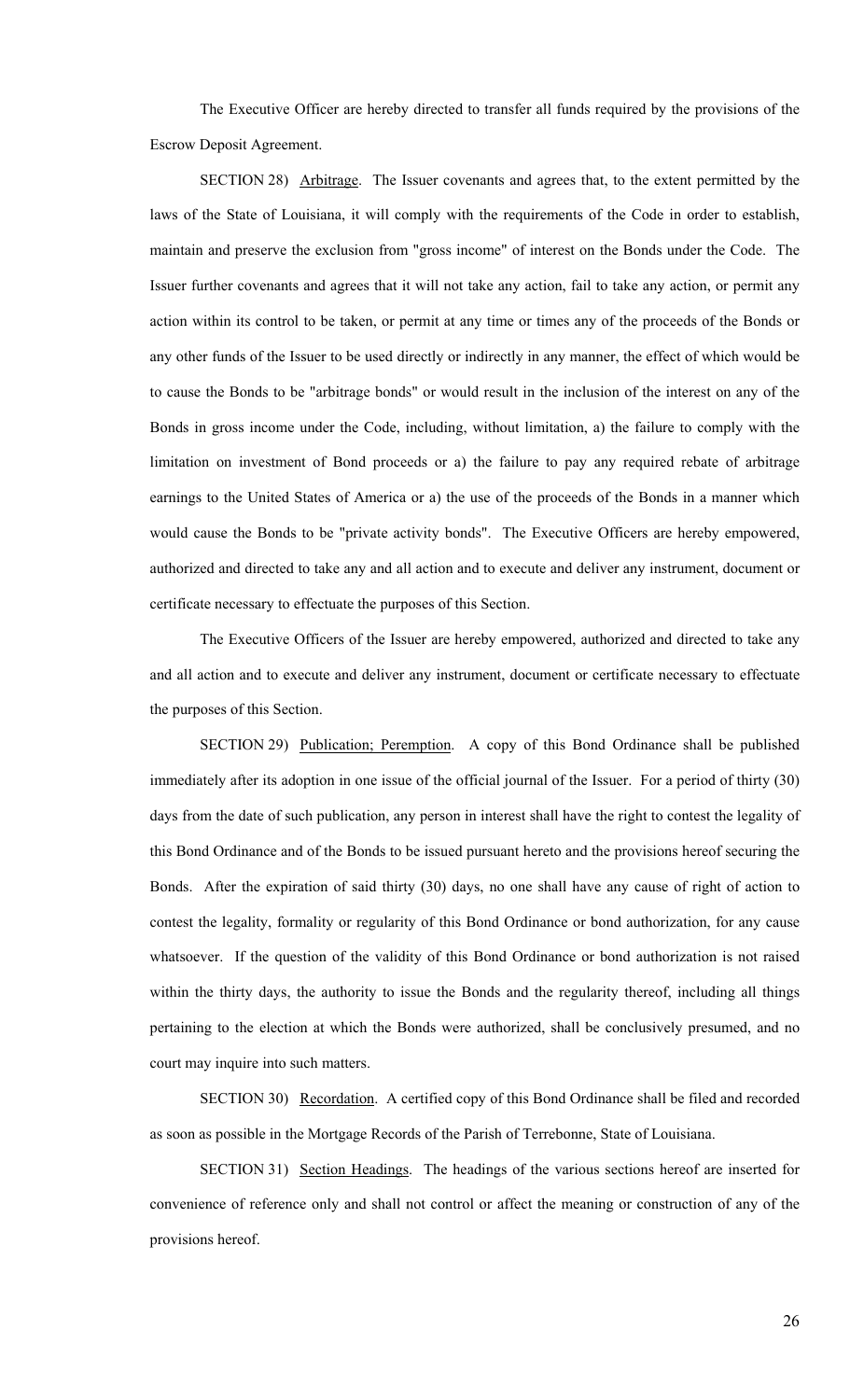SECTION 32) Severability. In case any one or more of the provisions of this Bond Ordinance or of the Bonds issued hereunder shall for any reason be held to be illegal or invalid, such illegality or invalidity shall not affect any other provision of this Bond Ordinance or of the Bonds, but this Bond Ordinance and the Bonds shall be construed and enforced as if such illegal or invalid provisions had not been contained therein. Any constitutional or statutory provision enacted after the date of this Bond Ordinance which validates or makes legal any provision of this Bond Ordinance and/or the Bonds which would not otherwise be valid or legal, shall be deemed to apply to this Bond Ordinance and to the Bonds.

SECTION 33) Employment of Bond Counsel. It is recognized by the Governing Authority that a real necessity exists for the employment of special bond counsel in connection with the issuance of the Bonds and accordingly the employment of Foley & Judell, L.L.P., of New Orleans, Louisiana, as special bond counsel to the Issuer to do and perform comprehensive legal and co-ordinate professional work with respect to the issuance and sale of the Bonds, is hereby ratified and confirmed. The fees to be paid said attorneys shall be in accordance with the Attorney General's Guidelines for Fees and Services of Bond Attorneys, which fee for special bond counsel shall not exceed the amount calculated in accordance with the Attorney General's Guidelines for Comprehensive Legal Services in the issuance of revenue bonds, plus actual out-of-pocket expenses incurred in connection with the issuance of the Bonds, and shall be contingent upon the delivery of the Bonds. Bond Counsel shall also assist in the preparation of an Official Statement containing detailed and comprehensive financial and statistical data required with respect to the sale of the Bonds and the costs of the preparation, printing and distribution of such official statement shall be paid from the proceeds of the Bonds. Said Official Statement may be submitted to such nationally recognized bond rating service or services as may be recommended by bond counsel, together with a request that an appropriate rating be assigned. A certified copy of this Bond Ordinance shall be submitted to the Attorney General of the State of Louisiana for his written approval of said employment and of the fees herein designated.

SECTION 34) Escrow Agent; Appointment and Acceptance of Duties. The Bank of New York Mellon Trust Company, N.A., in the City of Baton Rouge, Louisiana, is hereby appointed Escrow Agent. The Escrow Agent shall signify its acceptance of the duties and obligations imposed upon it by this Bond Ordinance by executing and delivering the Escrow Agreement. The Escrow Agent is authorized to file, on behalf of the Issuer, subscription forms for any Government Securities required by the Escrow Agreement. A successor to the Escrow Agent may be designated in the manner set forth in the Escrow Agreement.

SECTION 35) Call for Redemption. Subject only to the actual delivery of the Bonds, (i) \$9,505,000 principal amount of the Issuer's Public Improvement Bonds, Series ST-1998A, maturing March 1, 2010 to March 1, 2018, inclusive, are hereby irrevocably called for redemption on September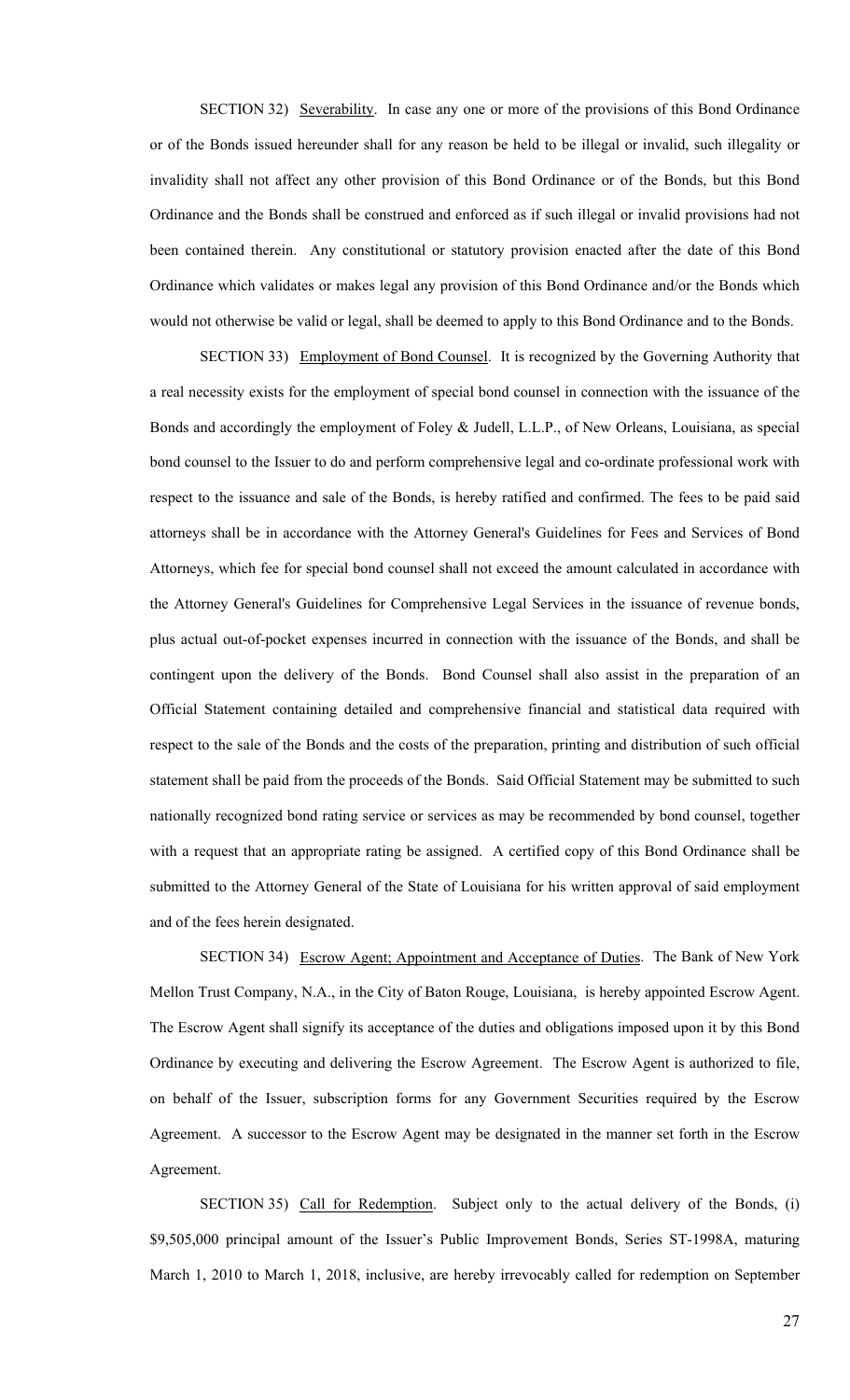29, 2009, at a redemption price of 101% of the principal amount thereof and accrued interest to the redemption date and (ii) \$2,970,000 principal amount of the Issuer's Public Improvement Bonds, Series ST-2000, maturing March 1, 2011 to March 1, 2020, inclusive, are hereby irrevocably called for redemption on March 1, 2010, at a redemption price of 102% of the principal amount thereof and accrued interest to the redemption date.

SECTION 36) Notices of Redemption. In accordance with the ordinance authorizing the issuance of the Refunded Bonds, a notice of redemption in substantially the forms attached hereto as Exhibit D, shall be sent by the paying agent for the Refunded Bonds first class mail, postage prepaid, by notice deposited in the United States mails not less than thirty (30) days prior to the redemption date addressed to the registered owner of each Bond to be redeemed at his address as shown on the registration books of the Paying Agent.

SECTION 37) Continuing Disclosure Certificate. The Parish President and/or Chief Financial Officer are hereby empowered and directed to execute an appropriate Continuing Disclosure Certificate (substantially in the form set forth in Appendix H of the official statement issued in connection with the sale and issuance of the Bonds) pursuant to S.E.C. Rule 15c2-12(b)(5).

SECTION 38) Sale of Bonds. The Bonds are hereby awarded to and sold to the Underwriter at a price of \$12,218,167.05[representing the par amount of the Bonds (\$11,850,000), minus Underwriters' Discount (.80%) of \$94,800.00, plus premium \$462,967.05,] plus accrued interest, and under the terms and conditions set forth in the Bond Purchase Agreement (hereinafter defined), and after their execution, registration by the Secretary of State and authentication by the Paying Agent, the Bonds shall be delivered to the Purchaser or their agents or assigns, upon receipt by the Issuer of the agreed purchase price. The Bond Purchase Agreement dated August 12, 2009, in substantially the form attached hereto as Exhibit E is hereby approved and the Executive Officers are hereby authorized, empowered and directed to execute the Bond Purchase Agreement on behalf of the Issuer and deliver or cause to be executed and delivered all documents required to be executed on behalf of the Issuer or deemed by them necessary or advisable to implement the Bond Ordinance or to facilitate the sale of the Bonds.

SECTION 39) Proceeds of Bonds. The Bond proceeds shall be applied, along with appropriate contributions from the Sinking Fund and the Revenue Fund to the payment of the principal, interest and premium on the Public Improvement Bonds, Series 1998A on the date fixed for redemption to the amounts required by the Escrow Agreement for the defeasance of the Public Improvement Bonds, Series 2000, and for the payment of all costs in connection with the authorization and issuance of the Bonds. Any surplus shall be applied to the purposes for which the Refunded Bonds were issued.

SECTION 40) Official Statement. The Issuer hereby approves the form and content of the Preliminary Official Statement dated May 19, 2009, and the Addendums dated July 14, 2009 and August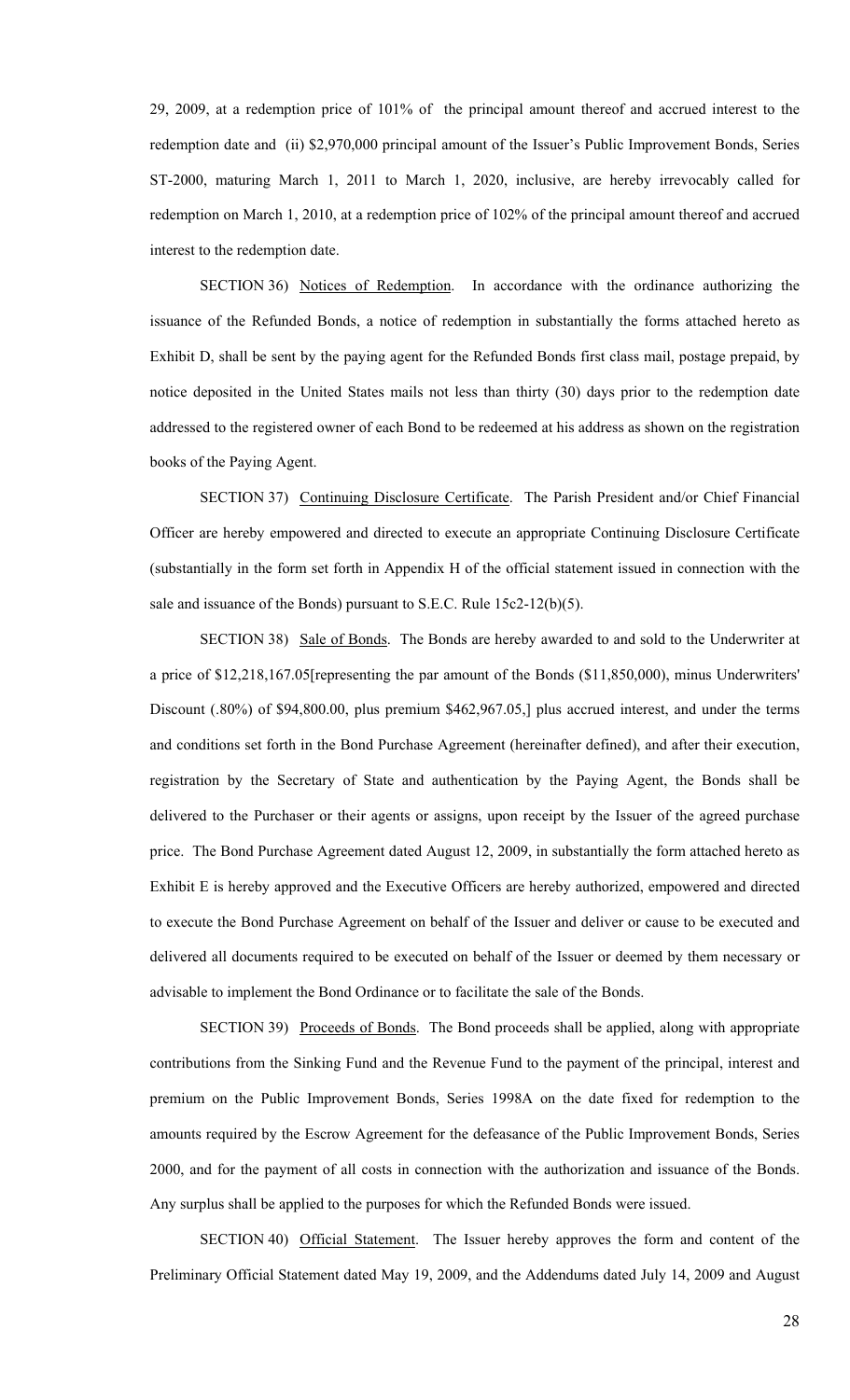10, 2009, pertaining to the Bonds, as submitted to the Issuer, and hereby ratifies its prior use in connection with the sale of the Bonds. The Issuer further approves the form and content of the final Official Statement and hereby authorizes and directs the execution by the Executive Officers and delivery of such final Official Statement to the Underwriter for use in connection with the public offering of the Bonds.

SECTION 41) Effective Date. This Bond Ordinance shall become effective immediately.

This ordinance having been submitted to a vote, the vote thereon was as follows:

YEAS: Kevin Voisin, Clayton J. Voisin, Joey Cehan, Pete Lambert, Alvin Tillman, Arlanda J. Williams, Billy Hebert, Teri C. Cavalier and Johnny Pizzolatto.

NAYS: NONE.

ABSENT: NONE.

ABSTAINING: NONE.

And the ordinance was declared adopted on this  $12<sup>th</sup>$  day of August, 2009.

EXHIBIT A Refunded Bonds EXHIBIT B Escrow Agreement EXHIBIT C Form of Bond EXHIBIT D Redemption Notice EXHIBIT E BPA (In accordance with La. R.S. 39:1451(A) the Exhibits to this ordinance have not been published. These Exhibits are on file in the office of the Terrebonne Parish Council, 8026 Main Street, Government Tower, Suite 600, Houma, Louisiana, and are available for inspection during regular business hours weekdays, Monday through Friday.) \*\*\*\*\*\*\*\*\*\*

The Chairwoman recognized the public for comments on the following:

B. A public hearing on a request by U.S. Oil and Gas, Inc. for a permit to drill a salt water disposal well and to dispose of salt water therein

 The Chairwoman recognized Mr. Scott Townsend, Gray resident, with Satoon Towing, who expressed the need to have an additional saltwater disposal well in Terrebonne Parish because at present there is only one. He stated there have been multiple times in the past when barges which went to the current well were not accepted which meant it had to be taken out of the Parish costing the customer more. He stated that when the well is operating at its maximum, there are no other options than to take it out of the parish.

 The Chairwoman recognized Mr. William Clay Kimbrell, P.E., c.P.G., representing U. S. Oil and Gas, Inc., engineer and geologist from Baton Rouge, who stated that his firm prepared the permit application for the state and parish. He stated that these particular salt water wells are very reliable, have been used since at least the 1920/1930's. He explained the assembly of the well and how it works.

 The Chairwoman recognized Mr. Lawrence Bland, Louisiana Department of Natural Resources, Injection and Mining Division, who responded to Councilman J. Pizzolatto's question by stating that the state inspects and tests salt water injection wells, as proposed, twice a year. He stated that the state allows a 500' distance from either the well or the facility boundary to any commercial or residential structure in the vicinity. He says however, the applicant could obtain a waiver from a structure that falls within the 500'.

 Councilman A. Tillman expressed his concerns relative to the need to insure that concerns of the residents that would be affected by the proposed salt water disposal well be taken in consideration.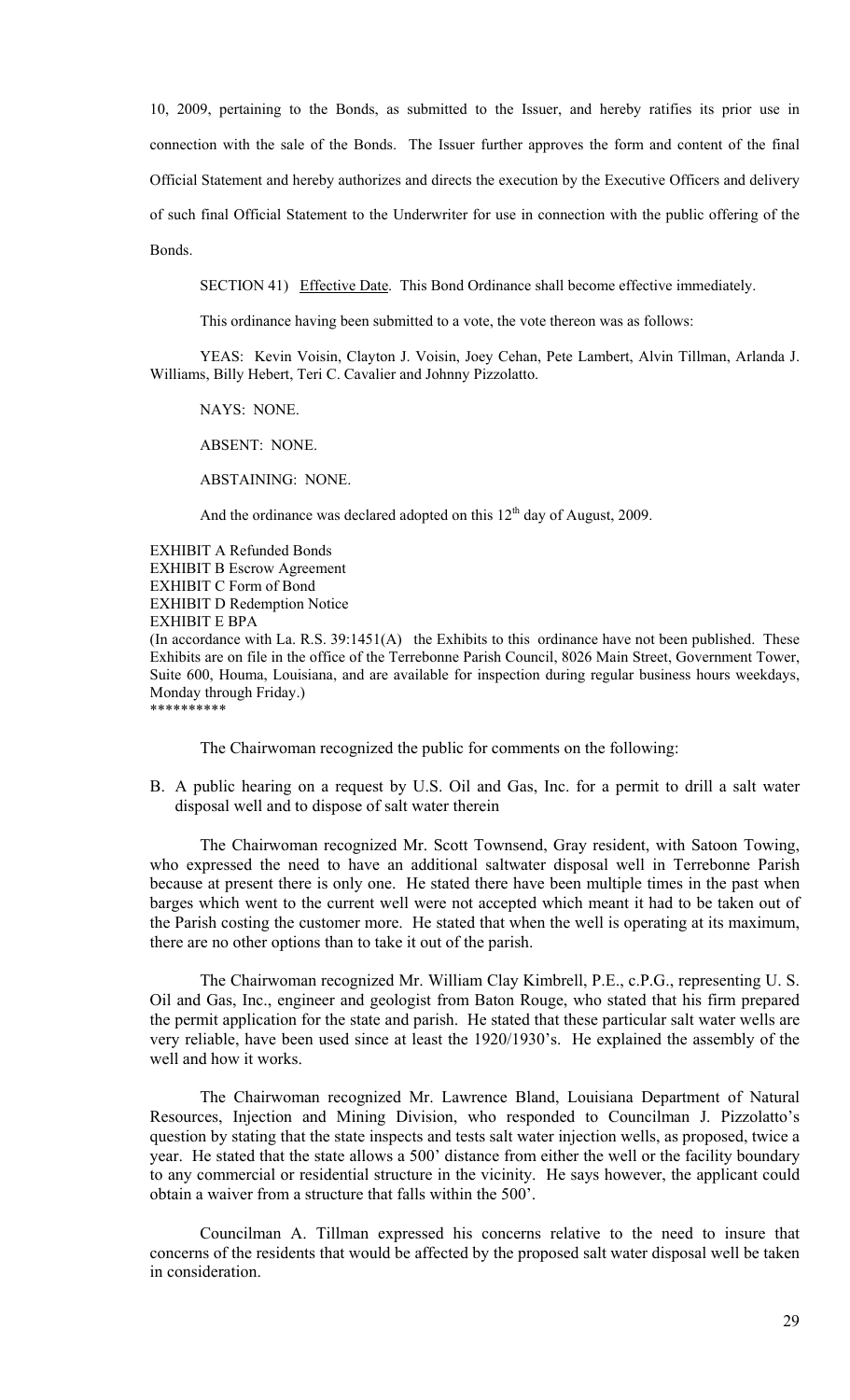The Chairwoman recognized Mr. Scott Townsend, Gray resident, with Satoon Towing, who stated that the well would be permitted as a salt water disposal well and the only thing that will be disposed of is salt water, which does not meet the criteria of a hazardous substance. He stated that the mechanical integrity tests could be done more often.

 Councilman K. Voisin stated there must be a reason for the 500' radius and the Council has to question whether residents want this type of operation in their back yard.

 A lengthy discussion ensued relative to the proposed salt water disposal well and whether a variance should be granted to issue the permit due to the nonconformities of the Parish Code of locating in "any area within a one-mile radius of any structure.

 The Chairwoman recognized Mr. Tommy Hebert, President of U.S. Oil & Gas, Inc., who explained that the proposed site is an industrial site that is equipped to handle trucks designed for commercial use, the Houma Navigation Canal is accessible to the site, it is not in a flood zone or a coastal zone and does not require a coastal permit.

 The Chairwoman recognized Mr. Scott Townsend, Gray resident, with Satoon Towing, who stated that the Grand Bois site is an open area land form is totally different from a salt water injection well and should not be compared. He stressed how he cares about his employee's welfare, as well as the residents that would be affected, and would not put them in harm's way.

There were no further comments from the public on the proposed ordinance.

 Mr. C. Voisin moved, seconded by Mr. K. Voisin, "THAT, the Council continue the public hearing on the request for a permit by U.S. Oil and Gas., Inc. for a permit to drill a salt water disposal well until 8/26/09."

 The Chairwoman called for a vote on the motion offered by Mr. C. Voisin. UPON ROLL CALL THERE WAS RECORDED: YEAS: K. Voisin, C. Voisin, J. Cehan, P. Lambert, A. Williams, B. Hebert, T. Cavalier, and J. Pizzolatto NAYS: A. Tillman ABSENT: None The Chairwoman declared the motion adopted.

The Chairwoman recognized the public for comments on the following:

C. A proposed ordinance to establish the Fire Protection District No. 8 Board as the autonomous governing authority for said district (Continued from 7/8/09 and 7/22/09)

There were no comments from the public on the proposed ordinance.

 Mr. K. Voisin moved, seconded by Mr. A. Tillman, "THAT, the Council close the aforementioned public hearing."

 The Chairwoman called for a vote on the motion offered by Mr. K. Voisin. UPON ROLL CALL THERE WAS RECORDED: YEAS: K. Voisin, C. Voisin, J. Cehan, P. Lambert, A. Tillman, A. Williams, B. Hebert, T. Cavalier, and J. Pizzolatto NAYS: None ABSENT: None The Chairwoman declared the motion adopted.

OFFERED BY: Mr. K. Voisin. SECONDED BY: Mr. A. Tillman.

ORDINANCE NO. 7689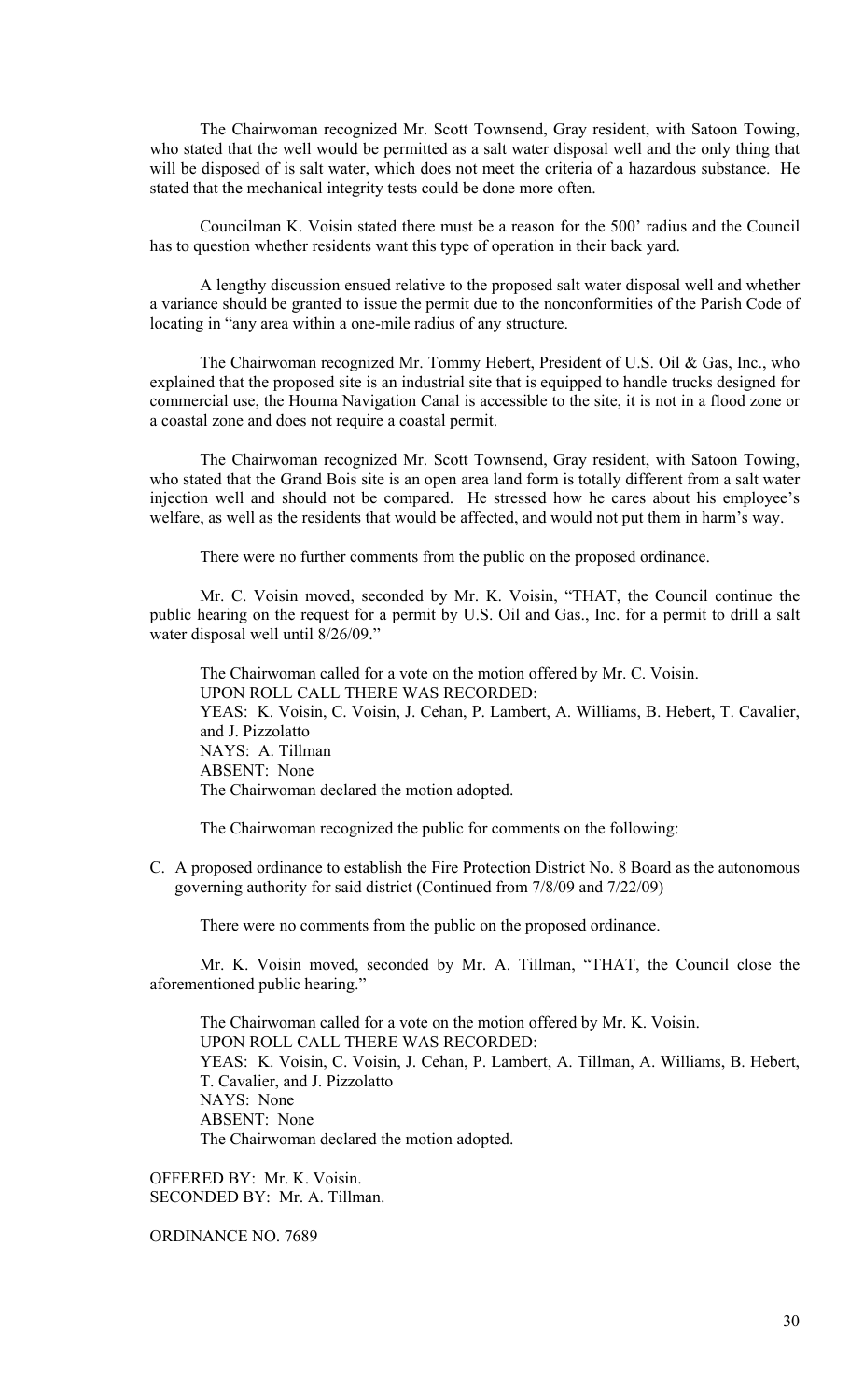AN ORDINANCE AMENDING CHAPTER 8, ARTICLE 11 SECTION 8-22(C) OF THE PARISH CODE TO PROVIDE FOR A BOARD OF COMMISSIONERS TO SERVE AS GOVERNING AUTHORITY FOR FIRE PROTECTION DISTRICT 8

WHEREAS, Louisiana Revised Statute 40:1495 grants the Terrebonne Parish Council the authority to serve as the governing body of a created Fire Protection District or to appoint a Board of Commissioners to serve as the governing body for the district; and

WHEREAS, Fire Protection District Number 8 has operated with the Fire Protection District Advisory Board providing information and recommendations to the Terrebonne Parish Council which serves as governing body for the District; and

WHEREAS, the Terrebonne Parish Council has determined that the Fire Protection District Number 8 would benefit from the creation of its own five member Board of Commissioners to serve as its autonomous governing body as provided by state law; and

WHEREAS, the Council wishes to provide for a Board of Commissioners to serve as the governing body for the Fire Protection District Number 8; and

NOW THEREFORE BE IT ORDAINED, by the Terrebonne Parish Consolidated Government that:

### SECTION I

 Chapter 8. FIRE PROTECTION AND PREVENTION, Article 11. Fire Protection Districts, Section 8-22(C) is hereby amended to read as follows:

Section 8-22. Powers, governing bodies.

 (a) The fire protection districts shall constitute public corporations and political subdivisions of the state and shall have all rights, powers and privileges granted and conferred by the constitution and statutes of the state to such corporations, including the authority to incur debts, to issue bonds and to levy taxes.

 (b) Except as otherwise provided in this section, the parish council shall be the governing authority for the fire protection districts.

 (c) The governing authority for Fire Protection Districts No. 4A, No. 6, No. 7, No. 8, and No. 10 shall be a board of commissioners to be created for each such fire protection district, such board to be created, administered and governed by the provisions of R.S. 40:1491 et seq., as may be amended or supplemented by state law.

#### SECTION II

If any word, clause, phrase, section or other portion of this ordinance shall be declared null, void, invalid, illegal, or unconstitutional, the remaining words, clauses, phrases, sections and other portions of this ordinance shall remain in full force and effect, the provisions of this ordinance hereby being declared to be severable.

### SECTION III

This ordinance shall become effective upon approval by the Parish President.

This ordinance, having been introduced and laid on the table for at least two weeks, was voted upon as follows: THERE WAS RECORDED: YEAS: K. Voisin, C. Voisin, J. Cehan, P. Lambert, A. Tillman, A. Williams, B. Hebert, T. Cavalier and J. Pizzolatto. NAYS: None. ABSTAINING: None. ABSENT: None.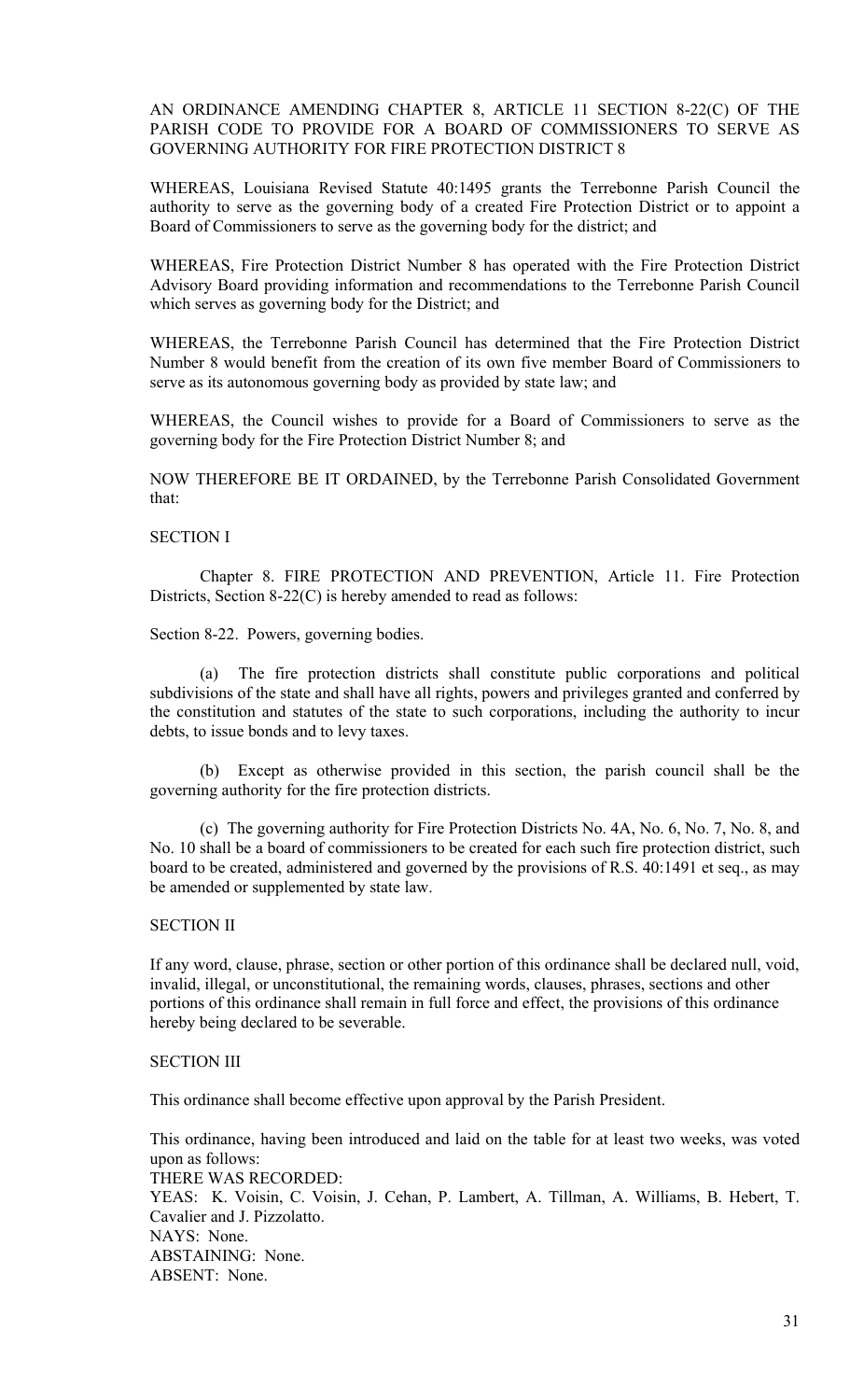The Chairwoman declared the ordinance adopted on this, the  $12<sup>th</sup>$  day of August, 2009.

\* \* \* \* \* \* \* \* \*

 Mr. K. Voisin moved, seconded by Mr. J. Pizzolatto, "THAT, the Council accept the following nominations for the newly established Fire District No. 8 Board as autonomous governing authority: Mr. Johnny Bush, Mr. Roosevelt Seymore, Mr. Mike Adams, Mr. Johnny Marks, Mr. Michael Anthony, Sr., and Ms. Tina Thibodeaux; that nominations be closed; and that a voice vote be taken to determine who will fill the five vacancies."

 The Chairwoman called for a vote on the motion offered by Mr. K. Voisin. UPON ROLL CALL THERE WAS RECORDED: YEAS: K. Voisin, C. Voisin, J. Cehan, P. Lambert, A. Tillman, A. Williams, B. Hebert, T. Cavalier, and J. Pizzolatto NAYS: None ABSENT: None The Chairwoman declared the motion adopted.

 The Chairwoman called for a voice vote of the Council, whereupon the following was recorded:

JOHNNY BUSH ROOSEVELT SEYMORE

| K. Voisin        | K. Voisin        |
|------------------|------------------|
| C. Voisin        | C. Voisin        |
| J. Cehan         | J. Cehan         |
| P. Lambert       | P. Lambert       |
| A. Tillman       | A. Tillman       |
| A. Williams      | A. Williams      |
| <b>B.</b> Hebert | <b>B.</b> Hebert |
| T. Cavalier      | T. Cavalier      |
| J. Pizzolatto    | J. Pizzolatto    |
|                  |                  |

MIKE ADAMS JOHNNY MARKS

| A. Tillman  | K. Voisin     |
|-------------|---------------|
| A. Williams | C. Voisin     |
|             | J. Cehan      |
|             | P. Lambert    |
|             | A. Tillman    |
|             | A. Williams   |
|             | B. Hebert     |
|             | T. Cavalier   |
|             | J. Pizzolatto |
|             |               |

MICHAEL ANTHONY TINA THIBODAUX

| K. Voisin     | K. Voisin     |
|---------------|---------------|
| C. Voisin     | C. Voisin     |
| J. Cehan      | J. Cehan      |
| P. Lambert    | P. Lambert    |
| A. Williams   | A. Tillman    |
| B. Hebert     | B. Hebert     |
| T. Cavalier   | T. Cavalier   |
| J. Pizzolatto | J. Pizzolatto |

 The Chairwoman stated as per the aforementioned results, Mr. Johnny Bush, Mr. Roosevelt Seymore, Mr. Johnny Marks, Mr. Michael Anthony, and Ms. Tina Thibodeaux are appointed to the newly established Fire District No. 8 Board as autonomous governing authority.

The Chairwoman recognized the public for comments on the following: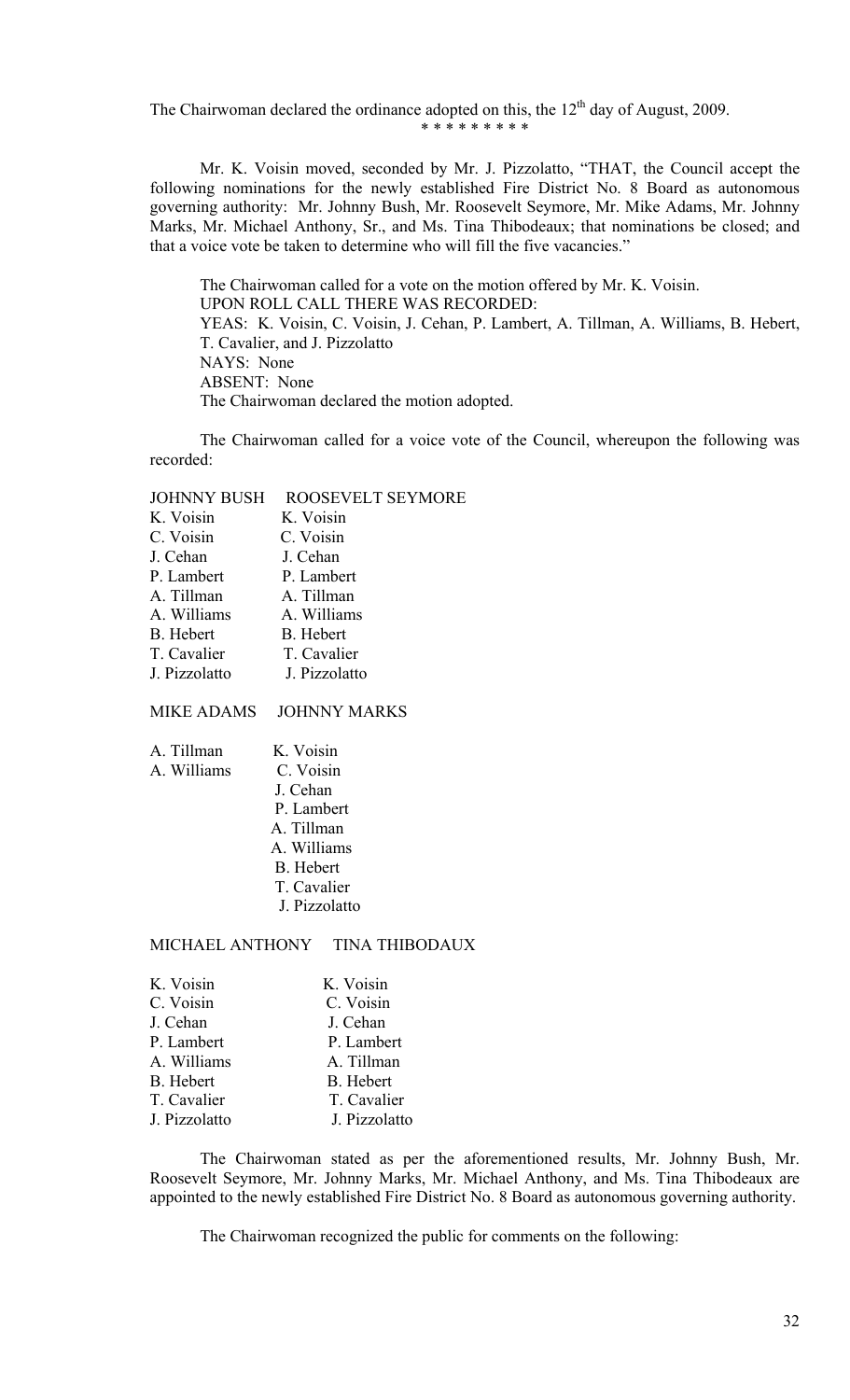D. A proposed ordinance authorizing the Parish President to execute a Cooperative Endeavor Agreement for the lease of Hazard Mitigation Grant Program (HMGP) property located at 1588 Highway 665 with Harold Summers

There were no comments from the public on the proposed ordinance.

 Mr. P. Lambert moved, seconded by Mr. J. Cehan, "THAT, the Council close the aforementioned public hearing."

 The Chairwoman called for a vote on the motion offered by Mr. P. Lambert. UPON ROLL CALL THERE WAS RECORDED: YEAS: C. Voisin, J. Cehan, P. Lambert, A. Tillman, A. Williams, B. Hebert, T. Cavalier, and J. Pizzolatto NAYS: None ABSENT: K. Voisin The Chairwoman declared the motion adopted.

OFFERED BY: Mr. P. Lambert. SECONDED BY: Mr. J. Cehan.

### ORDINANCE NO. 7690

# AN ORDINANCE AUTHORIZING THE PARISH PRESIDENT TO EXECUTE A COOPERATIVE ENDEAVOR AGREEMENT FOR LEASE OF PARISH PROPERTY BETWEEN TPCG AND HAROLD SUMMERS

WHEREAS, the Terrebonne Parish Consolidated Government ("TPCG") received a ten million dollar grant from the FEMA Hazard Mitigation Grant Program in January of 2003; and

 WHEREAS, TPCG is in the process of the "buy-back" portion of the program and has purchased several different properties in Terrebonne Parish; and

 WHEREAS, FEMA imposes stringent deed restrictions consistent with their "open space" philosophy on the property obtained by TPCG through the grant monies; and

WHEREAS, TPCG requires assistance in the healthy and sanitary maintenance of these properties and to assure that the use of the property remains consistent with FEMA requirements; and

WHEREAS, Harold Summers desires to lease the property subject to maintenance requirements and FEMA restrictions; and

WHEREAS, TPCG and Harold Summers believe that entering into this Cooperative Endeavor Lease Agreement will serve a public purpose and have a public benefit commensurate with the cost;

 NOW, THEREFORE BE IT ORDAINED that the Terrebonne Parish Council, on behalf of the Terrebonne Parish Consolidated Government, authorizes the Parish President to negotiate and to execute a Cooperative Endeavor Lease Agreement with Harold Summers containing substantially the same terms as those set out in the attached agreement.

This ordinance, having been introduced and laid on the table for at least two weeks, was voted upon as follows:

THERE WAS RECORDED: YEAS: C. Voisin, J. Cehan, P. Lambert, A. Tillman, A. Williams, B. Hebert, T. Cavalier and J. Pizzolatto. NAYS: None. ABSTAINING: None. ABSENT: K. Voisin.

\* \* \* \* \* \* \* \* \*

The Chairwoman declared the ordinance adopted on this, the  $12<sup>th</sup>$  day of August, 2009.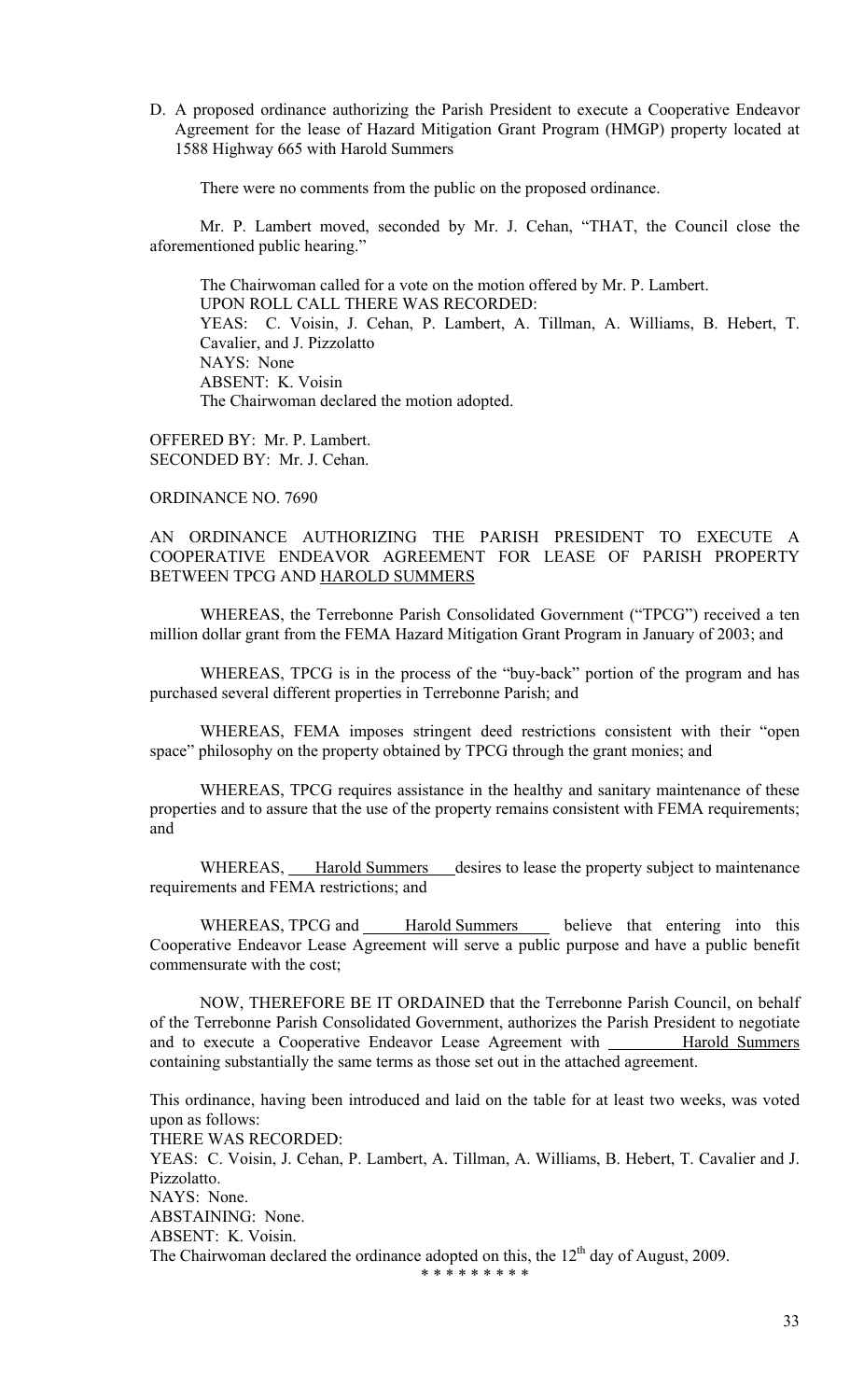(In accordance with La. R.S. 44:31, the attachment to this ordinance is on file with the minutes of the Terrebonne Parish Council, 8026 Main Street, Government Tower, Suite 600, Houma, Louisiana, and is available for inspection during regular business hours, Monday through Friday.) \*\*\*\*\*\*\*\*\*\*

The Chairwoman recognized the public for comments on the following:

E. A proposed ordinance authorizing the Parish President to execute a Cooperative Endeavor Agreement for the lease of Hazard Mitigation Grant Program (HMGP) property located at 608 Columbus Street with Margaret Castillo

There were no comments from the public on the proposed ordinance.

 Mr. A. Tillman moved, seconded by Mr. P. Lambert, "THAT, the Council close the aforementioned public hearing."

 The Chairwoman called for a vote on the motion offered by Mr. A. Tillman. UPON ROLL CALL THERE WAS RECORDED: YEAS: K. Voisin, J. Cehan, P. Lambert, A. Tillman, A. Williams, B. Hebert, T. Cavalier, and J. Pizzolatto NAYS: None ABSENT: C. Voisin The Chairwoman declared the motion adopted.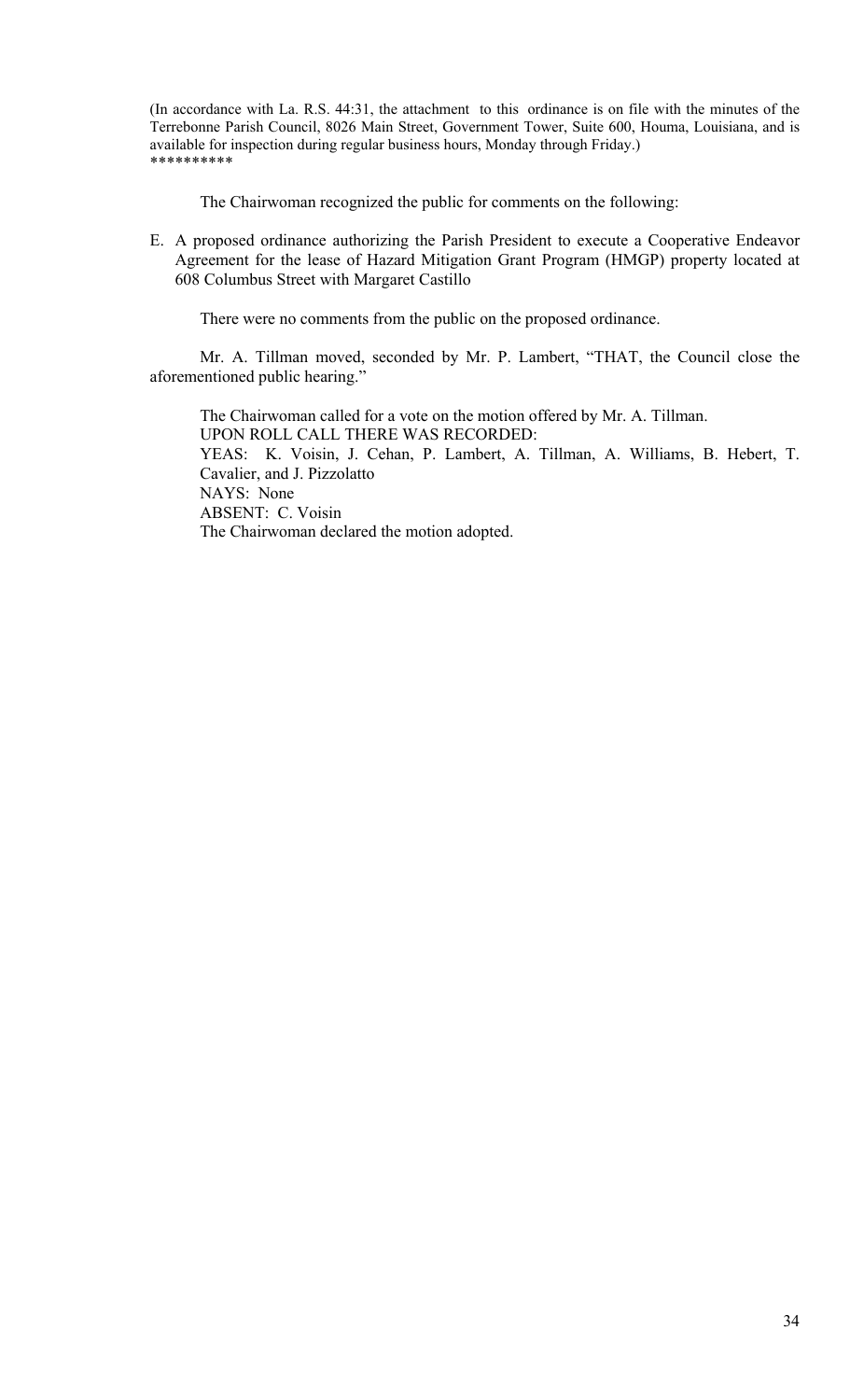# OFFERED BY: Mr. A. Tillman. SECONDED BY: Mr. P. Lambert.

### ORDINANCE NO. 7691

# AN ORDINANCE AUTHORIZING THE PARISH PRESIDENT TO EXECUTE A COOPERATIVE ENDEAVOR AGREEMENT FOR LEASE OF PARISH PROPERTY BETWEEN TPCG AND MARGARET CASTILLO

WHEREAS, the Terrebonne Parish Consolidated Government ("TPCG") received a ten million dollar grant from the FEMA Hazard Mitigation Grant Program in January of 2003; and

WHEREAS, TPCG is in the process of the "buy-back" portion of the program and has purchased several different properties in Terrebonne Parish; and

WHEREAS, FEMA imposes stringent deed restrictions consistent with their "open space" philosophy on the property obtained by TPCG through the grant monies; and

WHEREAS, TPCG requires assistance in the healthy and sanitary maintenance of these properties and to assure that the use of the property remains consistent with FEMA requirements; and

WHEREAS, Margaret Castillo desires to lease the property subject to maintenance requirements and FEMA restrictions; and

WHEREAS, TPCG and Margaret Castillo believe that entering into this Cooperative Endeavor Lease Agreement will serve a public purpose and have a public benefit commensurate with the cost;

NOW, THEREFORE BE IT ORDAINED that the Terrebonne Parish Council, on behalf of the Terrebonne Parish Consolidated Government, authorizes the Parish President to negotiate and to execute a Cooperative Endeavor Lease Agreement with Margaret Castillo containing substantially the same terms as those set out in the attached agreement.

This ordinance, having been introduced and laid on the table for at least two weeks, was voted upon as follows:

THERE WAS RECORDED:

YEAS: K. Voisin, J. Cehan, P. Lambert, A. Tillman, A. Williams, B. Hebert, T. Cavalier and J. Pizzolatto. NAYS: None. ABSTAINING: None. ABSENT: C. Voisin. The Chairwoman declared the ordinance adopted on this, the  $12<sup>th</sup>$  day of August, 2009.

(In accordance with La. R.S. 44:31, the attachment to this ordinance is on file with the minutes of the Terrebonne Parish Council, 8026 Main Street, Government Tower, Suite 600, Houma, Louisiana, and is available for inspection during regular business hours, Monday through Friday.) \*\*\*\*\*\*\*\*\*\*

\* \* \* \* \* \* \* \* \*

The Chairwoman recognized the public for comments on the following:

F. A proposed ordinance amending the 2009 Adopted Budget to fund a Pre-Demolition Program Management Service, utilizing available funds through the Federal Emergency Management Agency (FEMA) in the amount of \$199,008.00

There were no comments from the public on the proposed ordinance.

 Mr. J. Cehan moved, seconded by Mr. J. Pizzolatto and Mr. B. Hebert, "THAT, the Council close the aforementioned public hearing."

The Chairwoman called for a vote on the motion offered by Mr. J. Cehan.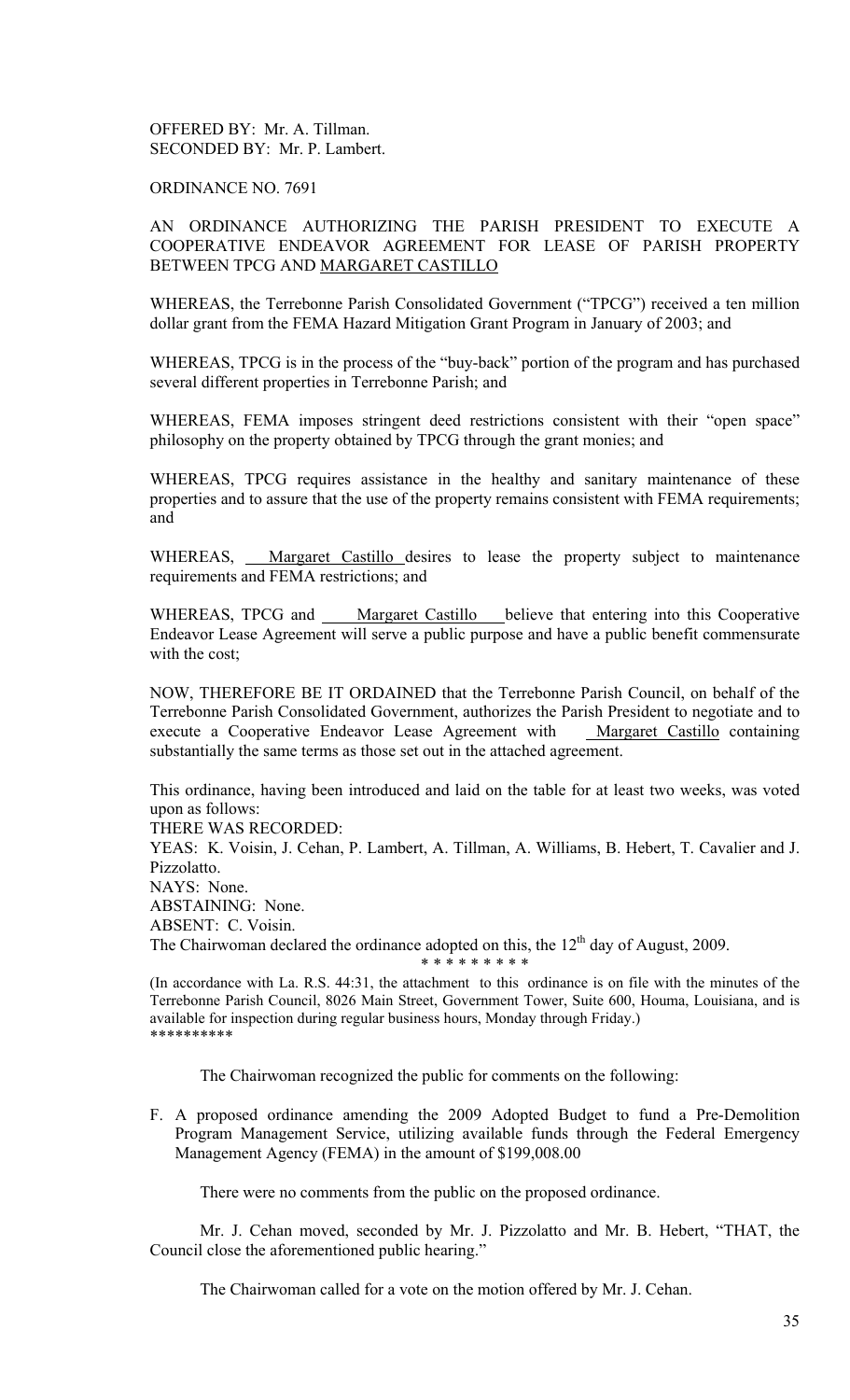UPON ROLL CALL THERE WAS RECORDED: YEAS: K. Voisin, J. Cehan, P. Lambert, A. Tillman, A. Williams, B. Hebert, T. Cavalier, and J. Pizzolatto NAYS: None ABSENT: C. Voisin The Chairwoman declared the motion adopted.

OFFERED BY: Mr. J. Cehan. SECONDED BY: Mr. P. Lambert.

ORDINANCE NO. 7692

AN ORDINANCE TO AMEND THE 2009 ADOPTED BUDGET TO FUND THE PRE-DEMOLITION PROGRAM MANAGEMENT SERVICES, THROUGH AN AMENDED SERVICE CONTRACT WITH BECK DISASTER RECOVERY, INC. USING FUNDS AVAILABLE WITH THE FEDERAL EMERGENCY MANAGEMENT AGENCY, AND TO ADDRESS OTHER MATTERS RELATIVE THERETO.

# SECTION I

WHEREAS, the Department of Planning and Zoning has determined that approximately 650 structures are derelict and abandoned due to flood and wind damage, and

WHEREAS, an estimated \$199,008 is needed for the task of inspecting the properties, which is an eligible expense through the Federal Emergency Management Agency (FEMA).

NOW, THEREFORE BE IT ORDAINED, by the Terrebonne Parish Council, on behalf of the Terrebonne Parish Consolidated Government, that the 2009 Adopted Budget of the Terrebonne Parish Consolidated Government be amended to fund a pre-demolition program management service, using funds available through FEMA.

This ordinance, having been introduced and laid on the table for at least two weeks, was voted upon as follows:

THERE WAS RECORDED:

YEAS: K. Voisin, J. Cehan, P. Lambert, A. Tillman, B. Hebert, T. Cavalier and J. Pizzolatto. NAYS: A. Williams.

ABSTAINING: None.

ABSENT: C. Voisin.

The Chairwoman declared the ordinance adopted on this, the  $12<sup>th</sup>$  day of August, 2009.

\* \* \* \* \* \* \* \* \*

### ATTACHMENT A – PRE-DEMOLITION PROGRAM MANAGEMENT SERVICE

|                           | 2009    |           |           |
|---------------------------|---------|-----------|-----------|
|                           | Adopted | Change    | Amended   |
| <b>FEMA CONDEMNATIONS</b> |         | 199,008   | 199,008   |
| <b>FEMA REIMBURSEMENT</b> | -       | (199,008) | (199,008) |

\*\*\*\*\*\*\*\*\*\*

The Chairwoman recognized the public for comments on the following:

G. A proposed ordinance to amend the Parish Code, Zoning Ordinance, Chapter 28, Article V, Section 28-91 Policy relative to planned building groups and Section 28-92 Conditions to be met by special plans for building groups

There were no comments from the public on the proposed ordinance.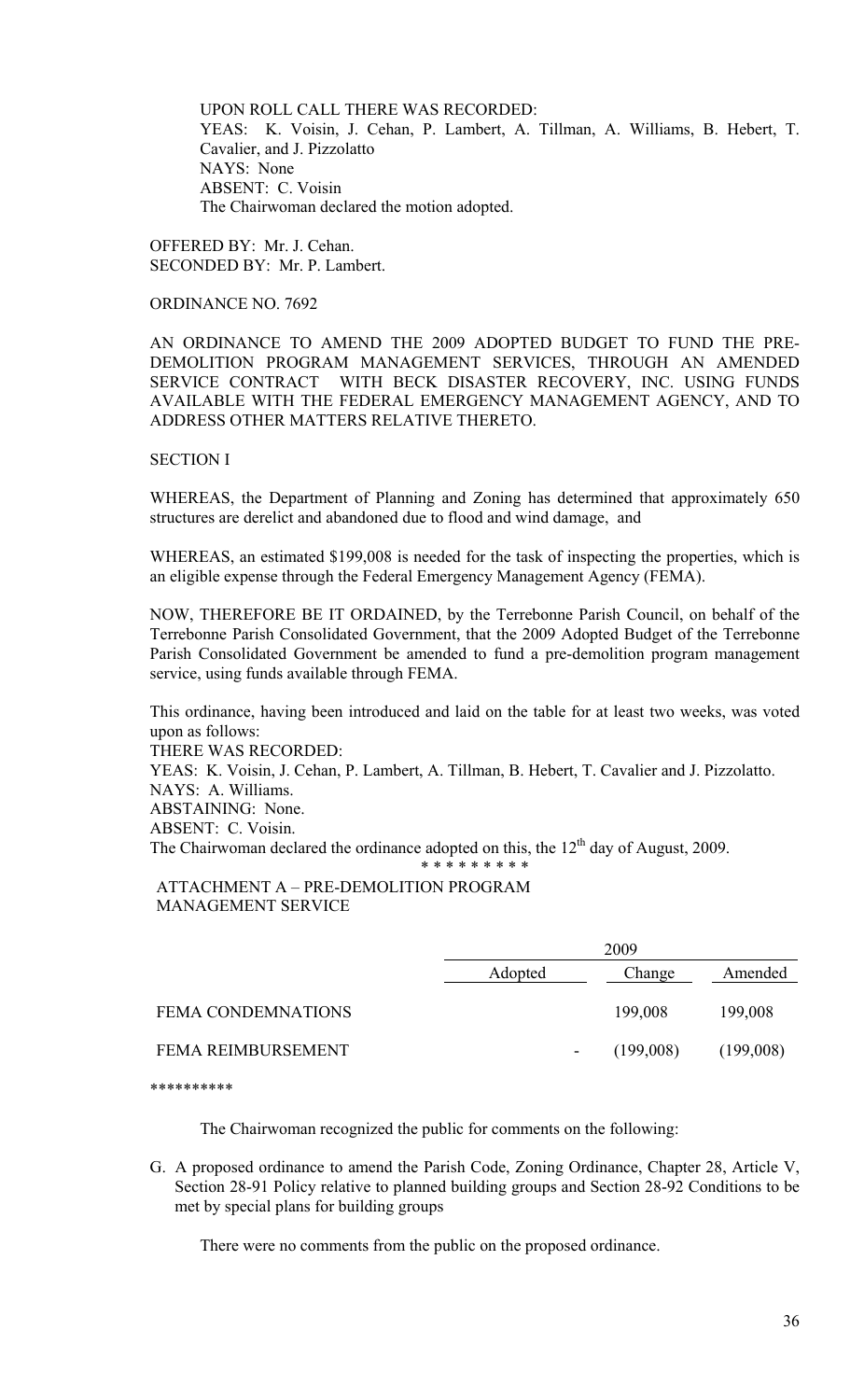Mr. K. Voisin moved, seconded by Ms. T. Cavalier, "THAT, the Council close the aforementioned public hearing." \*(MOTION RECONSIDERED IMMEDIATELY AFTER VOTE.)

 The Chairwoman called for a vote on the motion offered by Mr. K. Voisin. UPON ROLL CALL THERE WAS RECORDED: YEAS: K. Voisin, J. Cehan, P. Lambert, A. Tillman, A. Williams, B. Hebert, T. Cavalier, and J. Pizzolatto NAYS: None ABSENT: C. Voisin The Chairwoman declared the motion adopted.

 Councilman J. Cehan stated that he wanted to refer the matter the proposed ordinance to the Subdivision Review Advisory Committee for review and recommendation.

 Council Clerk P. Labat stated that since the public hearing was closed, a motion to reconsider the motion to close could be placed on the floor and then the matter could be referred to the Subdivision Review Committee.

 Mr. J. Cehan moved, seconded by Mr. B. Hebert, "THAT, the Council reconsider the motion to close the aforementioned public hearing."

 The Chairwoman called for a vote on the motion offered by Mr. J. Cehan. UPON ROLL CALL THERE WAS RECORDED: YEAS: K. Voisin, C. Voisin, J. Cehan, P. Lambert, A. Tillman, A. Williams, B. Hebert, T. Cavalier, and J. Pizzolatto NAYS: T. Cavalier ABSENT: None. The Chairwoman declared the motion adopted.

 Mr. J. Cehan moved, seconded by Mr. B. Hebert, "THAT, the Council continue the public hearing until the Subdivision Review Advisory Committee reviews and makes a recommendation on the proposed ordinance to amend the Parish Code, Zoning Ordinance, Chapter 28, Article V, Section 28-91 Policy relative to planned building groups and Section 28- 92 Conditions to be met by special plans for building groups."

 The Chairwoman called for a vote on the motion offered by Mr. J. Cehan. UPON ROLL CALL THERE WAS RECORDED: YEAS: K. Voisin, C. Voisin, J. Cehan, P. Lambert, A. Tillman, A. Williams, B. Hebert, and J. Pizzolatto NAYS: T. Cavalier ABSENT: None The Chairwoman declared the motion adopted.

The Chairwoman recognized the public for comments on the following:

H. A proposed ordinance to amend the Human Resources Personnel Policy Manual, Section 12.1(E) with respect to "Emergency Pay"

 The Chairwoman recognized Mr. Chris Stewart, Juvenile Detention Center Director of Staff Development & Programming employee, who explained the situation that took place with evacuating sixteen of the most violent and troubled juveniles last year when Hurricane Gustav approached the Parish. He explained he, along with three of his coworkers traveled over 300 miles for ten days to evacuate them to a safe place. He stated that during their stay there was very limited communications, all the different roles he had to assume and how extremely stressful the situation was. He requested that emergency pay be reviewed to make it fair across the board for all employees, even those who are salaried.

There were no further comments from the public on the proposed ordinance.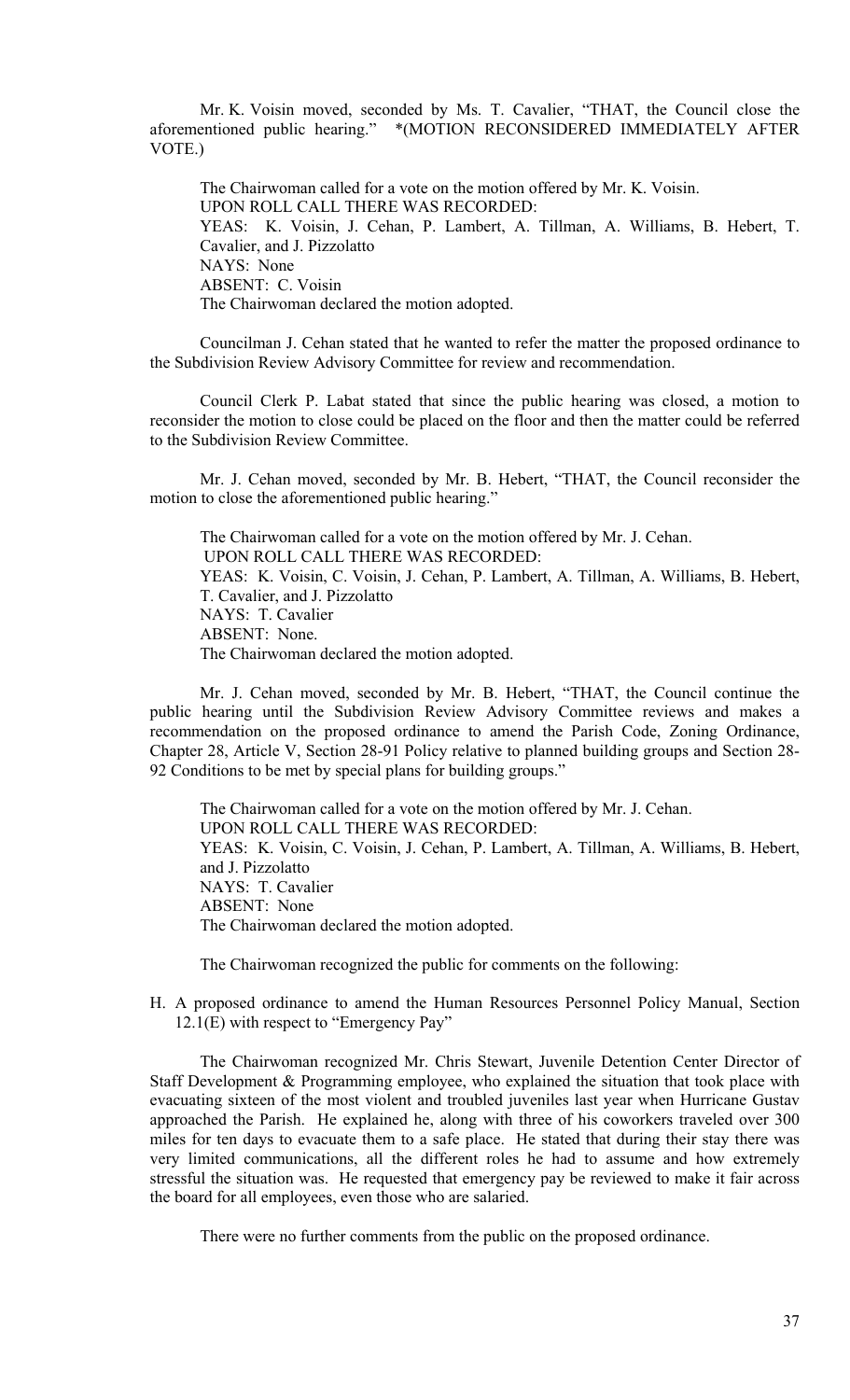Mr. J. Cehan moved, seconded by Mr. C. Voisin and Mr. K. Voisin, "THAT, the Council close the aforementioned public hearing."

 The Chairwoman called for a vote on the motion offered by Mr. J. Cehan. UPON ROLL CALL THERE WAS RECORDED: YEAS: K. Voisin, C. Voisin, J. Cehan, P. Lambert, A. Tillman, A. Williams, B. Hebert, T. Cavalier, and J. Pizzolatto NAYS: None ABSENT: None The Chairwoman declared the motion adopted.

OFFERED BY: Mr. J. Cehan. SECONDED BY: Mr. K. Voisin.

### ORDINANCE NO. 7693

AN ORDINANCE AMENDING THE HUMAN RESOURCES PERSONNEL POLICY MANUAL, SECTION 12.1(E), "EMERGENCY PAY" TO PROVIDE FOR MULTIPLE EMERGENCY EVENTS AND TO PROVIDE FOR RELATED MATTERS.

 WHEREAS, the Terrebonne Parish Consolidated Government's Human Resources Department maintains the Human Resources Personnel Policy Manual developed in accordance with the Terrebonne Parish Charter Section 4-10(d); and

 WHEREAS, Section 4-10(e) of the Terrebonne Parish Charter provides that amendments to the Human Resources Personnel Policy Manual be adopted by ordinance; and

 WHEREAS, in light of the extended emergency days period of 2008 which occurred in the aftermath of Hurricanes Gustav and Ike and the assistance of dedicated essential exempt employees; and

 WHEREAS, essential exempt employees are generally required to work most government emergencies without the benefit of overtime or emergency pay; and

 WHEREAS, Administration desires to amend Section 12.1(e) of the Human Resources Personnel Policy Manual to provide for additional annual leave for multiple emergency events for essential exempt employees; and

 NOW, THEREFORE, BE IT ORDAINED by the Terrebonne Parish Council, on behalf of the Terrebonne Parish Consolidated Government, that:

# SECTION I

That Section 12.1(e), of the Personnel Policy Manual is amended to read as follows:

# Section 12.1(E)

### EMERGENCY DAY

 E. Essential, exempt employees required to work or those exempt employees deemed essential and called into work will be compensated at a rate of one hour of annual leave for each hour worked, not to exceed eight (8) hours in a twenty-four hour period and not to exceed forty (40) hours/five (5) working days per emergency event declared pursuant to this section.

# SECTION II

 If any word, clause, phrase, section or other portion of this ordinance shall be declared null, void, invalid, illegal, or unconstitutional, the remaining words, clauses, phrases, sections and other portions of this ordinance shall remain in full force and effect, the provisions of this ordinance hereby being declared to be separable.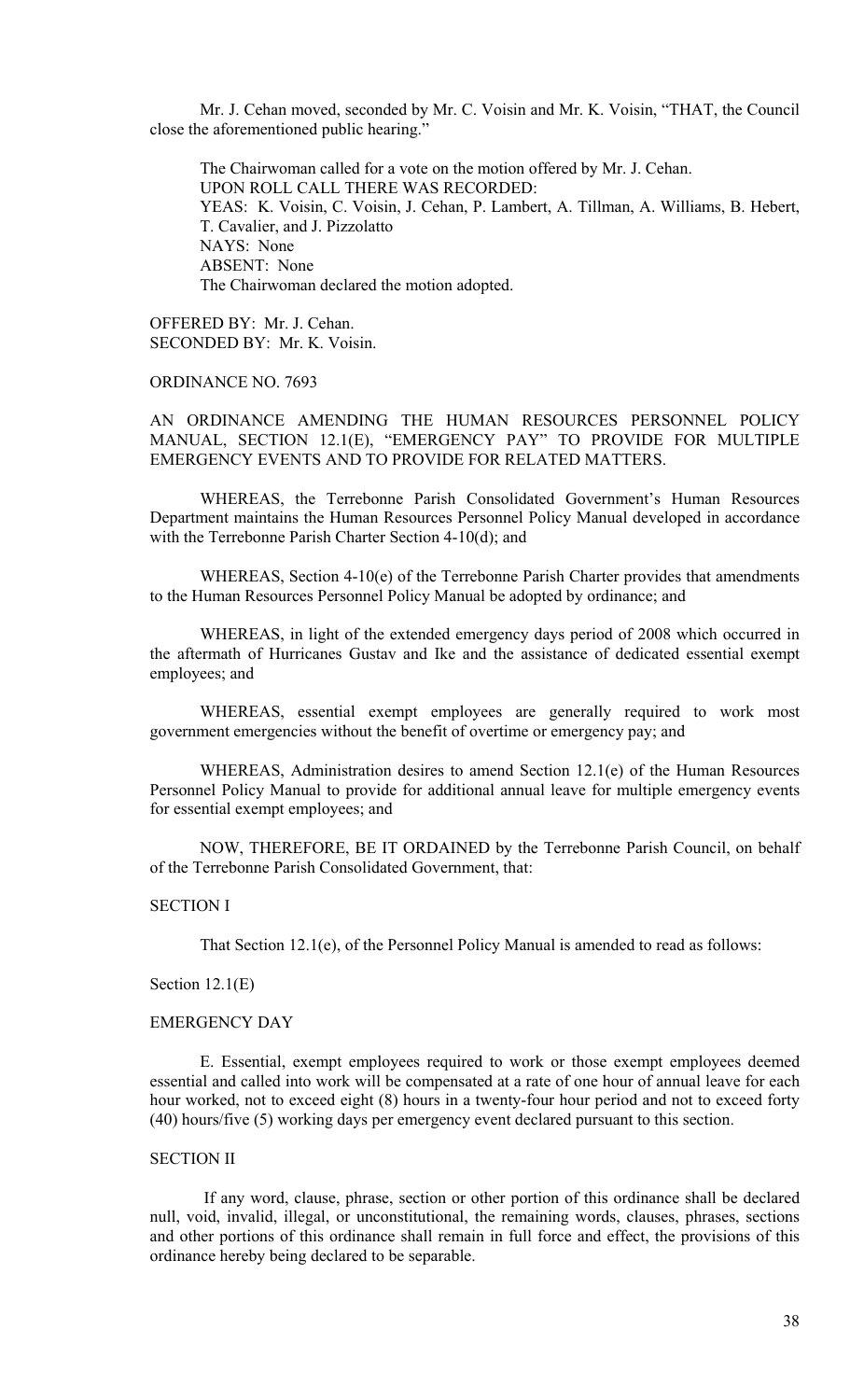# SECTION III

This ordinance shall become effective upon approval by the Parish President.

This ordinance, having been introduced and laid on the table for at least two weeks, was voted upon as follows: THERE WAS RECORDED: YEAS: K. Voisin, C. Voisin, J. Cehan, P. Lambert, A. Tillman, A. Williams, B. Hebert, T. Cavalier and J. Pizzolatto. NAYS: None. ABSTAINING: None. ABSENT: None. The Chairwoman declared the ordinance adopted on this, the  $12<sup>th</sup>$  day of August, 2009.

\* \* \* \* \* \* \* \* \*

The Chairwoman recognized the public for comments on the following:

I. A proposed ordinance to dedicate and accept the maintenance/operation of the streets, drainage servitudes and rights-of-way for "Ferrantello Estates Subdivision" and to incorporate "Ferrantello Boulevard", "Marsalise Street", "Turner Street", "Dana Lynn Street", "Hailey Street", and "Willene Street" into the Enhanced 911 Emergency Response System

There were no comments from the public on the proposed ordinance.

 Mr. K. Voisin moved, seconded by Mr. A. Tillman, "THAT, the Council close the aforementioned public hearing."

 The Chairwoman called for a vote on the motion offered by Mr. K. Voisin. UPON ROLL CALL THERE WAS RECORDED: YEAS: K. Voisin, C. Voisin, J. Cehan, P. Lambert, A. Tillman, A. Williams, B. Hebert, T. Cavalier, and J. Pizzolatto NAYS: None ABSENT: None The Chairwoman declared the motion adopted.

OFFERED BY: Mr. K. Voisin. SECONDED BY: Mr. A. Tillman.

ORDINANCE NO. 7694

AN ORDINANCE DEDICATING AND ACCEPTING THE MAINTENANCE/OPERATION OF THE STREET(S), DRAINAGE SERVITUDES, AND RIGHTS-OF-WAY FOR "FERRANTELLO ESTATES SUBDIVISION" AND TO INCORPORATE "FERRANTELLO BOULEVARD," "MARSALISE STREET," "TURNER STREET," "DANA LYNN STREET," "HAILEY STREET," AND "WILLENE STREET" INTO THE ENHANCED 911 EMERGENCY RESPONSE SYSTEM FOR THE PURPOSE OF PROVIDING A BETTER MEANS OF LOCATING ADDRESSES; AND TO SET FORTH AN EFFECTIVE DATE FOR THE INCORPORATION OF STREET NAME(S), TO INFORM THE PROPER AGENCIES OF THE STREET NAME(S), AND TO AUTHORIZE THE INSTALLATION OF THE APPROPRIATE STREET SIGN(S), AND TO ADDRESS OTHER MATTERS RELATIVE THERETO.

## SECTION I

BE IT ORDAINED that the Terrebonne Parish Council, on behalf of Terrebonne Parish Consolidated Government, dedicates and accepts the maintenance/operation of the street(s), drainage servitudes, and rights-of-way as depicted on a plat, prepared on May 14, 2008 by Acadia Land Surveying, L.L.C. titled "Ferrantello Estates," a copy of which is attached hereto and made a part hereof;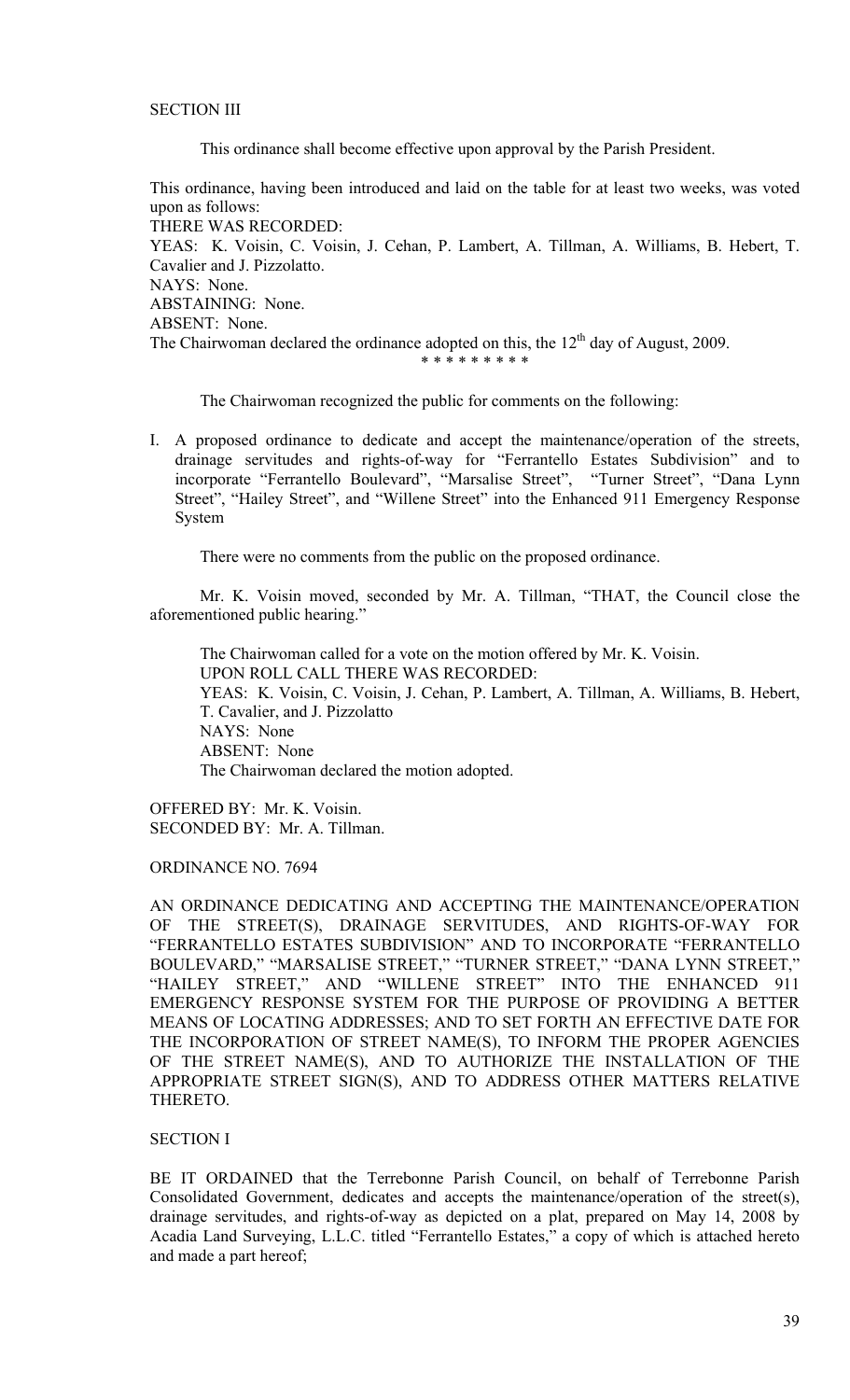BE IT FURTHER ORDAINED effective on the  $19<sup>th</sup>$  day of August, 2009, that "Ferrantello" Boulevard," "Marsalise Street," "Turner Street," "Dana Lynn Street," "Hailey Street," and "Willene Street" be incorporated into the Enhanced 911 Emergency Response System;

BE IT FURTHER ORDAINED that a copy of this ordinance be submitted to the Terrebonne Parish Communications Board, local U.S. Postal Services, fire districts, Acadian Ambulance, Terrebonne Parish Sheriff's Office, and any other appropriate agency; and

BE IT FURTHER ORDAINED that the Parish Forces be directed to install the proper street sign on the appropriate street, and that any other actions relative thereto be addressed.

# SECTION II

If any word, clause, phrase, section or other portion of this ordinance shall be declared null, void, invalid, illegal, or unconstitutional, the remaining words, clauses, phrases, sections or other portions of this ordinance shall remain in full force and effect, the provisions of this section hereby being declared to be severable.

This ordinance, having been introduced and laid on the table for at least two weeks, was voted upon as follows: THERE WAS RECORDED: YEAS: K. Voisin, C. Voisin, J. Cehan, P. Lambert, A. Tillman, A. Williams, B. Hebert, T. Cavalier and J. Pizzolatto.

NAYS: None.

ABSTAINING: None.

ABSENT: None.

The Chairwoman declared the ordinance adopted on this, the  $12<sup>th</sup>$  day of August, 2009. \* \* \* \* \* \* \* \* \*

Mr. J. Cehan moved, seconded by Mr. B. Hebert, "THAT, the Council continue with the regular order of business."

 The Chairwoman called for a vote on the motion offered by Mr. J. Cehan. UPON ROLL CALL THERE WAS RECORDED: YEAS: K. Voisin, C. Voisin, J. Cehan, P. Lambert, A. Tillman, A. Williams, B. Hebert, T. Cavalier, and J. Pizzolatto NAYS: None ABSENT: None The Chairwoman declared the motion adopted.

 Mr. J. Cehan moved, seconded by Mr. J. Pizzolatto and Mr. K. Voisin, "THAT, the Council deviate from the agenda to take agenda item 7B1 – Agriculture Facilities on the Air Base and contract with the Terrebonne Livestock and Agriculture Association out of order."

 The Chairwoman called for a vote on the motion offered by Mr. J. Cehan. UPON ROLL CALL THERE WAS RECORDED: YEAS: K. Voisin, C. Voisin, J. Cehan, P. Lambert, A. Tillman, A. Williams, B. Hebert, T. Cavalier, and J. Pizzolatto NAYS: None ABSENT: None The Chairwoman declared the motion adopted.

 The Chairwoman recognized Ms. Heidi Dupre, Savanne Road resident, whose ten-year old daughter, Anna Rose, is a horse riding competitor with the Terrebonne Livestock Association, and stressed how the children are able to compete because of the Association. She requested the Council to meet with the Livestock Board to find a resolution to the problem with the insurance.

 The Chairwoman recognized Ms. Logan Brumfield, 2008/2009 Pee Wee Rodeo Queen at the Terrebonne Livestock Agricultural Fair Association, who expressed how important agriculture is to her life and many other members and their support from and for the Association.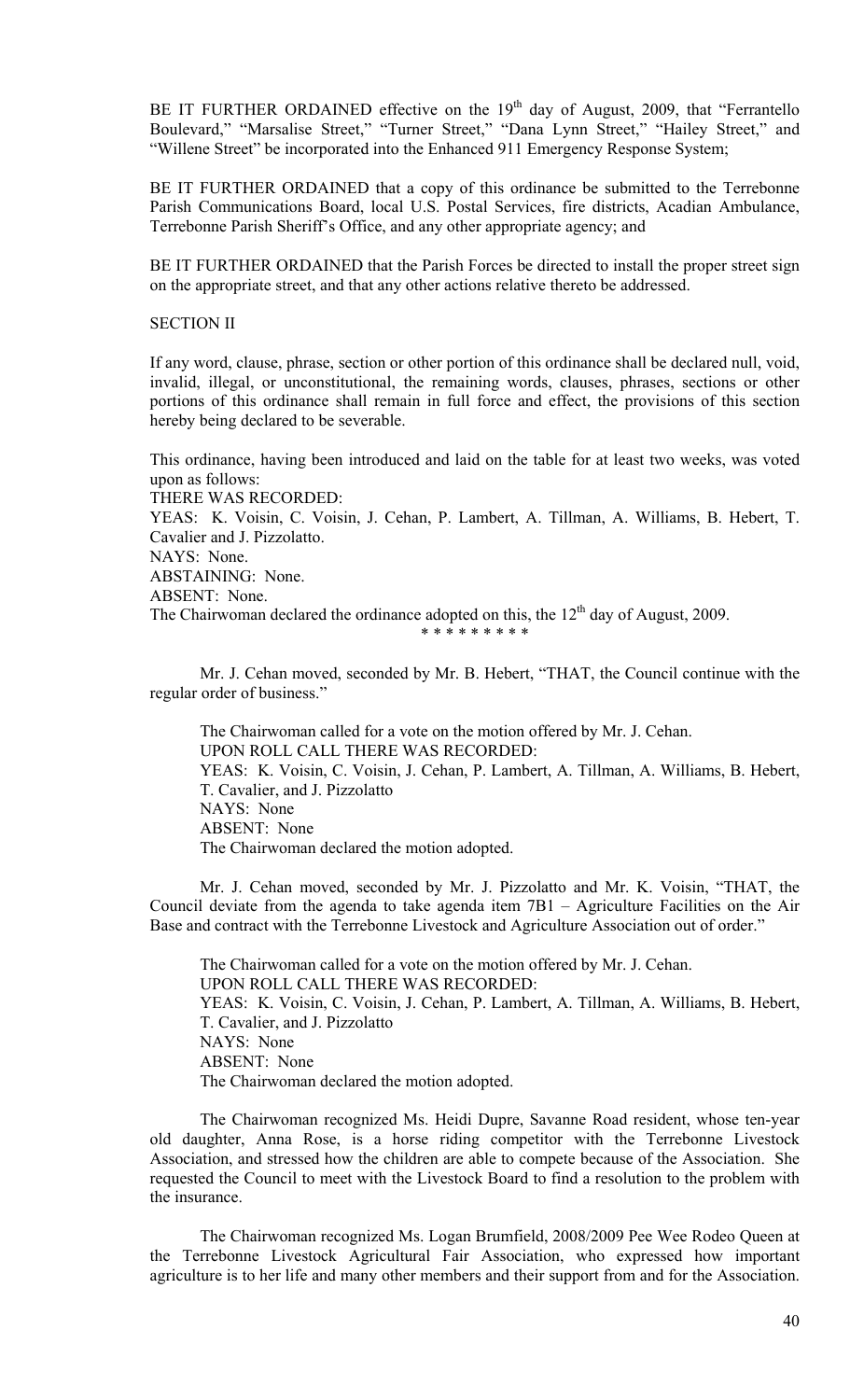She expressed her concerns for the negative effect taking away the Airbase Arena away from the Association.

 The Chairwoman recognized Ms. Angelia Rogers, Member of the Terrebonne Livestock and Agriculture Fair Association, who stressed the benefits the kids get out of riding horses. She requested consideration of not only the large number of children involved in the organization, but also the large number who go to see an event, when making any decision in reference to the agricultural building on the Airbase.

 The Chairwoman recognized Mr. Donovan Caro, President of Terrebonne Livestock Association, who expressed his concerns relative to how the organization came to be on the Council's agenda tonight. He stated that the organization received a letter from the Parish Attorney giving them fourteen days from receipt to respond to said letter. He said that the letter was identified "certified", however it was sent regular mail. He requested that a meeting take place between the Terrebonne Livestock Board and Parish Council to address the issues outlined in the attorney's letter and to come to resolution.

 The Chairwoman recognized Ms. Beverly Teague, Terrebonne Livestock Association member, who expressed the youth and family sport the association provides to the community. She stated that many of the children began at the Airbase facility and have branched out their careers from there.

 The Chairwoman recognized Ms. Christine Grems, coach for the Cajun Cowgirls and Cajun Cowbabes, who stated that these girls do intricate maneuvers on horseback to entertain at the rodeos. She stated that her daughter, who is now, 22 years old, is now traveling around the world, riding race horses. She stated the association provided such a positive experience and opportunity for her daughter that she decided to continue to give the same opportunity to other girls. She stressed the need for the Airbase arena and thanked the Council for their service to the Terrebonne Parish citizens.

 The Chairwoman recognized Mr. Dale Lasseigne, Terrebonne Livestock Association Board Member and past-President, who explained that the Association is a non-profit organization and all proceeds go back to the children. He addressed the content of the letter from the Parish Attorney which pointed out areas of default with the contract. He requested the Council meet with the Board to resolve the matters of concern.

 Mr. J. Cehan moved, seconded by Mr. B. Hebert, "THAT, the Council extend Mr. Dale Lasseigne's time an additional minute."

 The Chairwoman called for a vote on the motion offered by Mr. J. Cehan. UPON ROLL CALL THERE WAS RECORDED: YEAS: K. Voisin, C. Voisin, J. Cehan, P. Lambert, A. Tillman, A. Williams, B. Hebert, T. Cavalier, and J. Pizzolatto NAYS: None ABSENT: None The Chairwoman declared the motion adopted.

 Mr. Dale Lasseigne continued his presentation and requested that Terrebonne Parish work with the Association to resolve the problem(s) to keep the children's dreams alive.

 Mr. J. Cehan moved, seconded by Mr. B. Hebert, "THAT, the Terrebonne Livestock Association matter be referred to a committee comprised of a few Council Members, Parish President, Parish Manager, Risk Manager, President and some of the Livestock Association Members to review the contract and come to a formative agreement." \*(MOTION VOTED ON AFTER DISCUSSION.)

 Parish President M. Claudet explained that when the insurance matter came up it was realized that there was an obvious mistake in the required amount of insurance in the lease. He stated the letter was sent to the Association in hopes to meet with Administration to work towards an amendment to the lease to resolve the matter.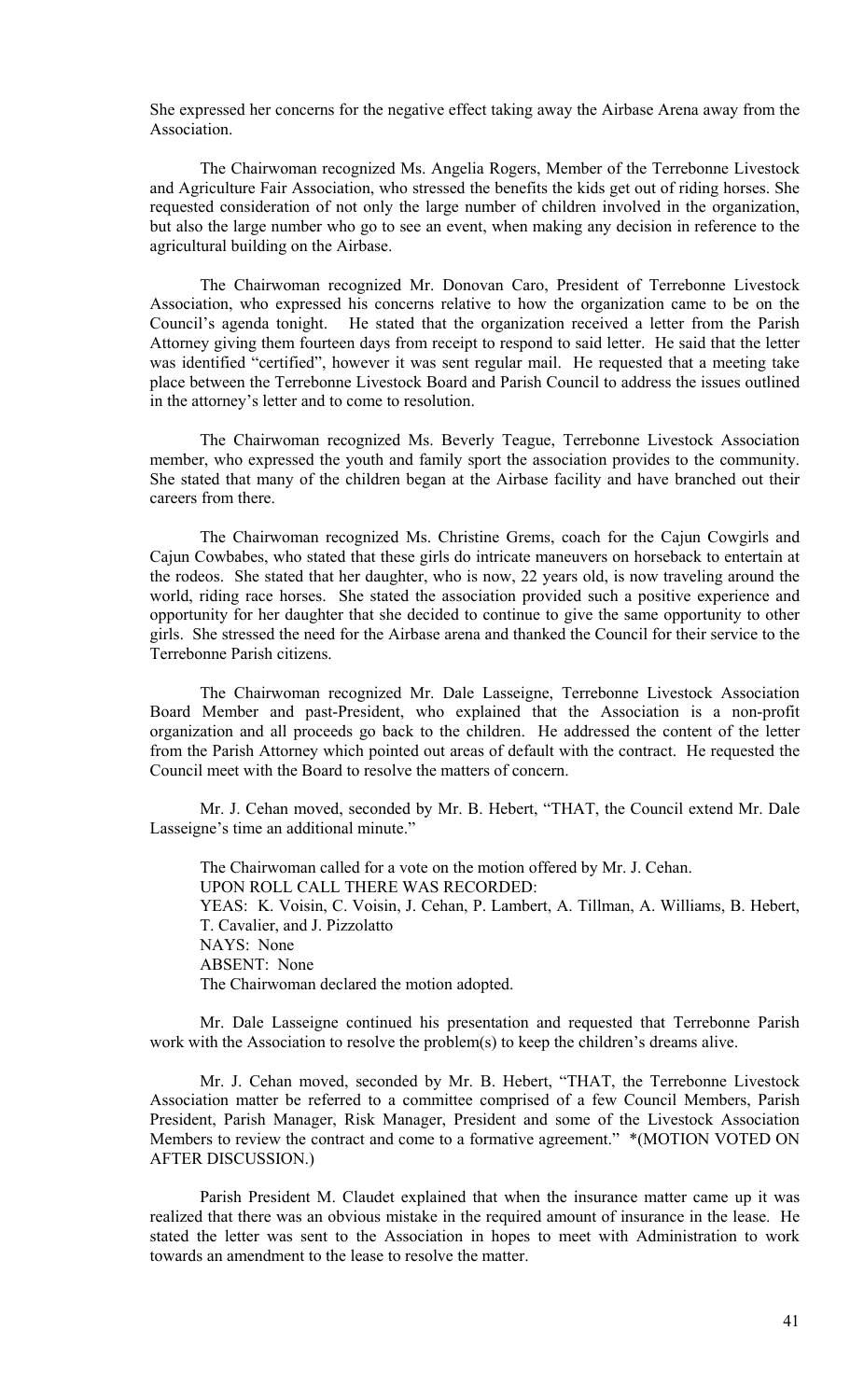\*The Chairwoman called for a vote on the motion offered by Mr. J. Cehan. UPON ROLL CALL THERE WAS RECORDED: YEAS: K. Voisin, C. Voisin, J. Cehan, P. Lambert, A. Tillman, A. Williams, B. Hebert, T. Cavalier, and J. Pizzolatto NAYS: None ABSENT: None The Chairwoman declared the motion adopted.

 Mr. A. Tillman moved, seconded by Mr. B. Hebert, "THAT, the Council continue with the regular order of business."

 The Chairwoman called for a vote on the motion offered by Mr. A. Tillman. UPON ROLL CALL THERE WAS RECORDED: YEAS: K. Voisin, C. Voisin, J. Cehan, P. Lambert, A. Tillman, A. Williams, B. Hebert, T. Cavalier, and J. Pizzolatto NAYS: None ABSENT: None The Chairwoman declared the motion adopted.

OFFERED BY: Mr. A. Tillman. SECONDED BY: Mr. B. Hebert.

# RESOLUTION NO. 09-382

A Resolution Authorizing The Parish President to sign a grant agreement between Terrebonne Parish Consolidated Government and the U.S. Department of Housing and Urban Development.

WHEREAS, the U.S. Department of Housing and Urban Development has allocated funds totaling \$507,405 for Homeless Prevention and Rapid-ReHousing Program (HPRP) pursuant to the provisions under the Homelessness Prevention Fund heading of Division A, Title XII of the American Recovery and Reinvestment Act of 2009, and

WHEREAS, there are families that are in need of Homeless Prevention Services and Permanent Housing Solutions in Terrebonne Parish and the HPRP funds address these needs, and

WHEREAS, The Terrebonne Parish Council, on behalf of the Terrebonne Parish Consolidated Government, is committed to providing assistance to those families in need of Homeless Prevention and Housing.

NOW THEREFORE BE IT RESOLVED that the Terrebonne Parish Council on behalf of the Terrebonne Parish Consolidated Government does hereby authorize the Parish President to execute any and all grant agreements, certifications, and documents necessary between the Terrebonne Parish Consolidated Government and the U.S. Department of Housing and Urban Development upon approval of this agreement.

THERE WAS RECORDED: YEAS: K. Voisin, C. Voisin, J. Cehan, P. Lambert, A. Tillman, A. Williams, B. Hebert, T. Cavalier and J. Pizzolatto. NAYS: None. ABSTAINING: None. ABSENT: None. The Chairwoman declared the resolution adopted on this, the  $12<sup>th</sup>$  day of August, 2009. \* \* \* \* \* \* \* \*

 The Chairwoman recognized Mr. James Sothern, Geology teacher at Fletcher Community College, who presented and explained a commentary report he prepared to give to his students, regarding subsidence in Terrebonne Parish may be slowing down. He also provided a copy of an outline he put together of the geologic history of Southeast Louisiana. He provided these reports to assist with Coastal Restoration efforts in Terrebonne Parish. He stated that he is working on a paper regarding Bayou Teche and will present it when it is complete.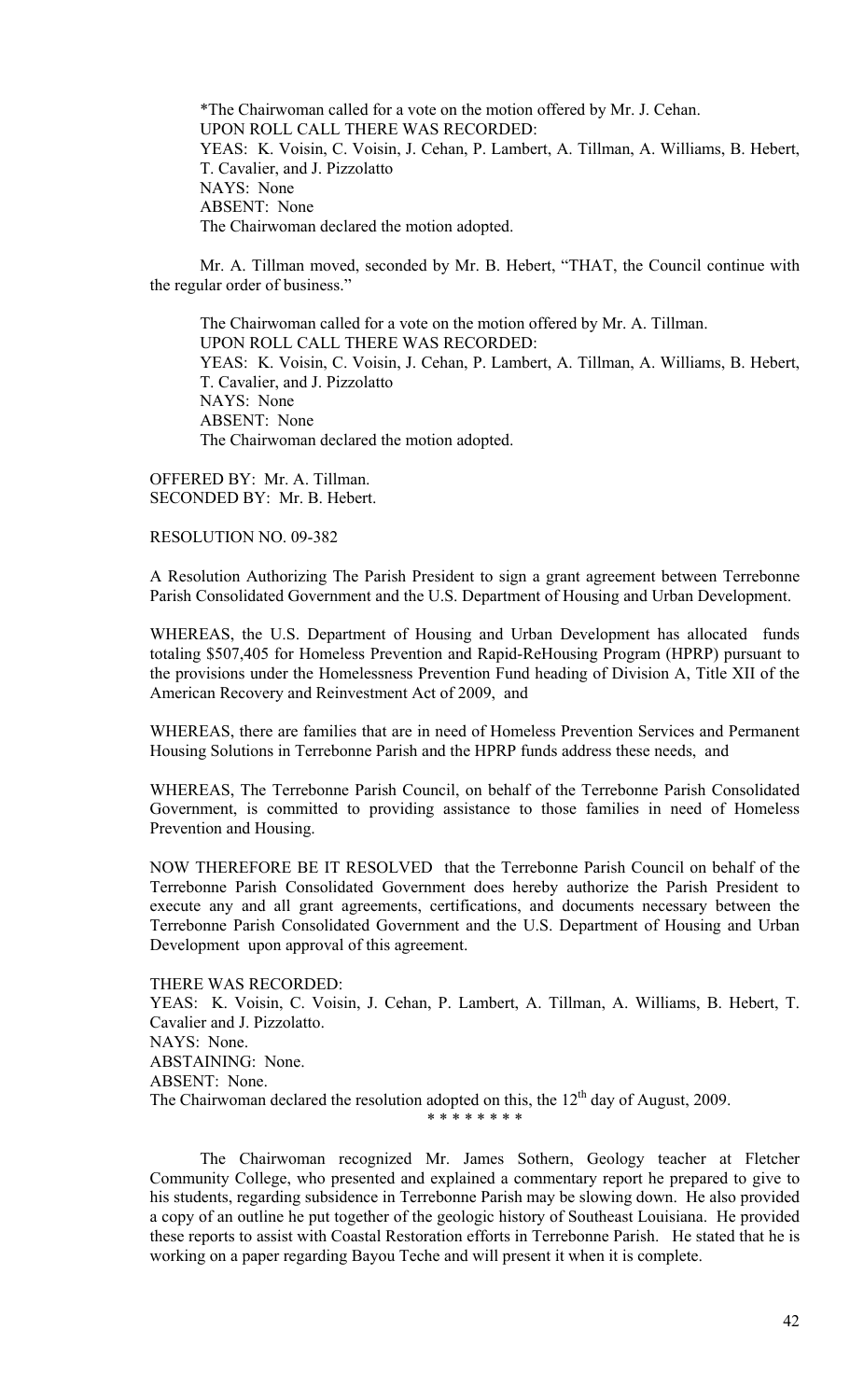Councilman C. Voisin requested that the reports presented by Mr. James Sothern be referred to the Natural Resources & Coastal Restoration Committee for further review.

 Councilman B. Hebert stated that currently all the owners of the Barrier Islands are being researched to determine if the Parish could obtain the surface rights to be able to restore the islands.

 Upon questioning by Councilman B. Hebert, Mr. James Southern explained measures that could possibly be done to put sand on the barrier islands.

 Parish President M. Claudet stated that he and Administrative Staff met with Conoco/Phillips locally, who is the successor in interest to Louisiana Land & Exploration, regarding the barrier islands lease.

 The Chairwoman recognized Ms. Wendy Jeffcoat, Executive Director of Kids in Motion (children's museum foundation) who explained the purpose and goals of the museum and requested support for this endeavor.

 Mr. K. Voisin moved, seconded by Mr. A. Tillman, "THAT, the Council extend Ms. Wendy Jeffcoat's time an additional minute."

 The Chairwoman called for a vote on the motion offered by Mr. K. Voisin. UPON ROLL CALL THERE WAS RECORDED: YEAS: K. Voisin, C. Voisin, J. Cehan, P. Lambert, A. Tillman, A. Williams, B. Hebert, T. Cavalier, and J. Pizzolatto NAYS: None ABSENT: None The Chairwoman declared the motion adopted.

 Ms. Wendy Jeffcoat continued her presentation requesting awareness and support of Kids in Motion Discovery Playhouse, LLC, children's museum.

 Upon questioning by Chairwoman A. Williams, Ms. Jeffcoat stated that she does a proposed location on Martin Luther King Boulevard, but would like to have a more permanent location in the future. She stated that they are hoping to be open by the end of the year or beginning of next year.

 Chairwoman A. Williams directed Ms. Jeffcoat to utilize the services of TEDA to help get the business started and offered her services with aspects she could help with. She also suggested that Mr. Jeffcoat make an appointment with the Parish President and Parish Manager to discuss possible assistance from TPCG.

 The Chairwoman stated that Mr. Charles Bass, who was listed on the agenda to address the Council relative to 1) "commercial businesses illegally parking and trucking" and 2) fried chicken customers exit on Levron Street, asked to defer this matter to the next meeting.

 The Chairwoman recognized Mr. Herdis Neil, Montegut resident, who provided a copy of statistics on injuries caused by fireworks. He expressed his concerns relative to the Council considering removing the prohibition of fireworks in Terrebonne Parish.

Chairwoman A. Williams relinquished the Chair to Vice-Chairman J. Pizzolatto.

 Mr. P. Lambert moved, seconded by Mr. J. Cehan, "THAT, the Council extend Mr. Herdis Neil's time an additional minute."

 The Vice-Chairman called for a vote on the motion offered by Mr. P. Lambert. UPON ROLL CALL THERE WAS RECORDED: YEAS: K. Voisin, C. Voisin, J. Cehan, P. Lambert, A. Tillman, A. Williams, B. Hebert, T. Cavalier, and J. Pizzolatto NAYS: None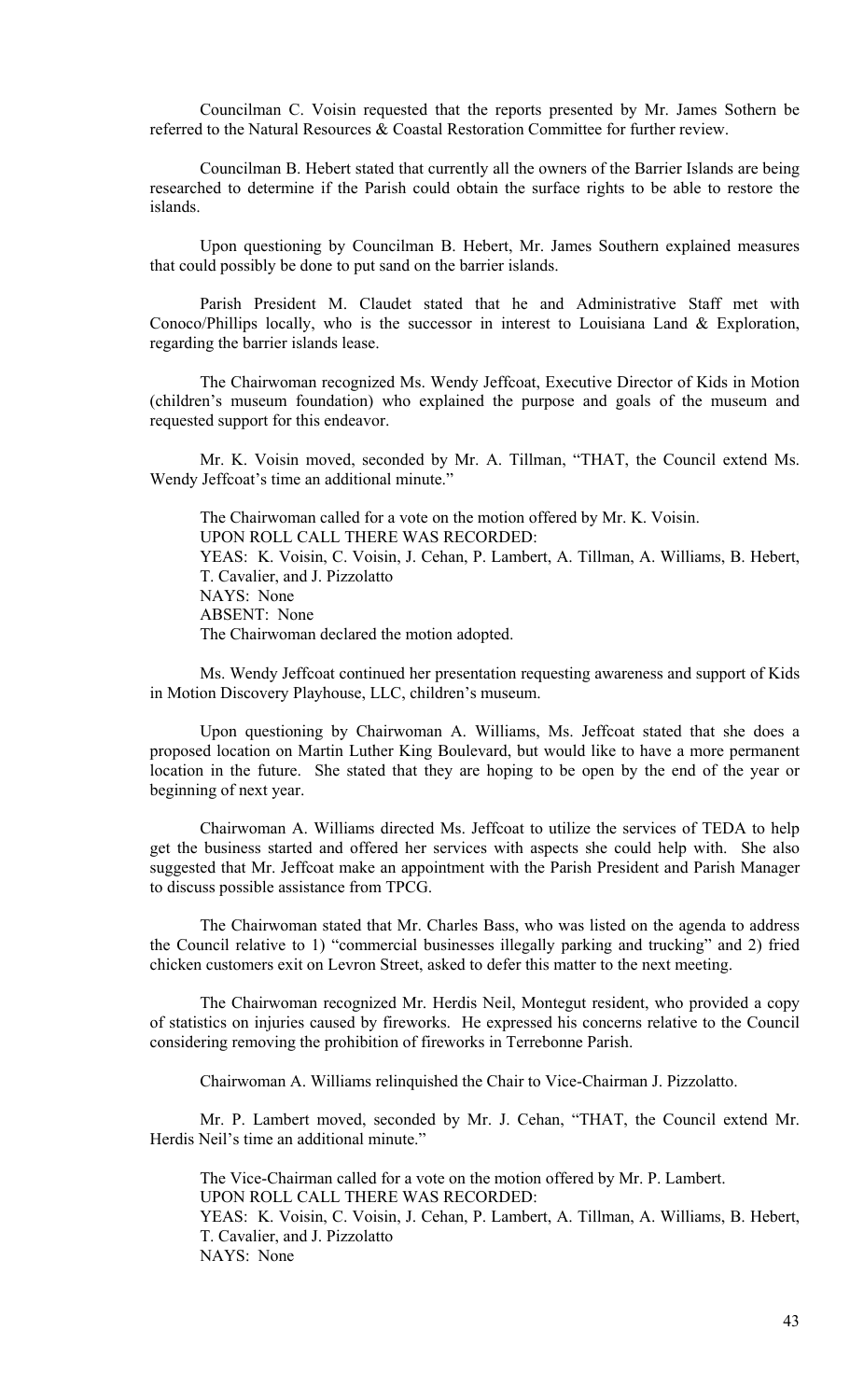ABSENT: None The Vice-Chairman declared the motion adopted.

 Mr. Herdis Neil continued his presentation regarding his concerns with the Council considering lifting the ban on fireworks in Terrebonne Parish.

 Councilman K. Voisin stated that he doesn't believe that all the Council Members have indicated they want to lift the ban on fireworks, but there are enough people who purchase fireworks that they feel it is worth looking into.

 Councilwoman A. Williams stated that the Council voted to send the fireworks issue to a committee to examine the pros and cons with respect to lifting a ban on fireworks.

 The Vice-Chairman called for a report on the Budget & Finance Committee meeting held on 8/10/09, whereupon the Committee Chairman, noting that ratification of the minutes calls public hearing on 8/26/09, then rendered the following:

# **BUDGET & FINANCE COMMITTEE**

# **AUGUST 10, 2009**

 The Chairman, Billy Hebert, called the Budget & Finance Committee meeting to order at 5:31 p.m. in the Terrebonne Parish Council Meeting Room with the Invocation led by J. Pizzolatto and the Pledge of Allegiance led by J. Cehan. Upon roll call, Committee Members recorded as present were: T. Cavalier, J. Cehan, B. Hebert, P. Lambert, J. Pizzolatto, A. Tillman, C. Voisin, K. Voisin, and A. Williams. A quorum was declared present.

 Mr. Dan Toepfer of Bourgeois, Bennett LLC presented the 2008 Financial Audit of the Terrebonne Parish Consolidated Government noting:

▪ Compliance with State and Federal guidelines for grant proceeds.

▪ A repeat finding for Head Start in that the enrollment number fell below the minimum enrollment number established by the State. He added that there should be no findings in 2009 due to the State reducing the minimum enrollment number because the facility could not house the minimum number of children as required by Head Start.

▪ The Management Letter contained immaterial findings with respect to negative variances in the budget (State law requires that the actual budget falls within 5% of the budget – revenues cannot be less that 5% and expenditures cannot be more than 5% of the budget). He noted negative variances in some of the Road Lighting Districts and other non-major funds.

▪ The introductory letter contains background information on the Parish Government.

▪ The Audit Opinion is a clean opinion of the financial and all supplemental information.

▪ The MD&A comparison contains comparisons of the fluctuations between previous year budgets as prepared by the Finance Department.

▪ The Parish is in good financial shape; He expressed concern with respect to future funding of the Special Revenue Fund for Public Safety, the Road & Bridge Fund, and the Drainage Fund.

 Mr. Toepfer noted that the Parish spent approximately \$18,000,000.00 as of December 31, 2008 on hurricane related matters; expended approximately \$14,000,000.00 in 2009 on hurricane related matters; and then recognized and thanked Mr. Ed Bouterie, Mrs. Candice Maldin, Mr. Bobby Howard, the Finance Department, and Administration for their assistance with the audit.

 Mr. C. Voisin moved, seconded by Mr. J. Cehan and Mr. K. Voisin, "THAT, the Public Services Committee accept the 2008 Financial Audit of the Terrebonne Parish Consolidated Government as presented by Bourgeois, Bennett LLC."

The Chairman called for the vote on the motion offered by Mr. C. Voisin. UPON ROLL CALL THERE WAS RECORDED: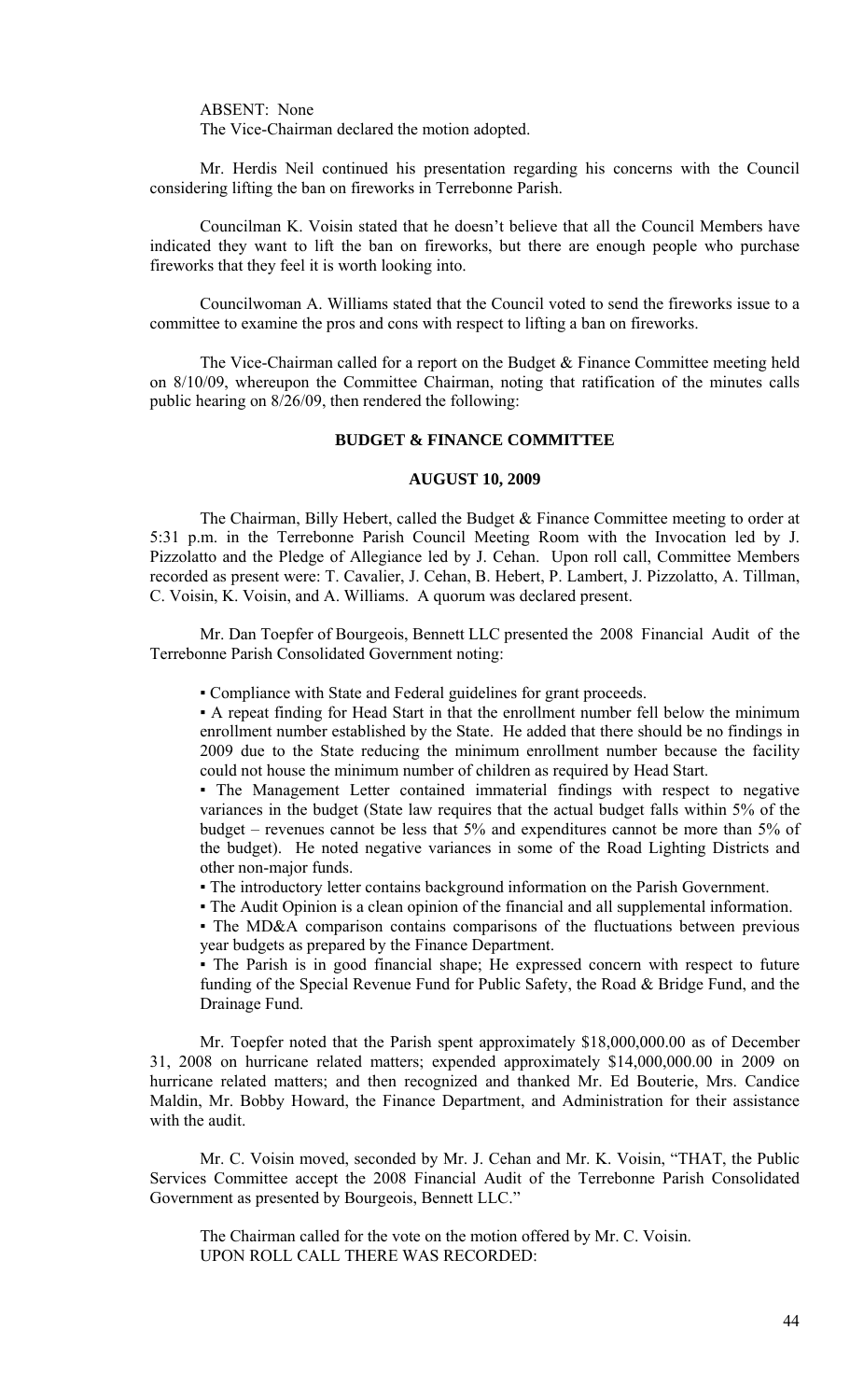YEAS: T. Cavalier, J. Cehan, B. Hebert, P. Lambert, J. Pizzolatto, A. Tillman, C. Voisin, K. Voisin, and A. Williams. NAYS: None. ABSENT: None. The Chairman declared the motion adopted.

 The Chairman recognized Ms. Juanita Callegan of Peaceful Avenue who expressed her opposition to increasing property tax millages due to the current economic state of the parish/country and suggested that Government review its budget rather increasing taxes.

 Chief Finance Officer Jamie Elfert stated that Administration proposes nine changes in the millages from 2008 of which six of the changes include increases/adjustments as follows:

▪ Road Lighting District 3A - Voters approved 7 mills; only 2.9 mills was taxed in 2008 due to surplus revenue being utilized; in 2009, Administration requests a slight adjustment of .83 mills which brings the total taxed millage to 3.75.

▪ Road Lighting District 5 - Voters approved a 7.85 millage in 2008; only 4.77 mills were levied due to surplus revenue being utilized; in 2009, Administration requests an adjustment of 1 mill increasing the total millage to 5.77 mills.

▪ Road Lighting District No. 6 - Voters approved 4.8 mills; in 2009 Administration, requests an adjustment of 3.15 mills thereby reducing the mill by .85 mills.

▪ Road Lighting District No. 8 - Voters approved 4.81 mills; in 2009, Administration requests a increase of .75 mills; only 1.75 mills levied in 2008.

▪ City of Houma - New tax contract of 5.08 mills which begins in 2009 which is an increase of .28 mills for each tax;

▪ Sewerage and Road & Bridge – includes one bond increase of .13 mills and one bond reduction of .13 mills which results in a net zero offset.

 Mrs. Elfert stated that the Council will introduce the proposed millage ordinance on Wednesday and that no action is required this evening.

 Committee Member K. Voisin suggested consolidation of the road lighting districts in order to save money and improve efficiency. (NO ACTION TAKEN)

 Mr. J. Cehan moved, seconded by Ms. A. Williams, "THAT, the Budget & Finance Committee introduce an ordinance to amend the 2009 Adopted Budget to provide funds for:

●Upper Ward 7 Levee Improvements - \$1,100,000.00

●Head Start Program - \$86,951.00

and call a public hearing on said matter on Wednesday, August 26, 2009 at 6:30 p.m."

The Chairman called for the vote on the motion offered by Mr. J. Cehan. UPON ROLL CALL THERE WAS RECORDED: YEAS: T. Cavalier, J. Cehan, B. Hebert, P. Lambert, J. Pizzolatto, A. Tillman, C. Voisin, K. Voisin, and A. Williams. NAYS: None. ABSENT: None. The Chairman declared the motion adopted.

OFFERED BY: Mr. C. Voisin. SECONDED BY: Mr. K. Voisin.

# RESOLUTION NO. 09-383

A Resolution introducing an Ordinance to declare vehicles, excavators, and other miscellaneous equipment from the Customer Service, Drainage, Head Start, Housing & Human Services,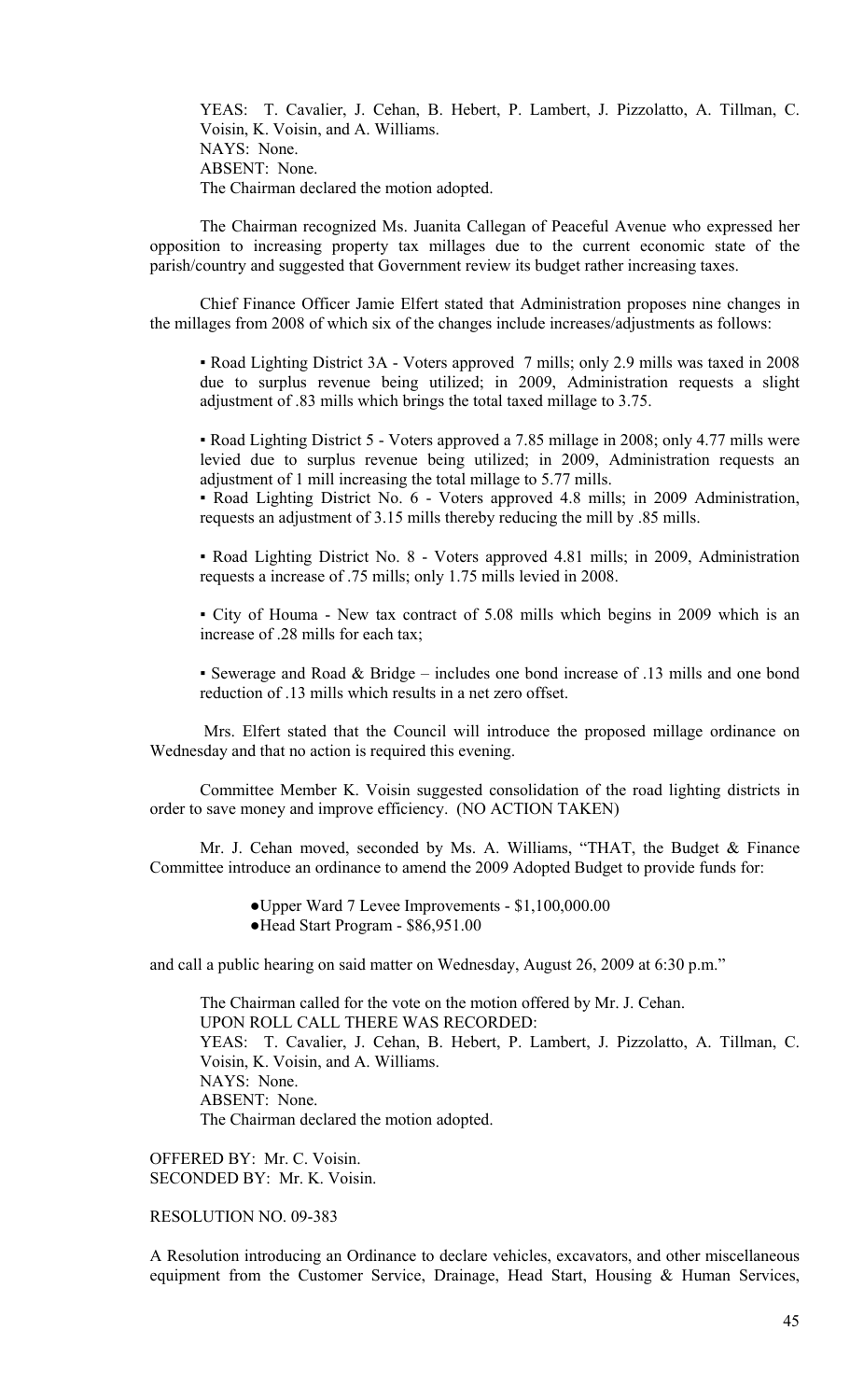Houma Police, Port Commission, Purchasing, Recreation, and Vegetation departments as surplus as described in the attached Exhibit "A" and authorizing said items to be disposed of by public bid, negotiated sale, junked or any other legally approved method.

NOW THEREFORE BE IT RESOLVED that the Terrebonne Parish Council, on behalf of the Terrebonne Parish Consolidated Government, does hereby introduce an ordinance which will declare the attached Exhibit "A" as surplus and authorizes the Parish President to dispose of said items by public bid, negotiated sale, junked or any other legally approved method, and that a public hearing on said matter be called for Wednesday, August 26, 2009 at 6:30 o'clock p.m.

THERE WAS RECORDED:

YEAS: T. Cavalier, J. Cehan, B. Hebert, P. Lambert, J. Pizzolatto, A. Tillman, C. Voisin, K. Voisin and A. Williams. NAYS: None. ABSTAINING: None. NOT VOTING: None. ABSENT: None. The Chairman declared the resolution adopted on this, the  $10<sup>th</sup>$  day of August, 2009. \* \* \* \* \* \* \* \* \*

OFFERED BY: Mr. J. Pizzolatto. SECONDED BY: Mr. C. Voisin.

RESOLUTION NO. 09-384

WHEREAS, on July 16, 2009 bids were received by the Terrebonne Parish Consolidated Government for Bid No. 08-1/9-56 re-bid for the Purchase of Supplies for Various Departmental Use (Warehouse Inventory), and

WHEREAS, after careful review by the Purchasing Division and approved by Mary Crochet, Warehouse Manager, it has been determined that the bids of Corporate Supply in the amount of \$107.75, and Southern Office Supply in the amount of \$999.84, and Air Gas Safety in the amount of \$3,109.42, and Houma Distributors in the amount of \$13,971.10, and Economical Janitorial in the amount of \$37,153.71 are the lowest qualified bids on various items and the bid of Voorhies Supply will be rejected for just cause, and

WHEREAS, the Department of Finance has verified that funds are budgeted and available for said equipment, and

WHEREAS, the Parish Administration has concurred with the recommendation that the bids of Corporate Supply, Southern Office Supply, Air Gas Safety, Houma Distributors, and Economical Janitorial are the lowest qualified bids for Bid No. 08-1/9-56 re-bid for the Purchase of Supplies for Various Departmental Use (Warehouse Inventory) as per the attached bid forms.

NOW, THEREFORE BE IT RESOLVED by the Terrebonne Parish Council (Budget and Finance Committee), on behalf of the Terrebonne Parish Consolidated Government, that the recommendation of Parish Administration is approved and the bids of Corporate Supply in the amount of \$107.75, and Southern Office Supply in the amount of \$999.84, and Air Gas Safety in the amount of \$3,109.42, and Houma Distributors in the amount of \$13,971.10, and Economical Janitorial in the amount of \$37,153.71 are the lowest qualified bids on various items and the bid of Voorhies Supply will be rejected for just cause, as per the attached bid forms.

THERE WAS RECORDED: YEAS: T. Cavalier, J. Cehan, B. Hebert, P. Lambert, J. Pizzolatto, A. Tillman, C. Voisin, K. Voisin and A. Williams. NAYS: None. ABSTAINING: None. NOT VOTING: None. ABSENT: None. The Chairman declared the resolution adopted on this, the  $10<sup>th</sup>$  day of August, 2009. \* \* \* \* \* \* \* \* \*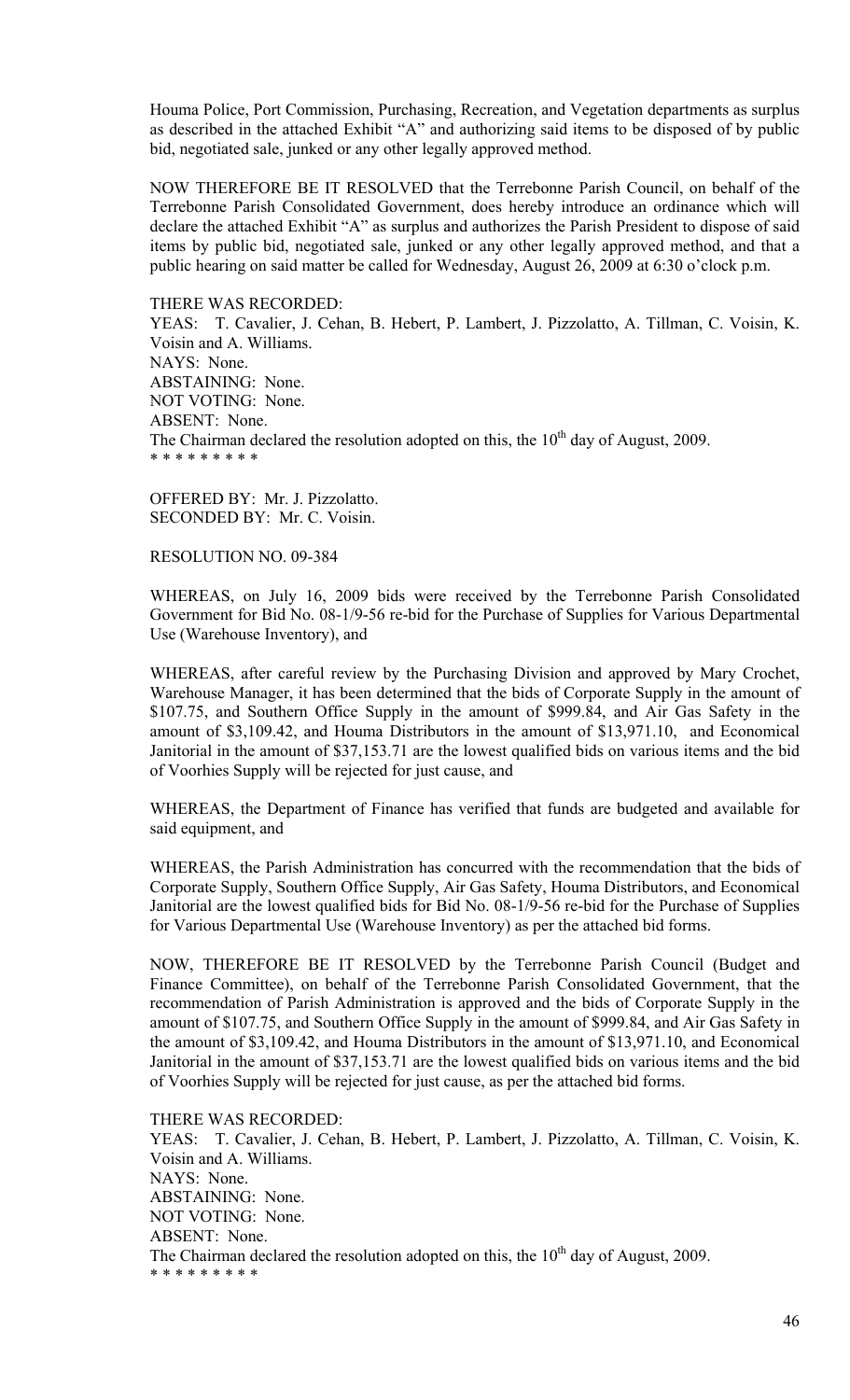OFFERED BY: Mr. C. Voisin. SECONDED BY: Mr. J. Pizzolatto.

RESOLUTION NO. 09-385

WHEREAS, on July 28, 2009 bids were received by the Terrebonne Parish Consolidated Government for Bid No. 09-1/9-36 Purchase Correctional Institution Supplies (Warehouse Inventory), and

WHEREAS, after careful review by the Purchasing Division and approved by Mary Crochet, Warehouse Manager, it has been determined that the bid of Bob Barker Company in the total amount of \$5,542.98 is lowest qualified bid and the bid of Charm-Tex be rejected for just cause, and

WHEREAS, the Department of Finance has verified that funds are budgeted and available for said equipment, and

WHEREAS, the Parish Administration has concurred with the recommendation that the bid of Bob Barker Company in the total amount of \$5,542.98 is lowest qualified bid and the bid of Charm-Tex be rejected for just cause for Bid No. 09-1/9-36 Purchase Correctional Institution Supplies (Warehouse Inventory) as per the attached bid forms.

NOW, THEREFORE BE IT RESOLVED by the Terrebonne Parish Council (Budget and Finance Committee), on behalf of the Terrebonne Parish Consolidated Government, that the recommendation of Parish Administration is approved and the bid Bob Barker Company in the total amount of \$5,542.98 is lowest qualified bid and the bid of Charm-Tex be rejected for just cause, as per the attached bid forms.

THERE WAS RECORDED: YEAS: T. Cavalier, J. Cehan, B. Hebert, P. Lambert, J. Pizzolatto, A. Tillman, C. Voisin, K. Voisin and A. Williams. NAYS: None. ABSTAINING: None. NOT VOTING: None. ABSENT: None. The Chairman declared the resolution adopted on this, the  $10<sup>th</sup>$  day of August, 2009. \* \* \* \* \* \* \* \* \* OFFERED BY: Mr. K. Voisin. SECONDED BY: Mr. C. Voisin.

RESOLUTION NO. 09-386

WHEREAS, on July 28, 2009, bids were received by the Terrebonne Parish Consolidated Government for Bid No. 09-ANSHL-32 Pre-Manufactured Office Building for Animal Shelter for the Animal Shelter Department, and

WHEREAS, after careful review by the Purchasing Division; Valerie Robinson, Animal Shelter Manager, Tom Bourg, Utilities Director, it has been determined that the bid of Quality Building Systems, Inc. is the lowest qualified bid for the amount of \$39,000.00, and

WHEREAS, the Department of Finance has verified that funds are budgeted and available for said delivery and installation of a pre-manufactured office building, and

WHEREAS, the Parish Administration has concurred with the recommendation that the bid of Quality Building Systems, Inc. is the lowest qualified bid for Bid No. 09-ANSHL-32 Pre-Manufactured Office Building for Animal Shelter for the Animal Shelter Department as per the attached bid forms.

NOW, THEREFORE BE IT RESOLVED by the Terrebonne Parish Council (Budget and Finance Committee), on behalf of the Terrebonne Parish Consolidated Government, that the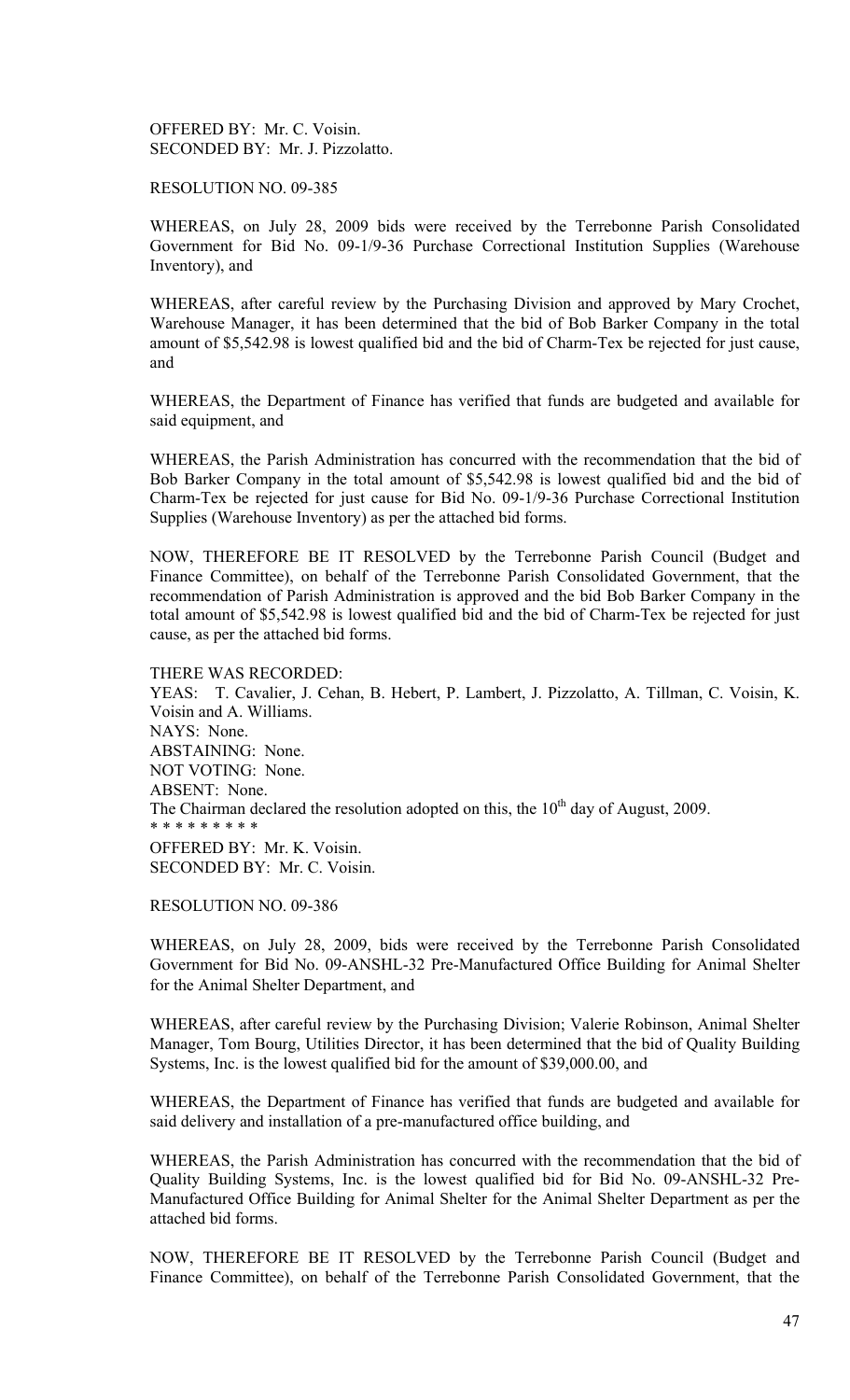recommendation of Parish Administration is approved and the bid Quality Building Systems, Inc. be accepted as the lowest qualified bid for the amount of \$39,000.00 be accepted as per the attached bid forms.

THERE WAS RECORDED: YEAS: T. Cavalier, J. Cehan, B. Hebert, P. Lambert, J. Pizzolatto, A. Tillman, C. Voisin, K. Voisin and A. Williams. NAYS: None. ABSTAINING: None. NOT VOTING: None. ABSENT: None. The Chairman declared the resolution adopted on this, the  $10<sup>th</sup>$  day of August, 2009. \* \* \* \* \* \* \* \* \*

 Council Clerk Paul Labat noted that Mrs. Lucretia McBride submitted an e-mail expressing her support of the aforementioned resolution.

OFFERED BY: Mr. C. Voisin. SECONDED BY: Ms. A. Williams.

## RESOLUTION NO. 09- 387

WHEREAS, bids (Bid Number 5000091404) were obtained by Jefferson Parish Purchasing Department for the purpose of purchasing automobiles and light trucks, and related items (Contract Numbers 55-00009956) and,

WHEREAS, after careful review by the John Daigle, Fleet Maintenance Superintendent, Carl Ledet, Superintendent and Gregory Bush, Public Works Director, it has been determined that the price of Thirty-Four Thousand, One Hundred Twenty Eight Dollars and Zero Cents (\$34,128.00) from Truck and Transportation for the purchase of two (2) Dump Truck Body Assembly should be accepted as per the attached documents and the under provisions set forth in the Louisiana Revised Statutes Titles 39:1701 et seq., and

WHEREAS, the Parish Finance Department has verified that funds are budgeted and available in the 2009 Account Number 252-351-8915-06 for the purchase of the aforementioned Dump Truck Body assembly, and

WHEREAS, the Parish Administration has recommended the acceptance of the prices for the aforementioned purchases from Truck and Transportation Equipment Co., Inc. at a cost of Thirty-Four Thousand, One Hundred Twenty-Eight Dollars and Zero Cents (\$34,128.00), as per the attached documents.

NOW, THEREFORE BE IT RESOLVED by the Terrebonne Parish Council (Budget and Finance Committee), on behalf of the Terrebonne Parish Consolidated Government, that the recommendation of the Parish Administration be approved and that the purchase of the Dump Truck Body Assembly be accepted as per the attached documents.

THERE WAS RECORDED: YEAS: T. Cavalier, J. Cehan, B. Hebert, P. Lambert, J. Pizzolatto, A. Tillman, C. Voisin, K. Voisin and A. Williams. NAYS: None. ABSTAINING: None. NOT VOTING: None. ABSENT: None. The Chairman declared the resolution adopted on this, the  $10<sup>th</sup>$  day of August, 2009. \* \* \* \* \* \* \* \* \*

OFFERED BY: Ms. A. Williams. SECONDED BY: Mr. K. Voisin.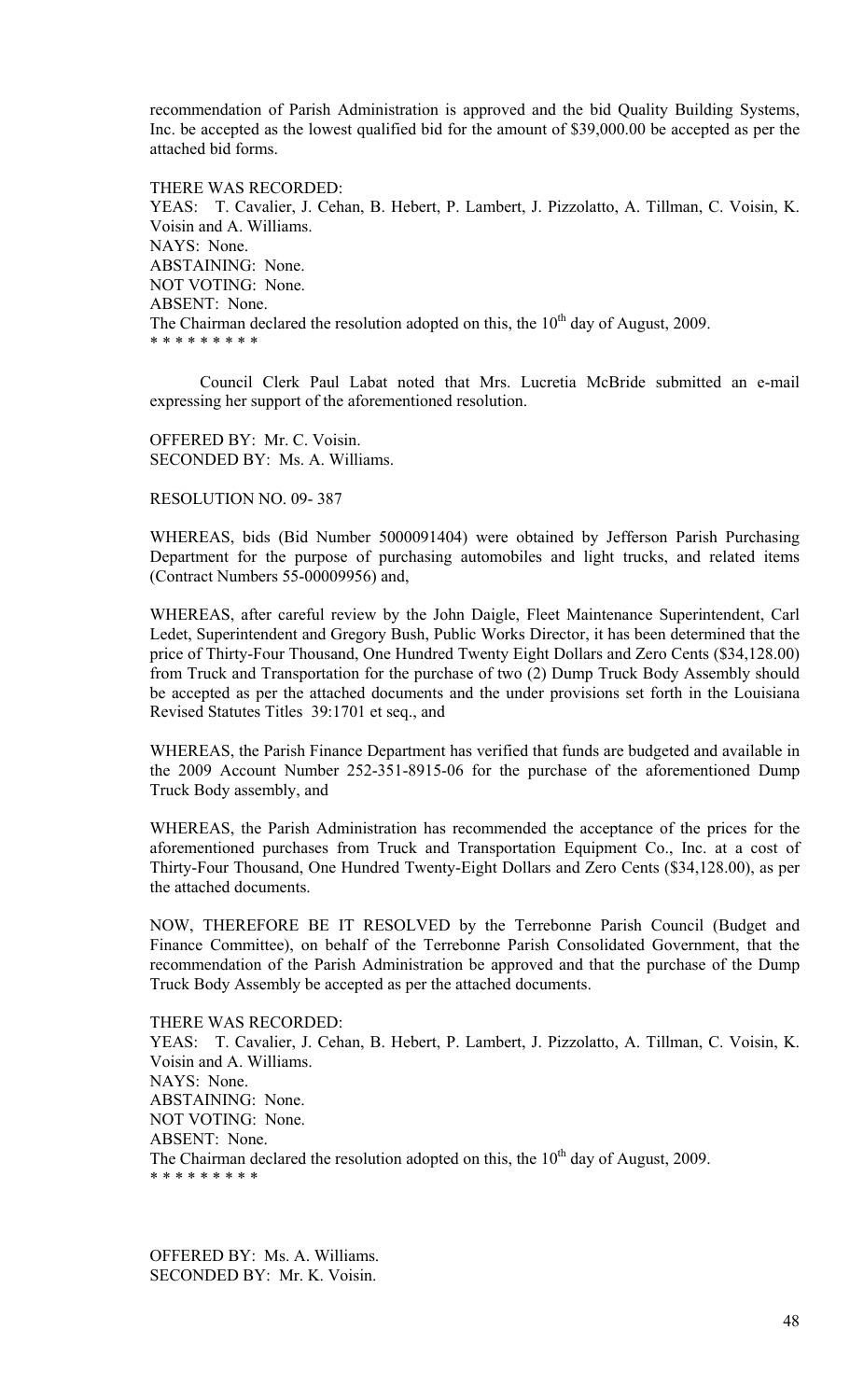#### RESOLUTION NO. 09-388

WHEREAS, prices were obtained through the Louisiana State Commodity Catalog by the Terrebonne Parish Consolidated Government for the purpose of purchasing Stationary Type Generators for various departments under State Contract (408104), and

WHEREAS, after careful review by the Parish Administration it has been determined that the total purchase should not exceed One Hundred Thirty Thousand, Dollars (\$130,000.00) from Arcco Company Services, Inc. for the purchase of Stationary Type Generators should be accepted as per the State Contract Catalog, and

WHEREAS, the Parish Finance Department has verified that funds are available for the purchase of the aforementioned generators, and

WHEREAS, the Parish Administration has recommended the acceptance of the price for the aforementioned generator purchases at a total cost not to exceed of One Hundred Thirty Thousand Dollars (\$130,000.00) as per attached State Purchasing Contract Catalog.

NOW, THEREFORE BE IT RESOLVED by the Terrebonne Parish Council (Budget and Finance Committee), on behalf of the Terrebonne Parish Consolidated Government, that the recommendation of the Parish Administration be approved and the purchase of the stationary type generators be accepted as per the attached forms.

THERE WAS RECORDED: YEAS: T. Cavalier, J. Cehan, B. Hebert, P. Lambert, J. Pizzolatto, A. Tillman, C. Voisin, K. Voisin and A. Williams. NAYS: None. ABSTAINING: None. NOT VOTING: None. ABSENT: None. The Chairman declared the resolution adopted on this, the  $10<sup>th</sup>$  day of August, 2009. \* \* \* \* \* \* \* \* \*

 Purchasing Manager Angela Guidry stated that the generators would be placed at Houma Police Department, the Valhi Pump Station, and two will be placed at the Public Works Department – Public Works yard on Grand Caillou Road.

OFFERED BY: Mr. K. Voisin. SECONDED BY: Mr. J. Pizzolatto and Ms. A. Williams.

RESOLUTION NO. 09-389

WHEREAS, prices were obtained through the Louisiana State Commodity Catalog by the Terrebonne Parish Consolidated Government for the purpose of purchasing twenty (20) computers with software and one (1) server for the Terrebonne Parish Clerk of Courts Office under State Contract #403834, and

WHEREAS, after careful review by Mr. I. Robert Boudreaux, Clerk of Court it has been determined that the total price of Forty-seven Thousand, Six Hundred Twenty-four Dollars and Eighty-nine Cents (\$47,624.89) from Dell Marketing LP for the purchase of twenty (20) computers with software and one (1) server should be accepted as per the State Purchasing Contract Catalog, and

WHEREAS, the Parish Finance Department has verified that funds are budgeted and available for the purchase of the aforementioned computer equipment, and

WHEREAS, the Parish Administration has recommended the acceptance of the price for the aforementioned computer equipment purchase at a total cost of Forty-seven Thousand, Six Hundred Twenty-four Dollars and Eighty-nine Cents (\$47,624.89) for twenty (20) computers with software and one (1) server as per the attached State Purchasing Contract Catalog.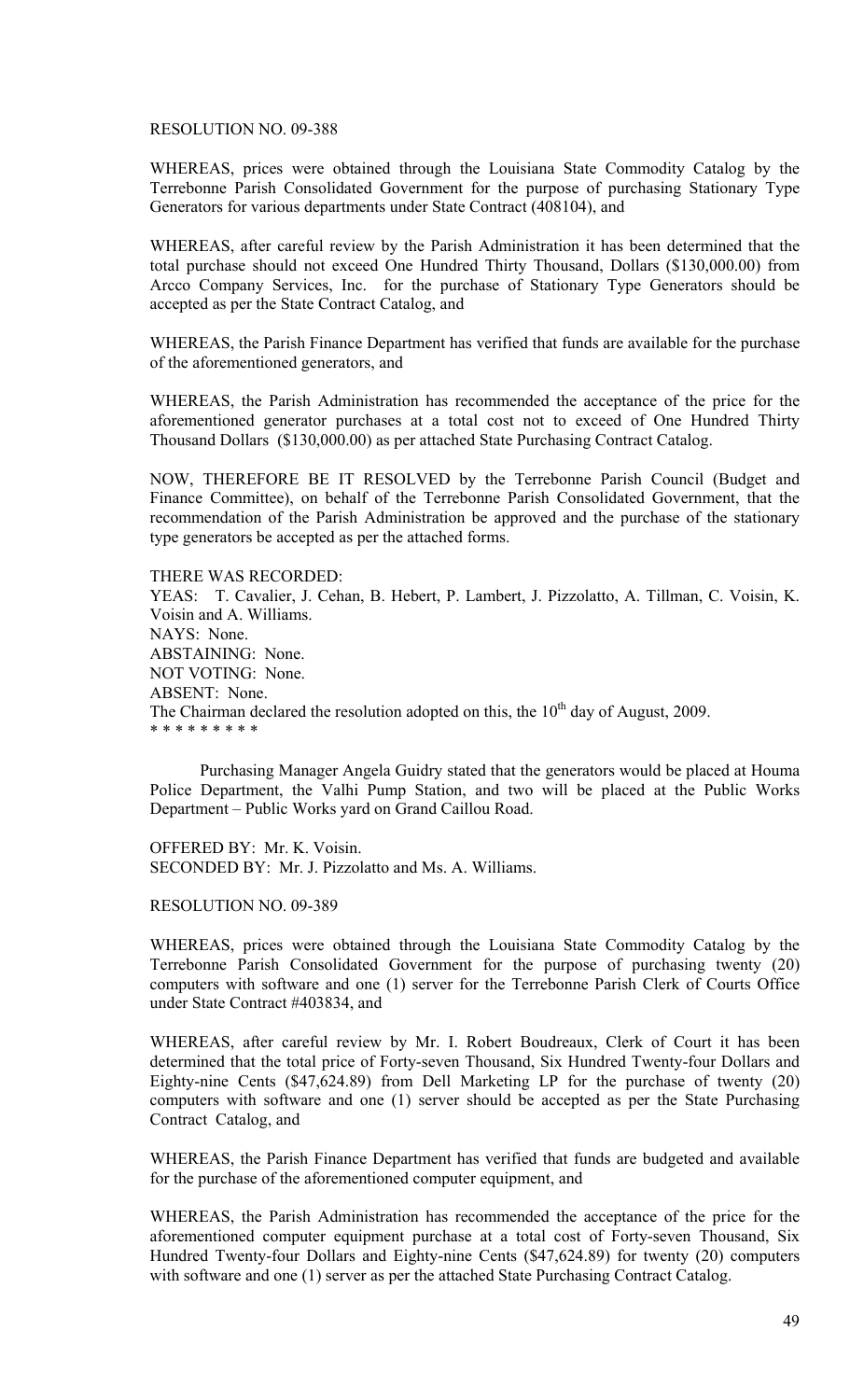NOW, THEREFORE BE IT RESOLVED by the Terrebonne Parish Council (Budget and Finance Committee), on behalf of the Terrebonne Parish Consolidated Government, that the recommendation of the Parish Administration be approved and that the purchase of the computer equipment be accepted as per the attached forms.

THERE WAS RECORDED: YEAS: T. Cavalier, J. Cehan, B. Hebert, P. Lambert, J. Pizzolatto, A. Tillman, C. Voisin, K. Voisin and A. Williams. NAYS: None. ABSTAINING: None. NOT VOTING: None. ABSENT: None. The Chairman declared the resolution adopted on this, the  $10<sup>th</sup>$  day of August, 2009. \* \* \* \* \* \* \* \* \*

OFFERED BY: Mr. C. Voisin. SECONDED BY: Mr. P. Lambert.

RESOLUTION NO. 09-390

A Resolution awarding Bid #09-1/9-45 Purchase of New/Unused Flood Barriers to Hesco Bastion USA in the amount of Four Hundred Twelve Dollars and Forty Eight Cents per unit (\$412.48) on an as needed basis.

WHEREAS, the term of this agreement shall be effective from the date of the notice of award and will be for six (6) months and shall be subject to one additional six (6) months renewal period provided there is no change in the terms, conditions, specifications and pricing structure unless mutually agreed to by both parties, and

WHEREAS, orders will be placed on a "AS NEEDED" basis, with quantities specified at the time of order placement, and

WHEREAS, Gregory Bush, Public Works Director has reviewed the bid received and recommends acceptance of the bid from Hesco Bastion USA, and

WHEREAS, the Department of Finance has certified compliance of this bid with procedural requirements of the bid documents and the availability of funding, and

WHEREAS, based upon these supporting recommendations, Administration recommends the award of Bid #09-1/9-45 Purchase of New/Unused Flood Barriers to Hesco Bastion USA in the amount of Four Hundred Twelve Dollars and Forty Eight Cents (\$412.48) per unit, and

NOW, THEREFORE BE IT RESOLVED that the Terrebonne Parish Council (Budget and Finance Committee), on behalf of the Terrebonne Parish Consolidated Government, awards Bid #09-1/9-45 Purchase of New/Unused Flood Barriers to Hesco Bastion USA and that the Parish President and all other appropriate parties be, and they are hereby authorized to execute any and all contract documents associated therewith.

THERE WAS RECORDED: YEAS: T. Cavalier, J. Cehan, B. Hebert, P. Lambert, J. Pizzolatto, A. Tillman, C. Voisin, K. Voisin and A. Williams. NAYS: None. ABSTAINING: None. NOT VOTING: None. ABSENT: None. The Chairman declared the resolution adopted on this, the  $10<sup>th</sup>$  day of August, 2009. \* \* \* \* \* \* \* \* \*

OFFERED BY: Mr. A. Tillman. SECONDED BY: Ms. A. Williams.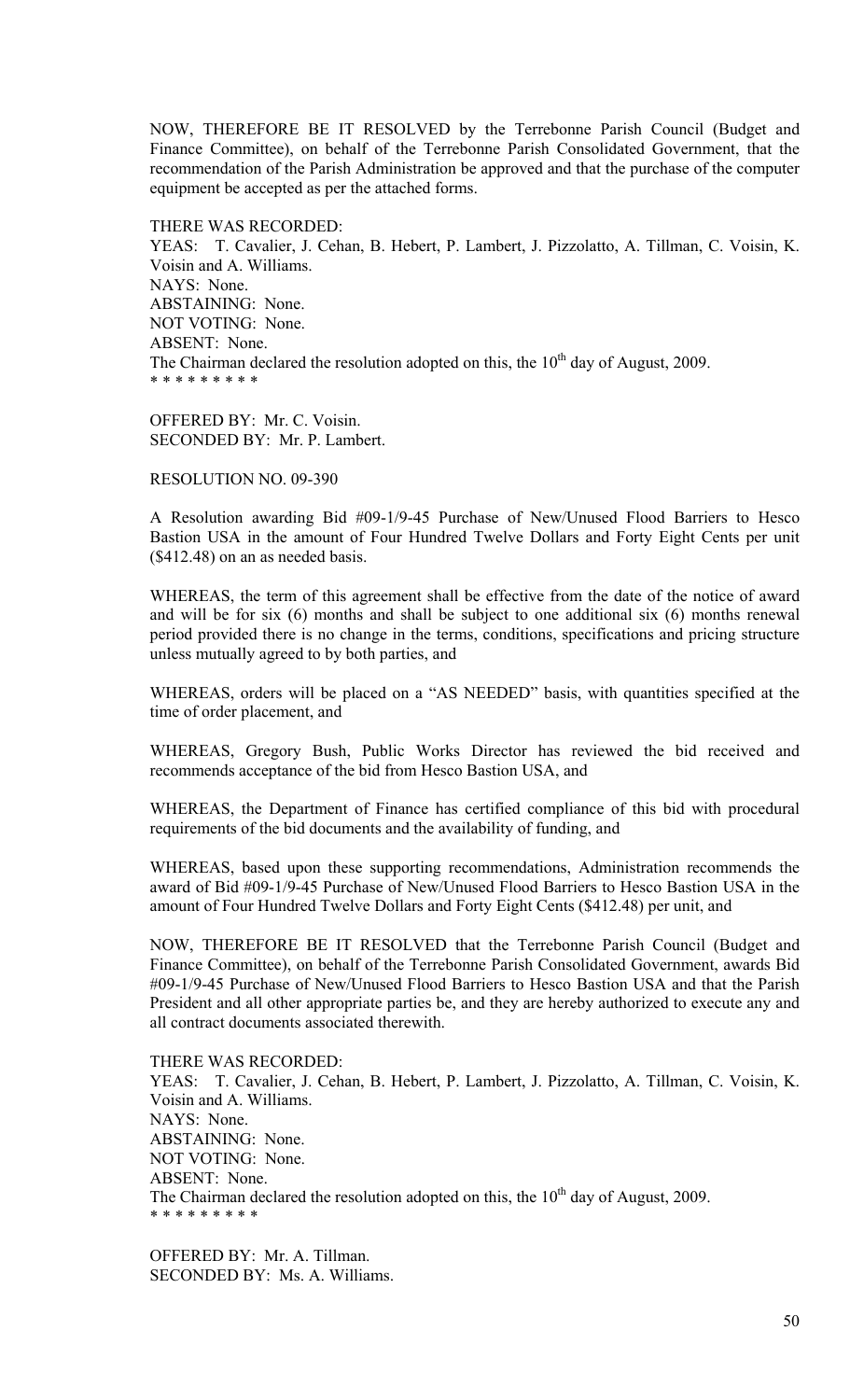RESOLUTION NO. 09-391

WHEREAS, on April 9, 2008 bids were received for the purpose of providing Pharmaceutical Services and Supplies to the Terrebonne Parish Criminal Justice Department, and

WHEREAS, the contract was effective from July 1, 2008 for a period of one (1) year,

WHEREAS, as noted in the contract, Terrebonne Parish Consolidated Government may exercise an option to extend the bid for a three year (2) period in one (1) year increments at the same unit prices listed on the bidders quote sheet, as agreed by both parties.

WHEREAS, Diamond Pharmacy Services has agreed to extend the contract at the same unit prices for an additional (1) year term and,

WHEREAS, the Parish Administration wishes to extend the prices at the same unit prices for an additional one (1) year, and

WHEREAS, both parties have mutually agreed to extend the contract at a price of at the same unit prices for an additional one (1) year period,

NOW, THEREFORE BE IT RESOLVED, that the Terrebonne Parish Council (Budget and Finance Committee), on behalf of the Terrebonne Parish Consolidated Government, that the recommendation of the Parish Administration be approved and that the Pharmaceutical Services and Supplies be extended for an additional one (1) year period at the same unit prices.

#### THERE WAS RECORDED:

YEAS: T. Cavalier, J. Cehan, B. Hebert, P. Lambert, J. Pizzolatto, A. Tillman, C. Voisin, K. Voisin and A. Williams. NAYS: None. ABSTAINING: None. NOT VOTING: None. ABSENT: None. The Chairman declared the resolution adopted on this, the  $10<sup>th</sup>$  day of August, 2009. \* \* \* \* \* \* \* \* \*

 Committee Member A. Williams suggested that the Terrebonne Parish Sheriff's Office consider utilizing the NACo-sponsored Prescription Drug Discount Program in order to save on the cost of prescriptions.

Committee Member C. Voisin exited the proceedings at 5:56 p.m.

OFFERED BY: Ms. A. Williams. SECONDED BY: Mr. J. Cehan.

### RESOLUTION NO. 09-392

WHEREAS, on July 21, 2008 proposals were received for the purpose of providing Guard Service to Various Parish Locations, and

WHEREAS, the contract was effective from August 18, 2008 for a period of one (1) year,

WHEREAS, as noted in the contract, Terrebonne Parish Consolidated Government may exercise an option to extend the bid for two (2) additional years in one (1) year increments at terms that are mutually agreeable by both parties.

WHEREAS, Vinson Guard Service, Inc. has agreed to extend the contract at a price of \$11.05 per hour for an additional (1) year term and,

WHEREAS, the Parish Administration wishes to extend the prices at \$11.05 per hour for an additional one (1) year, and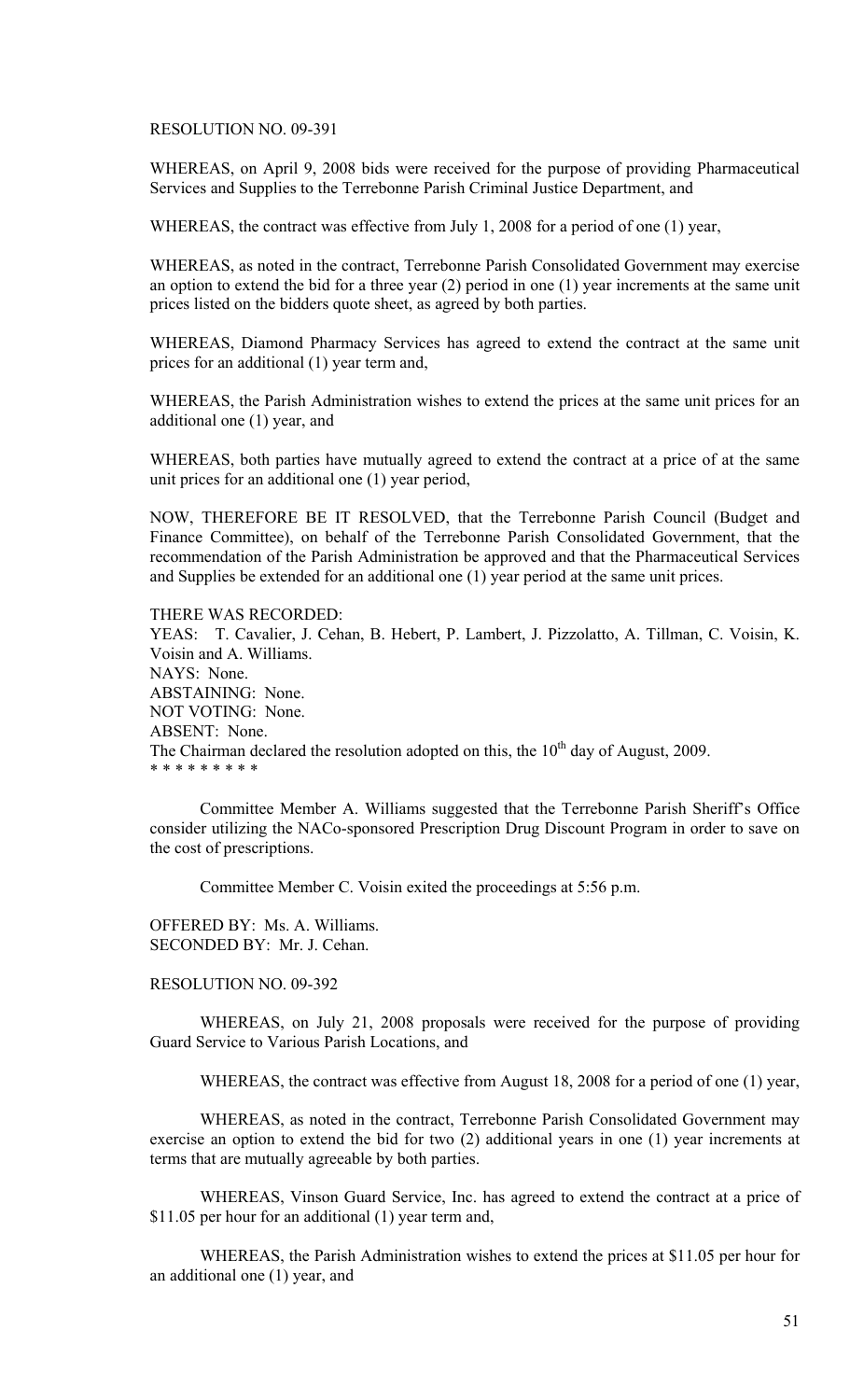WHEREAS, both parties have mutually agreed to extend the contract at a price of \$11.05 per hour for an additional one (1) year period,

NOW, THEREFORE BE IT RESOLVED, that the Terrebonne Parish Council (Public Services Committee), on behalf of the Terrebonne Parish Consolidated Government, that the recommendation of the Parish Administration be approved and that the Annual Contract for Guard Service to be extended for an additional one (1) year period at a price of \$11.05 per hour.

THERE WAS RECORDED: YEAS: T. Cavalier, J. Cehan, B. Hebert, P. Lambert, J. Pizzolatto, K. Voisin and A. Williams. NAYS: None. ABSTAINING: A. Tillman. NOT VOTING: None. ABSENT: C. Voisin. The Chairman declared the resolution adopted on this, the  $10<sup>th</sup>$  day of August, 2009. \* \* \* \* \* \* \* \* \*

Purchasing Manager Angela Guidry explained that Terrebonne Ford Motor was unable to provide the F450 pick-up truck as requested and that Administration requests rescinding the previously adopted resolution and authorizing approval to "piggy-back" on Jefferson Parish's contract with Larmarque Ford for the purchase of the F450 pick-up truck.

OFFERED BY: Mr. J. Cehan. SECONDED BY: Mr. K. Voisin.

RESOLUTION NO. 09-393

A resolution to rescind Resolution No. 09-276 due to Terrebonne Ford being unable to supply the vehicle needed as per the recommendation of Administration.

WHEREAS, Resolution No 09-276 awarded Terrebonne Ford for the purchase of a 2009 Ford 350 Cab & Chassis, and

WHEREAS, after careful review by the appropriate parties and the Parish Administration, it has been determined that Lamarque Ford can provide the 2009 Ford 350 Cab & Chassis and Truck and Transportation Equipment Co., Inc. can provide the Dump Body Assembly, and

WHEREAS, it has it has been determined by the Parish Administration that it is in the best interest to the Parish to award Lamarque Ford for the purchase of one (1) 2009 Ford 350 Cab & Chassis for the price of Twenty-Nine Thousand, One Hundred Nine Dollars (\$29,109.00) and that the price of Eighteen Thousand, Four Hundred Sixty One Dollars (\$18,461.00) from Truck and Transportation Equipment Co., Inc. for the purchase of one (1) Dump Body Assembly should be accepted as per the attached documents under provisions set forth in the Louisiana Revised Statues Titles 39:1710 and 39:1701 et seq., and

WHEREAS, the Parish Finance Department has verified that funds are budgeted and available for said purchase, and,

WHEREAS, the Parish Administration now wishes to rescind Resolution No. 09-276 and adopt the above information for the award of the Cab & Chassis and Dump Body Assembly as per the attached quotes.

NOW, THEREFORE BE IT RESOLVED, by the Terrebonne Parish Council (Budget and Finance Committee), on behalf of the Terrebonne Parish Consolidated Government, that the recommendation of the Parish Administration be approved; that Resolution No. 09-276 be hereby rescinded; and that the quotes of Lamarque Ford and Truck and Transportation Equipment Co., Inc. be accepted as per the above listed quote amounts.

THERE WAS RECORDED: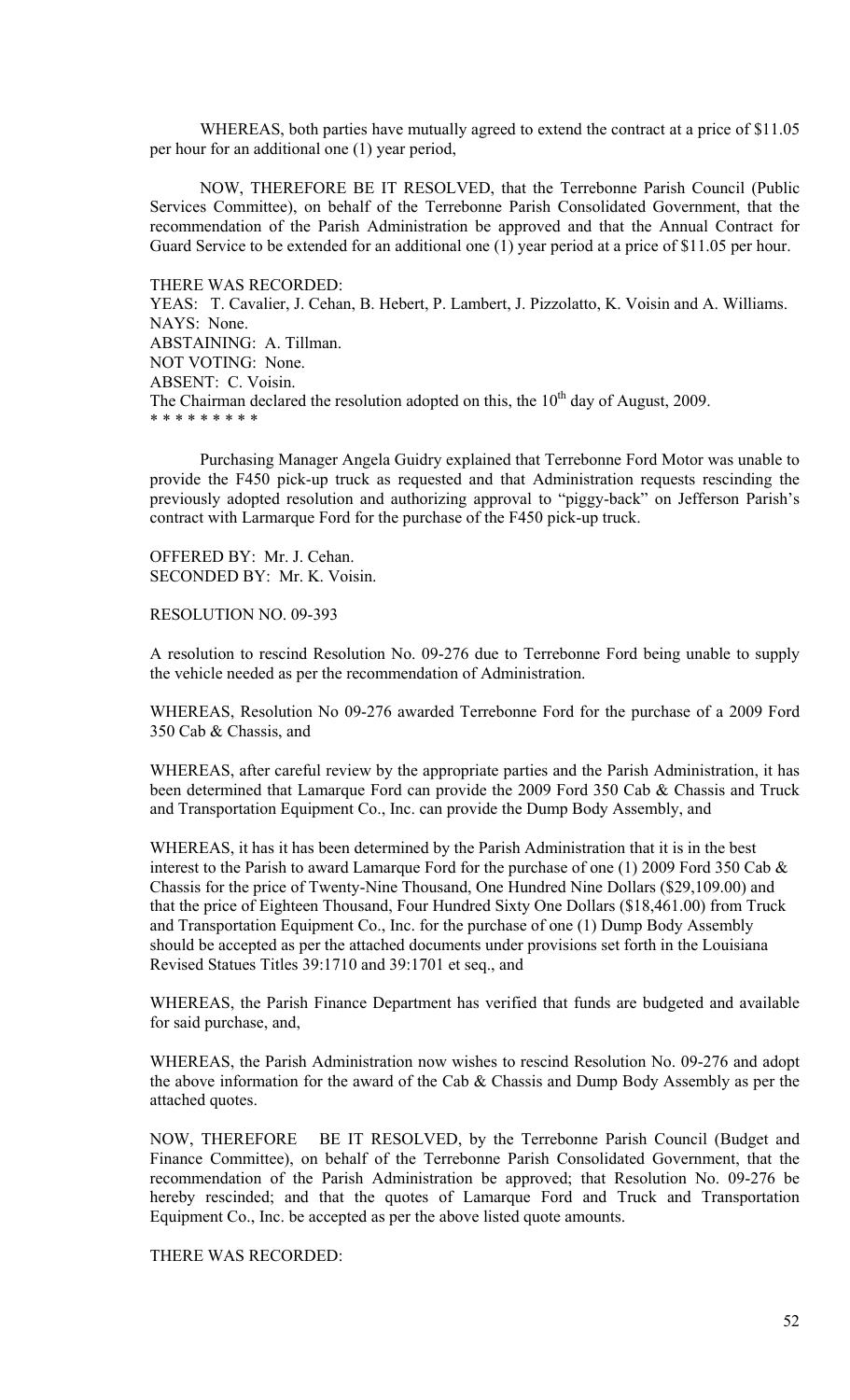YEAS: T. Cavalier, J. Cehan, B. Hebert, P. Lambert, J. Pizzolatto, A. Tillman, K. Voisin and A. Williams. NAYS: None. ABSTAINING: None. NOT VOTING: None. ABSENT: C. Voisin. The Chairman declared the resolution adopted on this, the  $10<sup>th</sup>$  day of August, 2009. \* \* \* \* \* \* \* \* \*

 Mr. J. Cehan moved, seconded by Mr. A. Tillman, "THAT, there being no further business to come before the Budget & Finance Committee, the meeting be adjourned."

 The Chairman called for the vote on the motion offered by Mr. J. Cehan. UPON ROLL CALL THERE WAS RECORDED: YEAS: T. Cavalier, J. Cehan, B. Hebert, P. Lambert, J. Pizzolatto, A. Tillman, K. Voisin, and A. Williams. NAYS: None. ABSENT: C. Voisin. The Chairman declared the motion adopted and the meeting was adjourned at 5:58 p.m.

Billy Hebert, Chairman

## Suzette Thomas, Minute Clerk

 Mr. B. Hebert moved, seconded by Mr. K. Voisin, "THAT, the Council accept and ratify the minutes of the Budget & Finance Committee held on 8/10/09."

 The Vice-Chairman called for a vote on the motion offered by Mr. B. Hebert. UPON ROLL CALL THERE WAS RECORDED: YEAS: K. Voisin, C. Voisin, J. Cehan, P. Lambert, A. Tillman, A. Williams, B. Hebert, T. Cavalier, and J. Pizzolatto NAYS: None ABSENT: None The Vice-Chairman declared the motion adopted.

 The Vice-Chairman called for a report on the Policy, Procedure, & Legal Committee meeting held on 8/10/09, whereupon the Committee Chairman, noting that ratification of minutes calls a public hearing on 8/26/09, rendered the following:

### **POLICY, PROCEDURE, & LEGAL COMMITTEE**

# **AUGUST 10, 2009**

 The Chairman, Clayton J. Voisin, called the Policy, Procedure, & Legal Committee meeting to order at 6:07 p.m. in the Terrebonne Parish Council Meeting Room with the Invocation led by T. Cavalier and the Pledge of Allegiance led by P. Lambert. Upon roll call, Committee Members recorded as present were: T. Cavalier, J. Cehan, B. Hebert, P. Lambert, J. Pizzolatto, A. Tillman, C. Voisin, K. Voisin, and A. Williams. A quorum was declared present.

 Ms. A. Williams moved, seconded by Mr. J. Cehan, "THAT, the Policy, Procedure, & Legal Committee co-sponsor the Red Ribbon Walk on October 24, 2009."

 The Chairman called for the vote on the motion offered by Ms. A. Williams. UPON ROLL CALL THERE WAS RECORDED: YEAS: T. Cavalier, J. Cehan, B. Hebert, P. Lambert, J. Pizzolatto, A. Tillman, C. Voisin, K. Voisin, and A. Williams. NAYS: None. ABSENT: None. The Chairman declared the motion adopted.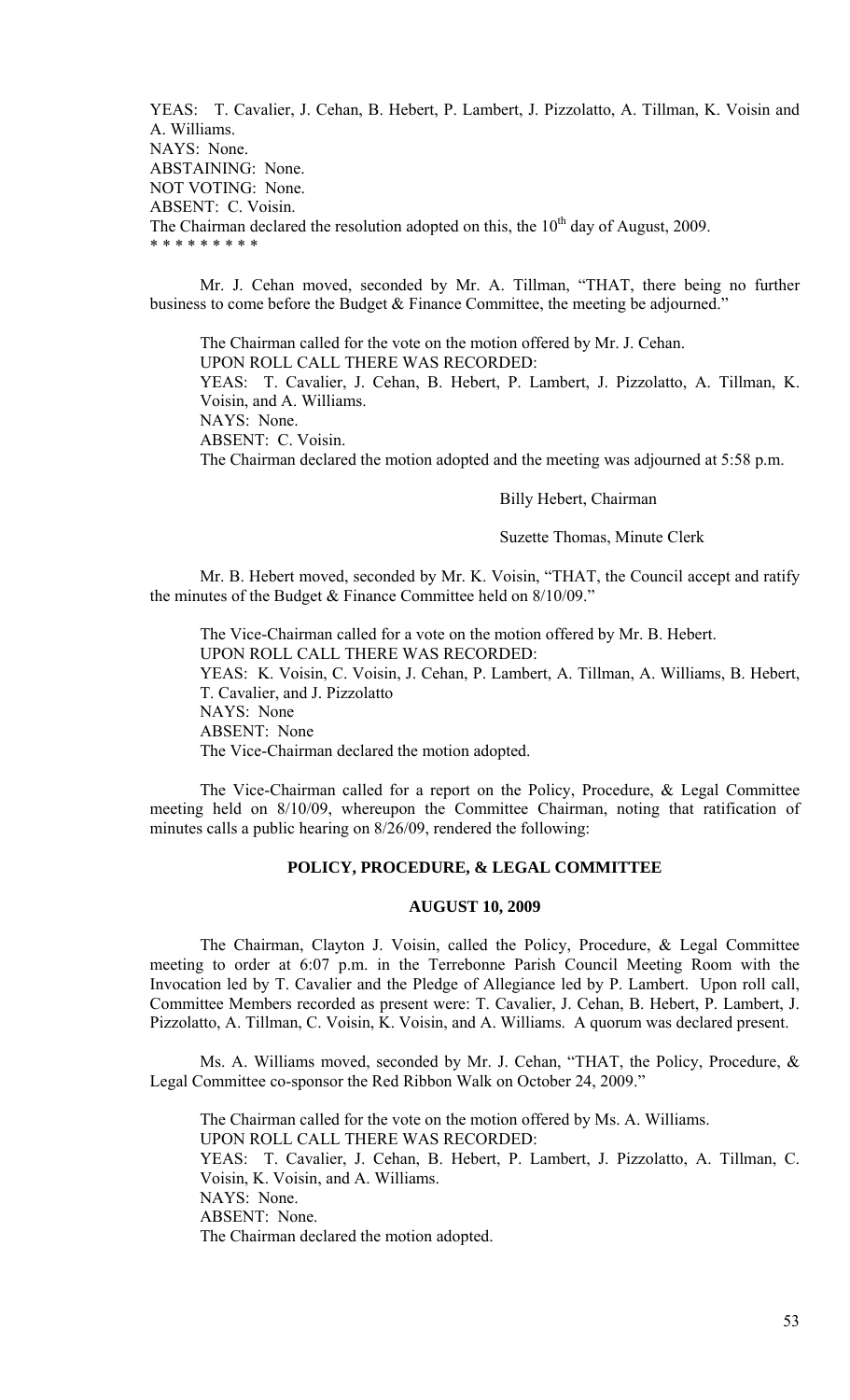Ms. A. Williams moved, seconded by Mr. A. Tillman, "THAT, the Policy, Procedure, & Legal Committee co-sponsor the annual celebration of Angels All Around Us at Dumas Auditorium."

 The Chairman called for the vote on the motion offered by Ms. A. Williams. UPON ROLL CALL THERE WAS RECORDED: YEAS: T. Cavalier, J. Cehan, B. Hebert, P. Lambert, J. Pizzolatto, A. Tillman, C. Voisin, K. Voisin, and A. Williams. NAYS: None. ABSENT: None. The Chairman declared the motion adopted.

OFFERED BY: Ms. A. Williams. SECONDED BY: Mr. A. Tillman.

RESOLUTION NO. 09-394

A resolution authorizing the Parish President to execute a Memorandum of Understanding (MOU) with Nicholls State University and the Terrebonne Parish Consolidated Government (TPCG) on behalf of the Houma Fire Department.

WHEREAS, the Terrebonne Parish Consolidated Government's Houma Fire Department is desirous of a safe place for our emergency response employees and,

WHEREAS, Nicholls State University agrees to allow TPCG to stage approximately five (5) trucks and ten (10) to fifteen (15) other emergency response vehicles at a location on the Nicholls State University campus during an emergency arising from the impact of a hurricane and,

WHEREAS, Nicholls State University also agrees to provide shelter for approximately thirtyfive (35) emergency response personnel for up to forty-eight (48) hours at a location on the Nicholls State University campus during an emergency arising from the impact of a hurricane.

NOW, THEREFORE BE IT RESOLVED by the Terrebonne Parish Council (Policy, Procedure and Legal Committee), on behalf of the Terrebonne Parish Consolidated Government, that the Parish President, Michel H. Claudet, is hereby authorized to execute a Memorandum of Understanding with Nicholls State University on behalf of the Houma Fire Department for the purpose of provisions of a staging area on their campus for our emergency response employees and equipment during an emergency arising from the impact of a hurricane.

THERE WAS RECORDED:

YEAS: T. Cavalier, J. Cehan, B. Hebert, P. Lambert, J. Pizzolatto, A. Tillman, C. Voisin, K. Voisin and A. Williams. NAYS: None. ABSTAINING: None. NOT VOTING: None. ABSENT: None. The Chairman declared the resolution adopted on this, the  $10<sup>th</sup>$  day of August, 2009. \* \* \* \* \* \* \* \* \*

 Committee Member J. Cehan informed the Committee of conversations he has had with the Sherriff and Chief of Police regarding the possibility of rescinding prohibitions on the sale and use of fireworks in Terrebonne Parish and then requested consideration of repealing the legislation.

 Sheriff Vernon Bourgeois stated that after speaking with business owners and fire fighters, it was determined that there were more negatives than positives for reinstituting the sale and use of fireworks in Terrebonne Parish. He then noted that additional consideration would be given to methods of increasing enforcement efforts to curb the illegal use of fireworks in Terrebonne Parish.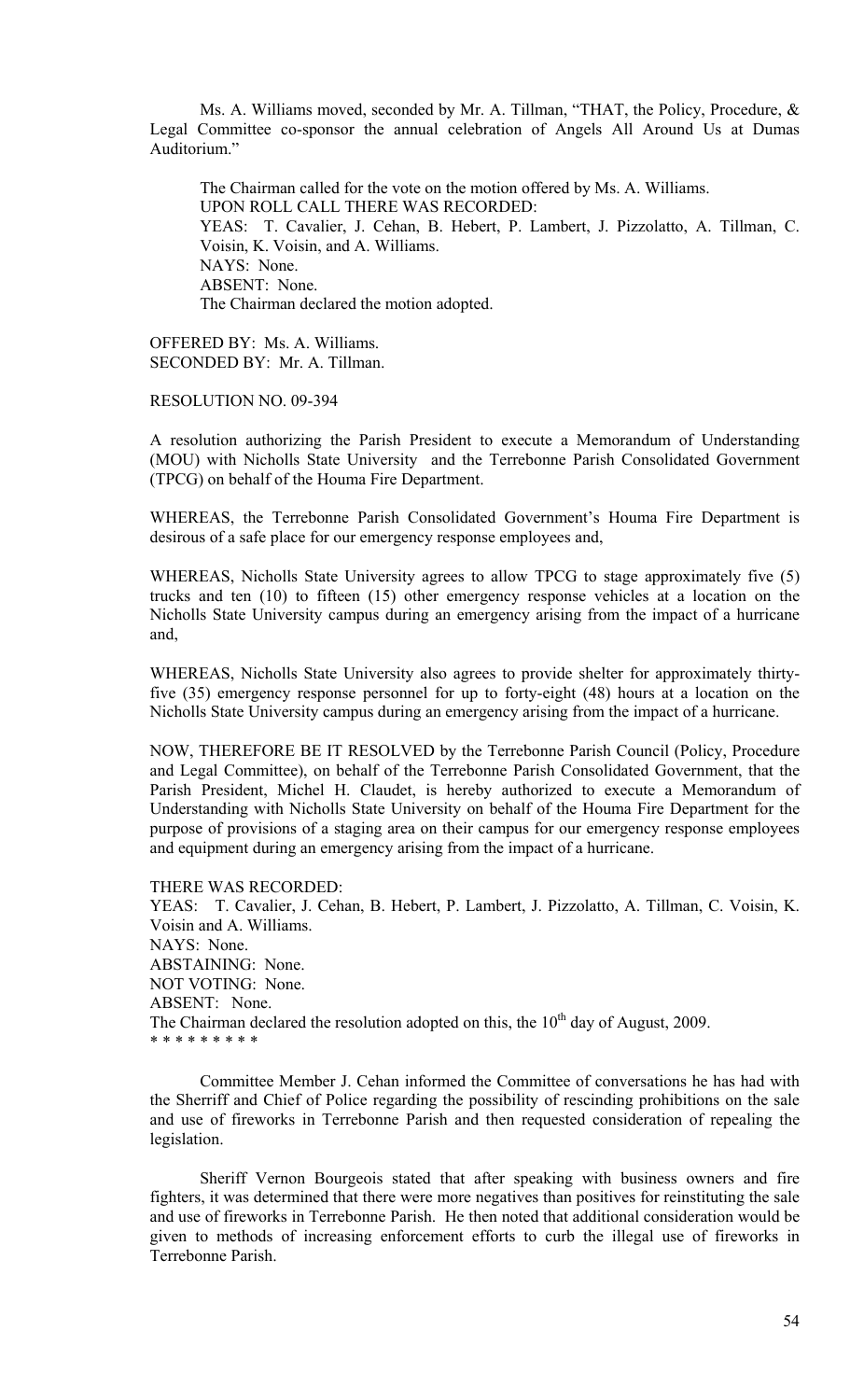Mr. Herdis Neil of T-Beb Street noted previous efforts and statistics with respect to prohibiting the use of fireworks in Terrebonne Parish due to the potential hazards posed by the use.

 Committee Member A. Williams requested discussion of the matter relative to solving enforcement issues pertaining to the use of fireworks since it is hard to enforce current legislation.

 Ms. A. Williams moved, seconded by Mr. A. Tillman, "THAT, the Policy, Procedure, & Legal Committee retain the matter relative to fireworks regulations in committee for thirty days." (\*\*MOTION AMENDED AFTER DISCUSSION)

 Sheriff Bourgeois noted that there are several issues involved in regulating the use of fireworks and suggested possibly implementing age restrictions on the use of fireworks.

 Discussion transpired relative to the inability to monitor the use of fireworks in addition to potential fire hazards.

 Ms. A. Williams offered an *amendment*, seconded by Mr. A. Tillman, "THAT, the Policy, Procedure, & Legal retain the matter relative to fireworks in committee for thirty days and create a committee consisting of Councilwoman A. Williams, Councilman A. Tillman, Councilman J. Cehan, and representatives from the Terrebonne Parish Sheriff's Office, Houma Police Department, Fire Department, District Attorney's Office, Fire Chief's Association, and the Public Safety Advisory Board to discuss the matter."

 \*\*The Chairman called for the vote on the *amended* motion offered by Ms. A. Williams. UPON ROLL CALL THERE WAS RECORDED: YEAS: T. Cavalier, J. Cehan, B. Hebert, P. Lambert, J. Pizzolatto, A. Tillman, C. Voisin, K. Voisin, and A. Williams. NAYS: None. ABSENT: None. The Chairman declared the *amended* motion adopted.

 Mardi Gras Safety Advisory Committee Chairman Gary Beeson presented a recommendation from the Advisory Committee with respect to establishing a minimum membership quota for all Mardi Gras krewes. He noted problems with limiting the number of riders on a float due various reasons which may decrease the ridership on a float.

 Mr. A. Tillman moved, seconded by Ms. A. Williams, "THAT, the Policy, Procedure, & Legal Committee table, indefinitely, the matter relative to establishing ridership/membership maximums per organization/krewe or float." (\*\*SUBSTITUTE MOTION OFFERED AND ADOPTED AFTER DISCUSSION)

 In response to questioning, Mr. Beeson stated that it is difficult to determine how many people can ride on a float and noted that the recommendation from the Advisory Committee is only a recommendation that was requested by the Council.

 Terrebonne Parish Sheriff Vernon Bourgeois noted that all of the carnival krewes were present at the meeting to devise a recommendation with respect to ridership with the exception of the Krewe of Mardi Gras. He suggested that a limitation be established for the number of riders not the number of members and noted security concerns with respect to the placement of law enforcement vehicles along the parade route.

 Mr. J. Pizzolatto offered a *substitute* motion, seconded by Mr. B. Hebert, "THAT, the Policy, Procedure, & Legal Committee introduce an ordinance to amend the Parish Code to require a minimum of 200 paid members per carnival krewe and call a public hearing on said matter on August 26, 2009 at 6:30 p.m." (\*\*SUBSTITUTE MOTION ADOPTED AFTER DISCUSSION)

 Parish Attorney Courtney Alcock stated that Parish has the authority to regulate parades via the issuance of permits; but does not have the authority to regulate krewes membership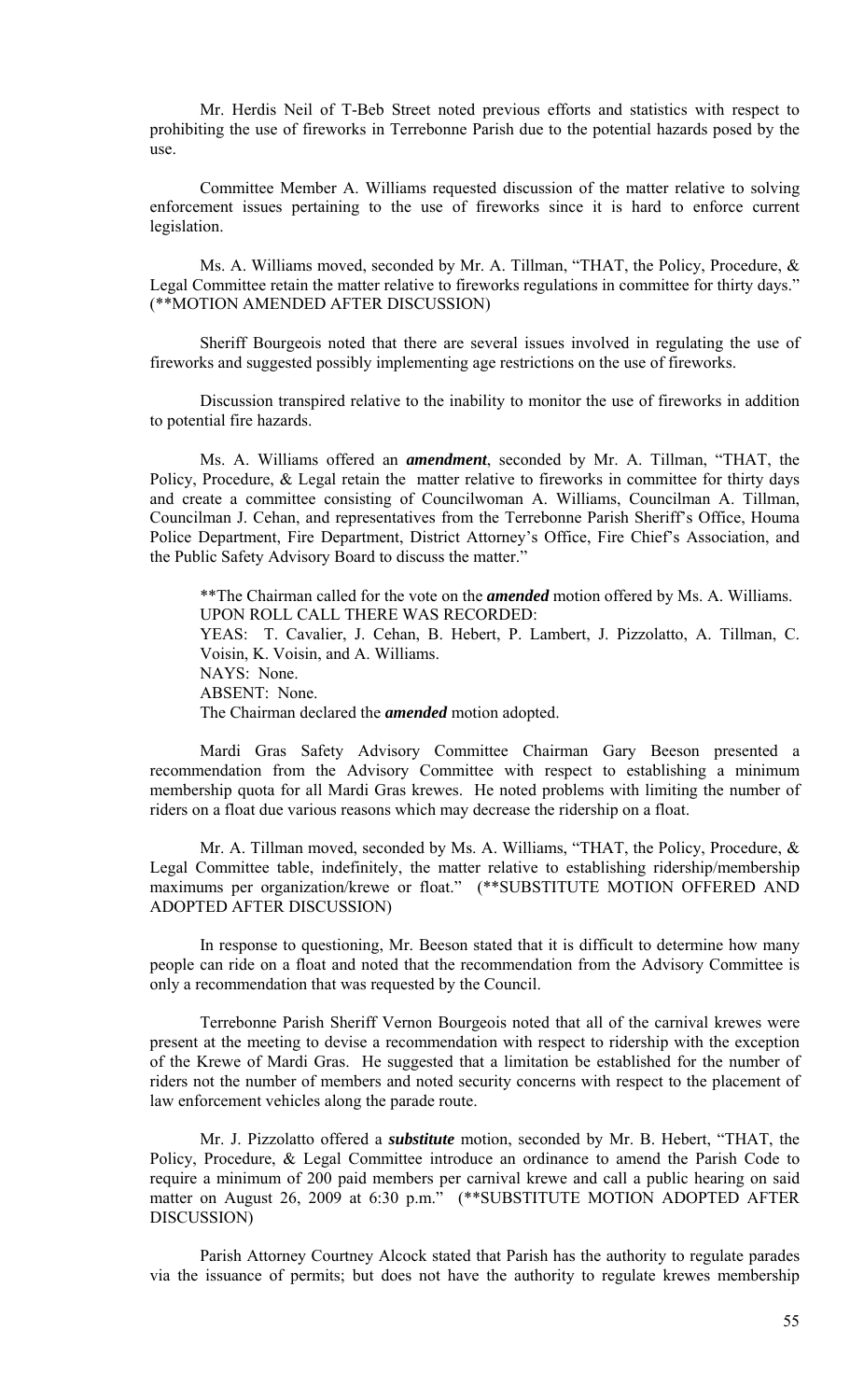because they are private entities. She continued that the Parish has the authority to regulate the use of public streets and the amount of law enforcement personnel along parade routes.

 Discussion continued with respect to establishing criteria to establish minimum krewe membership/ridership, to addressing the Council's request, and to provide adequate law enforcement presence in the parades.

\*\*The Chairman called for the vote on the *substitute* motion offered by Mr. J. Pizzolatto. UPON ROLL CALL THERE WAS RECORDED: YEAS: T. Cavalier, J. Cehan, B. Hebert, P. Lambert, J. Pizzolatto, and C. Voisin. NAYS: None. ABSENT: A. Tillman, K. Voisin, and A. Williams. The Chairman declared the motion adopted.

 Planning & Zoning Director Patrick Gordon presented a power point presentation on the Parish's Nuisance Abatement Regulations which were created to protect and provide for the public health, safety, and general welfare of the citizens of the Parish; to ensure a healthful living environment through abatement of noxious, derelict structures, accumulation of trash, garbage, junk, vehicles, abandon vessels, and other unsanitary conditions that are a menace to the health of the people residing in the vicinity; and to eliminate the conditions that are conducive to the harbor of rats, mice, snakes, and other vermin. He then explained the process of addressing nuisance violations; defined tall grass and the criteria for citing such; noted a significant number of complaints and inspections this year; added that Administration intends to apply for additional funding to remove sunken vessels; and stated that noise violations are also addressed under the regulations. Mr. Gordon continued that Administration intends to apply for additional funding from NOAH to address derelict vessels; to utilize FEMA public assistance funding to demolish condemned structures; to attempt to address all condemned structures by year's end; to develop a more proactive nuisance abatement program; to improve upon the complaint driven program; and to develop an educational program to inform the general public of nuisance abatement. He added that Administration has met land owners who own large parcels of land regarding persons dumping debris on private property and that other Parishes have been consulted regarding the matter, but no resolution has been devised. In response to questioning, Mr. Gordon stated that he understands that the decibel noise level is for stereo noise, but indicated that Administration can readdress the matter to fine tune the legislation.

 Committee Member A. Tillman expressed his support of assisting large land owners with promiscuous dumping and requested support of the large land owners with respect to cutting their parcels of land.

 Mr. Charles Bass of Hall Street expressed his concern with respect to cut grass being blown onto Parish roadways along with other debris and why Parish inspectors are not citing damaged/abandon structures when they investigate tall grass sites.

 Mr. Gordon stated that the structure located at 212 Madison Street will be addressed by year's end and that Administration would check to see if a complaint has been filed on the location. He continued that nuisance abatement has not been set up to address people blowing grass into catch basins.

 Mr. Herdis Neil of T-Beb Street presented photos of various locations that are in violation of the nuisance ordinance inclusive of properties that are owned by the Parish and State Governments.

 Committee Member J. Pizzolatto requested that Administration consider deputizing the nuisance abatement inspectors to assist with investigating promiscuous dumping on private property.

 Mr. Gordon interjected that Administration will request representatives from law enforcement to discussion the matter of promiscuous dumping on private property.

Committee Member T. Cavalier exited the proceedings at 7:41 p.m.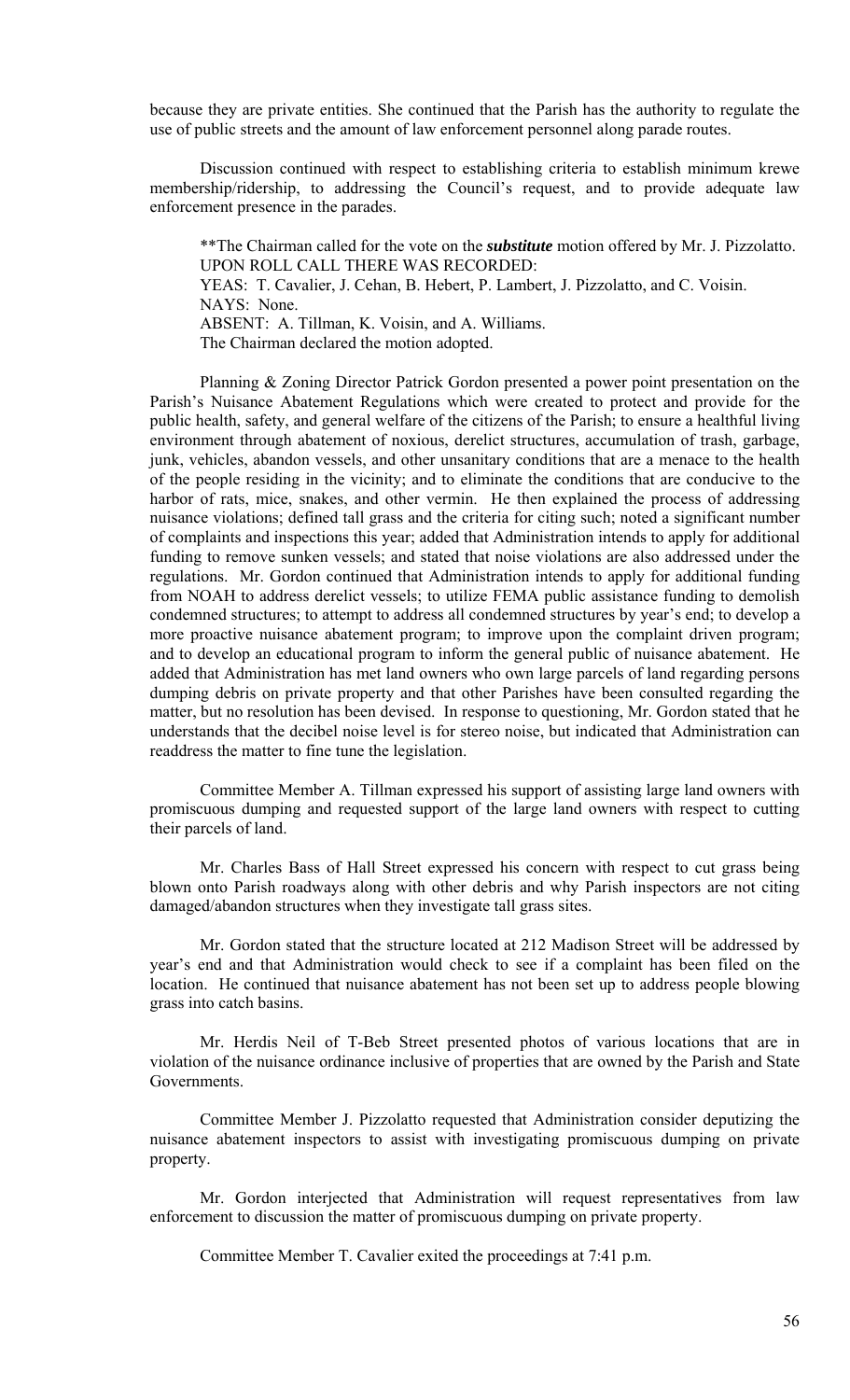Additional discussion ensued with respect to tall grass concerns.

 Committee Member A. Tillman requested that Administration cut the tall grass surrounding the transit shelter and remove the tall trees that have fallen at the intersection of Main and Prospect Streets. (NO ACTION TAKEN)

 Mr. J. Pizzolatto moved, seconded by Mr. A. Tillman, "THAT, there being no further business to come before the Policy, Procedure, & Legal Committee, the meeting be adjourned."

 The Chairman called for the vote on the motion offered by Mr. J. Pizzolatto. UPON ROLL CALL THERE WAS RECORDED: YEAS: T. Cavalier, J. Cehan, B. Hebert, P. Lambert, J. Pizzolatto, A. Tillman, C. Voisin, K. Voisin, and A. Williams. NAYS: None.

ABSENT: None.

The Chairman declared the motion adopted and the meeting was adjourned at 7:48 p.m.

Clayton J. Voisin, Chairman

Suzette Thomas, Minute Clerk

 Mr. C. Voisin, seconded by Mr. A. Tillman, "THAT, the Council accept and ratify the minutes of the Policy, Procedure, & Legal Committee meeting held on 8/10/09."

 The Vice-Chairman called for a vote on the motion offered by Mr. C Voisin. UPON ROLL CALL THERE WAS RECORDED: YEAS: K. Voisin, C. Voisin, J. Cehan, P. Lambert, A. Tillman, A. Williams, B. Hebert, T. Cavalier, and J. Pizzolatto NAYS: None ABSENT: None The Vice-Chairman declared the motion adopted.

 The Vice-Chairman called for a report on the Public Services Committee meeting held on 8/10/09, whereupon the Committee Chairman, noting that ratification of the minutes calls public hearings on 8/26/09 and 9/23/09, rendered the following:

# **PUBLIC SERVICES COMMITTEE**

## **AUGUST 10, 2009**

 The Chairman, Joey Cehan, called the Public Services Committee meeting to order at 7:55 p.m. in the Terrebonne Parish Council Meeting Room with the Invocation led by K. Voisin and the Pledge of Allegiance led by C. Voisin. Upon roll call, Committee Members recorded as present were: T. Cavalier, J. Cehan, B. Hebert, P. Lambert, J. Pizzolatto, A. Tillman, C. Voisin, K. Voisin, and A. Williams. A quorum was declared present.

 Mr. Sid Sundberry, Attorney for U. S. Oil and Gas, Inc., presented a request a variance from the Parish's one mile restriction with respect to a salt water disposal well permit application. Mr. Sundberry stated that the property is adjacent to Bernard Road in Bayou Dularge; that letters of no objections have been received from Cenac Towing Company, Gulf Island Fabricators, Sundberry Properties, Dularge Community Baptist Church, Diesel Source, Inc., Southern Facets and Supply, and Levitt Mechanical Contractors. He noted that the area is basically industrial or open land; stated that a permit has been filed with the Injection and Mining Division of the Department of Natural Resources; added that the permit applies only to salt water containment and that no other products can be placed in the well; explained that salt water is not a hazardous waste; and continued that a wetlands permit is not required.

 Mr. Thomas Hebert of U. S. Oil and Gas, Inc., further explained that the State requires that no inhibited residents shall be within a .25 mile area around the disposal well, whereas, the Parish Government requires a 1 mile radius; that extensive maps have been drafted of the commercial area depicting the disposal well location; that Crozier Heights Subdivision is located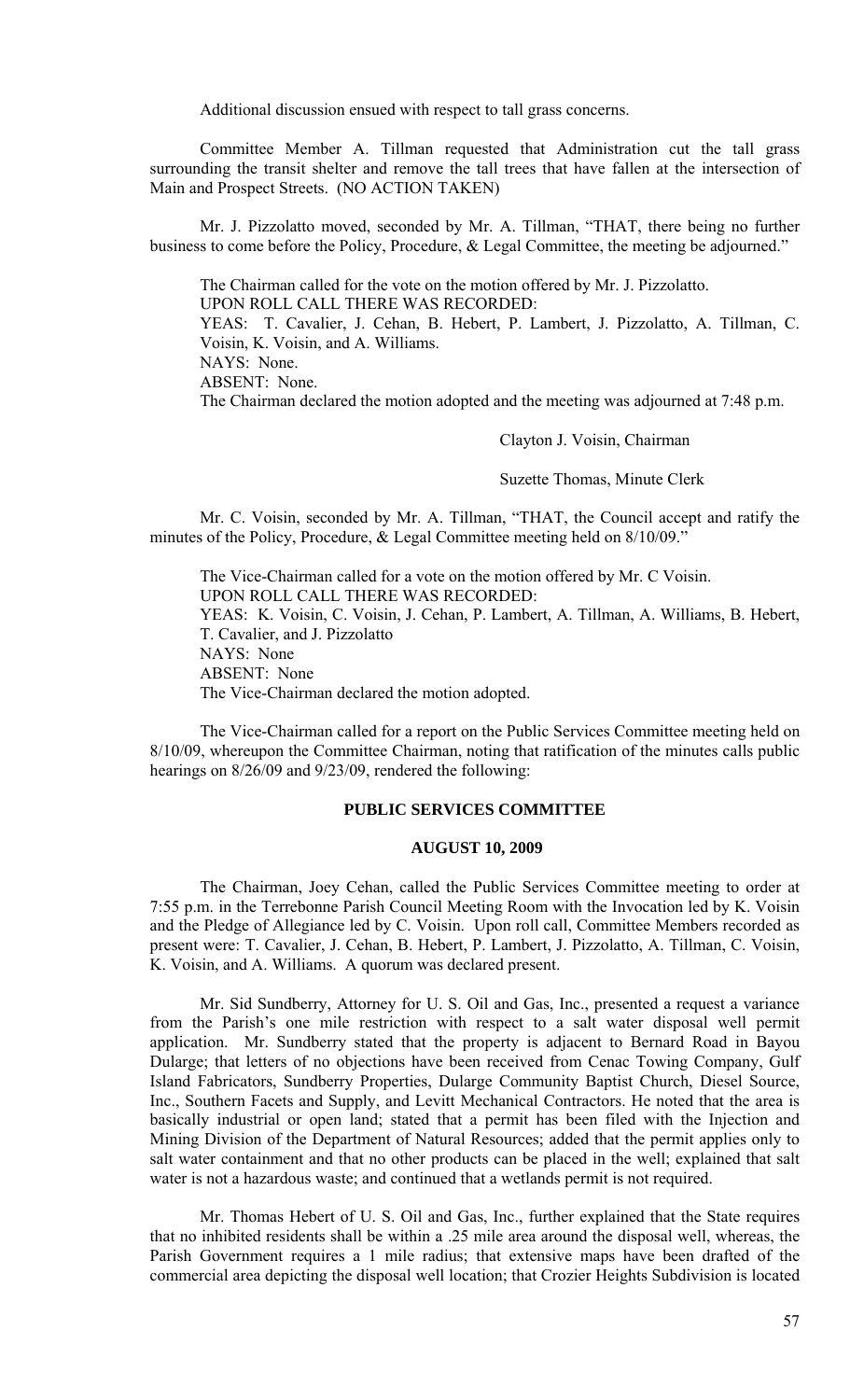approximately 5,200 ft; that all of the businesses in the area have submitted letters of no objection; noted that Terrebonne Parish currently has only one disposal site; presented the historical background on the implementation of disposing salt water underground; added that the State monitors the sites; and that the disposal site will only contain salt water. Upon questioning, Mr. Hebert further explained the disposal process; added that desolate and oil products cannot be placed in the well; and that condensate and oil produce benzenes which causes the smell not the saltwater.

 Planning & Zoning Director Patrick Gordon stated that Administration has not received any complaints with respect to the disposal site in the Coteau area; that another disposal site has been permitted in Bayou Black; and that the Parish ordinance contains flexibility with respect to permitting disposal sites.

 Upon questioning, Mr. Hebert stated that the Bayou Dularge location was selected due to existing infrastructure being already in place at the site, that he currently owns the property, that the property has water access, and that another location would be costly to locate.

 Parish Manager Al Levron stated that he does not know the proximity of the closest intake for drinking water supply to the proposed site and added that the Intracoastal is a confluent to the Houma Navigation Canal.

 Mr. Hebert interjected that the site is over a mile from the nearest intake drinking water supply and stated that the location downstream at the intersection of Bayou LaCarpe and the Houma Navigation Canal on the west bank south of the canal and the Intracoastal Waterway. He then recognized Mr. James Kimbroll, geologist, and Mr. Tony Authem who were present in the audience.

 Additional discussion transpired with respect to the disposal site location in proximity of the residential area and possible hazardous conditions.

 Upon questioning, Parish President Michel Claudet stated that Administration does not have a recommendation with respect to the permit variance application.

Continued discussion ensued with respect to monitoring the disposal site.

 Mr. Levron requested additional time to consider transfer possibilities of the disposal site as provided for in the guidelines for a Class 2 permit.

 Mr. K. Voisin moved, seconded by Ms. T. Cavalier, "THAT, the Public Services Committee retain the matter relative to U. S. Oil & Gas' request for a salt water disposal site variance in committee for two weeks." (\*\*SUBSTITUTE MOTION OFFERED AND DIED; ORIGINAL MOTION ADOPTED AFTER DISCUSSION)

 Committee Member B. Hebert stated that he was told that there are no problems with a salt water containment well with the exception of corrosion.

Mr. T. Hebert explained the process of ensuring the containment of the salt water.

 Homeland Security & Emergency Preparedness Director Earl Eues suggested that further investigation be conducted with respect to the other chemicals that may be contained within the salt water disposal site.

 Council Clerk Paul Labat noted that a public hearing on the actual permit has been called for Wednesday's Council meeting and that the Council could not act upon the permit until the variance issues has been addressed.

 Mr. A. Tillman offered a *substitute* motion, "THAT, the Public Services Committee deny the permit variance request by U. S. Oil and Gas, Inc. for a salt water disposal site in Bayou Dularge." (\*\*SUBSTITUTE MOTION DIED DUE TO THE LACK OF A SECOND)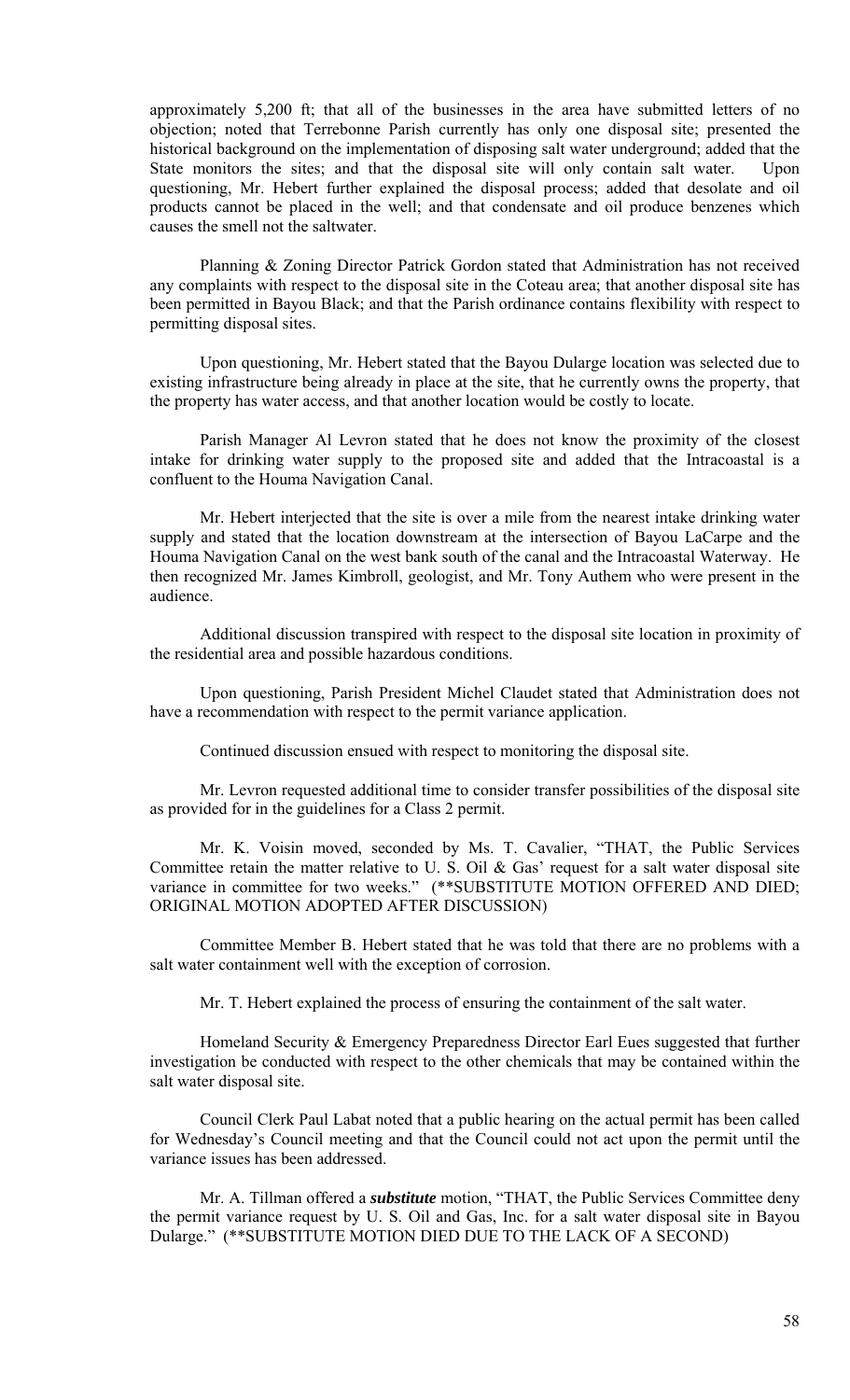Parish President Michel Claudet stated that Administration will have an expert present at Wednesday's Council meeting to discuss the technicalities of the disposal site.

 \*\*The Chairman called for the vote on the *original* motion offered by Mr. K. Voisin. UPON ROLL CALL THERE WAS RECORDED: YEAS: T. Cavalier, J. Cehan, B. Hebert, P. Lambert, J. Pizzolatto, C. Voisin, and K. Voisin. NAYS: A. Tillman and A. Williams. ABSENT: None. The Chairman declared the motion adopted.

 In response to questioning, Council Clerk Paul Labat noted that there may be public comments with respect to the disposal site at Wednesday's Council meeting; suggested that those out-of-town representatives be informed of the postponement of the public hearing; and added that final action could be taken in two weeks at the Council meeting. (NO ACTION TAKEN)

OFFERED BY: Ms. A. Williams. SECONDED BY: Mr. A. Tillman.

RESOLUTION NO. 09-395

A resolution providing approval of Amendment No. 1 to the Engineering Agreement for Parish Project No. 04-WALK-25, Tunnel Boulevard Sidewalks, Terrebonne Parish, Louisiana.

WHEREAS, the Terrebonne Parish Consolidated Government entered into an engineering agreement dated December 17, 2004 with Duplantis Design Group, PC, to perform engineering services for Project No. 04-WALK-25; filed under folio No. 11988195, Tunnel Boulevard Sidewalks, and

WHEREAS, the engineering agreement between OWNER and ENGINEER has provisions for certain limitations for Basic and for Additional Services, and

WHEREAS, the LaDOTD and the available budget required modifications to the plans, and

WHEREAS, the original contract did not include enough Project Representative Services, and

WHEREAS, the current limitations need to be increased in the total amount of \$22,000.00 for these Services, and

WHEREAS, the firm of Duplantis Design Group, PC, has been asked to continue to perform these activities, and

NOW, THEREFORE BE IT RESOLVED that the Terrebonne Parish Council (Public Services Committee), on behalf of the Terrebonne Parish Consolidated Government, does hereby approve and authorize the execution by Terrebonne Parish President Michel Claudet of Amendment No. 1 to the engineering agreement with Duplantis Design Group, PC, to perform engineering services for Project No. 04-WALK-25, Tunnel Boulevard Sidewalks, which results in a total increase of Twenty Two Thousand Dollars and No cents (\$22,000.00) to the original contract amount; and,

BE IT FURTHER RESOLVED that a certified copy of the resolution be forwarded to the Engineer, Duplantis Design Group, PC.

THERE WAS RECORDED: YEAS: T. Cavalier, J. Cehan, B. Hebert, P. Lambert, J. Pizzolatto, A. Tillman, C. Voisin, K. Voisin and A. Williams. NAYS: None. ABSTAINING: None. NOT VOTING: None. ABSENT: None.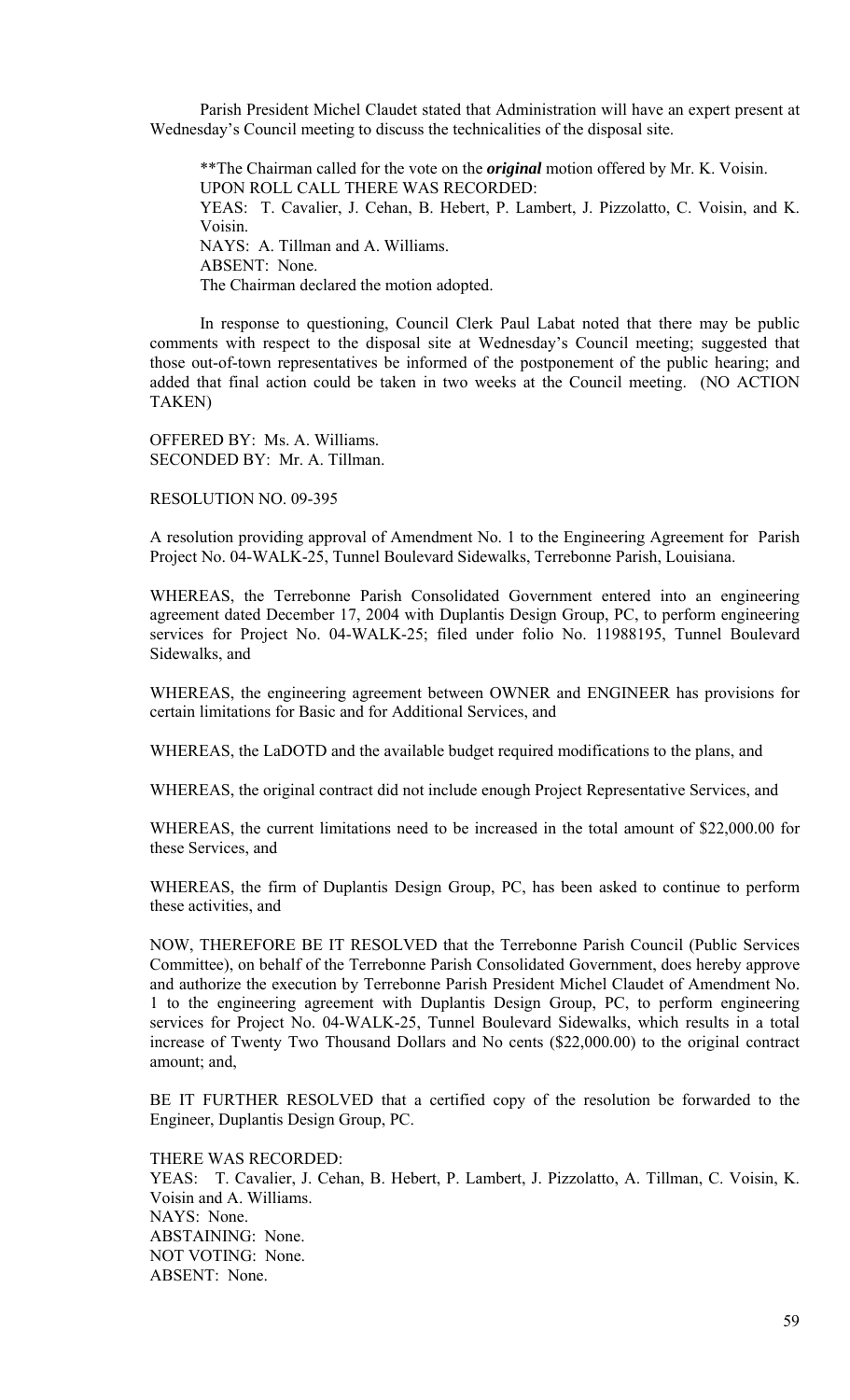The Chairman declared the resolution adopted on this, the  $10<sup>th</sup>$  day of August, 2009. \* \* \* \* \* \* \* \* \*

Committee Member T. Cavalier exited the proceedings at 8:47 p.m.

OFFERED BY: Mr. C. Voisin. SECONDED BY: Mr. P. Lambert.

RESOLUTION NO. 09-396

A Resolution awarding and authorizing the signing of the Construction Contract for Parish Project No. 07-DRA-12, Upper Grand Caillou (D-08) Pump Station Rehabilitation Project, Terrebonne Parish, Louisiana, and authorizing the issuance of the Notice to Proceed.

WHEREAS, the Terrebonne Parish Consolidated Government did receive construction bids for Parish Project No. 07-DRA-12, Upper Grand Caillou (D-08) Pump Station Rehabilitation Project, Terrebonne Parish, Louisiana, and

WHEREAS, the firm of Larry Doiron, Inc., submitted the lowest responsible bid of \$1,529,028.25 to construct this project, and

WHEREAS, the Engineer for this project, Shaw Coastal, Inc., has recommended that the award of the contract be made to the firm of Larry Doiron, Inc., and

WHEREAS, the Terrebonne Parish Consolidated Government has provided sufficient funds, to complete this project.

NOW, THEREFORE BE IT RESOLVED, that all bid items necessary for the completion of Parish Project No. 07-DRA-12, Upper Grand Caillou (D-08) Pump Station Rehabilitation Project, be awarded to the firm of Larry Doiron, Inc., and

NOW, THEREFORE BE IT RESOLVED by the Terrebonne Parish Council (Public Services Committee), on behalf of the Terrebonne Parish Consolidated Government, that the recommendation of the Engineer be approved, and that the bid submitted by Larry Doiron, Inc., in the amount of One Million Five Hundred Twenty Nine Thousand, Twenty Eight Dollars and Twenty Five Cents (\$1,529,028.25) be accepted as per attached bid forms, and

BE IT FURTHER RESOLVED, that the Parish President be authorized to execute all necessary Contract Documents to authorize Larry Doiron, Inc., to proceed with all necessary services for the completion of the project.

THERE WAS RECORDED: YEAS: J. Cehan, B. Hebert, P. Lambert, J. Pizzolatto, A. Tillman, C. Voisin, K. Voisin and A. Williams. NAYS: None. ABSTAINING: None. NOT VOTING: None. ABSENT: T. Cavalier. The Chairman declared the resolution adopted on this, the  $10<sup>th</sup>$  day of August, 2009. \* \* \* \* \* \* \* \* \*

OFFERED BY: Ms. A. Williams. SECONDED BY: Mr. K. Voisin.

RESOLUTION NO. 09-397

STATE PROJECT NO. 576-55-0024(331) PARISH OF TERREBONNE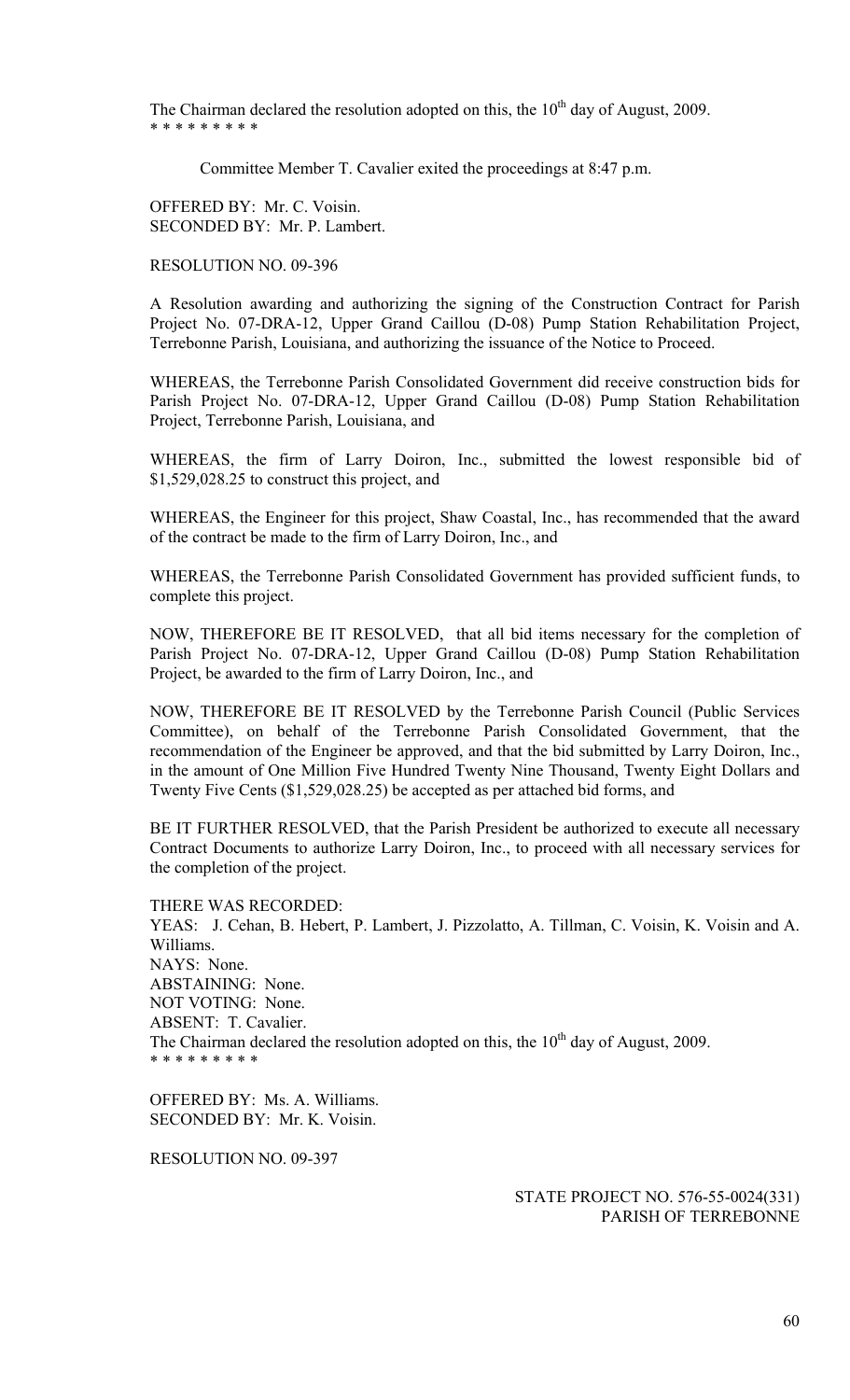A Resolution awarding and authorizing the signing of the Construction Contract for Bayou Terrebonne Drainage Improvements Phase I, State Project No. 576-55-0024(331), Terrebonne Parish, Louisiana, and authorizing the issuance of the Notice to Proceed.

WHEREAS, the Terrebonne Parish Consolidated Government received bids on July 23, 2009 at 2:00 p.m. on the Bayou Terrebonne Drainage Improvements Phase I (Statewide Flood Control), Parish Project No. 04-DRA-24, State Project No. 576-55-0024(331), and

WHEREAS, the Parish is desirous of awarding the contract to the lowest responsive  $\&$ responsible bidder, contingent upon approval of Louisiana Department of Transportation, and

WHEREAS, Shaw Coastal, Inc. has recommended that award of the contract be made to the lowest responsive & responsible qualified bidder; Coastal Dredging Company, Inc.

NOW, THEREFORE BE IT RESOLVED that the Terrebonne Parish Council (Public Services Committee), on behalf of the Terrebonne Parish Consolidated Government, in regular session assembled on this  $12<sup>th</sup>$  day of August, 2009, acting pursuant to the recommendation of Shaw Coastal, Inc. that the Base Bid plus Alternate No. 1 and Alternate No. 2 in the amount of \$3,809,664.67 by Coastal Dredging Company, Inc. be accepted, and a contract be awarded to them, contingent upon DOTD concurrence.

BE IT FURTHER RESOLVED, that the Parish President be authorized to execute all necessary Contract Documents to authorize the lowest responsive, responsible bidder on State Project No. 576-55-0024(331), to proceed with all necessary services for the completion of the project.

THERE WAS RECORDED:

YEAS: J. Cehan, B. Hebert, P. Lambert, J. Pizzolatto, A. Tillman, C. Voisin, K. Voisin and A. Williams. NAYS: None. ABSTAINING: None. NOT VOTING: None. ABSENT: T. Cavalier. The Chairman declared the resolution adopted on this, the  $10<sup>th</sup>$  day of August, 2009. \* \* \* \* \* \* \* \* \*

OFFERED BY: Mr. P. Lambert. SECONDED BY: Ms. A. Williams.

RESOLUTION NO. 09-398

A Resolution awarding and authorizing the signing of the Construction Contract for Ward 7 Levee Improvements Reach 2B, State Project No. 576-55-0023(332), Terrebonne Parish, Louisiana, and authorizing the issuance of the Notice to Proceed.

WHEREAS, the Terrebonne Parish Consolidated Government is scheduled to receive construction bids on State Project No. 576-55-0023(332), Ward 7 Levee Improvements Reach 2B (Statewide Flood Control), Ward 7 Levee Improvements from Central Heights Subdivision to St. Louis Canal, Terrebonne Parish, Louisiana on August 20, 2009, and

WHEREAS, the Parish desires to authorize the award of a construction contract to the firm that submits the lowest responsive, responsible bid within the authorized budget, and contingent upon approval of Louisiana Department of Transportation and Development for the Ward 7 Levee Improvements Reach 2B, and

NOW, THEREFORE BE IT RESOLVED by the Terrebonne Parish Council (Public Services Committee), on behalf of the Terrebonne Parish Consolidated Government, authorizes the Parish President to award a construction contract to the firm that submits the lowest responsive, responsible bid within the authorized budget, and contingent upon approval of Louisiana Department of Transportation and Development for the Ward 7 Levee Improvements Reach 2B project, and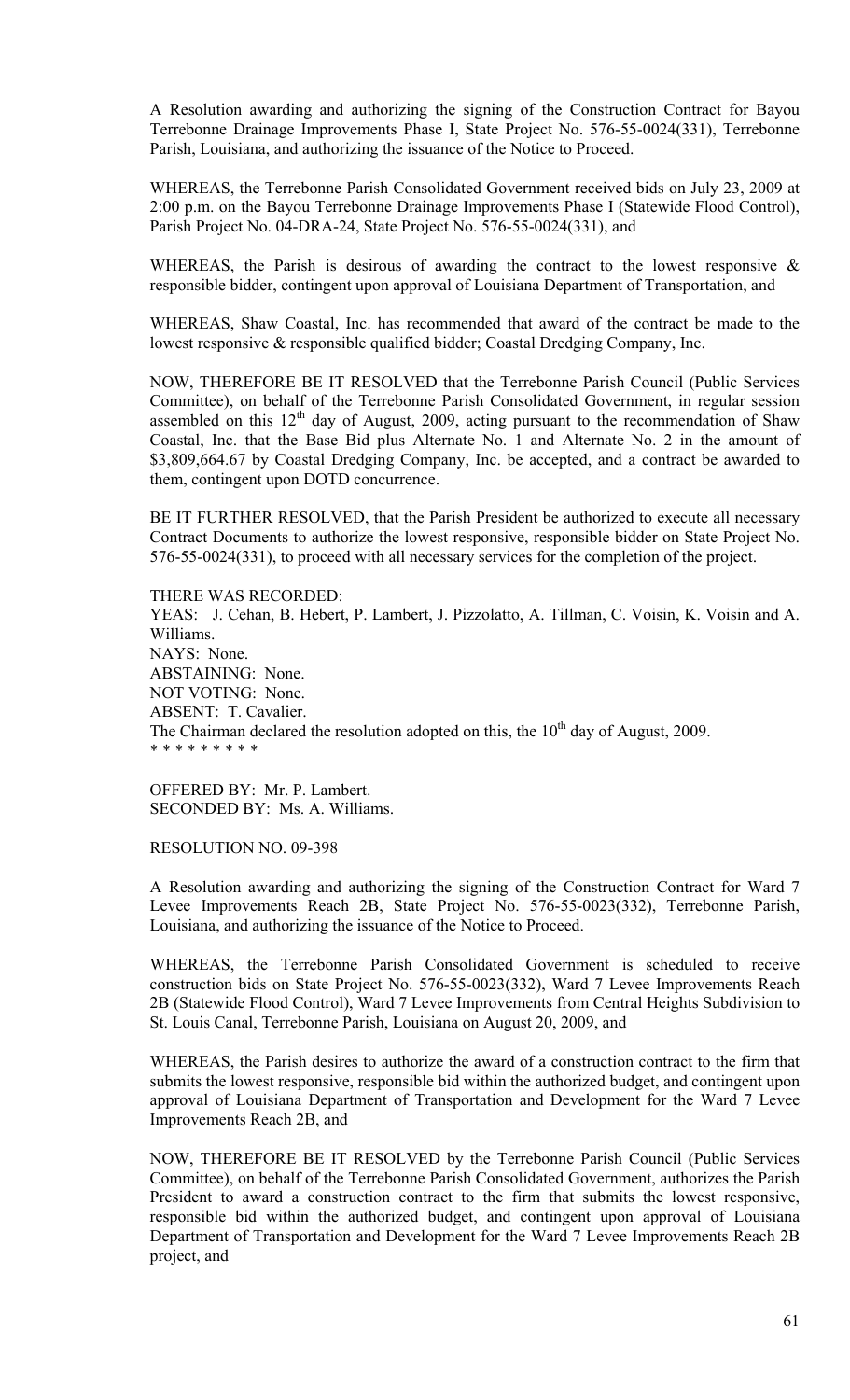BE IT FURTHER RESOLVED, that the Parish President be authorized to execute all necessary Contract Documents to authorize the lowest responsive, responsible bidder on State Project No. 576-55-0023(332), to proceed with all necessary services for the completion of the project.

THERE WAS RECORDED: YEAS: J. Cehan, B. Hebert, P. Lambert, J. Pizzolatto, A. Tillman, C. Voisin, K. Voisin and A. Williams. NAYS: None. ABSTAINING: None. NOT VOTING: None. ABSENT: T. Cavalier. The Chairman declared the resolution adopted on this, the  $10<sup>th</sup>$  day of August, 2009. \* \* \* \* \* \* \* \* \*

OFFERED BY: Ms. A. Williams. SECONDED BY: Mr. K. Voisin.

### RESOLUTION NO. 09-399

A resolution authorizing the execution of Change Order No. 2 (Balancing) to the Construction Agreement for Parish Project No.07-DRA-11, Canal Street Improvements and Little Bayou Black Bulkhead, Terrebonne Parish, Louisiana.

 WHEREAS, the Terrebonne Parish Consolidated Government entered into a construction agreement December 1, 2008, with Sealevel Construction, Inc., Recordation Number 1310847, for Parish Project No. 07-DRA-11, Canal Street Improvements and Little Bayou Black Bulkhead, Terrebonne Parish, Louisiana, and

 WHEREAS, this change order has been recommended so as to adjust the estimated contract item quantities and to add additional contract item for completion of the project described on the attached Change Order No. 2 (Balancing) for the above referenced project, and

 WHEREAS, this change order will add twenty-two (22) calendar days to the contract as a result of Change Order No. 2 (Balancing), and

 WHEREAS, this change order is necessary in order to decrease the overall contract price by (\$19,219.39), and

 WHEREAS, this Change Order No. 2 (Balancing) has been recommended by the Engineer, GSE Associates, Inc., for this project.

 NOW, THEREFORE BE IT RESOLVED that the Terrebonne Parish Council (Public Services Committee), on behalf of the Terrebonne Parish Consolidated Government, does hereby approve and authorize the execution by Terrebonne Parish President Michel Claudet of Change Order No. 2 (Balancing) to the construction agreement with Sealevel Construction, Inc. for Parish Project No. 07-DRA-11, Canal Street Improvements and Little Bayou Black Bulkhead, Terrebonne Parish, Louisiana for a decrease in the amount of Nineteen Thousand, Two Hundred Nineteen Dollars and Thirty-Nine Cents (-\$19,219.39) to the contract amount as described on Change Order No. 2 (Balancing), and

 BE IT FURTHER RESOLVED that a certified copy of the resolution be forwarded to the Engineer, GSE Associates, Inc.

THERE WAS RECORDED:

YEAS: J. Cehan, B. Hebert, P. Lambert, J. Pizzolatto, A. Tillman, C. Voisin, K. Voisin and A. Williams. NAYS: None. ABSTAINING: None. NOT VOTING: None. ABSENT: T. Cavalier. The Chairman declared the resolution adopted on this, the  $10<sup>th</sup>$  day of August, 2009.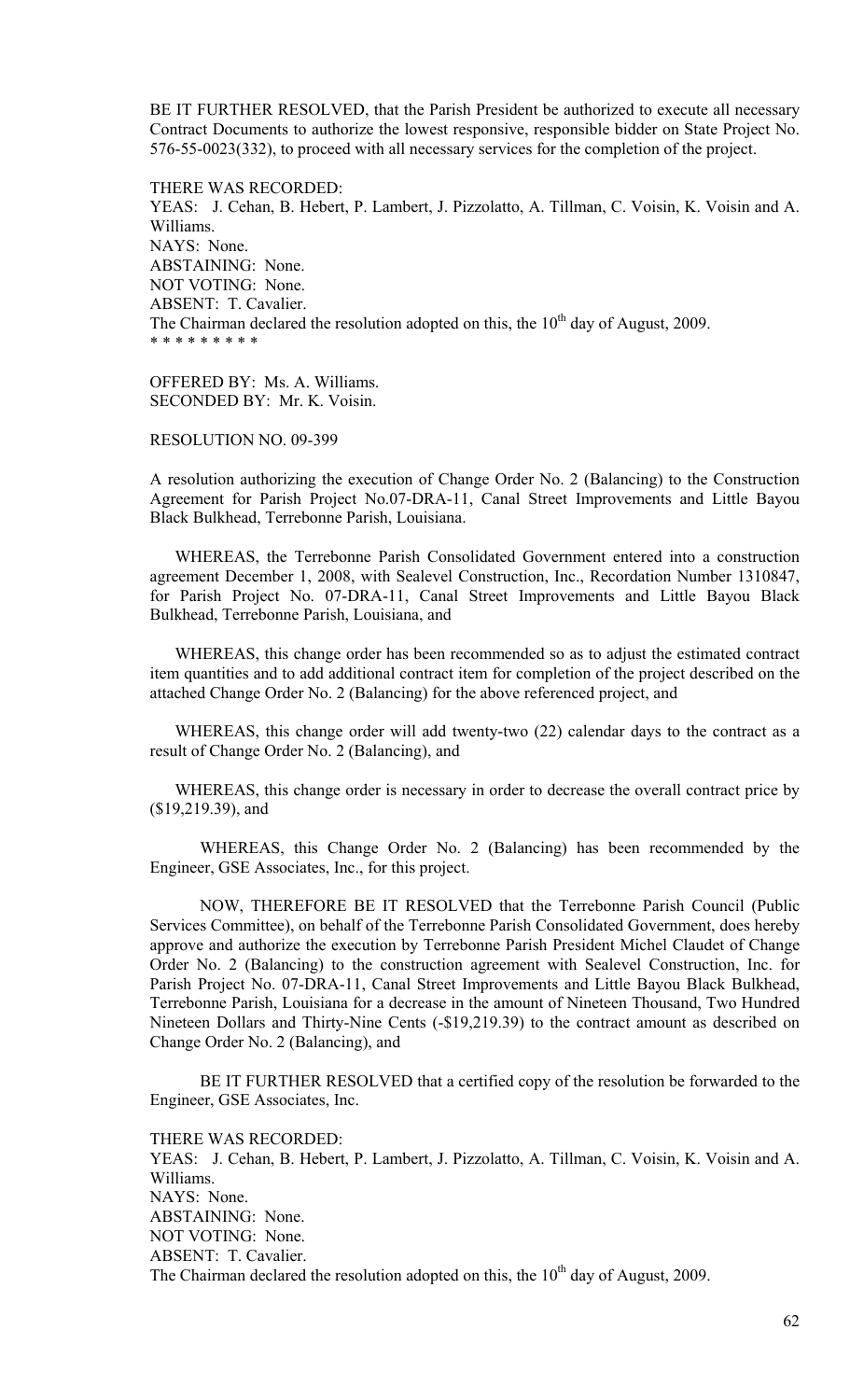OFFERED BY: Ms. A. Williams. SECONDED BY: Mr. C. Voisin.

RESOLUTION NO. 09-400

## RESOLUTION CERTIFYING COMPLIANCE WITH THE PUBLIC BID LAWS STATE PROJECT NO. 576-55-0024(331) PARISH OF Terrebonne

 WHEREAS, the Terrebonne Parish Consolidated Government (TPCG), has solicited bids for State Project No. 576-55-0024(331) in accordance with the current bid laws of the state of Louisiana, including, but not limited to R.S. 38:2211, et. seq; and

 WHEREAS, the Terrebonne Parish Consolidated Government (TPCG), has submitted to DOTD Certification of proof of publication, one (1) copy of the bid proposals and bid bonds as submitted by each of the bidders, and legible copy of the bid tabulation of all bids received, and certified to be correct by the Engineer and an authorized official of the Sponsor, a copy of the engineer's recommendation data in the Clerk of Court's Office.

 NOW, THEREFORE, BE IT RESOLVED that the Terrebonne Parish Council (Public Services Committee), on behalf of the Terrebonne Parish Consolidated Government (TPCG), in Regular session, assembled on this  $12<sup>th</sup>$  day of August, 2009, does hereby certify compliance with the bidding procedures of Louisiana Revised Statutes 38:2211, et. seq.

THERE WAS RECORDED: YEAS: J. Cehan, B. Hebert, P. Lambert, J. Pizzolatto, A. Tillman, C. Voisin, K. Voisin and A. Williams. NAYS: None. ABSTAINING: None. NOT VOTING: None. ABSENT: T. Cavalier. The Chairman declared the resolution adopted on this, the  $10<sup>th</sup>$  day of August, 2009. \* \* \* \* \* \* \* \* \*

OFFERED BY: Ms. A. Williams. SECONDED BY: Mr. C. Voisin.

RESOLUTION NO. 09-401

A resolution ratifying the Parish President's appointment of David A. Waitz Engineering and Surveying, Inc. to provide professional engineering services relative to the replacement of existing cast iron gas lines, project known as Cast Iron Gas Line Improvements, Morris Street Area, Phase XIV.

NOW THEREFORE BE IT RESOLVED, by the Terrebonne Parish Council (Public Services Committee), on behalf of the Terrebonne Parish Consolidated Government, that the Parish President's appointment of David A. Waitz Engineering and Surveying, Inc. to provide professional engineering and land survey services relative to cast iron gas line replacement for project known as Cast Iron Gas Line Improvements, Morris Street Area, Phase XIV, be, and is hereby approved, and

BE IT FURTHER RESOLVED, that the Parish President, Council Chairman, and all other appropriate parties be, and they are hereby authorized to execute any and all contract documents associated therewith.

THERE WAS RECORDED:

YEAS: J. Cehan, B. Hebert, P. Lambert, J. Pizzolatto, C. Voisin, K. Voisin and A. Williams.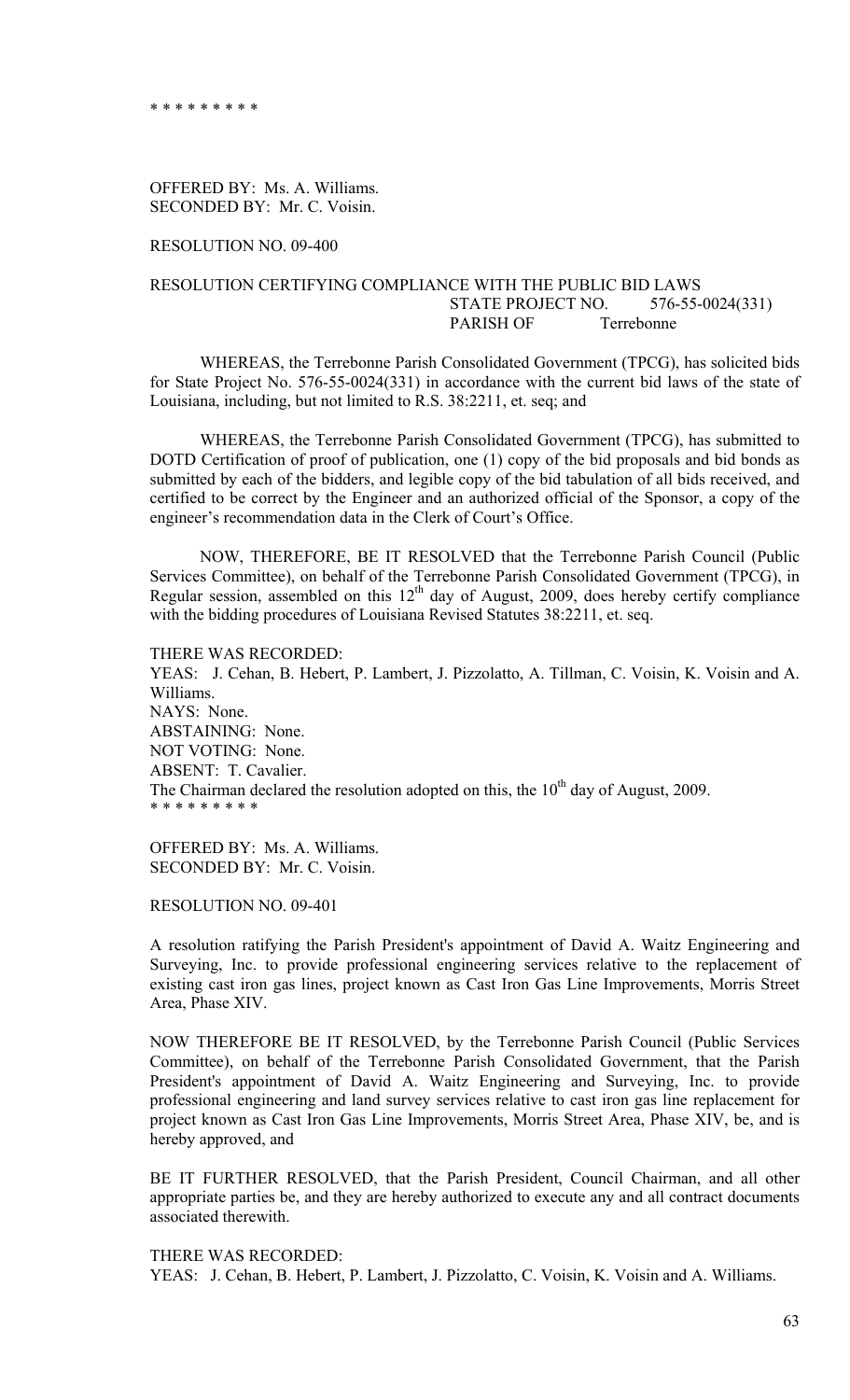NAYS: None. ABSTAINING: None. NOT VOTING: None.

ABSENT: T. Cavalier and A. Tillman. The Chairman declared the resolution adopted on this, the  $10<sup>th</sup>$  day of August, 2009. \* \* \* \* \* \* \* \* \*

OFFERED BY: Mr. K. Voisin. SECONDED BY: Ms. A. Williams.

# RESOLUTION NO. 09-402

A RESOLUTION AUTHORIZING THE PARISH PRESIDENT TO EXECUTE A COOPERATIVE ENDEAVOR AGREEMENT BETWEEN THE TERREBONNE PARISH CONSOLIDATED GOVERNMENT AND THE TERREBONNE COUNCIL ON AGING FOR DONATION OF VEHICLES

WHEREAS, Sec. 1-06 of the Home Rule Charter for the Parish of Terrebonne provides that parish government shall have the right, power and authority to pass all ordinances requisite or necessary to promote, protect and preserve the general welfare, safety, health, peace and good order of the parish, including, but not by way of limitation, the right, power and authority to pass ordinances on all subject matters necessary, requisite or proper for the management of parish affairs, and all other subject matter without exception, subject only to the limitation that the same shall not be inconsistent with the constitution or expressly denied by general law applicable to the parish; and

WHEREAS, Section 1-07 of the Terrebonne Parish Charter provides the parish government is authorized as provided by state law, to enter into joint service agreements or cooperative efforts with other governmental agencies and political subdivisions; and,

WHEREAS, Article VII, Section 14(B) entitled "Authorized Uses", of the Louisiana Constitution lists ten specific instances of permissible use of public funds, one of which includes, "the use of public funds for programs of social welfare for the aid and support of the needy";and

WHEREAS, the purpose of this agreement is to further one of the goals of the Terrebonne Council on Aging (TCOA) to provide transportation for the needy elderly citizens in Terrebonne Parish; and

WHEREAS, TPCG currently owns two rural transit buses which have exceeded their useful life and have been removed from the rural transit program by the LA DOTD/FTA and are currently no longer needed for a public purpose of the TPCG or being used; and

WHEREAS, TCOA and TPCG believe they can substantially benefit the public purpose of transportation availability for low to moderate income elderly residents of Terrebonne Parish by donating the two vehicles to TCOA subject to the terms herein described; and

NOW THEREFORE BE IT RESOLVED by the Terrebonne Parish Council (Public Services Committee), on behalf of Terrebonne Parish Consolidated Government that Parish President Michel Claudet is hereby authorized to negotiate and to execute all documents necessary to effect a viable Cooperative Endeavor Agreement between the Terrebonne Parish Consolidated Government and the Terrebonne Council on Aging containing substantially the same terms as those set out in the attached agreement.

THERE WAS RECORDED: YEAS: J. Cehan, B. Hebert, P. Lambert, C. Voisin, K. Voisin and A. Williams. NAYS: None. ABSTAINING: None. NOT VOTING: None. ABSENT: T. Cavalier, J. Pizzolatto and A. Tillman. The Chairman declared the resolution adopted on this, the  $10<sup>th</sup>$  day of August, 2009.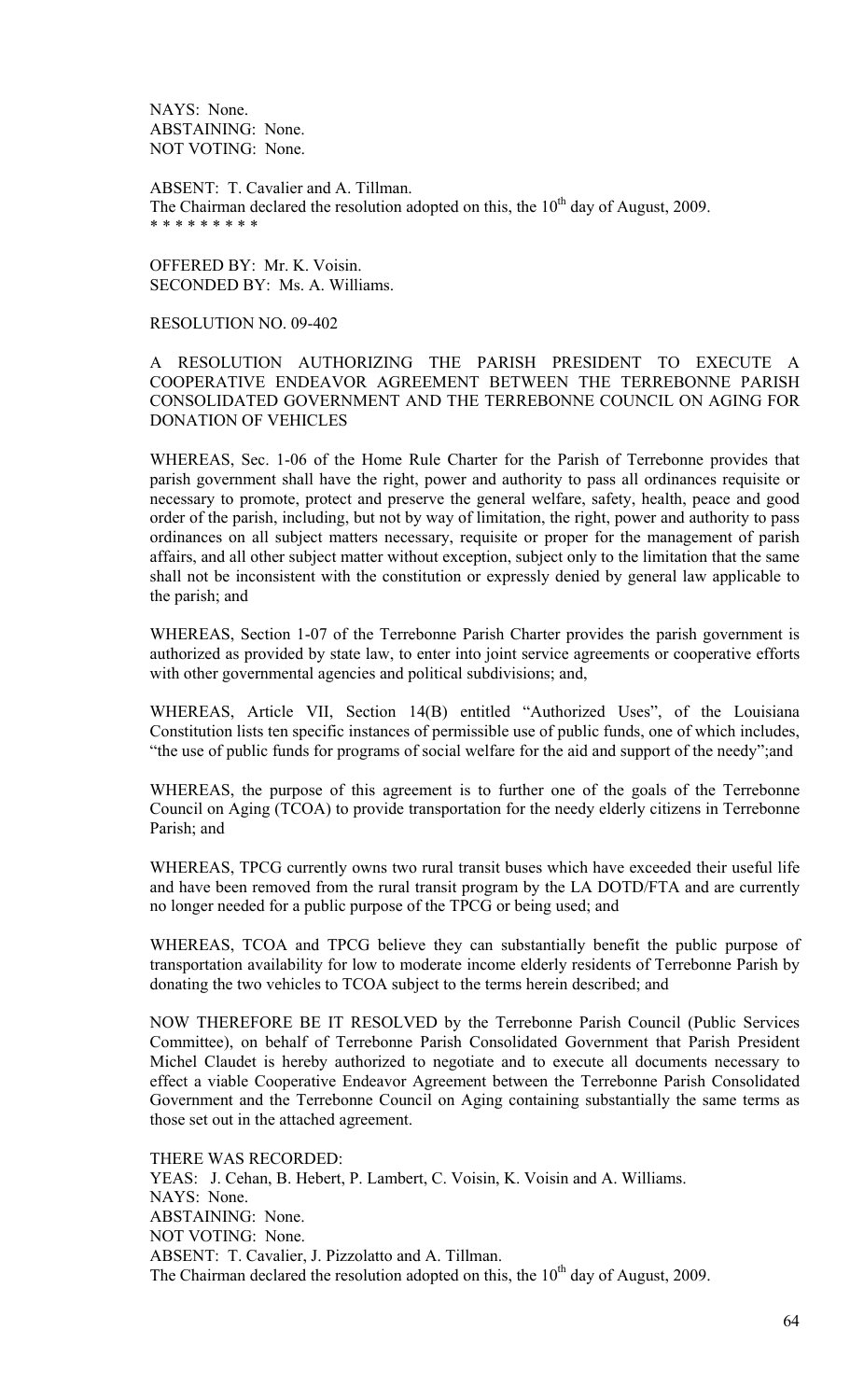\* \* \* \* \* \* \* \* \*

OFFERED BY: Mr. P. Lambert. SECONDED BY: Mr. C. Voisin.

RESOLUTION NO. 09-403

A resolution authorizing the execution of Change Order No. 1 for the Construction Agreement for Parish Project No. 08-DRA-26, Lower Montegut Pump Station (D-2) Steel Bulkhead /Discharge Pipe Improvements Project, Terrebonne Parish, Louisiana.

WHEREAS, the Terrebonne Parish Consolidated Government entered into a contract dated April 23, 2009, JAG Construction Services, Inc., recordation number 1320928, for the Lower Montegut Pump Station (D-2) Steel Bulkhead /Discharge Pipe Improvements Project, Parish Project No. 08-DRA-26, Terrebonne Parish, Louisiana, and

WHEREAS, this change order has been recommended so as to increase the contract to incorporate the replacement of the existing discharge piping from the flange outside the existing pump station to the new piping, and

WHEREAS, this Change Order No. 1 has been recommended by the Engineer, T. Baker Smith, Inc., for this project.

NOW, THEREFORE BE IT RESOLVED that the Terrebonne Parish Council (Public Services Committee), on behalf of the Terrebonne Parish Consolidated Government, does hereby approve and authorize the execution by Terrebonne Parish President Michel Claudet of Change Order No. 1 to the construction agreement with Jag Construction Services, Inc, to perform construction services for the Lower Montegut Pump Station (D-2) Steel Bulkhead /Discharge Pipe Improvements Project, Parish Project No. 08-DRA-26, for a increase in the amount of Eighty Four Thousand, Four Hundred Fifty Dollars and zero cents (\$84,450.00) to the original contract amount, and

BE IT FURTHER RESOLVED that a certified copy of the resolution be forwarded to the Engineer, T. Baker Smith, Inc.

THERE WAS RECORDED:

YEAS: J. Cehan, B. Hebert, P. Lambert, J. Pizzolatto, A. Tillman, C. Voisin, K. Voisin and A. Williams. NAYS: None. ABSTAINING: None. NOT VOTING: None. ABSENT: T. Cavalier. The Chairman declared the resolution adopted on this, the  $10<sup>th</sup>$  day of August, 2009. \* \* \* \* \* \* \* \* \*

 Parish Manager Al Levron stated that there are current contracts underway to replace the bulkheads at the near Montegut Pump Station and that it was anticipated that the discharge piping would be extended; however, it was determined that the piping need to be replaced due to corrosion.

OFFERED BY: Mr. C. Voisin. SECONDED: Unanimously.

RESOLUTION NO. 09-404

A resolution authorizing Change Order No. 1 to the Agreement between Owner and Contractor for the Project No. 08-LIB-08, Demolition and New Construction of Grand Caillou Branch Library.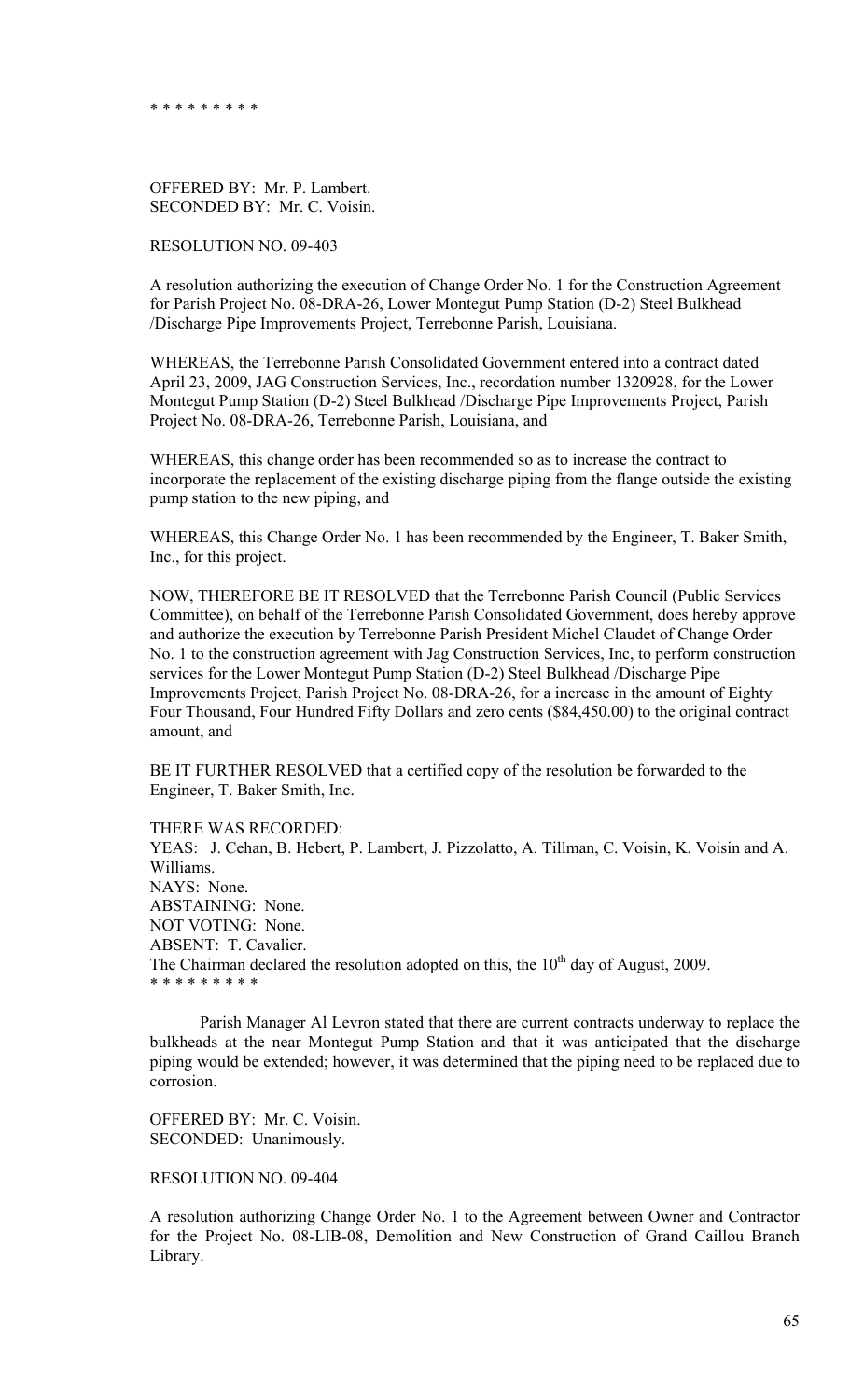WHEREAS, the Terrebonne Parish Consolidated Government did enter into a contract with B. E. T. Construction, Inc., dated October 17, 2008 and recorded under Entry No.1307911 for Project No. 08-LIB-08, Demolition and New Construction of Grand Caillou Branch Library, and

WHEREAS, this change order balances quantities to actual ones installed, and

WHEREAS, this change order is also necessary to increase the contract time, and

 WHEREAS, the Architect for this project, Cheramie + Bruce Architects, recommends this Change Order No 1, and

 NOW, THEREFORE BE IT RESOLVED that Terrebonne Parish Council (Public Services Committee), on behalf of the Terrebonne Parish Consolidated Government, does hereby approve and authorize the Parish President Michel Claudet, to execute this Change Order No. 1 which balances quantities to actual ones installed for a decrease of Fifty Six Thousand, Six Hundred Eighty Seven Dollars and No Cents (\$56,687.00) and increases the contract time by Thirty Three (33) days, for Parish Project No. 08-LIB-08; Demolition and New Construction of Grand Caillou Branch Library, Terrebonne Parish, Louisiana; and,

 BE IT FURTHER RESOLVED that a certified copy of the resolution be forwarded to the Architect, Cheramie + Bruce Architects.

THERE WAS RECORDED: YEAS: J. Cehan, B. Hebert, P. Lambert, J. Pizzolatto, A. Tillman, C. Voisin, K. Voisin and A. Williams. NAYS: None. ABSTAINING: None. NOT VOTING: None. ABSENT: T. Cavalier. The Chairman declared the resolution adopted on this, the  $10<sup>th</sup>$  day of August, 2009. \* \* \* \* \* \* \* \* \*

OFFERED BY: Mr. C. Voisin. SECONDED BY: Mr. A. Tillman.

RESOLUTION NO. 09-405

A resolution providing for the acceptance of work performed by B.E.T. Construction, Inc., in accordance with the Certificate of Substantial Completion for Grand Caillou Branch Library Renovations, Project No. 08-LIB-08, Terrebonne Parish, Louisiana

WHEREAS, the Terrebonne Parish Library Board of Control did enter into a contract with B.E.T. Construction, Inc., dated October 17, 2008 for Project No. 08-LIB-08, Grand Caillou Branch Library Renovations, Terrebonne Parish, Louisiana, and

WHEREAS, work performed under the contract has been inspected by authorized representatives of the Owner, Engineer, and Contractor and found to be substantially complete, and

WHEREAS, the Architect for this project, Cheramie + Bruce Architects, APC, recommends the acceptance of the substantial completion, and

NOW, THEREFORE BE IT RESOLVED that the Terrebonne Parish Council (Public Services Committee), on behalf of the Terrebonne Parish Consolidated Government, does hereby accept the work performed in accordance with the contract and specifications in accordance with the Certificate of Substantial Completion, effective as of the date of recording of this resolution, and does authorize and direct the Clerk of Court and Ex-Officio Recorder of Mortgages of Terrebonne Parish to note this acceptance thereof in the margin of the inscription of said contract under Entry No. 1307911 of the Records of Terrebonne Parish, Louisiana, and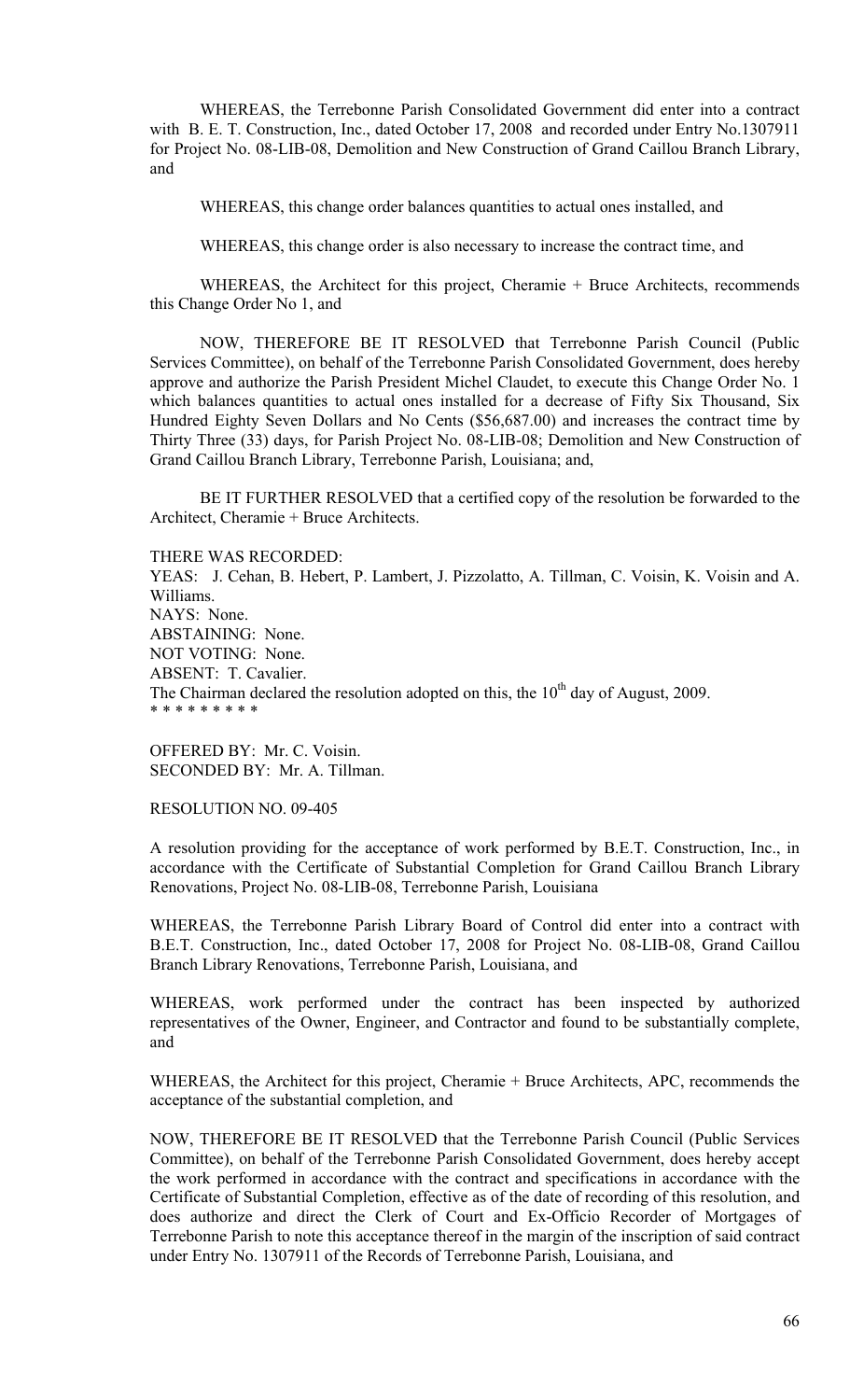BE IT FURTHER RESOLVED that a certified copy of the resolution be forwarded to the Architect, Cheramie + Bruce Architects, APC

BE IT FURTHER RESOLVED that a certified copy of the resolution be recorded in the office of the Clerk of Court of Terrebonne Parish to commence a 45-day clear lien period, and

BE IT FURTHER RESOLVED that the Administration is authorized to make payment of retainage upon the presentation of a Clear Lien Certificate.

THERE WAS RECORDED:

YEAS: J. Cehan, B. Hebert, P. Lambert, J. Pizzolatto, A. Tillman, C. Voisin, K. Voisin and A. Williams. NAYS: None. ABSTAINING: None. NOT VOTING: None. ABSENT: T. Cavalier. The Chairman declared the resolution adopted on this, the  $10<sup>th</sup>$  day of August, 2009. \* \* \* \* \* \* \* \* \*

OFFERED BY: Mr. C. Voisin. SECONDED BY: Mr. P. Lambert.

RESOLUTION NO. 09-406

A resolution authorizing the execution of Change Order No. 1to the Construction Agreement for Parish Project No. 05-BRG-34, Waterproof Bridge Replacement, Terrebonne Parish, Louisiana.

WHEREAS, the Terrebonne Parish Consolidated Government entered into a contract dated August 26, 2008, with Gray Construction Corp., Recordation Number 1305074, for the Waterproof Bridge Replacement, Parish Project No. 05-BRG-34, Terrebonne Parish, Louisiana, and

WHEREAS, this change order is necessary to add twenty-four (24) calendar days to the original contract for the completion of the above referenced project, and

WHEREAS, this change order is necessary in order to add twenty-four (24) calendar days to the contract due to non-cooperation from Charter Communications involving the moving of their line over the work area on the north side of the project during construction, and

WHEREAS, the Engineer for this project, David A. Waitz Engineering and Surveying, Inc., recommend this change order, and

NOW, THEREFORE BE IT RESOLVED that the Terrebonne Parish Council (Public Services Committee), on behalf of the Terrebonne Parish Consolidated Government, does hereby approve and authorize the Parish President Michel Claudet, to execute this Change Order No. 1 which results in an increase of twenty-four (24) calendar days, for Parish Project No. 05-BRG-34; Waterproof Bridge Replacement, Terrebonne Parish, Louisiana.

THERE WAS RECORDED: YEAS: J. Cehan, B. Hebert, P. Lambert, J. Pizzolatto, A. Tillman, C. Voisin, K. Voisin and A. Williams. NAYS: None. ABSTAINING: None. NOT VOTING: None. ABSENT: T. Cavalier. The Chairman declared the resolution adopted on this, the  $10<sup>th</sup>$  day of August, 2009. \* \* \* \* \* \* \* \* \*

OFFERED BY: Mr. A. Tillman. SECONDED BY: Mr. C. Voisin.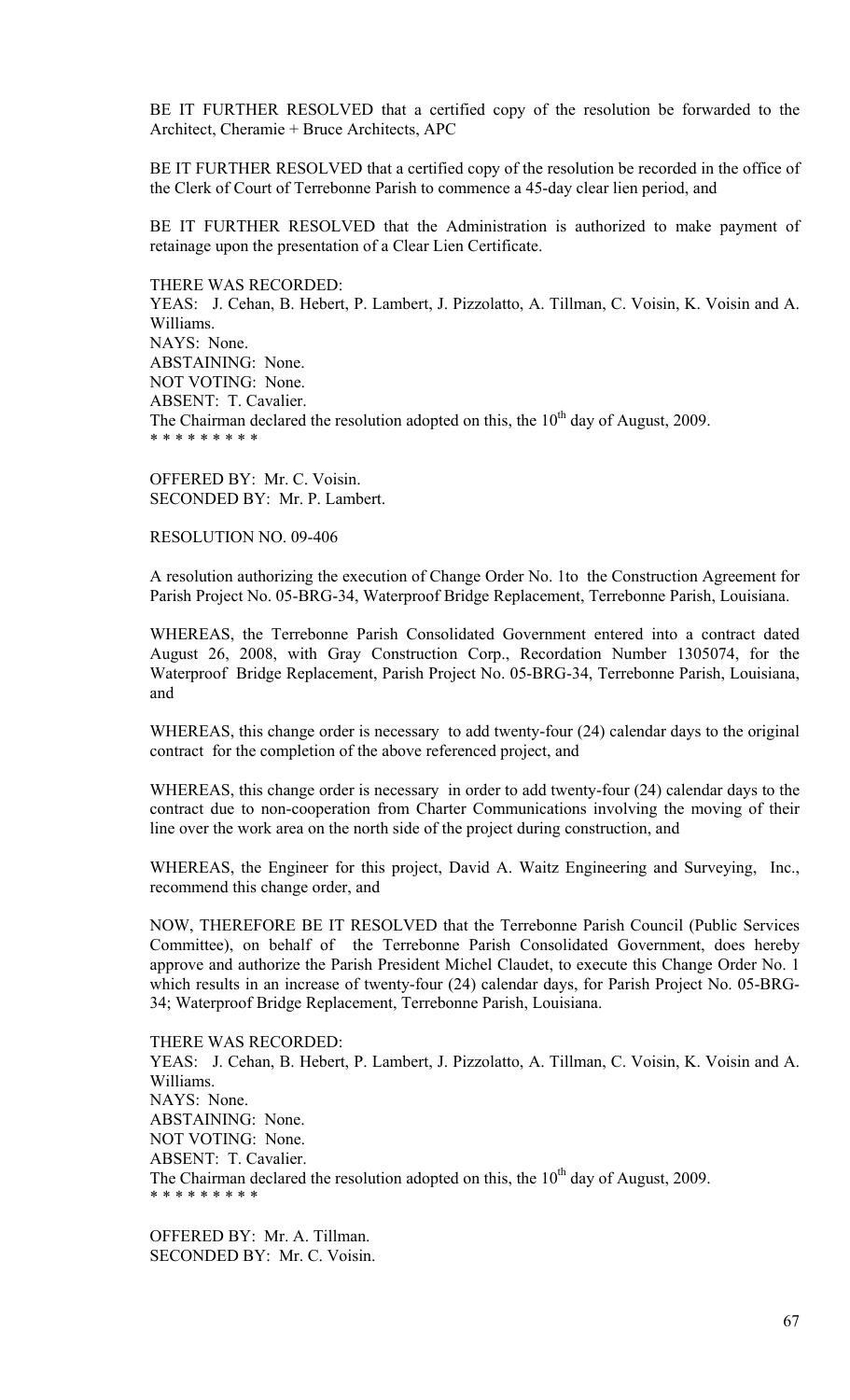### RESOLUTION NO. 09-407

A resolution authorizing the execution of Change Order No. 1 for the Construction Agreement for Parish Project No. 07-ROAD-36; Hollywood/St. Louis Canal Road Improvements, Terrebonne Parish, Louisiana.

 WHEREAS, the Terrebonne Parish Consolidated Government entered into a contract dated May 22, 2009, with LA Contracting Enterprise, L.L.C., Inc., for the Hollywood/St. Louis Canal Road Improvements, Parish Project No. 07-ROAD-36, Terrebonne Parish, Louisiana, and

 WHEREAS, it is necessary to widen a section of Hollywood Road between St. Louis Canal Road and the St. Louis Canal Bridge that was left out of the plans, and

WHEREAS, this change order will increase the contract by \$53,218.00, and

WHEREAS, this change order will increase the contract time by 30 days, and

 WHEREAS, this Change Order No. 1 has been recommended by the ENGINEER for this project, David A. Waitz Engineering And Surveying, Inc.

 NOW, THEREFORE BE IT RESOLVED that the Terrebonne Parish Council (Public Services Committee), on behalf of the Terrebonne Parish Consolidated Government, does hereby approve and authorize the execution by Terrebonne Parish President Michel Claudet of Change Order No. 1 to the construction agreement with LA Contracting Enterprise, L.L.C., to widen a section of Hollywood Road between St. Louis Canal Road and the St. Louis Canal Bridge for an increase of Fifty Three Thousand Two Hundred Eighteen Dollars and No Cents (\$53,218.00) to the original contract amount and increases the construction time by thirty (30) days, and

 BE IT FURTHER RESOLVED that a certified copy of the resolution be forwarded to the Engineer, David A. Waitz Engineering And Surveying, Inc.

THERE WAS RECORDED: YEAS: J. Cehan, B. Hebert, P. Lambert, J. Pizzolatto, A. Tillman, C. Voisin, K. Voisin and A. Williams. NAYS: None. ABSTAINING: None. NOT VOTING: None. ABSENT: T. Cavalier. The Chairman declared the resolution adopted on this, the  $10<sup>th</sup>$  day of August, 2009. \* \* \* \* \* \* \* \* \*

OFFERED BY: Mr. C. Voisin. SECONDED BY: Mr. K. Voisin.

RESOLUTION NO. 09-408

A resolution ratifying the appointment of T. Baker Smith, Inc., to provide engineering services for the Lake Boudreaux Freshwater Diversion Project – Extension of Levee System (CWPPRA) Project; and authorizing execution of an engineering agreement for said services.

 WHEREAS, the Terrebonne Parish Consolidated Government has obtained CWPPRA funds to partially finance the required Extension of Levee Project, associated with CWPPRA Project TE-32, and

 NOW, THEREFORE BE IT RESOLVED that the Terrebonne Parish Council (Public Services Committee), on behalf of the Terrebonne Parish Consolidated Government, does hereby ratify the appointment of T. Baker Smith, Inc. to provide professional engineering services for the Lake Boudreaux Freshwater Diversion Project – Extension of Levee System (CWPPRA) Project; and

BE IT FURTHER RESOLVED that the Terrebonne Parish Council (Public Services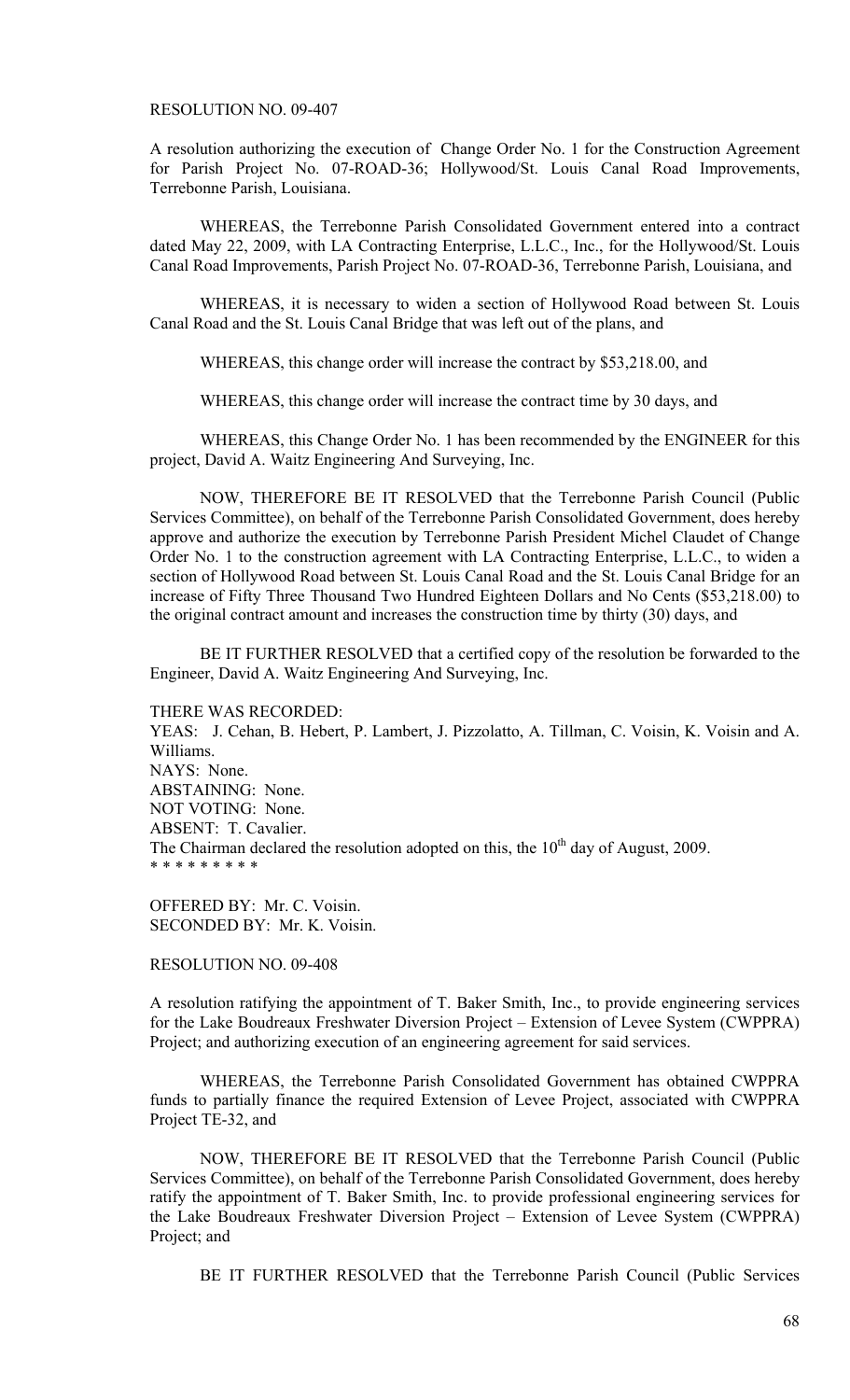Committee), on behalf of the Terrebonne Parish Consolidated Government, does hereby authorize Michel Claudet to execute an engineering agreement with T. Baker Smith, Inc. to provide professional engineering services for the Lake Boudreaux Freshwater Diversion Project – Extension of Levee System (CWPPRA) Project.

THERE WAS RECORDED:

YEAS: J. Cehan, B. Hebert, P. Lambert, J. Pizzolatto, A. Tillman, C. Voisin, K. Voisin and A. Williams. NAYS: None. ABSTAINING: None. NOT VOTING: None. ABSENT: T. Cavalier. The Chairman declared the resolution adopted on this, the  $10<sup>th</sup>$  day of August, 2009. \* \* \* \* \* \* \* \* \*

OFFERED BY: Ms. A. Williams. SECONDED BY: Mr. C. Voisin.

RESOLUTION NO. 09-409

A resolution providing approval of Change Order No. 1 for URS Corporation for Southdown Modifications Project, Work Order No. 018.

WHEREAS, Terrebonne Parish Consolidated Government did approve Work Order No. 018 to provide professional services related to the Southdown Substation Modifications project, and

WHEREAS, as costs associated with witness testing of transformers were not included in the engineering agreement, and

WHEREAS, a change order has been recommended for an increase in the amount of \$4,809.00 for the witness testing of the transformers.

NOW THEREFORE BE IT RESOLVED that the Terrebonne Parish Council (Public Services Committee), on behalf of the Terrebonne Parish Consolidated Government, hereby approves this change order for the above referenced project.

BE IT FURTHER RESOLVED, that the Parish President be authorized to execute Change Order No. 1, for an increase in the amount of \$4,809.00.

THERE WAS RECORDED: YEAS: J. Cehan, B. Hebert, P. Lambert, J. Pizzolatto, A. Tillman, C. Voisin, K. Voisin and A. Williams. NAYS: None. ABSTAINING: None. NOT VOTING: None. ABSENT: T. Cavalier. The Chairman declared the resolution adopted on this, the  $10<sup>th</sup>$  day of August, 2009. \* \* \* \* \* \* \* \* \*

OFFERED BY: Mr. K. Voisin. SECONDED BY: Ms. A. Williams.

RESOLUTION NO. 09-410

A resolution authorizing a cooperative endeavor agreement between Pets R Our World and Terrebonne Parish Consolidated Government to provide low-cost veterinary services to the public.

 WHEREAS, in furtherance of its obligations to provide for the general health, safety, and welfare of Terrebonne Parish, Louisiana citizens, TPCG provides animal control services through the Department of Utilities, Office of Animal Control (OAC), and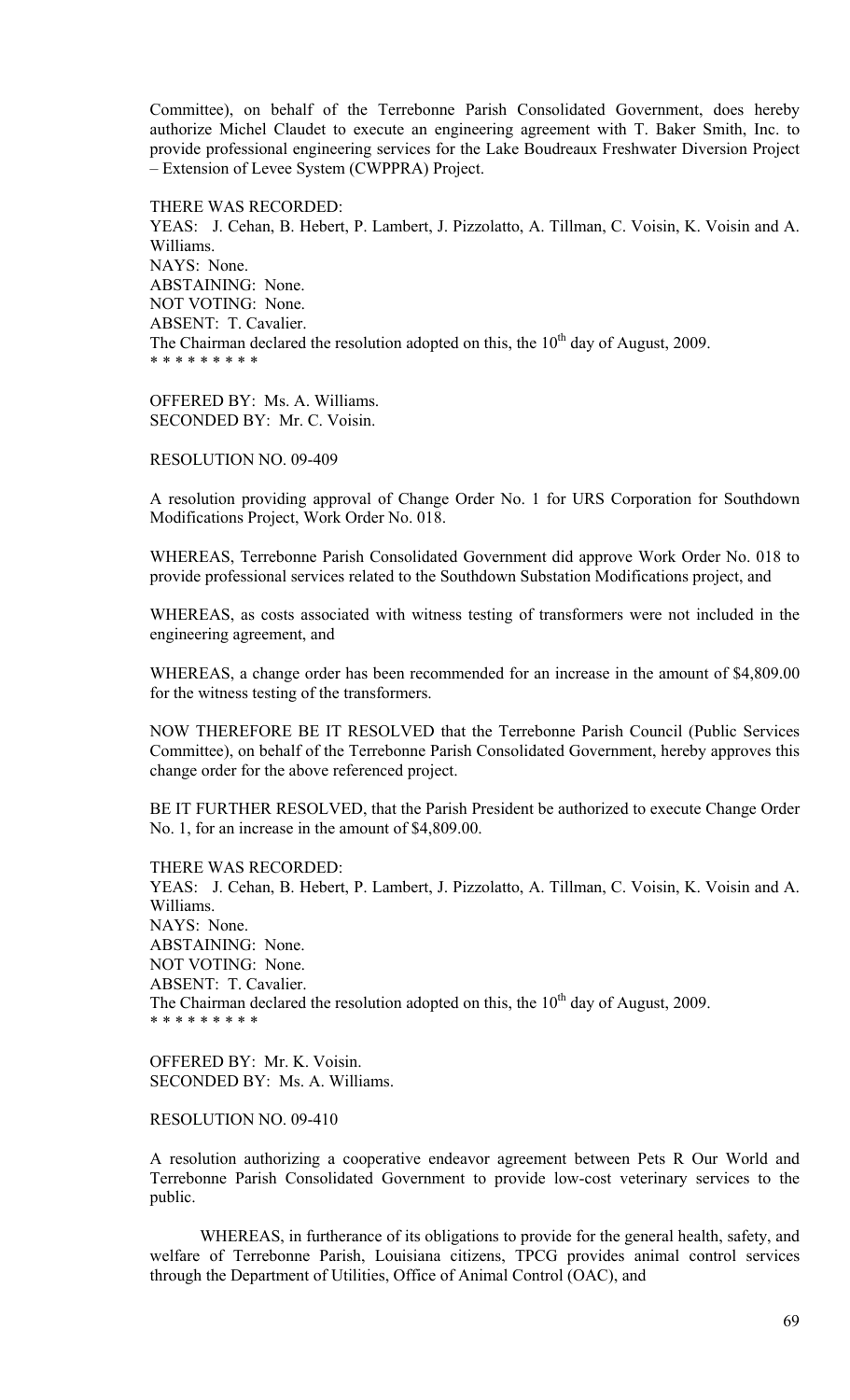WHEREAS, the demand for services of the OAC is directly related to pet population, particularly the population of stray animals, and

WHEREAS, it has been clearly established that unaltered stray and unrestrained pets are the primary cause of over population, and

WHEREAS, in the absence of mitigating measures, it is anticipated the problem of pet overpopulation and associated cost will grow exponentially and compromise the objectives of the OAC and TPCG, and

WHEREAS, the cost of veterinary services for spay and neuter procedures is considered to be a primary obstacle to many pet owners who wish to insure their pets do not contribute to this growing problem, and

 WHEREAS, in an effort to stem the escalating problem of domestic animal over population in Terrebonne Parish, the TPCG is desirous of making low-cost spay/neuter service available to the general public, and

 WHEREAS, the PETS R OUR WORLD is cognizant of the pet overpopulation problem and contributes to the solution by offering low-cost spay/neuter services to south Louisiana communities utilizing its mobile veterinary clinic, and

NOW THEREFORE BE IT RESOLVED, by the Terrebonne Parish Council (Public Services Committee), on behalf of the Terrebonne Parish Consolidated Government that Parish President Michel Claudet be, and he is hereby, authorized to enter into a cooperative endeavor agreement with Pets R Our World to provide low-cost veterinary services to the public.

BE IT FURTHER RESOLVED, that the Parish President and all other appropriate parties be, and they are hereby authorized to execute any and all contract documents associated therewith.

THERE WAS RECORDED: YEAS: J. Cehan, B. Hebert, P. Lambert, J. Pizzolatto, A. Tillman, C. Voisin, K. Voisin and A. Williams. NAYS: None. ABSTAINING: None. NOT VOTING: None. ABSENT: T. Cavalier. The Chairman declared the resolution adopted on this, the  $10<sup>th</sup>$  day of August, 2009. \* \* \* \* \* \* \* \* \*

OFFERED BY: Ms. A. Williams. SECONDED BY: Mr. A. Tillman.

## RESOLUTION NO. 09-411

A resolution authorizing the Parish President to execute a Cooperative Endeavor Agreement between the Terrebonne Parish Consolidated Government (TPCG) and the Orleans Audubon Society.

 WHEREAS, Article VII, Section 14 of the Louisiana Constitution provides that "[F]or a public purpose, the state and its political subdivision or political corporations may engage in cooperative endeavors with each other, with the United States or its agencies, or with any public or private association, corporation or individual", and

 WHEREAS, the Orleans Audubon Society owns and operates a recreational Birding Observation Platform, and parking area adjacent to Hwy 57 in Cocodrie, to provide viewing access to water birding enthusiasts, and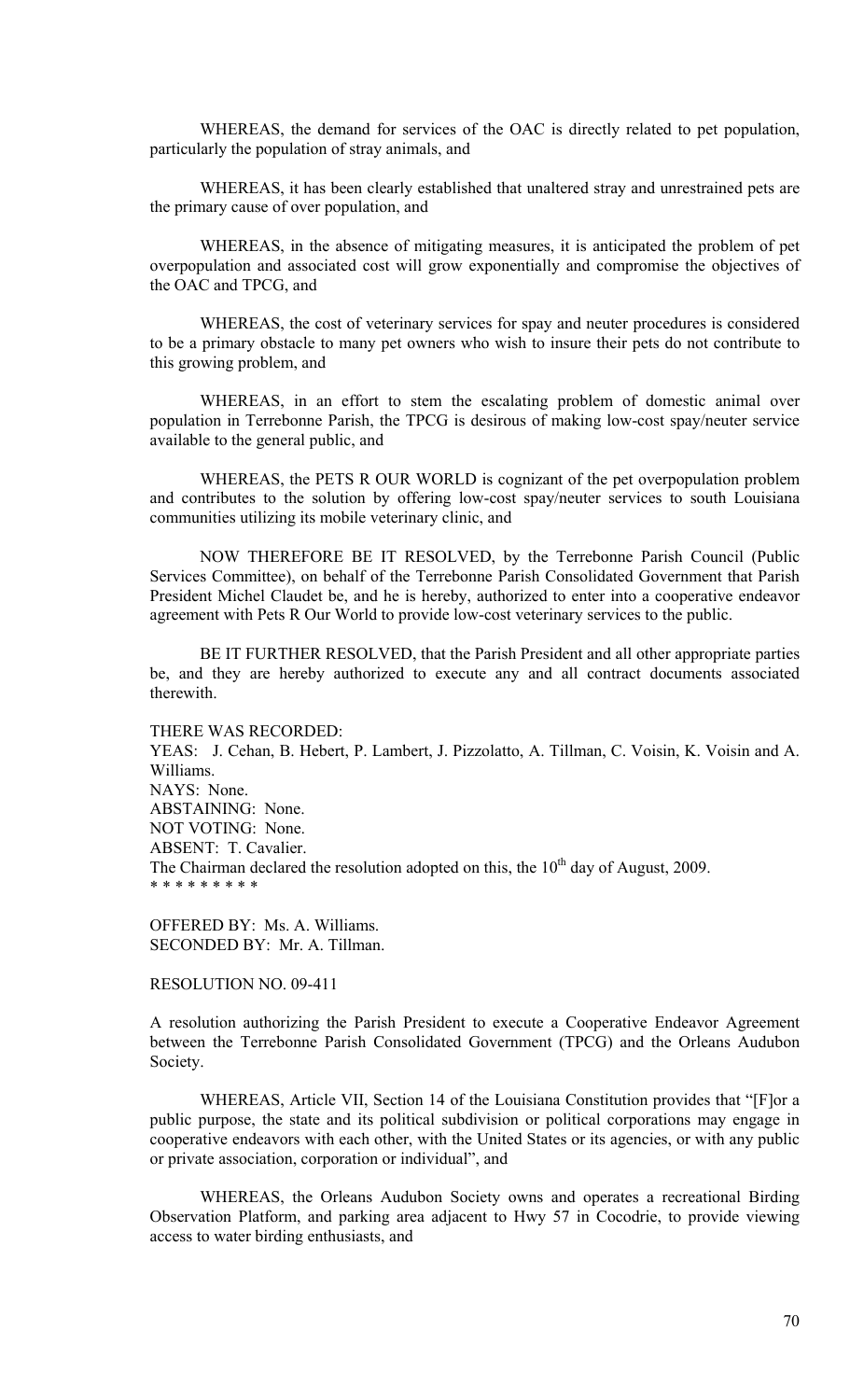WHEREAS, the Orleans Audubon Society has requested the Parish Government to perform periodic maintenance of the limestone parking area of the recreational site, and

 WHEREAS, TPCG desires to provide the requested maintenance in furtherance of its authority to provide recreational opportunities to its residents,

 NOW, THEREFORE BE IT RESOLVED by the Terrebonne Parish Council (Public Services Committee), on behalf of the Terrebonne Parish Consolidated Government, that the Parish President, Michel Claudet, be and he is authorized to execute a cooperative endeavor agreement by and between the Terrebonne Parish Consolidated Government and the Orleans Audubon Society for the aforementioned purposes; and,

 BE IT FURTHER RESOLVED that if any provision or item of this resolution or the application thereof is held invalid, such invalidity shall not affect other provisions, items or applications of this resolution which can be given effect without the invalid provisions, items or applications and to this end the provisions of this resolution are hereby declared severable; and,

 BE IT FURTHER RESOLVED that all resolutions or parts thereof in conflict herewith are hereby repealed.

THERE WAS RECORDED:

YEAS: J. Cehan, B. Hebert, P. Lambert, J. Pizzolatto, A. Tillman, C. Voisin, K. Voisin and A. Williams. NAYS: None. ABSTAINING: None. NOT VOTING: None. ABSENT: T. Cavalier. The Chairman declared the resolution adopted on this, the  $10<sup>th</sup>$  day of August, 2009. \* \* \* \* \* \* \* \* \*

 Committee Member J. Pizzolatto informed the public that the bird/nature observation facility is located along Highway 57 in Cocoderie.

Captain Keith Ward of the Houma Fire Department stated that the proposed dates of the Muscular Dystrophy "street solicitations" are the second weekends in March and November or, if there is inclement weather, the solicitation would take place the  $3<sup>rd</sup>$  weeks of March and November.

Ms. Tiffany Jones, Executive Director of the Muscular Dystrophy Association of Southeast Louisiana, stated that the association services 12 parishes; that the agency is a volunteer agency that provide services to clients with muscular diseases; that there are two local clinics in New Orleans; that flu shots are given each year; that summer camps are provided; that the association provides funding for the purchase and/or repair of medical equipment; and that funding is provided for research at the LSU-Shreveport site. She continued that fire fighters have been long time supporters of MDA; that the agency is not funded through the government, but by local donations; that the association would provide \$1,000,000.00 in insurance coverage for the fire fighters making the solicitations. Ms. Jones then showed a video of Muscular Dystrophy solicitations.

Committee Member K. Voisin expressed his concern with respect to permitting the fire fighters to solicit "street side" donations possibly opening an avenue for other organizations to request permission to do the same.

Ms. A. Williams moved, seconded by Mr. A. Tillman, "THAT, the Public Services Committee introduce an ordinance to amend Article III. 'Peddlers and Solicitors' of Chapter 16 'Licenses and Miscellaneous Business Regulations' – Section 16-53 'Unlawful Solicitation' of the Terrebonne Parish Code to allow Houma Fire Department and area volunteer fire fighters to solicit funds for the Muscular Dystrophy Association and call a public hearing on said matter Wednesday, August 26, 2009 at 6:30 p.m." (\*\*AMENDED MOTION ADOPTED AFTER DISCUSSION)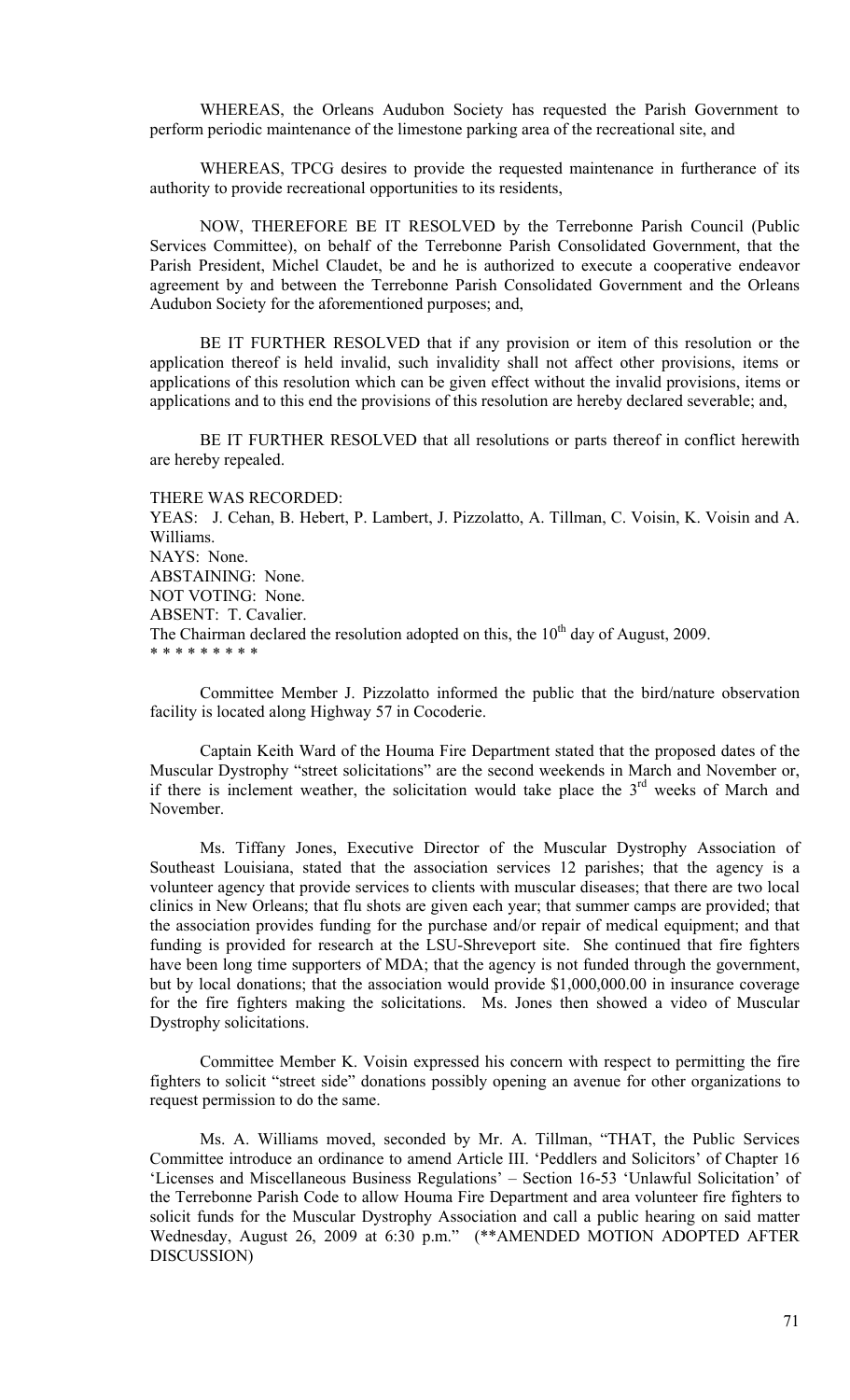Ms. Jones suggested that the Council consider limiting the solicitation opportunity to only bona fide organizations that 501-C3 organizations that provide a tax letter, proof from the IRS, and require that they provide insurance.

 Discussion transpired with respect to supporting the fire fighters effort to support Muscular Dystrophy and traffic congestion as a result of the "street solicitations".

 \*\*Ms. A. Williams offered an *amendment*, seconded by Mr. A. Tillman, "THAT, the Public Services Committee introduce an ordinance to amend Article III. 'Peddlers and Solicitors' of Chapter 16 'Licenses and Miscellaneous Business Regulations' – Section 16-53 'Unlawful Solicitation' of the Terrebonne Parish Code to allow the Houma Fire Department and members of local volunteer fire companies to solicit funds for the Muscular Dystrophy Association; that the Muscular Dystrophy Association provide \$1 million dollars in liability insurance coverage for the 'street solicitation'; and call a public hearing on said hearing on said matter on Wednesday, August 26, 2009 at 6:30 p.m."

The Chairman called for the vote on the motion offered by Ms. A. Williams. UPON ROLL CALL THERE WAS RECORDED: YEAS: J. Cehan, B. Hebert, P. Lambert, J. Pizzolatto, A. Tillman, C. Voisin, and A. Williams. NAYS: K. Voisin. ABSENT: T. Cavalier. The Chairman declared the motion adopted.

OFFERED BY: Mr. B. Hebert. SECONDED BY: Mr. J. Pizzolatto and Mr. K. Voisin.

RESOLUTION NO. 09-412

A resolution introducing and calling a public hearing on an ordinance amending the Terrebonne Parish Code Chapter 5, Article II to provide for matters related to the adoption fees for impounded animals.

NOW THEREFORE BE IT RESOLVED, that the Terrebonne Parish Council (Public Services Committee) on behalf of the Terrebonne Parish Consolidated Government, that a public hearing shall be held on September 23, 2009 at 6:30 p.m. to consider public comment on an ordinance amending the Terrebonne Parish Code Chapter 5, Article II to provide for matters related to the adoption fees for impounded animals.

THERE WAS RECORDED: YEAS: J. Cehan, B. Hebert, P. Lambert, J. Pizzolatto, A. Tillman, C. Voisin, K. Voisin and A. Williams. NAYS: None. ABSTAINING: None. NOT VOTING: None. ABSENT: T. Cavalier. The Chairman declared the resolution adopted on this, the  $10<sup>th</sup>$  day of August, 2009. \* \* \* \* \* \* \* \* \*

 Public Works Director Lt. Col. (Ret.) Greg Bush stated that Administration completed a visual inspection of the flap gate near Ledet Street and Company Canal which revealed two openings to the area and that two culverts or flap gates would be needed at the location. He continued that an inspection of the elevation revealed that a burm would be necessary to maintain a certain elevation between the flap gates; that a wetland delineation would be necessary; and that a survey is needed to determine the elevation of the pipe.

Committee Member C. Voisin exited the proceedings at 9:10 p.m.

 Committee Member P. Lambert stated that over the last two years, the tide in the Intracoastal and Company Canal has been at an elevated level.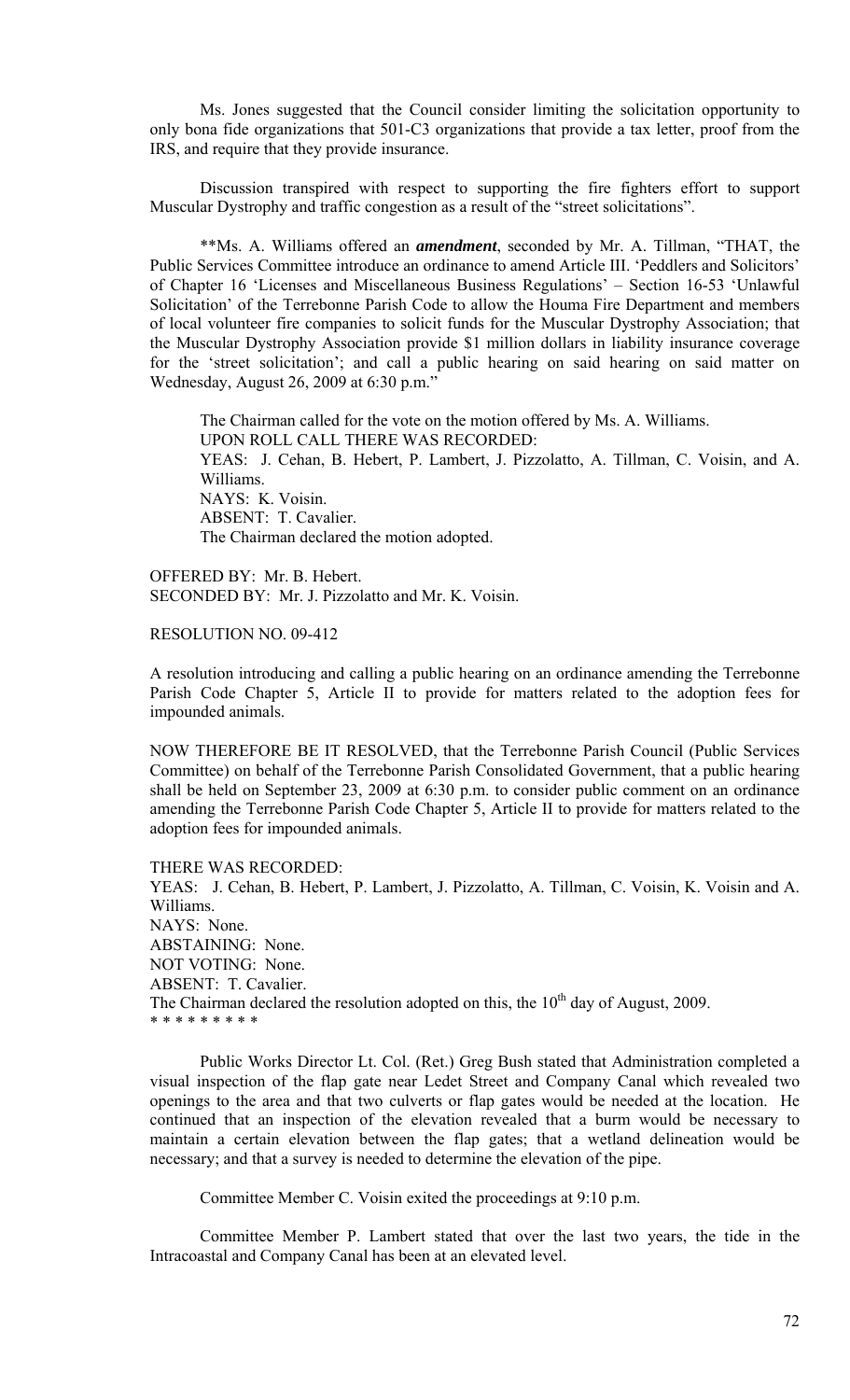Lt. Col. (Ret.) Bush requested additional time to complete a survey of the area and an opportunity to resolve the matter utilizing in-house personnel. (NO ACTION TAKEN)

Committee Member J. Pizzolatto requested that Administration sort the Road Priority Maintenance listing by district and submit a copy to the Council.

Public Works Director Lt. Col. (Ret.) Greg Bush stated that the Road Priority Maintenance list has been compiled in accordance to priority order based upon the surface rating. He noted that there are five concrete roadways that have been included on the listing.

Council Clerk Paul Labat stated that the Public Works Department has been requested to prepare a document listing all Parish and State roadways by district.

OFFERED BY: Mr. J. Pizzolatto. SECONDED BY: Ms. A. Williams and Mr. K. Voisin.

#### RESOLUTION NO. 09-413

WHEREAS, each year, a Road Maintenance Priority List is adopted by the Parish Government as a requirement to receive allocations from the State Transportation Trust Fund, and

WHEREAS, this list includes the length and width of a roadway, District in which the road or street is located, Priority Rating and other pertinent information, and

WHEREAS, the Parish Administration has devised a 2009 Road Maintenance Priority List for review by the Council.

NOW, THEREFORE BE IT RESOLVED by the Terrebonne Parish Council (Public Services Committee), on behalf of the Terrebonne Parish Consolidated Government, that the attached 2009 Road Maintenance Priority List prepared by the Parish Administration be accepted and approved as submitted.

#### THERE WAS RECORDED:

YEAS: J. Cehan, B. Hebert, P. Lambert, J. Pizzolatto, A. Tillman, K. Voisin and A. Williams. NAYS: None. ABSTAINING: None.

NOT VOTING: None.

ABSENT: T. Cavalier and C. Voisin.

The Chairman declared the resolution adopted on this, the  $10<sup>th</sup>$  day of August, 2009.

\* \* \* \* \* \* \* \* \*

 The Chairman recognized a speaker card from Mr. Charles Bass regarding grass cutting along State rights-of-way and noted that Mr. Bass was not present.

 Committee Member K. Voisin requested that no action be taken on the matter relative to grass cutting on rights-of-way along State roadways due to the matter being previously discussed and pending further discussion at a later date. (NO ACTION TAKEN)

 Mr. B. Hebert moved, seconded by Mr. K. Voisin, "THAT, there being no further business to come before the Public Services Committee, the meeting be adjourned."

 The Chairman called for the vote on the motion offered by Mr. B. Hebert. UPON ROLL CALL THERE WAS RECORDED: YEAS: J. Cehan, B. Hebert, P. Lambert, J. Pizzolatto, A. Tillman, K. Voisin, and A. Williams. NAYS: None. ABSENT: T. Cavalier and C. Voisin. The Chairman declared the motion adopted and the meeting was adjourned at 9:21 p.m.

Joey Cehan, Chairman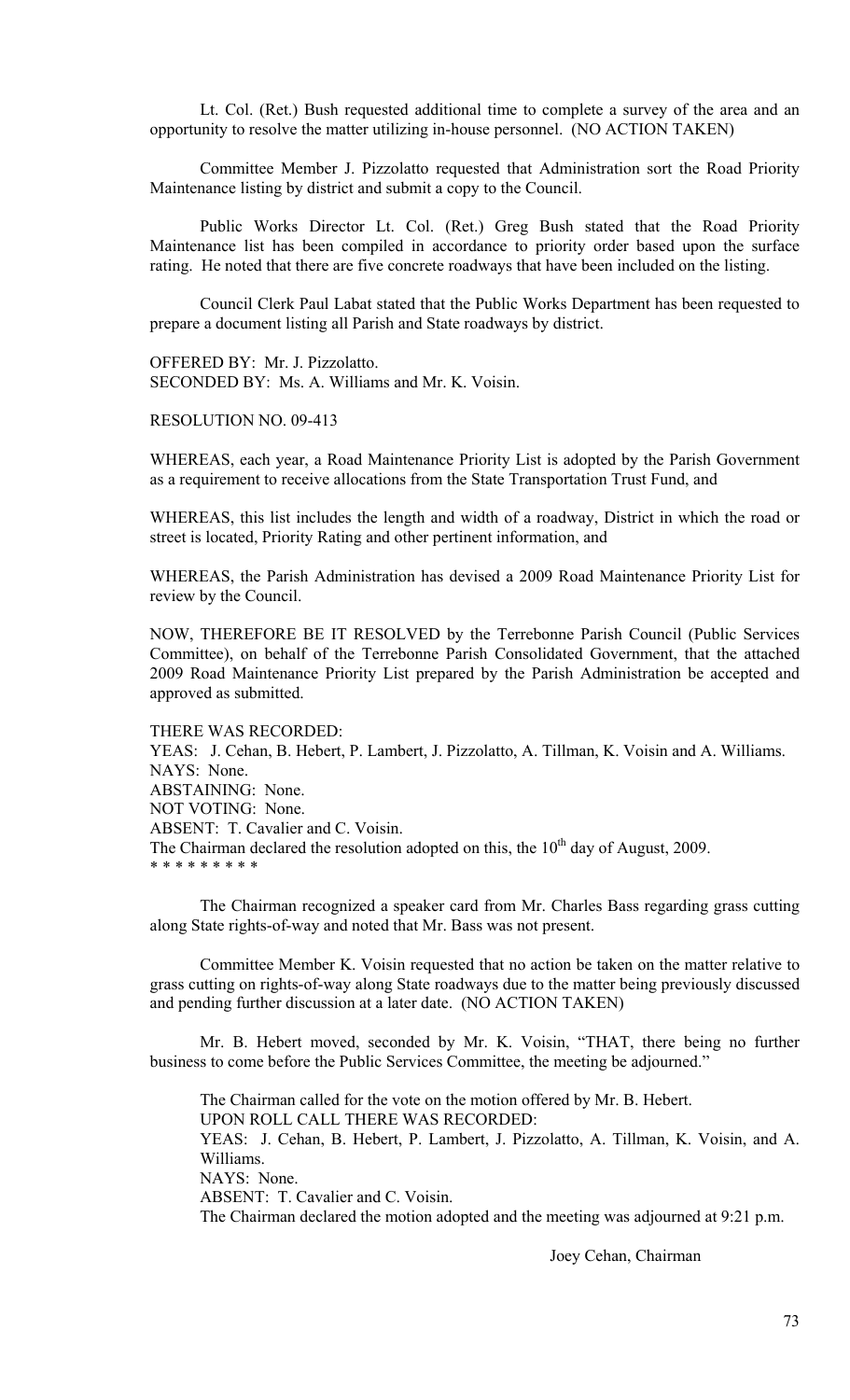Mr. J. Cehan moved, seconded by Ms. A. Williams, "THAT, the Council accept and ratify the minutes of the Public Services Committee meeting held on 8/10/09."

 The Vice-Chairman called for a vote on the motion offered by Mr. J. Cehan. UPON ROLL CALL THERE WAS RECORDED: YEAS: K. Voisin, C. Voisin, J. Cehan, P. Lambert, A. Tillman, A. Williams, B. Hebert, T. Cavalier, and J. Pizzolatto NAYS: None ABSENT: None The Vice-Chairman declared the motion adopted.

 The Vice-Chairman called for a report on the Community Development & Planning Committee meeting held on 8/10/09, whereupon the Committee Chairman, noting that ratification of the minutes calls public hearings on 8/26/09 and 9/23/09, rendered the following:

# **COMMUNITY DEVELOPMENT & PLANNING COMMITTEE**

#### **AUGUST 10, 2009**

 The Chairman, A. Tillman, called the Community Development & Planning Committee meeting to order at 9:26 p.m. in the Terrebonne Parish Council Meeting Room with the Invocation led by A. Williams and the Pledge of Allegiance led by P. Lambert. Upon roll call, Committee Members recorded as present were: J. Cehan, B. Hebert, P. Lambert, J. Pizzolatto, A. Tillman, C. Voisin, K. Voisin, and A. Williams. Committee Member T. Cavalier was recorded as absent. A quorum was declared present.

The Chairman announced that the following items have been withdrawn from the agenda:

●Item No. 1 - Introducing an ordinance to amend the Subdivision Regulations, Chapter 24, Section 24.2 General of the Terrebonne Parish Code (Altering Drainage Plan after development is completed)

●Item No. 2 - Introducing an ordinance to amend the Subdivision Regulations, Chapter 24, Section 24.5.3.3 Process C: Engineering Approval of the Terrebonne Parish Code (Lapse between Conceptual/Preliminary Approval and Engineering Approval)

●Item No. 3 - Introducing ordinance to amend the Subdivision Regulations, Chapter 24, Section 24.7.1.1.1 Streets (Urban Service District & Urban Planning Area) and Section 24.7.1.2.1 Streets (Rural Residential) of the Terrebonne Parish Code (Proper Access to Major Subdivisions: Ingress and Egress)

●Item No. 4 - Introducing an ordinance to amend the Subdivision Regulations Chapter 24, Section 24.7.1.2.4 Minimum Residential Lot Size and Section 24.7.1.5 Residential Lot Frontage (Access) of the Terrebonne Parish Code (Lot Development on Rights-of-way)

OFFERED BY: Mr. C. Voisin. SECONDED BY: Mr. J. Cehan.

### RESOLUTION NO. 09-414

A RESOLUTION AUTHORIZING THE SELECTION OF THE EAST HOUMA SURGE PROTECTION LEVEE – THOMPSON ROAD AS THE LEVEE ENHANCEMENT PROJECT MOST APPROPRIATE TO BE FUNDED BY THE LOUISIANA RECOVERY AUTHORITY OFFICE OF COMMUNITY DEVELOPMENT HURRICANE KATRINA/RITA FUNDS.

WHEREAS, the Terrebonne Parish Consolidated Government is making an application for a Community Development Block Grant (CDBG) Disaster Recovery Grant from the Louisiana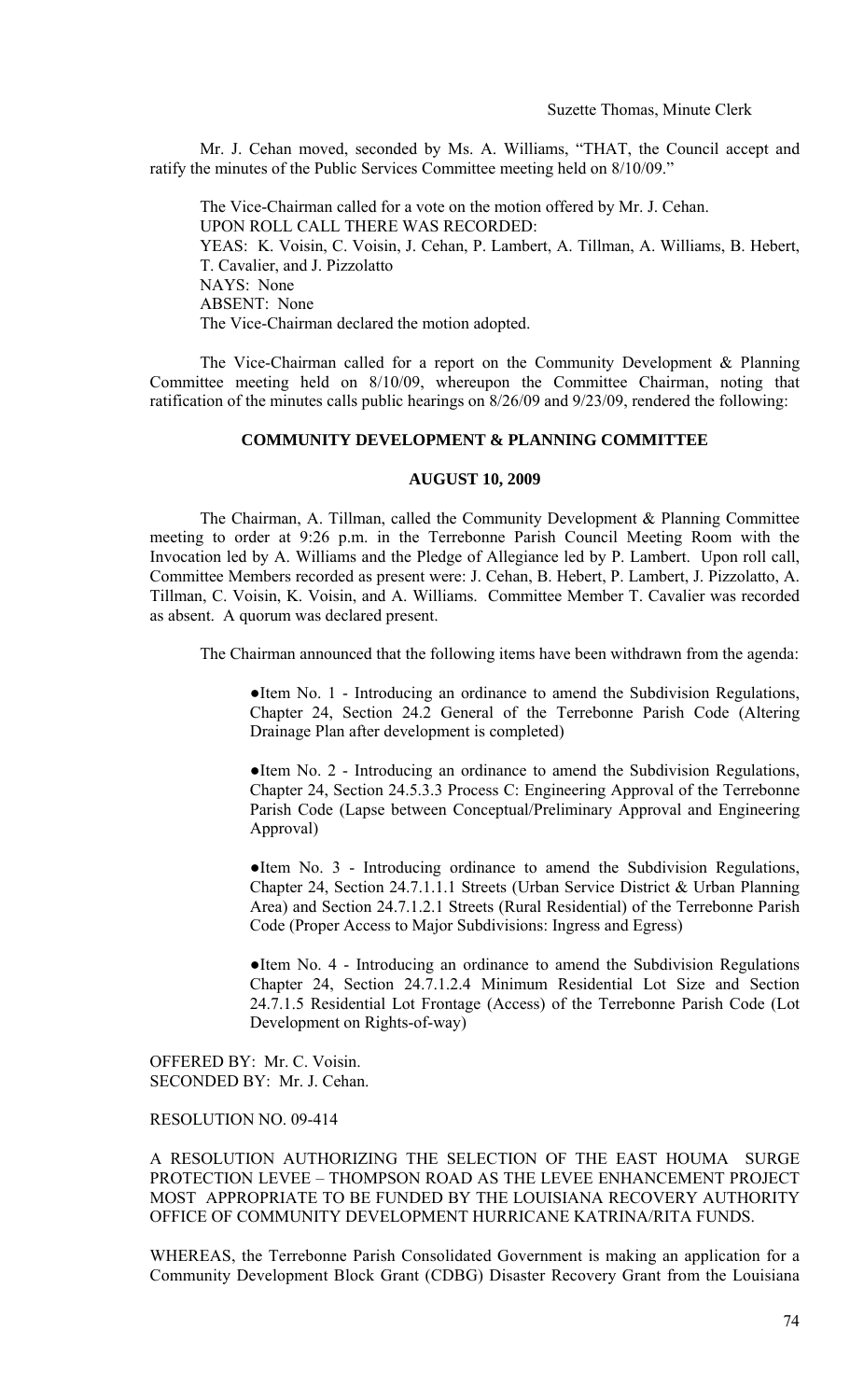Recovery Authority/Office of Community Development (LRA/OCD) for the East Houma Surge Protection Levee- Thompson Road project; and

WHEREAS, the application for this project requires that the project be identified for funding to be part of the Long Term Recovery Plan; and

WHEREAS, the East Houma Surge Protection Levee – Thompson Road is integral to achieve the Long Term Recovery Goal of Implementing Levee Enhancement projects that will enhance the inner ring of tidal protection/forced drainage system levees as part of the three-tiered approach to comprehensive flood protection in the Parish; and, to provide interim protection while the *"Morganza to the Gulf"* project is being implemented; and

WHEREAS, the project is eligible for funding under the Louisiana Recovery Authority Office of Community Development and can be completed with the funding available;

NOW, THEREFORE, BE IT RESOLVED by the Terrebonne Parish Council, on behalf of the Terrebonne Parish Consolidated Government, that the East Houma Surge Protection Levee – Thompson Road is the levee enhancement project selected for utilizing the LRA/OCD funds.

THERE WAS RECORDED: YEAS: J. Cehan, B. Hebert, P. Lambert, J. Pizzolatto, A. Tillman, C. Voisin, K. Voisin and A. Williams. NAYS: None. ABSTAINING: None. NOT VOTING: None. ABSENT: T. Cavalier. The Chairman declared the resolution adopted on this, the  $10<sup>th</sup>$  day of August, 2009. \* \* \* \* \* \* \* \* \*

OFFERED BY: Mr. K. Voisin. SECONDED BY: Mr. J. Pizzolatto.

RESOLUTION NO. 09-415

A resolution supporting the participation of Mr. Gregory Fakier in the benefits of the Restoration Tax Abatement Program for property located at 7886 Main Street, Houma.

WHEREAS, Terrebonne Parish Consolidated Government is vitally interested in furthering the development and restoration of the Historic District of Downtown Houma; and,

WHEREAS, the Louisiana Restoration Tax Abatement Program was created by the Louisiana State Legislature by Act 445 of 1983; and,

WHEREAS, the Louisiana Enterprise Zone Program offers significant incentives for the restoration of historic buildings; and,

WHEREAS, Mr. Gregory Fakier purchased a 1800's building in downtown Houma with the purpose of restoring and revitalizing the structure; and,

WHEREAS, the preservation of this historic building has provided a residence on Main Street and two new commercial establishments

NOW, THEREFORE, BE IT RESOLVED that the Terrebonne Parish Council (Community Development and Planning Committee), on behalf of Terrebonne Parish Consolidated Government hereby supports and endorses the participation of Mr. Gregory Fakier in the benefits of the Louisiana Restoration Tax Abatement Program for the property he purchased located at 7886 Main Street, Houma (Restoration Tax Abatement Contract No. 2002-0509-70).

#### THERE WAS RECORDED:

YEAS: J. Cehan, B. Hebert, P. Lambert, J. Pizzolatto, A. Tillman, C. Voisin, K. Voisin and A. Williams.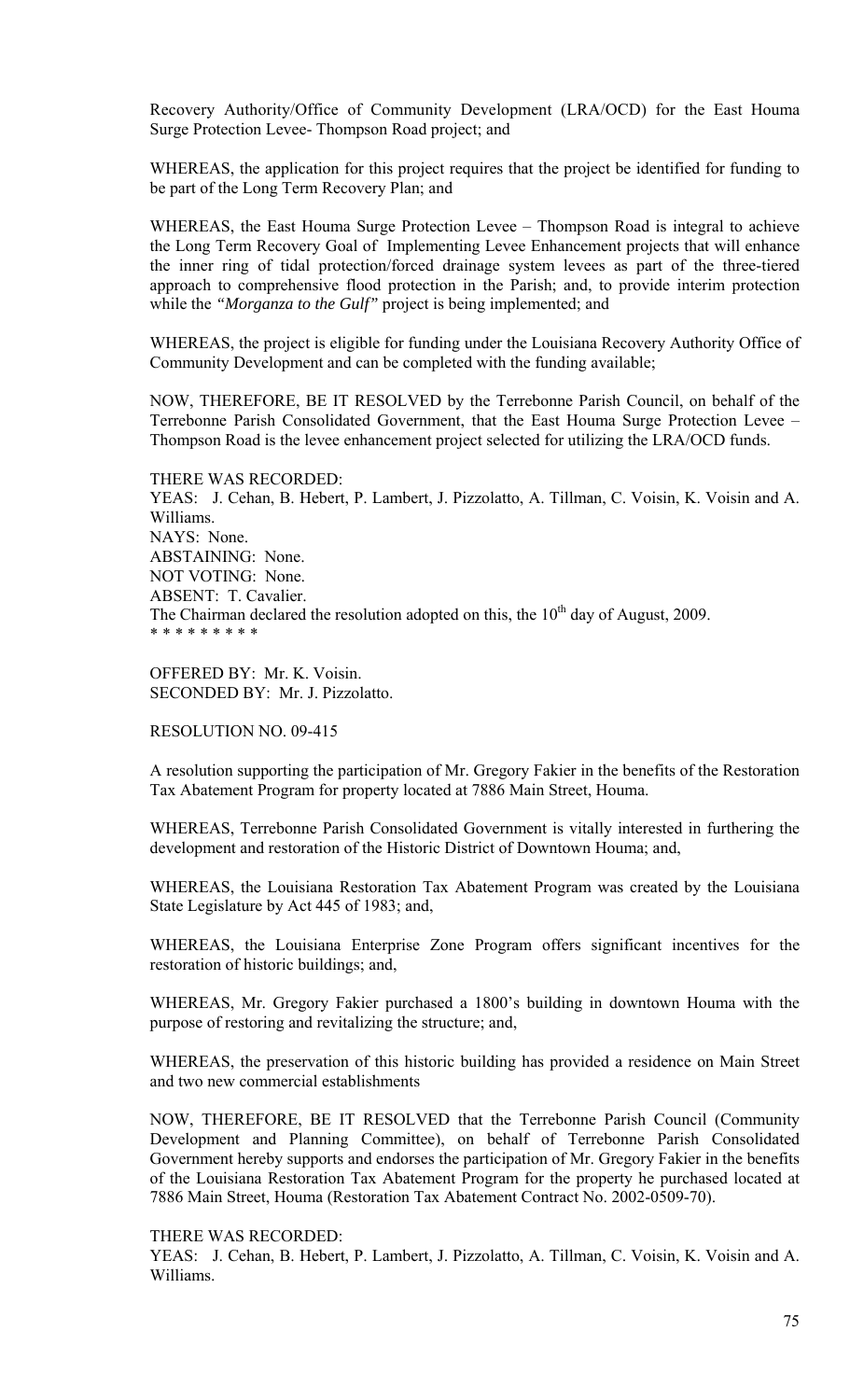NAYS: None. ABSTAINING: None. NOT VOTING: None. ABSENT: T. Cavalier. The Chairman declared the resolution adopted on this, the  $10<sup>th</sup>$  day of August, 2009. \* \* \* \* \* \* \* \* \*

 In response to questioning regarding monitoring restoration efforts in the Historic District, Planning & Zoning Director Patrick Gordon stated that the State and the local Main Street Program would monitor the restoration project. He added that the State is in charge of the program.

Upon questioning regarding the rezoning of property located on Mid City Court, Planning & Zoning Director Patrick Gordon stated that Administration and the Houma-Terrebonne Regional Planning Commission recommends approval of the rezoning request.

OFFERED BY: Mr. J. Pizzolatto. SECONDED BY: Mr. B. Hebert.

RESOLUTION NO. 09-416

A RESOLUTION GIVING NOTICE OF INTENT TO ADOPT AN ORDINANCE TO AMEND THE ZONING MAP OF THE PARISH OF TERREBONNE SO AS TO REZONE FROM C-3 (NEIGHBORHOOD COMMERCIAL DISTRICT) AND R-1 (SINGLE-FAMILY RESIDENTIAL DISTRICT) TO R-3 (MULTI-FAMILY RESIDENTIAL DISTRICT), 102-222 MID CITY COURT; JUDY & FRANKLIN BISHOP, APPLICANTS; AND CALLING A PUBLIC HEARING ON SAID MATTER FOR WEDNESDAY, SEPTEMBER 23, 2009 AT 6:30 P.M.

BE IT RESOLVED by the Terrebonne Parish Council (Community Development and Planning Committee), that notice be hereby given to adopt an ordinance to amend the Zoning Map of the Parish of Terrebonne so as to rezone from C-3 (Neighborhood Commercial District) and R-1 (Single-Family Residential District) to R-3 (Multi-Family Residential District), 102-222 Mid City Court; and

NOW, THEREFORE, BE IT RESOLVED that a public hearing be called on said matter for Wednesday, September 23, 2009 at 6:30 p.m.

THERE WAS RECORDED:

YEAS: J. Cehan, B. Hebert, P. Lambert, J. Pizzolatto, A. Tillman, C. Voisin, K. Voisin and A. Williams. NAYS: None. ABSTAINING: None. NOT VOTING: None. ABSENT: T. Cavalier. The Chairman declared the resolution adopted on this, the  $10<sup>th</sup>$  day of August, 2009. \* \* \* \* \* \* \* \* \*

OFFERED BY: Mr. J. Pizzolatto. SECONDED BY: Ms. A. Williams.

RESOLUTION NO. 09-417

A RESOLUTION GIVING NOTICE OF INTENT TO ADOPT AN ORDINANCE TO AMEND THE ZONING MAP OF THE PARISH OF TERREBONNE SO AS TO REZONE FROM C-3 (NEIGHBORHOOD COMMERCIAL DISTRICT) TO R-1 (SINGLE-FAMILY RESIDENTIAL DISTRICT), LOT 1-B, BLOCK 3, DAIGLE PLACE SUBDIVISION; BRAD DOYLE, APPLICANT; AND CALLING A PUBLIC HEARING ON SAID MATTER FOR WEDNESDAY, SEPTEMBER 23, 2009 AT 6:30 P.M.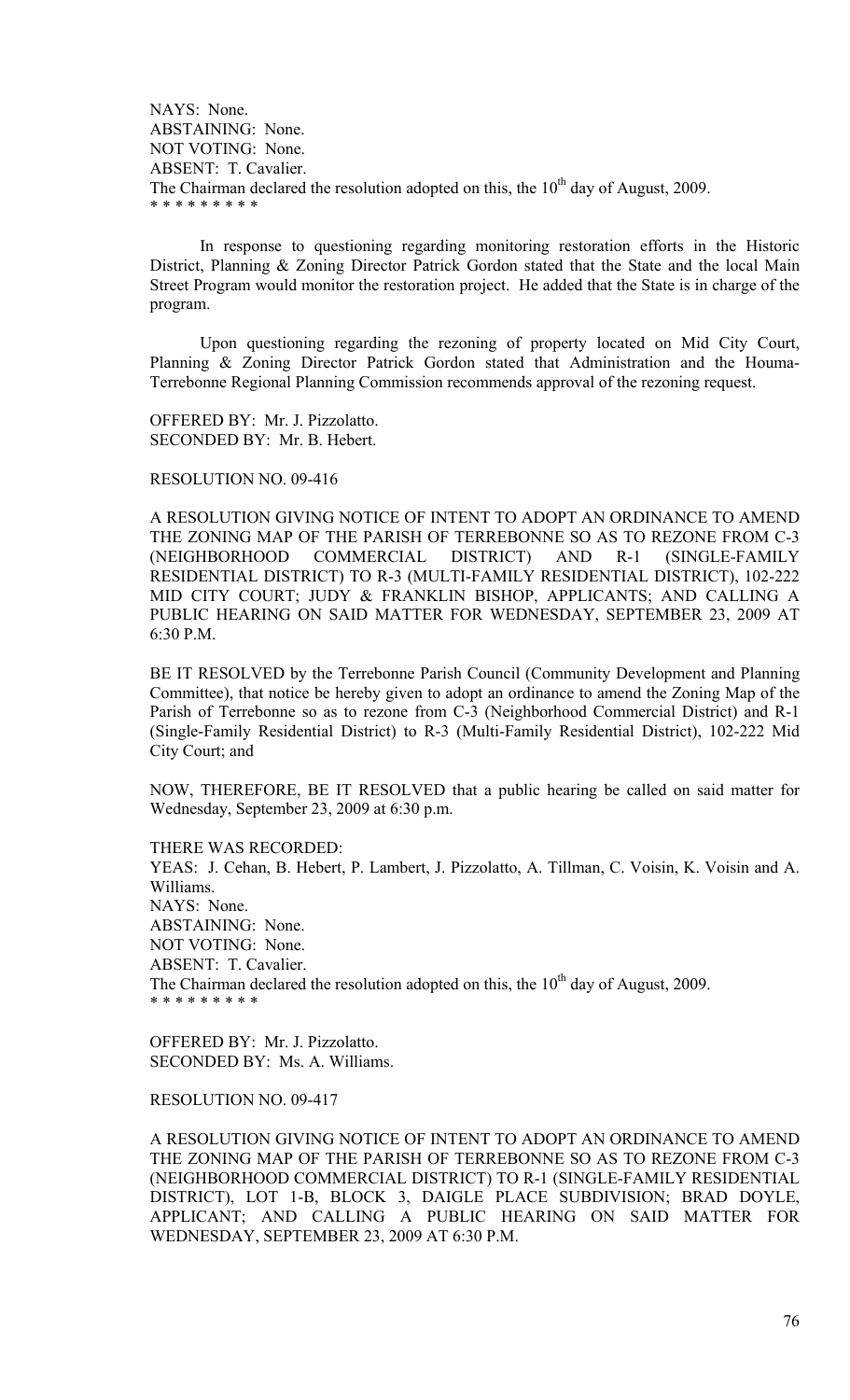BE IT RESOLVED by the Terrebonne Parish Council (Community Development and Planning Committee), that notice be hereby given to adopt an ordinance to amend the Zoning Map of the Parish of Terrebonne so as to rezone from C-3 (Neighborhood Commercial District) to R-1 (Single-Family Residential District), Lot 1-B, Block 3, Daigle Place Subdivision; and

NOW, THEREFORE, BE IT RESOLVED that a public hearing be called on said matter for Wednesday, September 23, 2009 at 6:30 p.m.

THERE WAS RECORDED:

YEAS: J. Cehan, B. Hebert, P. Lambert, J. Pizzolatto, A. Tillman, C. Voisin, K. Voisin and A. Williams. NAYS: None. ABSTAINING: None. NOT VOTING: None. ABSENT: T. Cavalier. The Chairman declared the resolution adopted on this, the  $10<sup>th</sup>$  day of August, 2009. \* \* \* \* \* \* \* \* \*

Committee Member C. Voisin exited the proceedings at 9:30 p.m.

OFFERED BY: Mr. K. Voisin. SECONDED BY: Mr. J. Pizzolatto.

## RESOLUTION NO. 09-418

A Resolution giving Notice of Intent to adopt an Ordinance to dedicate and accept the maintenance/operation of the street(s), drainage servitudes, and rights-of-way for "Sugarland Subdivision, Addendum No. 4" and to incorporate "Payton Drive" and the extension of "Blakefield Drive" into the Enhanced 911 Emergency Response System for the purpose of providing a better means of locating addresses.

THEREFORE, BE IT RESOLVED by the Terrebonne Parish Council (Community Development and Planning Committee), on behalf of the Terrebonne Parish Consolidated Government, that Notice of Intent is given for adopting an ordinance to dedicate and accept the maintenance/operation of the street(s), drainage servitudes, and rights-of-way for "Sugarland Subdivision, Addendum No. 4" and to incorporate "Payton Drive" and the extension of "Blakefield Drive" into the Enhanced 911 Emergency Response System for the purpose of providing a better means of locating addresses.

BE IT FURTHER RESOLVED that a public hearing on said ordinance be called for Wednesday, August 26, 2009 at 6:30p.m.

THERE WAS RECORDED:

YEAS: J. Cehan, B. Hebert, P. Lambert, J. Pizzolatto, A. Tillman, K. Voisin and A. Williams. NAYS: None. ABSTAINING: None.

NOT VOTING: None.

ABSENT: T. Cavalier and C. Voisin.

The Chairman declared the resolution adopted on this, the  $10<sup>th</sup>$  day of August, 2009.

\* \* \* \* \* \* \* \* \*

 Mr. K. Voisin moved, seconded by Mr. J. Cehan, "THAT, there being no further business to come before the Community Development & Planning Committee, the meeting be adjourned."

The Chairman called for the vote on the motion offered by Mr. K. Voisin.

UPON ROLL CALL THERE WAS RECORDED:

YEAS: J. Cehan, B. Hebert, P. Lambert, J. Pizzolatto, A. Tillman, K. Voisin, and A. Williams.

NAYS: None.

ABSENT: T. Cavalier and C. Voisin.

The Chairman declared the motion adopted and the meeting was adjourned at 9:31 p.m.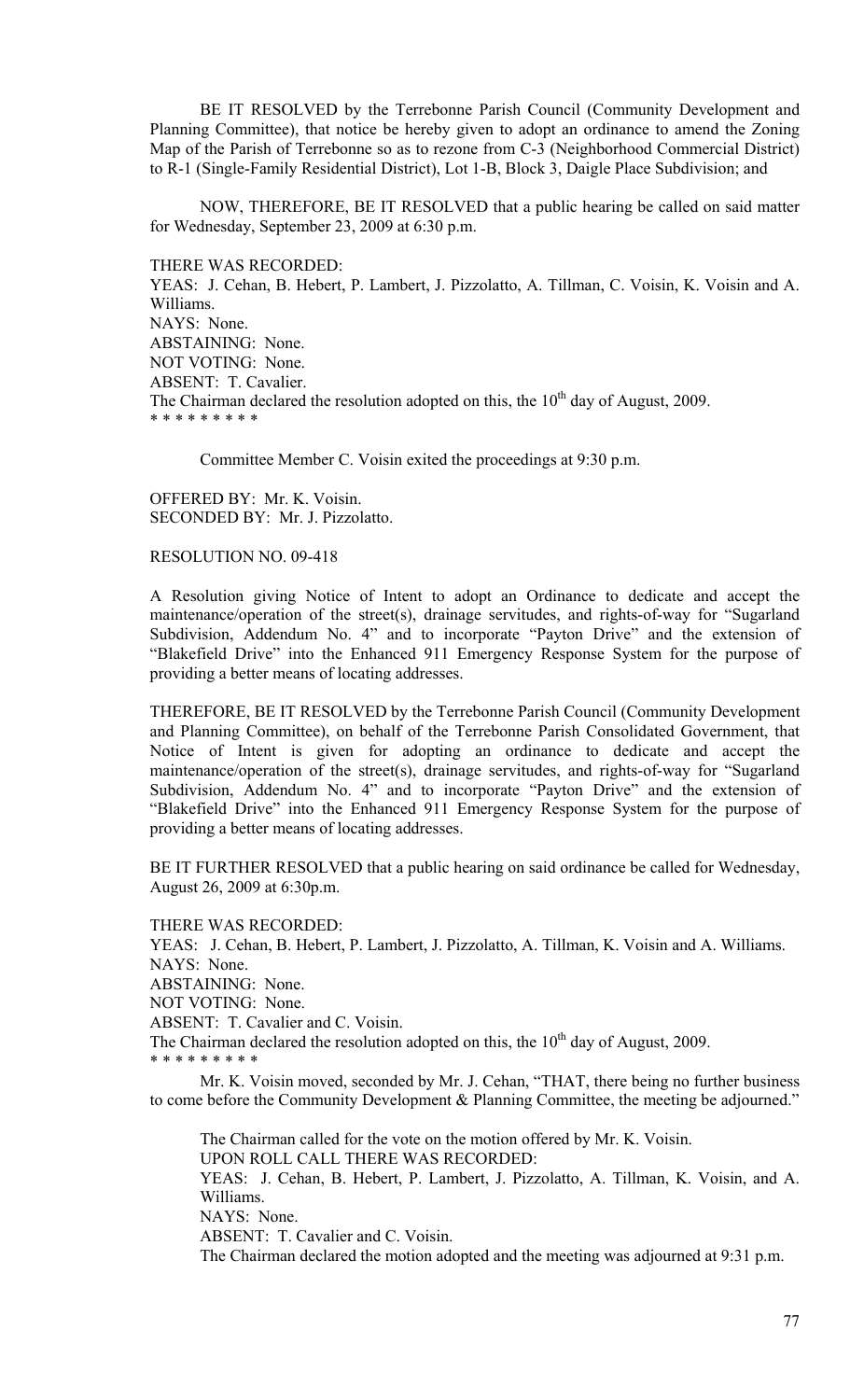Mr. A. Tillman moved, seconded by Ms. A. Williams, "THAT, the Council accept and ratify the minutes of the Community Development & Planning Committee meeting held on  $8/10/09$ ."

 The Vice-Chairman called for a vote on the motion offered by Mr. A. Tillman. UPON ROLL CALL THERE WAS RECORDED: YEAS: K. Voisin, C. Voisin, J. Cehan, P. Lambert, A. Tillman, A. Williams, B. Hebert, T. Cavalier, and J. Pizzolatto NAYS: None ABSENT: None The Vice-Chairman declared the motion adopted.

 The Vice-Chairman called for a report on the Natural Resources & Coastal Restoration Committee meeting held on, whereupon the Committee Chairman rendered the following:

### **NATURAL RESOURCES & COASTAL RESTORATION COMMITTEE**

### **AUGUST 10, 2009**

 The Chairman, Kevin Voisin, called the Natural Resources & Coastal Restoration Committee meeting to order at 9:32 p.m. in the Terrebonne Parish Council Meeting Room with the Invocation led by A. Tillman and the Pledge of Allegiance led by B. Hebert. Upon roll call, Committee Members recorded as present were: J. Cehan, B. Hebert, P. Lambert, J. Pizzolatto, A. Tillman, K. Voisin, and A. Williams. Committee Member C. Voisin entered the proceedings at 9:35 p.m. and Committee Member T. Cavalier was recorded as absent. A quorum was declared present.

OFFERED BY: Mr. J. Cehan. SECONDED BY: Mr. P. Lambert.

RESOLUTION NO. 09-419

A RESOLUTION REQUESTING THE DREDGING OF AND THE PROPER SIGNAGE ALONG THE LOWER PORTION OF BAYOU TERREBONNE.

WHEREAS, Bayou Terrebonne was once a major waterway in this parish and had constant traffic of commercial and recreation fishing boats and also major tug boats and barges servicing the oil industry; and

WHEREAS, due in part to the closure of the Texaco facility in lower Montegut several years ago, the oil related marine traffic in Bayou Terrebonne has decreased almost to the point of nonexistence; and

WHEREAS, due to the past four major hurricanes, the lower one mile section of Bayou Terrebonne, from Bayou LaFleur to Seabreeze, has stilted to the point that regular sized marine vessels can no long travel without fear of being mired in the shallow water; and

WHEREAS, the Terrebonne Parish Sheriff's Water Patrol has reported that it had to assist FORTY SEVEN boaters in the last three years after they became stuck due to the shallow water bottom; and

WHEREAS, during the weekend of August 1 and 2 alone, the Water Patrol reported having to pull out SIX (6) boats that were mired in the mud and burned a motor on an outboard that resulted in extra expenses to the Sheriff's Office, and

WHEREAS, according to the director of the Water Patrol, even smaller boats can get stuck in the bayou during period of low tide; and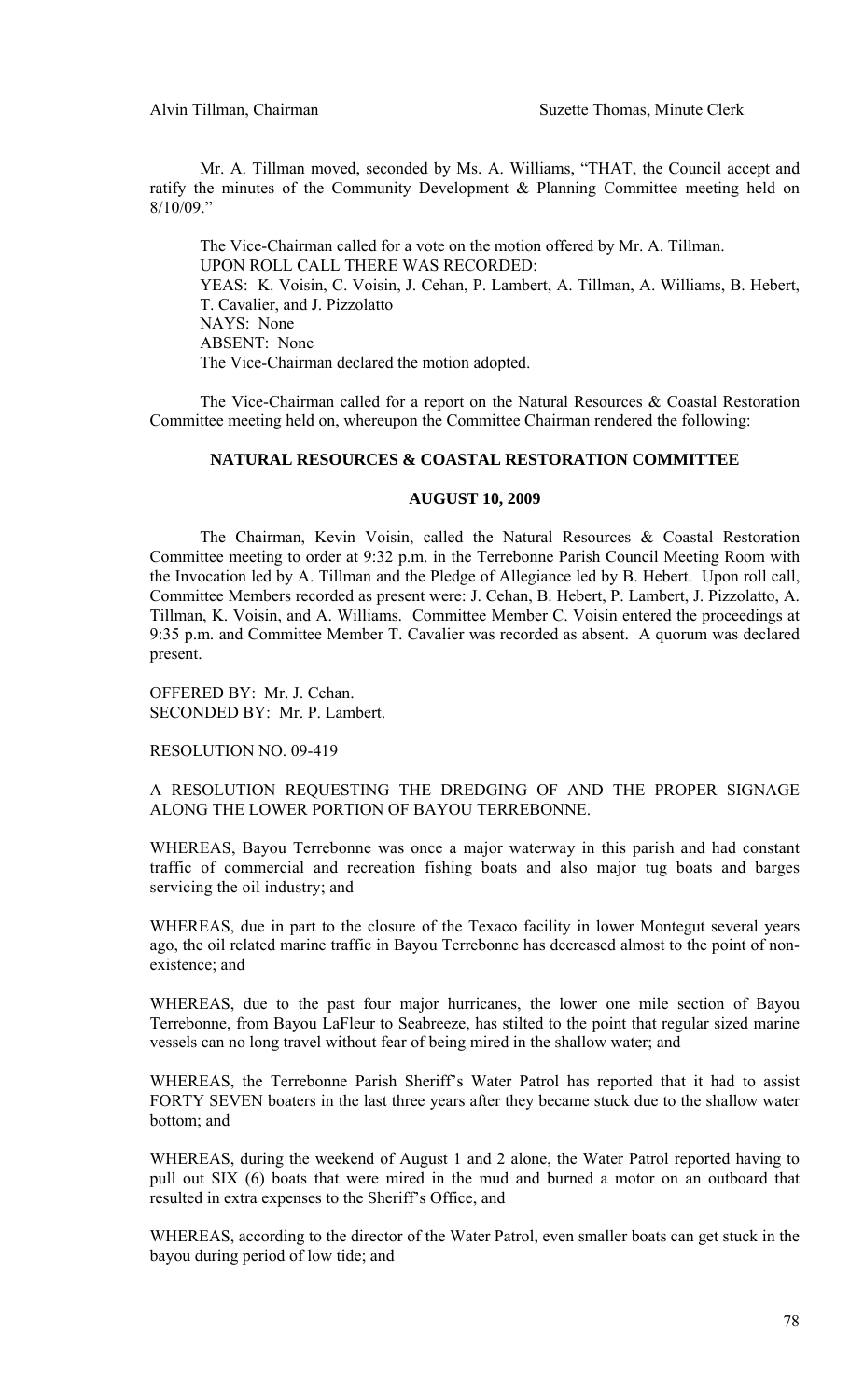WHEREAS, Bayou Terrebonne is under the jurisdiction of the state and federal governments and should be both properly signed to warn boaters of the shallow water bottoms and should be ultimately dredged to allow marine traffic to continue to use this natural waterway.

NOW, THEREFORE, BE IT RESOLVED by the Terrebonne Parish Council (Natural Resources and Coastal Restoration Committee), on behalf of the Terrebonne Parish Consolidated Government, that the United States Coast Guard, the United States Corps of Engineers and the Louisiana Department of Natural Resources be advised of the dangerous condition of lower Bayou Terrebonne and that all agencies be asked to work together to immediately place the proper warning signs along Bayou Terrebonne to inform boaters of the shallow water bottoms, and

BE IT FURTHER RESOLVED that these same agencies work to allocate the necessary funds to dredge that portion of Bayou Terrebonne from Bayou LaFleur to Sea breeze in the very near future, so as to allow boaters to once again use this natural waterway, and

BE IT FURTHER RESOLVED that, as a temporary measure, the Parish Administration be requested to do everything possible to dredge the last mile of Bayou Terrebonne to better protect the boaters in Terrebonne Parish.

THERE WAS RECORDED:

YEAS: J. Cehan, B. Hebert, P. Lambert, J. Pizzolatto, A. Tillman, C. Voisin, K. Voisin and A. Williams. NAYS: None. ABSTAINING: None. ABSENT: T. Cavalier. The Chairman declared the resolution adopted on this, the  $10<sup>th</sup>$  day of August, 2009. \* \* \* \* \* \* \* \* \*

 Committee Member P. Lambert explained that the aforementioned action is being taken as a result of sediment deposit at the end of Bayou Terrebonne approximately 1 mile from Sea Breeze creating a "dune like sediment" that prevents navigable travel in the waterway. Councilman Lambert noted that 50 boats have been trapped in the sediment in the recent past, expressed the necessity of dredging Bayou Terrebonne, and requested that placement of the appropriate warning signage in the area.

 Committee Member C. Voisin entered the proceeding during the aforementioned discussion.

 The Chairman announced that there will be three public Storm Surge information meetings in the near future.

 Committee Member J. Cehan noted that a Storm Surge meeting will be held on Wednesday, August 12, 2009 from 5:00 p.m. to 8:00 p.m. at the Ward 7 Citizen's Club located at 5006 Highway 56 in Chauvin and then expressed his apology for not being able to attend the meeting due to the scheduling of the Regular Council meeting.

The Chairman continued that the public Storm Surge meetings are being sponsored by the LSU AgCenter from 5:00 p.m. to 8:00 p.m. at the following additional locations:

Thursday, August  $13<sup>th</sup>$  – South Lafourche Library (former Wal-Mart building), 16241 East Main Street, Golden Meadow, LA

Monday, August  $17<sup>th</sup>$  – Terrebonne Parish Main Library, 151 Library Drive, Houma, LA

 Mr. J. Cehan moved, seconded by Mr. B. Hebert, "THAT, there being no further business to come before the Natural Resources and Coastal Restoration Committee, the meeting be adjourned."

 The Chairman called for the vote on the motion offered by Mr. J. Cehan. UPON ROLL CALL THERE WAS RECORDED: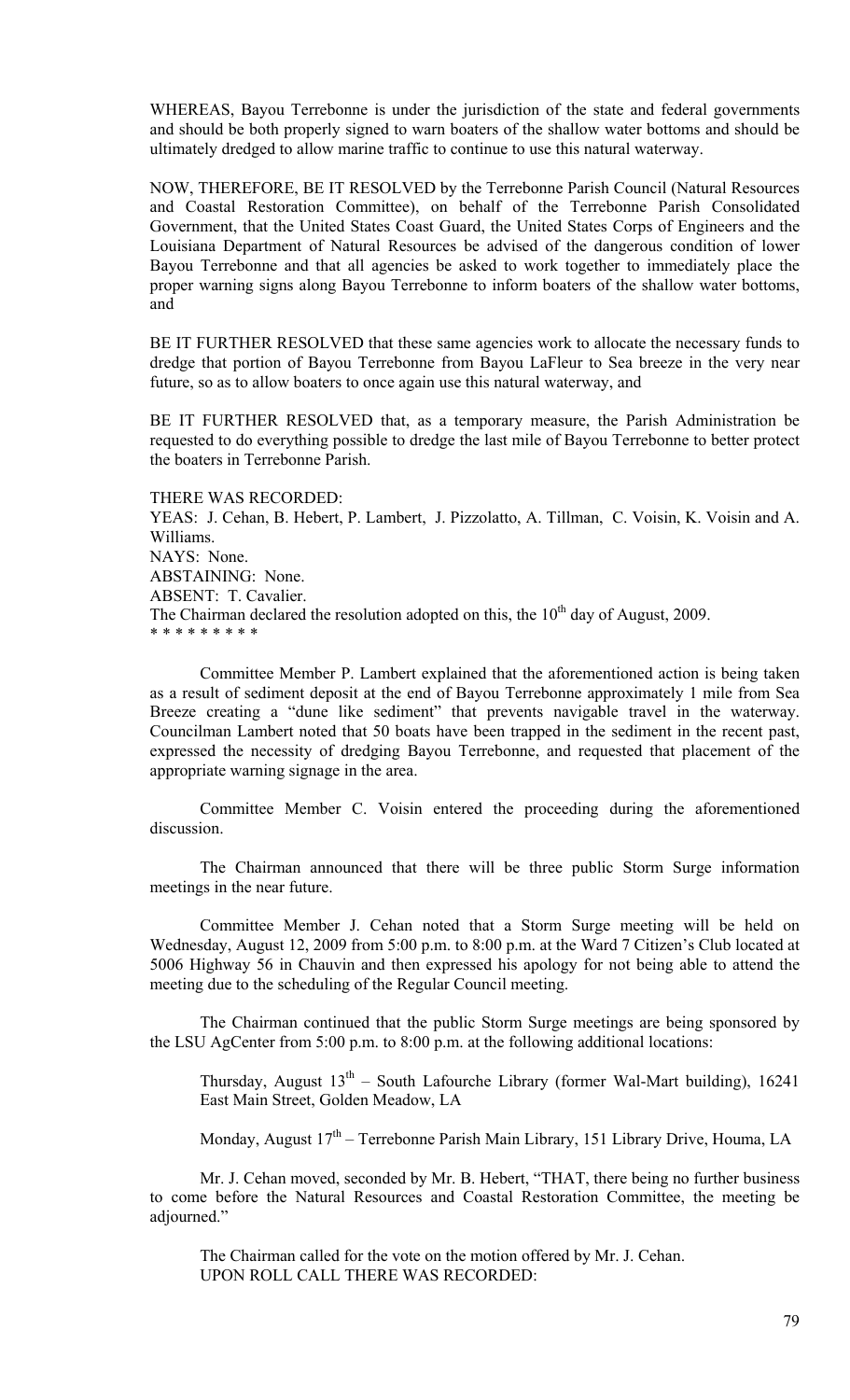YEAS: J. Cehan, B. Hebert, P. Lambert, J. Pizzolatto, A. Tillman, C. Voisin, K. Voisin, and A. Williams. NAYS: None. ABSENT: T. Cavalier.

The Chairman declared the motion adopted and the meeting was adjourned at 9:37 p.m.

Kevin Voisin, Chairman

Suzette Thomas, Minute Clerk

 Mr. K. Voisin moved, seconded by Mr. A. Tillman, "THAT, the Council accept and ratify the minutes of the Natural Resources & Coastal Restoration Committee meeting held on  $8/10/09$ ."

 The Vice-Chairman called for a vote on the motion offered by Mr. K. Voisin. UPON ROLL CALL THERE WAS RECORDED: YEAS: K. Voisin, C. Voisin, J. Cehan, P. Lambert, A. Tillman, A. Williams, B. Hebert, T. Cavalier, and J. Pizzolatto NAYS: None ABSENT: None The Vice-Chairman declared the motion adopted.

 At the request of Councilman P. Lambert, Councilman K. Voisin read aloud the resolution adopted in the NR & CR committee requesting the dredging of and proper signage along the lower portion of Bayou Terrebonne.

 Ms. A. Williams moved, seconded by Mr. K. Voisin, "THAT, the Council approve the following street light list:

INSTALL STREET LIGHT ON EXISTING POLE AT END OF DRIVEWAY LOCATED AT 5733 HIGHWAY 311; ROAD LIGHTING DISTRICT NO. 2; ENTERGY; COUNCILMAN KEVIN VOISIN

REMOVE SIX (6) ENTERGY LIGHTS AND EQUIPMENT, AND REPLACE WITH SEVEN (7) 250 WSV LIGHTS, AS PER ATTACHED MAP; ROAD LIGHTING DISTRICT NO. 3A; TPCG UTILITIES; COUNCILMAN ALVIN TILLMAN

ENERGIZE TWO STREET LIGHTS ALONG BAYOU TERREBONNE BAYOUWALK UPON COMPLETION OF PROJECT; URBAN SERVICES DISTRICT ROAD LIGHTING; TPCG UTILITIES; COUNCILWOMAN ARLANDA WILLIAMS

ENERGIZE EIGHT STREET LIGHTS ALONG BAYOU TERREBONNE BAYOUWALK UPON COMPLETION OF PROJECT; URBAN SERVICES DISTRICT ROAD LIGHTING; TPCG UTILITIES; COUNCILMAN JOHNNY PIZZOLATTO."

The Vice-Chairman called for a vote on the motion offered by Ms. A. Williams. UPON ROLL CALL THERE WAS RECORDED: YEAS: K. Voisin, C. Voisin, J. Cehan, P. Lambert, A. Tillman, A. Williams, B. Hebert, T. Cavalier, and J. Pizzolatto NAYS: None ABSENT: None The Vice-Chairman declared the motion adopted.

 Ms. A. Williams moved, seconded by Mr. K. Voisin, "THAT, the Council approve attendance at the following meeting as per the current Council Travel Policy:

A) 53<sup>rd</sup> Annual Florida Shore and Beach Preservation Association Conference; September 16-18, 2009; Amelia Island, Florida."

 The Vice-Chairman called for a vote on the motion offered by Ms. A. Williams. UPON ROLL CALL THERE WAS RECORDED: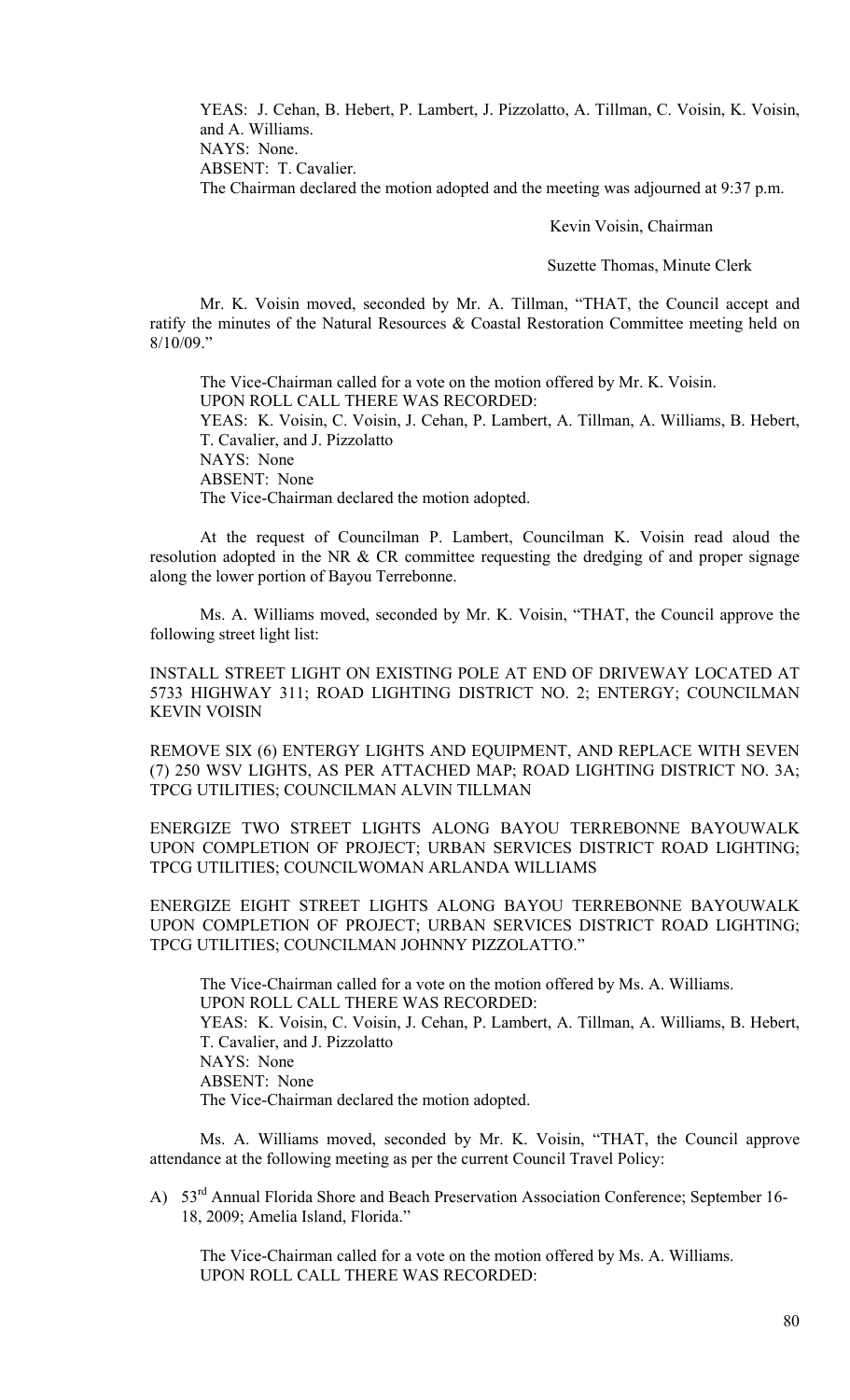YEAS: K. Voisin, C. Voisin, J. Cehan, P. Lambert, A. Tillman, A. Williams, B. Hebert, T. Cavalier, and J. Pizzolatto NAYS: None ABSENT: None The Vice-Chairman declared the motion adopted.

 Ms. A. Williams moved, seconded by Mr. B. Hebert, "THAT, the Council accept the resignation of Ms. Jane Richards from the Bayou Cane Fire District Board, that nominations be opened, that Mr. David Hash, Mr. Jason Gautreaux, and Mr. Robert Chauvin, Jr., be nominated, that nominations be closed and that a voice vote of the Council be taken to determine who will fill the vacancy."

 The Vice-Chairman called for a vote on the motion offered by Ms. A. Williams. UPON ROLL CALL THERE WAS RECORDED: YEAS: K. Voisin, C. Voisin, J. Cehan, P. Lambert, A. Tillman, A. Williams, B. Hebert, T. Cavalier, and J. Pizzolatto NAYS: None ABSENT: None The Vice-Chairman declared the motion adopted.

 The Vice-Chairman called for a voice vote of the Council, whereupon the following was recorded:

## JASON GAUTREAUX

### ROBERT CHAUVIN

C. Voisin J. Cehan P. Lambert B. Hebert

# DAVID HASH

K. Voisin A. Tillman A. Williams T. Cavalier J. Pizzolatto

The Vice-Chairman stated as per the aforementioned results, Mr. David Hash is appointed to the vacancy on the Bayou Cane Fire District Board."

Mr. A. Tillman moved, seconded by Ms. A. Williams, "THAT, the Council appoint Mr. Tony Martin and Mr. Kenneth Colwart to two of the vacancies on the Village East Volunteer Fire Protection Board and that nominations be held open for the third vacancy."

The Vice-Chairman called for a vote on the motion offered by Mr. A. Tillman. UPON ROLL CALL THERE WAS RECORDED: YEAS: K. Voisin, C. Voisin, J. Cehan, P. Lambert, A. Tillman, A. Williams, B. Hebert, T. Cavalier, and J. Pizzolatto NAYS: None ABSENT: None The Vice-Chairman declared the motion adopted.

Mr. C. Voisin moved, seconded by Mr. A. Tillman, "THAT, the Council accept the resignation of Mr. Paul Breaux from the Fire District No. 9 Board and that Mr. Riley Gros be appointed to fill the vacancy."

The Vice-Chairman called for a vote on the motion offered by Mr. C. Voisin. UPON ROLL CALL THERE WAS RECORDED: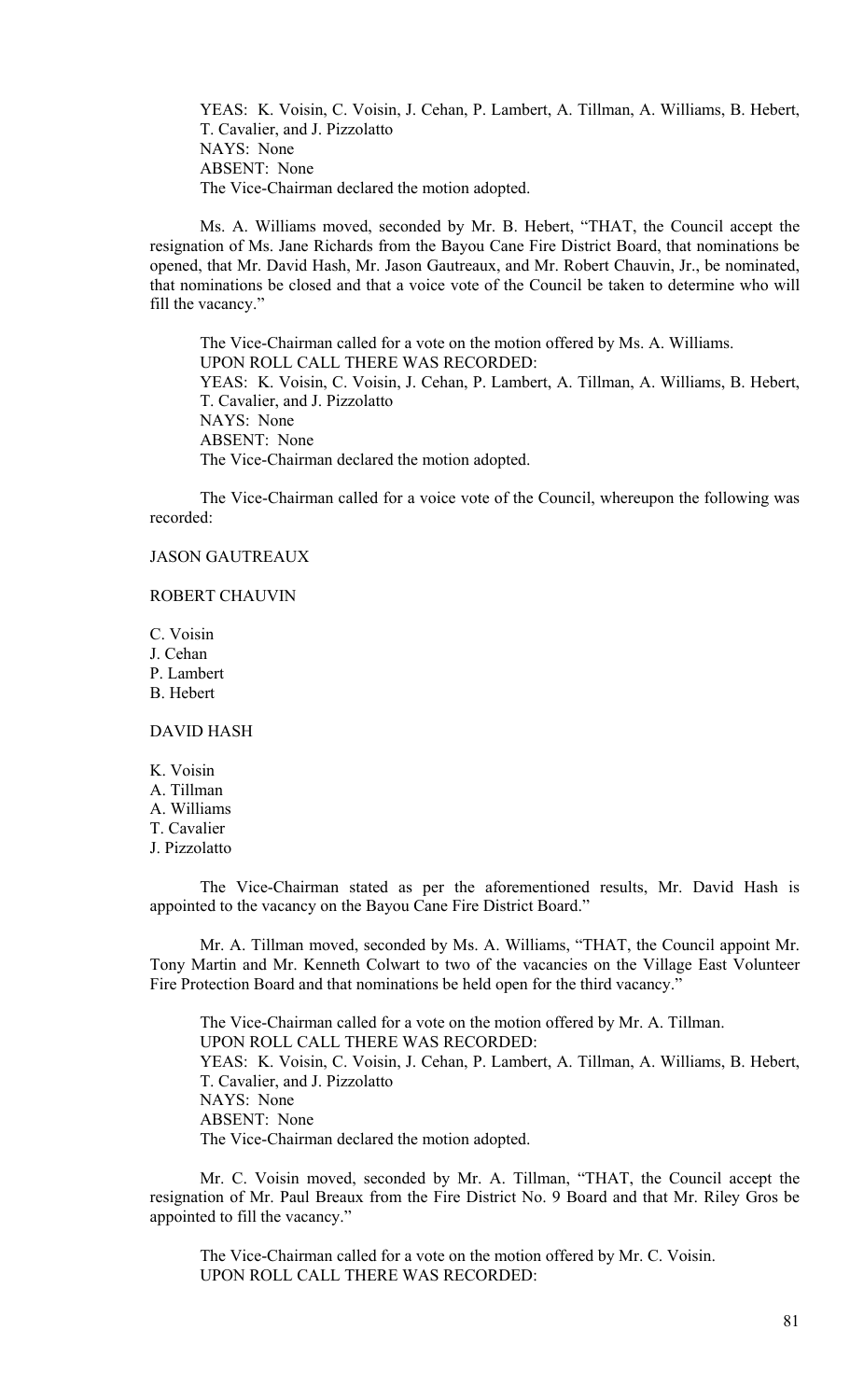YEAS: K. Voisin, C. Voisin, J. Cehan, P. Lambert, A. Tillman, A. Williams, B. Hebert, T. Cavalier, and J. Pizzolatto NAYS: None ABSENT: None The Vice-Chairman declared the motion adopted.

Ms. A. Williams moved, seconded by Mr. K. Voisin, "THAT, the Council accept the nominations for the TEDA Board, that nominations be closed and that a voice vote of the Council be taken to cast votes for the following expired terms: 2 SCIA appointments (At least 1 female), 1 Fletcher Technical Community College appointment, 2 General Public appointments, and 1 Chamber of Commerce appointment."

The Vice-Chairman called for a vote on the motion offered by Ms. A. Williams. UPON ROLL CALL THERE WAS RECORDED: YEAS: K. Voisin, C. Voisin, J. Cehan, P. Lambert, A. Tillman, A. Williams, B. Hebert, T. Cavalier, and J. Pizzolatto NAYS: None ABSENT: None The Vice-Chairman declared the motion adopted.

The Vice-Chairman called for a voice vote of the Council for the SCIA appointments on the TEDA Board, whereupon the following was recorded:

# LORI DAVIS MORRIS HEBERT

K. Voisin K. Voisin<br>C. Voisin C. Voisin C. Voisin J. Cehan J. Cehan P. Lambert P. Lambert A. Tillman A. Tillman A. Williams A. Williams B. Hebert B. Hebert T. Cavalier T. Cavalier J. Pizzolatto J. Pizzolatto

BOBBY BARTHEL STEVE BECNEL

PATRICK SEELY PATRICK BUSSEY

The Vice-Chairman declared as per the aforementioned results, Ms. Lori Davis (replacing Ms. Stephanie Hebert) and Mr. Morris Hebert (current member) are appointed to the expired terms on the TEDA Board, representing SCIA.

The Vice-Chairman called for a voice vote for the Fletcher Technical Community College appointment on the TEDA Board, whereupon the following was recorded:

LOUIS WATKINS MARK LEE

K. Voisin C. Voisin J. Cehan P. Lambert A. Tillman A. Williams B. Hebert T. Cavalier J. Pizzolatto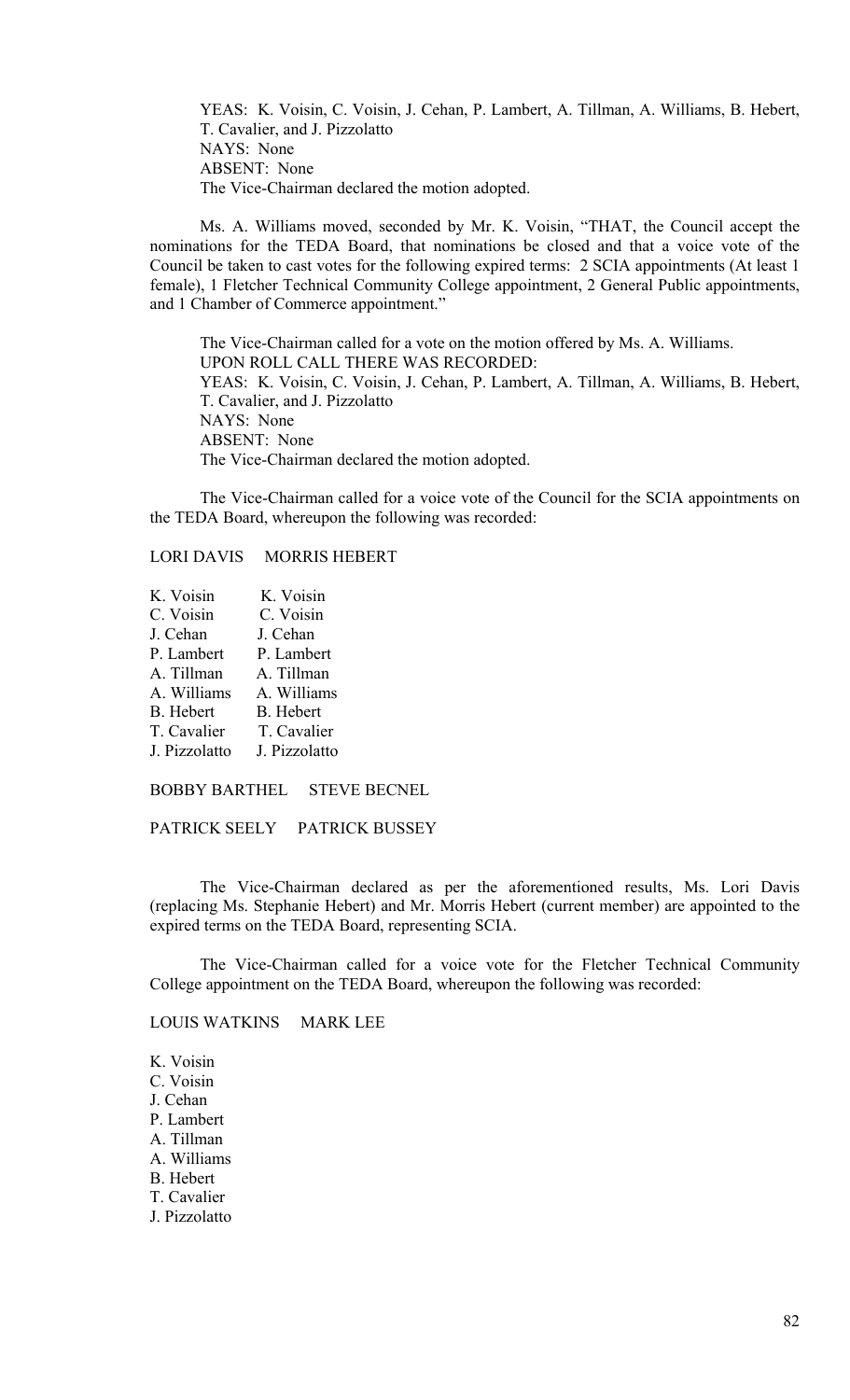The Vice-Chairman declared as per the aforementioned results, Mr. Louis Watkins (current member) is appointed to the expired term on the TEDA Board, representing Fletcher Technical Community College.

The Vice-Chairman called for a voice vote of the Council for the two General Public appointments on the TEDA Board, whereupon the following was recorded:

CHARLES ADAMS PATRICK SEELY

| K. Voisin        | C. Voisin     |
|------------------|---------------|
| C. Voisin        | A. Tillman    |
| J. Cehan         | B. Hebert     |
| P. Lambert       | J. Pizzolatto |
| A. Williams      |               |
| <b>B.</b> Hebert |               |
| T. Cavalier      |               |
| J. Pizzolatto    |               |
|                  |               |

COLIN SEIBERT

K. Voisin J. Cehan P. Lambert A. Tillman A. Williams T. Cavalier

The Vice-Chairman declared as per the aforementioned results, Mr. Charles Adams (current member) and Mr. Colin Seibert are appointed to the expired terms on the TEDA Board, representing the General Public.

The Vice-Chairman called for a voice vote of the Council for the Chamber of Commerce appointment on the TEDA Board, whereupon the following was recorded:

DARRIN GUIDRY PATRICK SEELY

K. Voisin C. Voisin J. Cehan A. Williams B. Hebert T. Cavalier J. Pizzolatto

MIKE BILLIOT CAROL LIRETTE

A. Tillman

DAVID BOUDREAUX

GLEN USIE

P. Lambert

The Vice-Chairman declared as per the aforementioned results, Mr. Darrin Guidry (current member) is appointed to the expired term on the TEDA Board, representing the Chamber of Commerce.

Councilman A. Tillman requested that agenda items 7A1 – Repairs to East Houma Gym; 7A2 – Grass cutting on Parish rights-of-way; and 7A3- "3-Way Stop" at Roselawn Avenue and Fig Street be deferred to the 8/26/09 meeting.